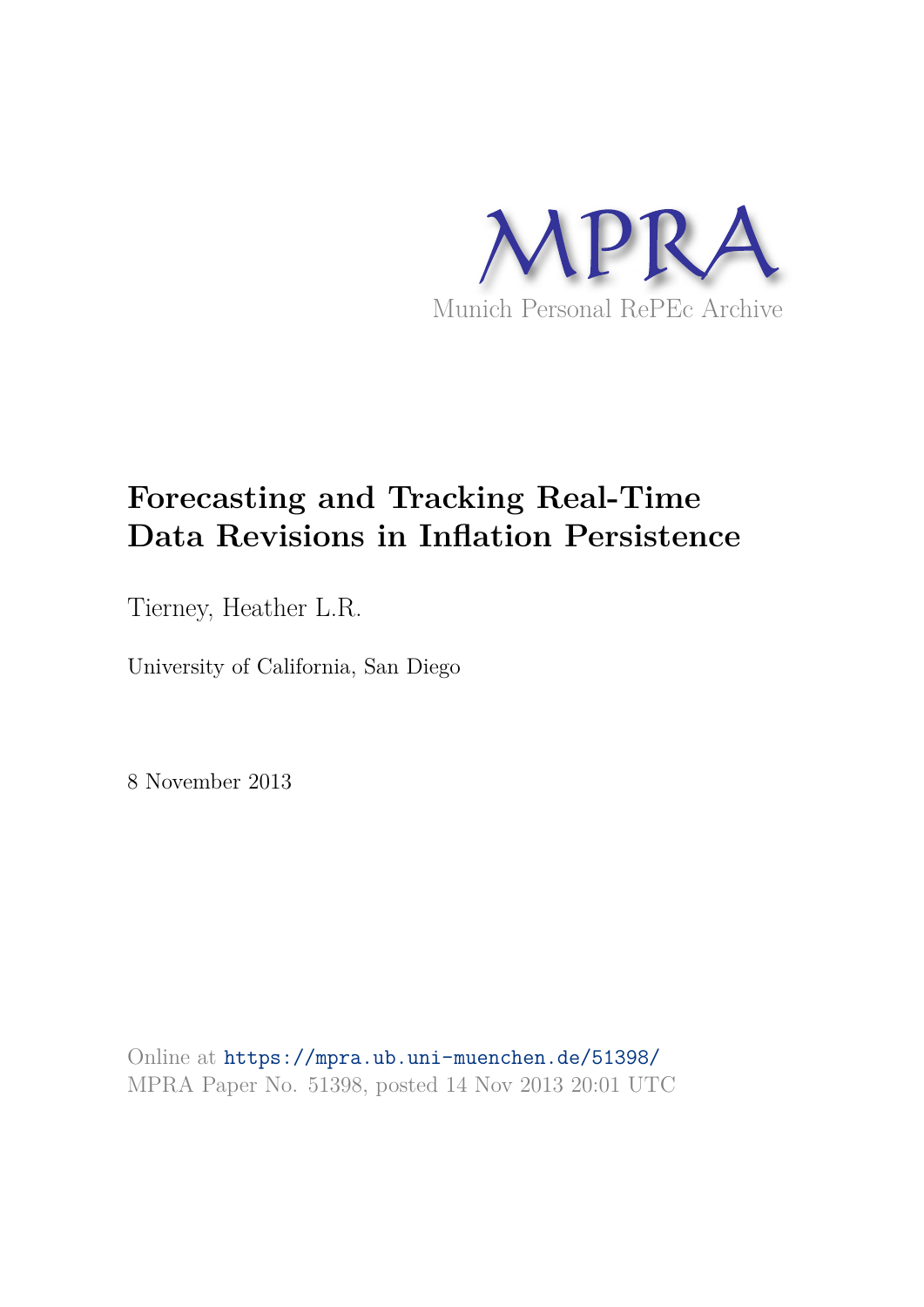# Forecasting and Tracking Real-Time Data Revisions in Inflation Persistence By

# Heather L.R. Tierney<sup>\*</sup>

#### Abstract

The purpose of this paper is to examine the forecasting ability of sixty-two vintages of revised real-time PCE and core PCE using nonparametric methodologies. The combined fields of real-time data and nonparametric forecasting have not been previously explored with rigor, which this paper remedies. The contributions of this paper are on the three fronts of (i.) analysis of real-time data; (ii.) the additional benefits of using nonparametric econometrics to examine real-time data; and (iii.) nonparametric forecasting with real-time data. Regarding the analysis of real-time data revisions, this paper finds that the third quarter releases of realtime data have the largest number of data revisions. Secondly, nonparametric regressions are beneficial in utilizing the information provided by data revisions, which typically are just a few tenths in magnitude but are significant enough to statistically affect regression results. The deviations in window widths can be useful in identifying potential problematic time periods such as a large spike in oil prices. The third and final front of this paper regards nonparametric forecasting and the best performing real-time data release with the three local nonparametric forecasting methods outperforming the parametric benchmark forecasts. Lastly, this paper shows that the best performing quarterly-release of real-time data is dependent on the benchmark revision periods. For vintages 1996:Q1 to 2003:Q3, the second quarter real-time data releases produce the smaller RMSE 58% of the time and for vintages 2003:Q4 to 2011:Q2, the third quarter real-time data releases produce forecasts with smaller RMSE approximately 60% of the time.

### KEY WORDS: Nonparametric Forecasting, Real-Time Data, Monetary Policy, Inflation Persistence

#### JEL Classification Codes: E52, C14 , C53

<sup>∗</sup> Contact Author: Heather L.R. Tierney; Economics Department, University of California, San Diego, 9500 Gilman Dr. #0508, La Jolla, CA, 92093-0508; email: hlrtierney@yahoo.com; and affiliated with Sapling Learning; 211 E. 7th Street, 4th Floor; Austin, TX 78701. I would like to thank in alphabetical order the following people for their gracious comments: Marcelle Chauvet, Graham Elliott, James Hamilton, Andres Santos, Zeynep Senyuz, Jack Strauss, Allan Timmermann, and Emre Yoldas, and last but not least, the participants of the 19th Annual Symposium of the Society for Nonlinear Dynamics and Econometrics (2011), the Southern Economic Association (SEA) Meeting 2011, Lafayette College Economics Seminar Series, and the University of California San Diego (UCSD) Econometrics Seminar Series. I also give a very special thanks to Dean Croushore for graciously sharing his knowledge of real-time data with me.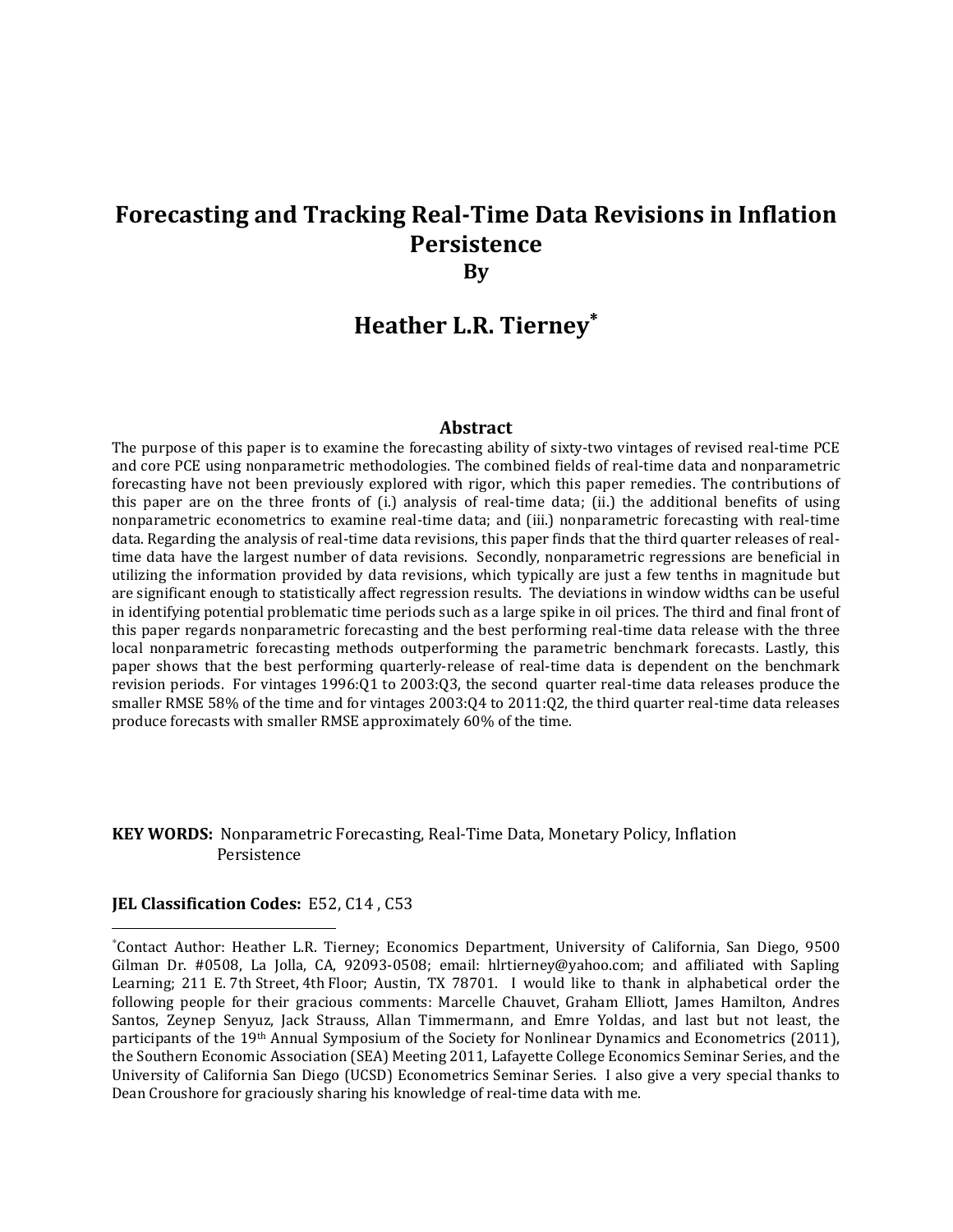### 1. Introduction

<u>.</u>

The purpose of this paper is to examine the forecasting ability of real-time data with respect to the real-time measure of the U.S. Personal Consumption Expenditure (PCE) price index and the real-time measure of U.S. core PCE using nonparametric methodologies.

 The PCE is used as the measure of total inflation and the real-time measure of core PCE is used to capture the trend of total inflation by removing the volatile components of food and energy.1 It is important to note that the real-time PCE and core PCE are two key time series for the U.S. economy especially since the Federal Reserve uses PCE and core PCE to forecast total and trend inflation (Croushore 2008).

 The real-time data revisions to PCE and core PCE are generally less than 0.50%, just a few tenths, in terms of magnitude as measured in the raw data.2 Although small, these data revisions can be very important. Take for instance the nominal interest rate, which is comprised of the real interest rate and expected inflation. If expected inflation changes, one would expect a change in the nominal interest rate. It is well known that even a small change in the nominal interest rate could have a potentially large effect on a home-owner's mortgage. Hence, it is important to have a better understanding of real-time data revisions as it relates to the PCE and core PCE especially since there are real-world implications.

 Real-time data is organized by vintages with each vintage containing a newly released datum, which is the last observation of the vintage, as well as the revision of data that has been previously released. Data revisions can be revised up to three years after its initial release and which consist of incorporating new or corrected data (Croushore and Stark 2001, Croushore 2008). Another source of data revisions is due to benchmark revisions, which are changes in the data collection methodology (Croushore and Stark 2003). For this paper, 62 vintages are examined beginning with vintage V\_1996:Q1 and ending with vintage V\_2011:Q2. The prefix of "V\_" precedes a vintage in order to be able to better distinguish it from the notation of a given observation.

 For the 62 vintages examined in this paper, there are four benchmark periods, which are V\_1996:Q1, V\_1999:Q4, V\_2003:Q4, and V\_2009:Q3. The quarter of the vintage indicates the quarter when vintage of real-time data is released. For instance, V\_1999:Q4 indicates that this vintage was released in the 4th quarter and the data sample ends with the data from the previous time quarter, which is the  $3<sup>rd</sup>$  quarter (Croushore and Stark 2001, Croushore 2008) in this example.

<sup>1</sup> Real-time PCE and Real-time core PCE are obtained from the Real-Time Data Research Center at the Federal Reserve Bank of Philadelphia.

<sup>2</sup> Tables 7 and 8 presents the magnitudes of the data revisions for PCE and core PCE.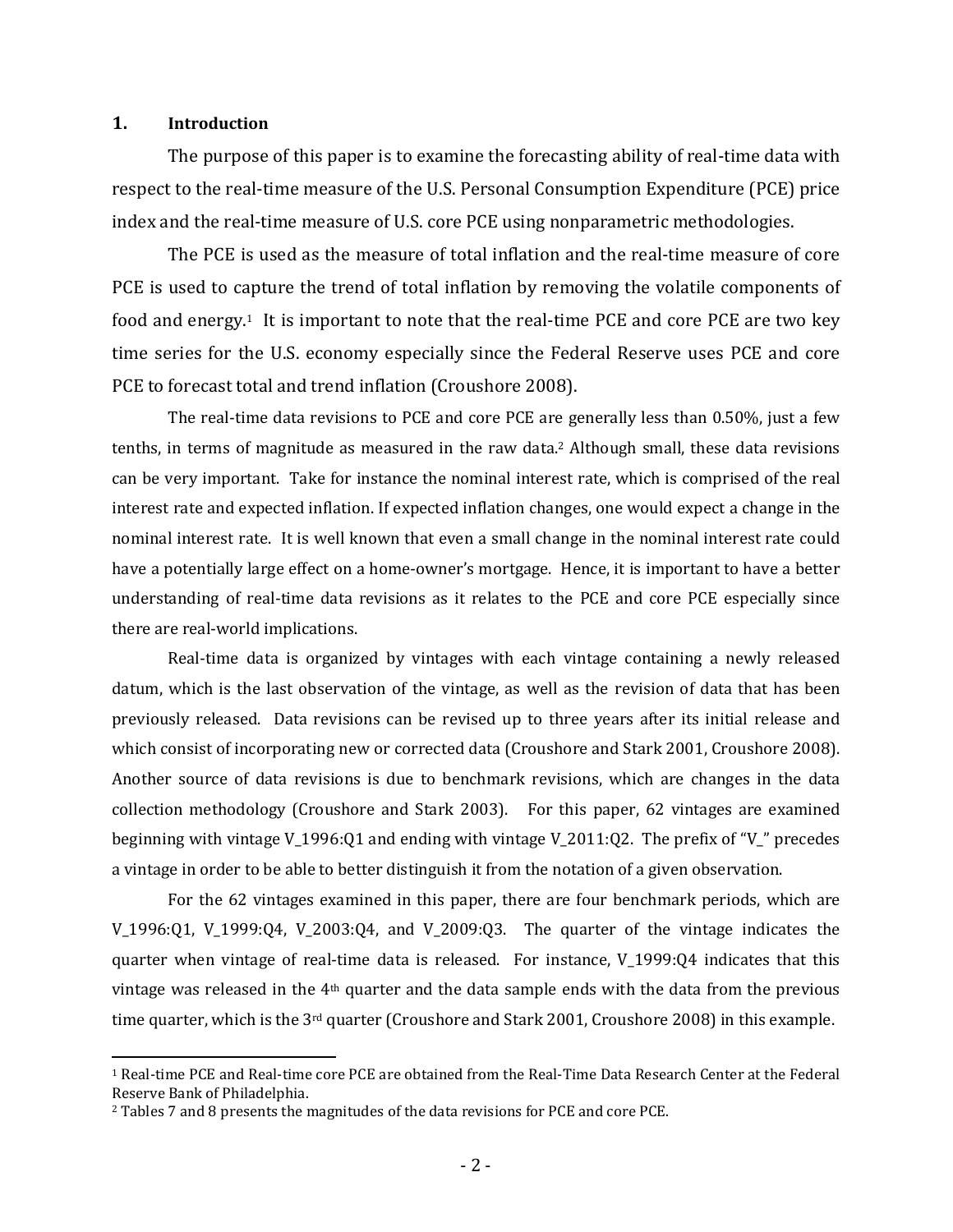It should be noted that there has not been a great deal of work examining real-time data using nonparametric econometrics other than Chauvet and Tierney (2009), who examine changes in monetary policy in a nonparametric vector-autoregressive (VAR) framework and the nonparametric exclusion-from-core inflation persistence model examined by Tierney (2011, 2012), which does not examine forecasting using real-time data and which is remedied by this paper.

 Tierney (2012) has found that the nonparametric exclusion-from-core inflation persistence model is able to utilize data revisions, which are small in magnitude. These small revisions can very easily be lost in aggregation or in the presences of outliers, which can dominate the parametric exclusion-from-core inflation persistence model. At the local nonparametric level, Tierney (2011) finds that data revisions do produce statistically different model parameters.

 This paper extends the work of Tierney (2011, 2012) with respect to forecasting, as it relates to real-time data, through the use of out-of-sample forecasting at the local nonparametric level by presenting three different local nonparametric forecasting methods. The three local nonparametric methods out-perform the benchmark forecasts of the parametric and global nonparametric models. The global nonparametric model uses the average of the local nonparametric estimated coefficients in order to form the forecasts.

 The contributions of this paper are on three fronts: real-time data analysis, nonparametric regression results using real-time data, and lastly, nonparametric forecasting with real-time data. Regarding the first front of the analysis of real-time data revisions, this paper finds that the vintage of real-time data with the largest number of data revisions, up to three years worth of data, occurs in Vintage:Q3, which is the 3rd quarter release of real-time data. Additional information from government agencies, such as the Social Security Administration and the Internal Revenue Service, is incorporated into this 3<sup>rd</sup> quarter release of real-time data (Croushore and Stark 2003, Croushore 2008). Other real-time data releases show that one or two data revisions are typically made. In addition, this paper finds that these small changes in the raw data are transmitted to the transformed variables such as transforming PCE into inflation and core PCE into trend inflation, which are used in regressions, and therefore, affect regression results especially when local nonparametric regressions are implemented.

 The second area that this paper contributes to is the use of nonparametrics, specifically the use of the kernel-weight local linear least squares nonparametric regressions in empirical work as it relates to real-time data. To cite one such finding from Section 3.2, if the window width deviates from the window widths produced by using data from other vintages, this could indicate a potential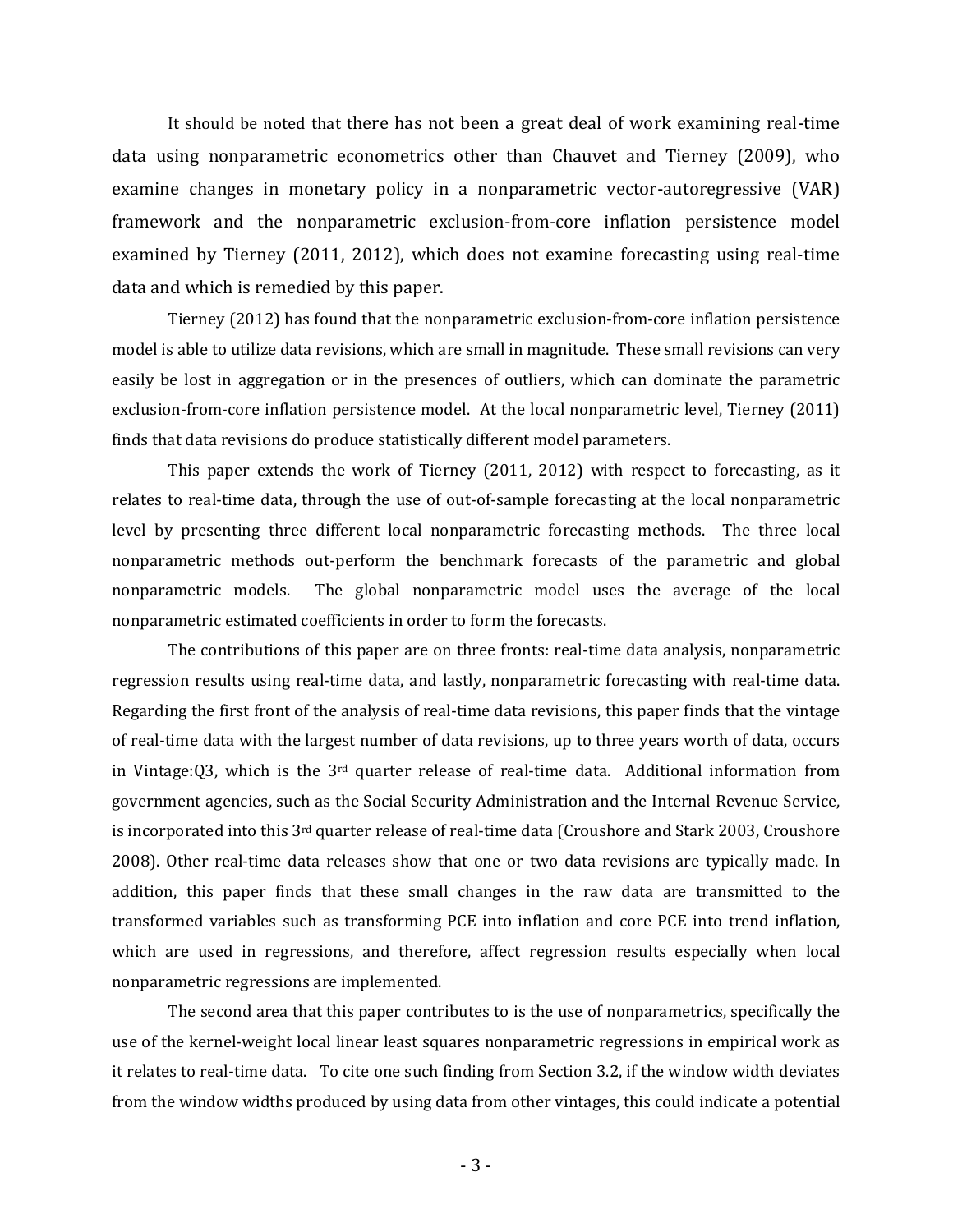under-lying data problem such as the data coming from two different sources as is the case with the data from V\_2001:Q1.3 It could also be used to indicate a potential change in the economy such as a possible structural or regime change in the economy, which is akin to functioning as a canary in a coalmine when it comes to data analysis.

 The third and final front that this paper contributes to is with respect to forecasting, and in particular, nonparametric forecasting. This paper offers three different local nonparametric forecasting methods for constructing forecasts using real-time data, which can also be applied to other fields. The three local nonparametric forecasting methods from the nonparametric exclusionfrom-core inflation persistence model form optimal forecasts by automatically combining values that are similar in terms of metric distance as opposed to chronological time. For instance, a low inflation measure can be included in other low inflation times while giving a smaller weight to higher inflationary times without partitioning the dataset or even removing outliers, which do not affect the other local nonparametric coefficients. In aggregated models, if the outlier is large enough, the outlier can drive the forecast/regression results.

 In order to examine the performance of the forecasts, the forecasts are evaluated using (i.) the Root Mean Square Error (RMSE) and the Mean Absolute Error (MAE) ratios along the lines of Vilar-Fernández and Cao (2007), in order to find the best performing forecasts, (ii.) the Harvey, Leybourne, and Newbold (HLN) (1998) form of the Diebold-Mariano (DM) (1995) Test, in order to test for statistical equivalence of the forecasts, and (iii.) the forecast standard errors are also provided as a means of evaluating the forecasts.

 The RMSE and MAE ratios determine that the best performing forecasts are produced by the third local nonparametric forecasting method,  $f_1^3$ , since they produce the smallest RMSE and MAE, which is based on Vilar-Fernández and Cao (2007). It is important to note that the forecasts using  $f_3$  are made conditional on the incorporated outof-sample (forecasted) value itself, which could be useful in forming counterfactual analyses.

 Regarding the real-time data release that produces the best performing forecasts, this paper finds that the best performing forecasts is dependent on the benchmark vintages. For the first two benchmark periods,  $V_1996:Q1$  to  $V_2003:Q3$ , the 2<sup>nd</sup> quarter real-time data releases produces the smaller RMSE the majority of the time when compared to the 3rd and 4th quarter real-time data releases of PCE and core PCE. For the

-

<sup>3</sup> Dean Croushore kindly provided the information of the two different data sources for V\_2000:Q1.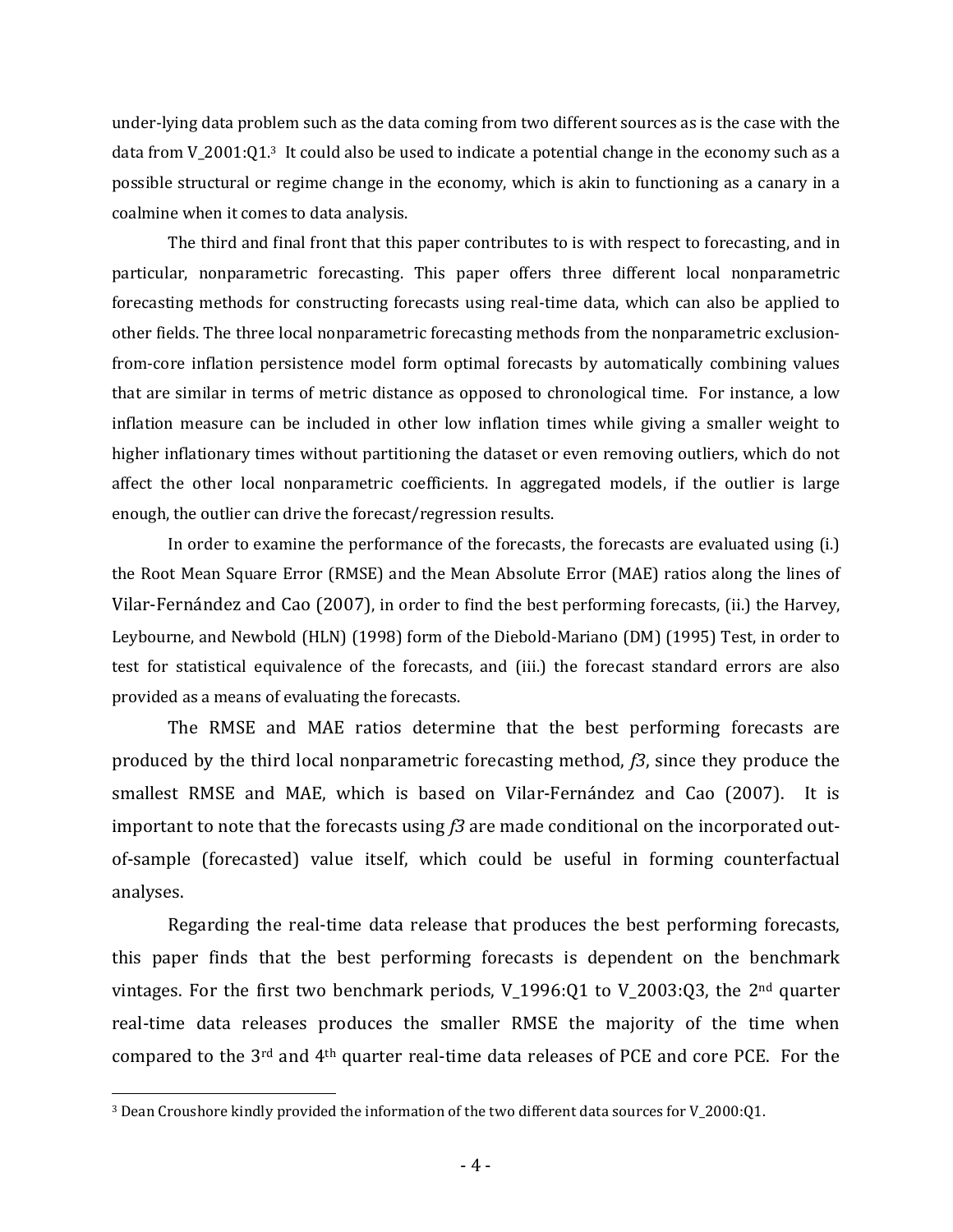last two benchmark periods,  $V_2003:Q4$  to  $V_2011:Q2$ , the 3<sup>rd</sup> quarter real-time data release produces forecasts with smaller RMSE approximately 60% of the time when compared to the 2nd and 4th quarter releases of real-time data.

 The structure of this paper is of the following format: Section 2 presents the theoretical models. Section 3 contains the empirical results and the conclusion is presented in Section 4.

#### 2. The Theoretical Model and Forecasting Methods

The exclusion-from-core inflation persistence model is used to analyze whether core inflation is able to capture the overall trend of total inflation, which avoids the problem of nonstationarity through the definition of the variables used in the regression models.4 Specifically, the regressand,  $Y_t = (\pi_{t+h} - \pi_t)$ , is the *h*-period-ahead *change* in total inflation,  $\pi_{t+h}$ , which is total inflation at time (t+h) in comparison to total inflation  $\pi$ , at time t. The regressor,  $X$ <sub>t</sub> =  $(\pi$ <sup>core</sup> -  $\pi$ <sub>t</sub>), is the difference between core inflation,  $\pi_i^{core}$ , and total inflation,  $\pi_i$  at time t, which is the exclusions-from-core measure of inflation. The regressand and the regressors are the same for the local and global parametric regressions as well as the parametric regressions.

For this paper, five different in-sample forecast horizons of the exclusion-from-core inflation persistence model are examined. Each regression is labeled according to its in-sample forecast horizon with *h* denoting the in-sample forecast horizon and is as follows:  $h = \{h_1, h_2, h_3, h_4, h_5, h_6, h_7, h_8, h_9, h_{10}\}$  $h_5$  = {1, 2, 4, 8, 12}. In order to facilitate discussion of the five regressions using five in-sample forecast horizons, a regression is referenced by its  $h$ -quarter changes in total inflation, which is used as the regressand. For example, the  $h1$ -regression refers to the regression utilizing the 1quarter change in total inflation as the regressand. In the presentation of the theoretical exclusionfrom-core inflation persistence model, the model is portrayed with respect to only one vintage, i.e. one real-time dataset without a loss of generality.

The parametric model and the closest nonparametric alternative to the parametric model, which is the global nonparametric model, are presented so that a comparison of the parameters against those produced by the local nonparametric model can be made even though a direct comparison is not possible. The forecasting methods of the parametric and global nonparametric model are not comparable to the forecasts of the local nonparametric model since they are formed using different methodologies, which are further discussed in Section 2.2.

<sup>4</sup> For more on the exclusion-from-core inflation persistence model please see Johnson (1999), Clark (2001), Cogley (2002), Rich and Steindel (2005), Lafléche and Armour (2006), and Tierney (2011, 2012).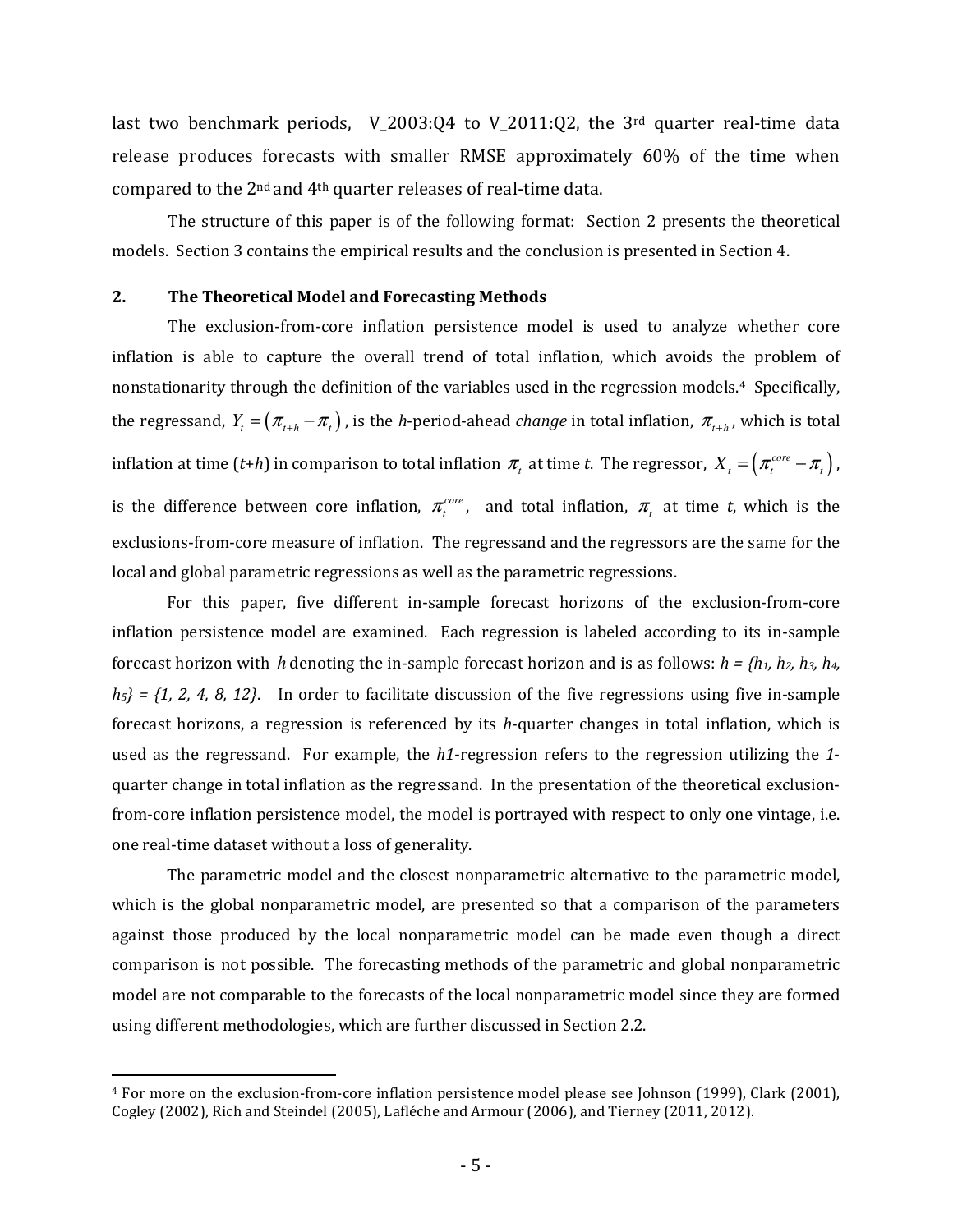The parametric and the global and local nonparametric theoretical models are presented in Section 2.1. Section 2.2 presents the different forecasting methods which also includes the three different local nonparametric forecasting methods. Three different forecast evaluation methods are presented in Section 2.3.

#### 2.1 The Parametric and Nonparametric Models

The data consists of  $\big\{\left(X_{t}, Y_{t}\right)\big\}_{t=1}^{T}$ *T*  $(X_t, Y_t) \big|_{t=1}^T$ . The parametric and local nonparametric regression models are a conditional mean model of  $m(\cdot) = E(Y_t | X_t = \cdot)$  with  $E(u_t | X_t) = 0$ .

The parametric conditional mean model is denoted as  $m(X_t) = m_n(X_t)$  with the subscript p referring to the parametric regression. The OLS regression model is of the following form:

$$
Y_t = m_p(X_t) + u_t \tag{1}
$$

with  $u_t \sim (0,\sigma_t^2)$  and where  $m_p(X_t) = \alpha + \beta X_t$ . Hence, only one set of regression parameters is produced for each dataset.

Alternatively, for the local nonparametric model,  $T$  sets of local conditional regression parameters conditional on each observation of the regressor,  $X_t$  are produced and the model is as follows with the subscript np referring to the local nonparametric regression:

$$
Y_t = m_{np}(X_t) + \varepsilon_t \tag{2}
$$

$$
Y_{t} = \alpha(x) + \beta(x) X_{t} + \varepsilon_{t} = \hat{Y}_{t} + \varepsilon_{t}
$$
\n(3)

where the fitted model is  $\hat{Y}_t = m_{np} (X_t) = \alpha(x) + \beta(x) X_t$  and  $\varepsilon_t \sim (0, \sigma^2(x))$ .

<u>.</u>

 The LLLS local nonparametric model, which is also known as the Kernel Weighted Least Squares (KWLS) nonparametric regression model, is able to produce  $T$  sets of local conditional regression parameters because it fits a line within a certain bandwidth, i.e. window width conditional on each observation, x in the dataset, which helps to balance the bias-variance trade-off and produce T-sets of time-varying coefficients.<sup>5</sup>

 In addition to having good minimax properties, the KWLS nonparametric regression model provides an adaptive learning framework through the use of the weighting function, which is the kernel, and the window width. This is particularly beneficial in modeling data revisions that can be small in magnitude and restricted to only the latter three years of data of a real-time dataset. The

<sup>5</sup> For more information regarding the nonparametric methodology, please refer to Ruppert and Wand (1994), Wand and Jones (1995), Fan and Gijbels (1996), Atkeson, Moore, and Schaal (1997), Pagan and Ullah (1999), Wasserman (2006), and Tierney (2011, 2012).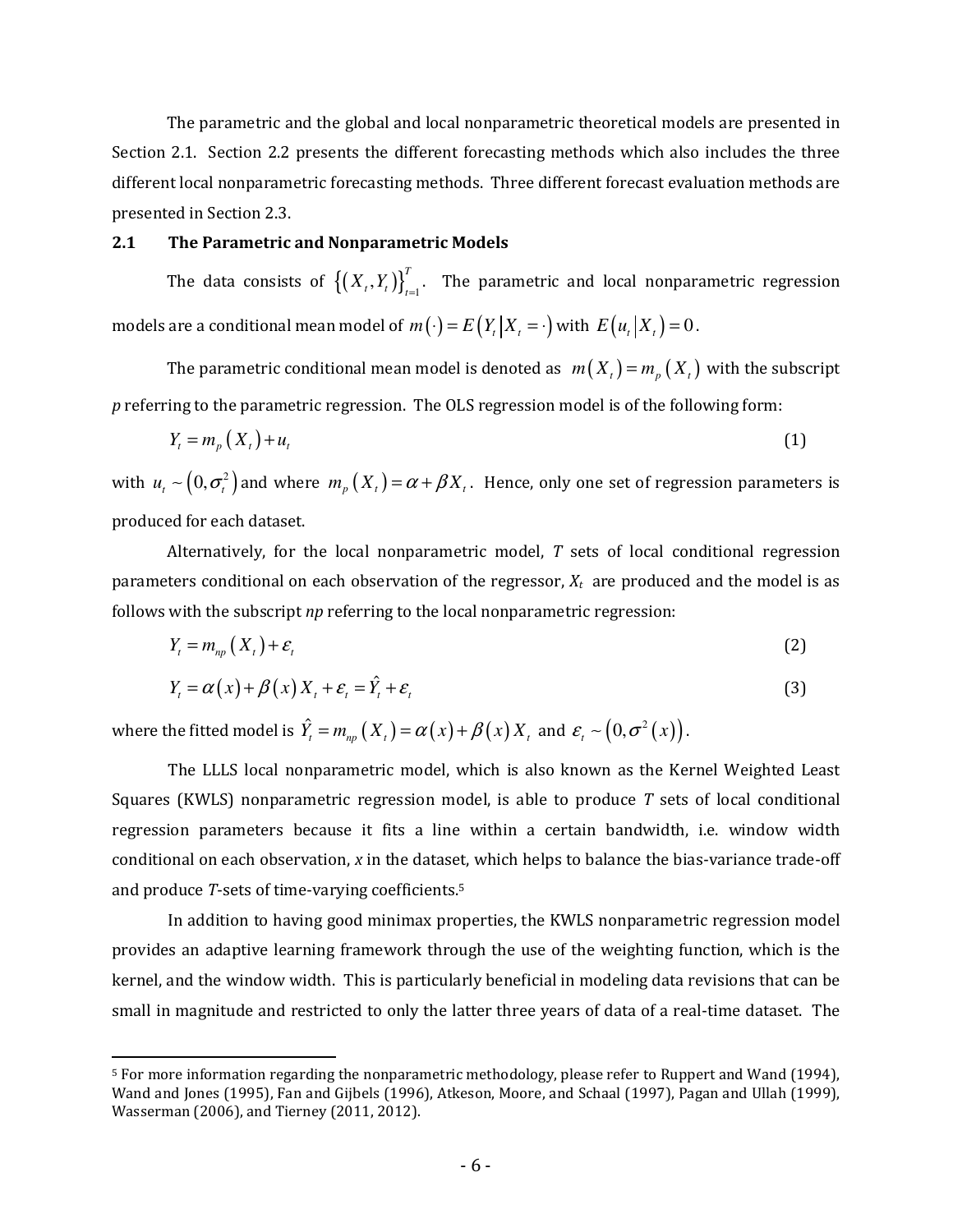kernel automatically incorporates new data based on relevance, which in this case is metric distance, in relation to the conditioning observation for each x. It should also be noted that the KWLS nonparametric regression model is essentially a weighted least squares model, i.e., a generalized least squares (GLS) model, and is thereby efficient.

In matrix notation, the regression parameters are denoted as  $\beta_{_{NP}}(x)$  =  $(X'KX)^{-1}$  *X*  $KY$  . Conditional on any given  $x$ , the univariate Gaussian kernel,  $K$  is used as the smoothing, i.e. weighting function, which is of the form:

$$
K=\sum_{i=1}^{T}K(\psi),\tag{4}
$$

where 
$$
K(\psi) = \frac{1}{(2\pi)^{\frac{1}{2}}} exp\left(-\frac{1}{2}\left(\frac{x_i - x}{d_T}\right)^2\right)
$$
 with  $\psi = \left(\frac{x_i - x}{d_T}\right)$  and  $d_T$  denotes the window

width. The closer any given  $x_t$  is to the conditioning observation, x, the higher the weight and vice versa. Hence, the window width functions as the smoothing parameter of the model, which also provides the flexibility of the nonparametric model (Li and Racine 2007).

 The choice of window width can severely affect the estimation of the local conditional regression parameters.6 In the presence of autocorrelated data, traditional cross-validation (CV) methods break-down by having the window width approach zero as the level of dependence increases while the plug-in methods, that use the mean square error (MSE) approach, fare better but is still not problem-free (Opsomer, Wang, and Yang 2001; De Brabenter, K., De Brabenter, J., Suykens, and De Moor, B. 2011; De Brabenter, K., De Brabenter, J., Gijbels, I. and De Moor, B. 2013).

 For this paper, the integrated residual squares criterion (IRSC) method of Fan and Gijbels (1995) is used to obtain the window width, which is a pre-asymptotic, data-driven, residual-based approach.7 The use of the IRSC minimizes the squared bias and the variance of the regression parameters, which provides a constant window width for each dataset, but it is not constant across the vintages of real-time data (Fan and Gijbels 1995, Marron 1988, and Härdle and Tsybakov 1997).<sup>8</sup>

 In order to take into account correlated error terms, De Brabenter, De Brabenter, Gijbels, and De Moor (2013) suggest multiplying the window width obtained by the IRSC method by a

-

<sup>6</sup> The Curse of Dimensionality is a non-issue since a univariate model is used in this paper (Cleveland and Devlin 1988, Härdle and Linton 1994).

<sup>7</sup> The Average Residual Squares Criterion (ARSC) is used to approximate the IRSC for this paper.

<sup>8</sup> For other papers that use the residual-based window with time series and/or correlated data, please see Cai (2007), Cai and Chen (2006), Cai, Fan, and Yao (2000), Chauvet and Tierney (2009), Fan and Yao (1998), Fujiwara and Koga (2004), Härdle, W., Lütkepohl, H., and Chen, R., (1997), and Wand and Jones (1995).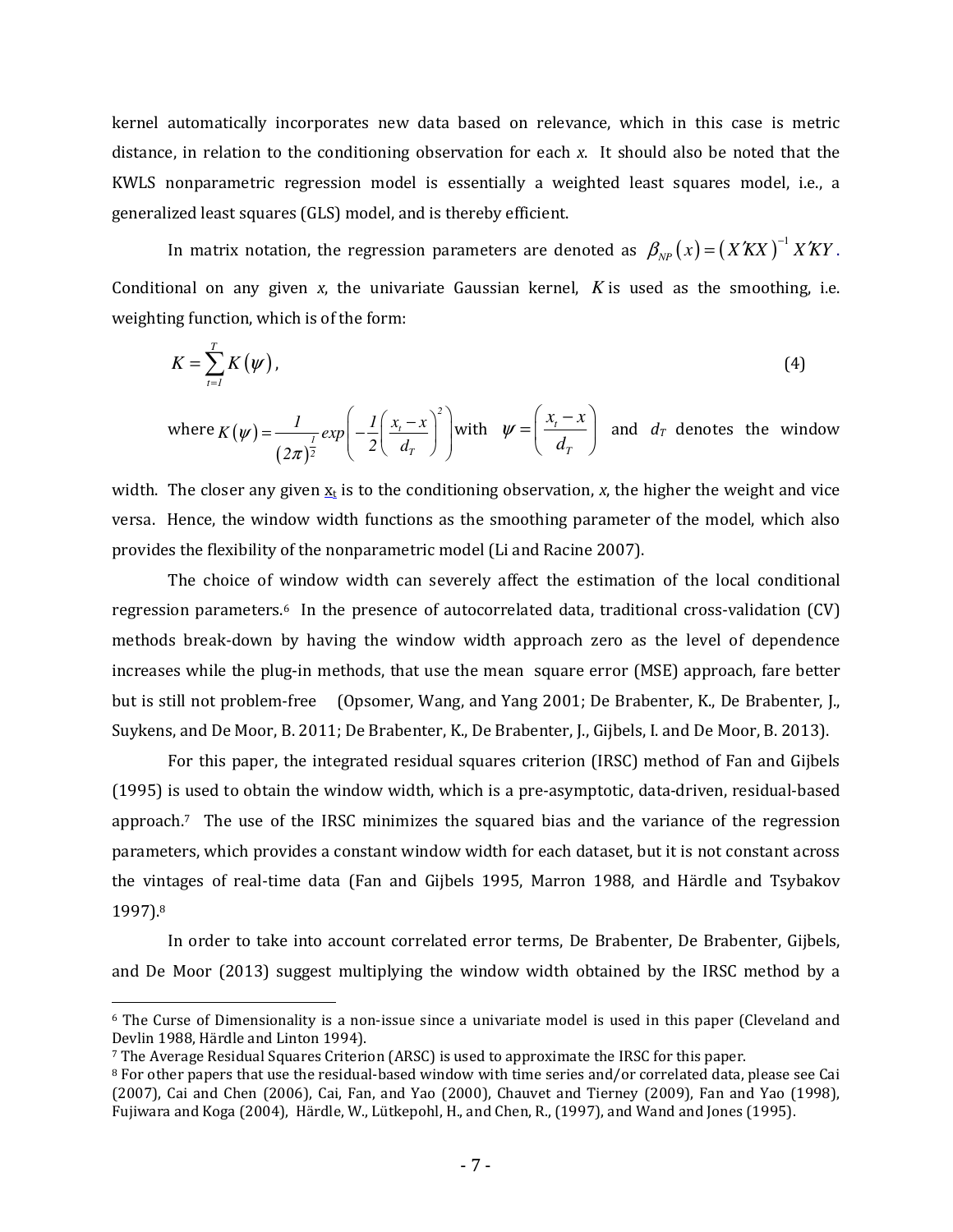constant C = 1.16231 when the Gaussian kernel is used, which would increase the window width on average by about 0.03. When the correlation is positive, which tends to be more prevalent in empirical work, a smaller window with is produced, thereby under-smoothing the data (Opsomer, Wang, and Yang 2001; De Brabenter, K., De Brabenter, J., Suykens, and De Moor, B. 2011; De Brabenter, K., De Brabenter, J., Gijbels, I. and De Moor, B. 2013).

 With a smaller window width, the nonparametric model becomes more flexible. In this case, the potential bias is reduced but the variance increases. The opposite would be true for larger window widths (Härdle 1994). As Opsomer, Wang, and Yang (2001) state, the researcher needs to decide what is 'acceptable' or 'unacceptable' given that the exact correlation function is unknown in empirical work. Hence, in order to keep the modeling as data-driven as possible and since the window width would only increase by 0.03 on average, the suggested adjustment for autocorrelation by De Brabenter, De Brabenter, Gijbels, and De Moor (2013) is not implemented in favor of bias reduction but at the cost of increasing the variance.

 Based upon Equation (3), the nonparametric exclusion-from-core inflation persistence model is:

$$
(\pi_{t+h} - \pi_t) = \alpha(x) + \beta(x) (\pi_t^{core} - \pi_t) + \varepsilon_t \tag{5}
$$

Equation  $(5)$  is calculated conditional on each observation of the regressor *x*, which is denoted as  $\big( \pi^{core} - \pi \big)$  , in the dataset and hence produces a total of  $T$  local conditional nonparametric regressions.

The global nonparametric parameters are obtained by taking the mean of the  $T$  local conditional nonparametric regression parameters of Equation (5), which is used as a more direct comparison to the parametric benchmark.<sup>9</sup>

 Aside from being better able to incorporate real-time data revisions, the flexibility of the KWLS nonparametric regression model has the potential of being a very useful diagnostic tool. As new and revised data are included, there should be a sense of gradual change in the local nonparametric parameters. For instance, as more data points are incorporated into the sample, the window width should decrease which is one of the asymptotic properties of a well-functioning window width (Pagan and Ullah 1999). This should also be reflected in the regression parameters especially with respect to real-time data since the changes should be systematic.

<sup>9</sup> The global nonparametric method is not the preferred way of using nonparametrics because the error terms are not obtained by minimizing the mean squared error.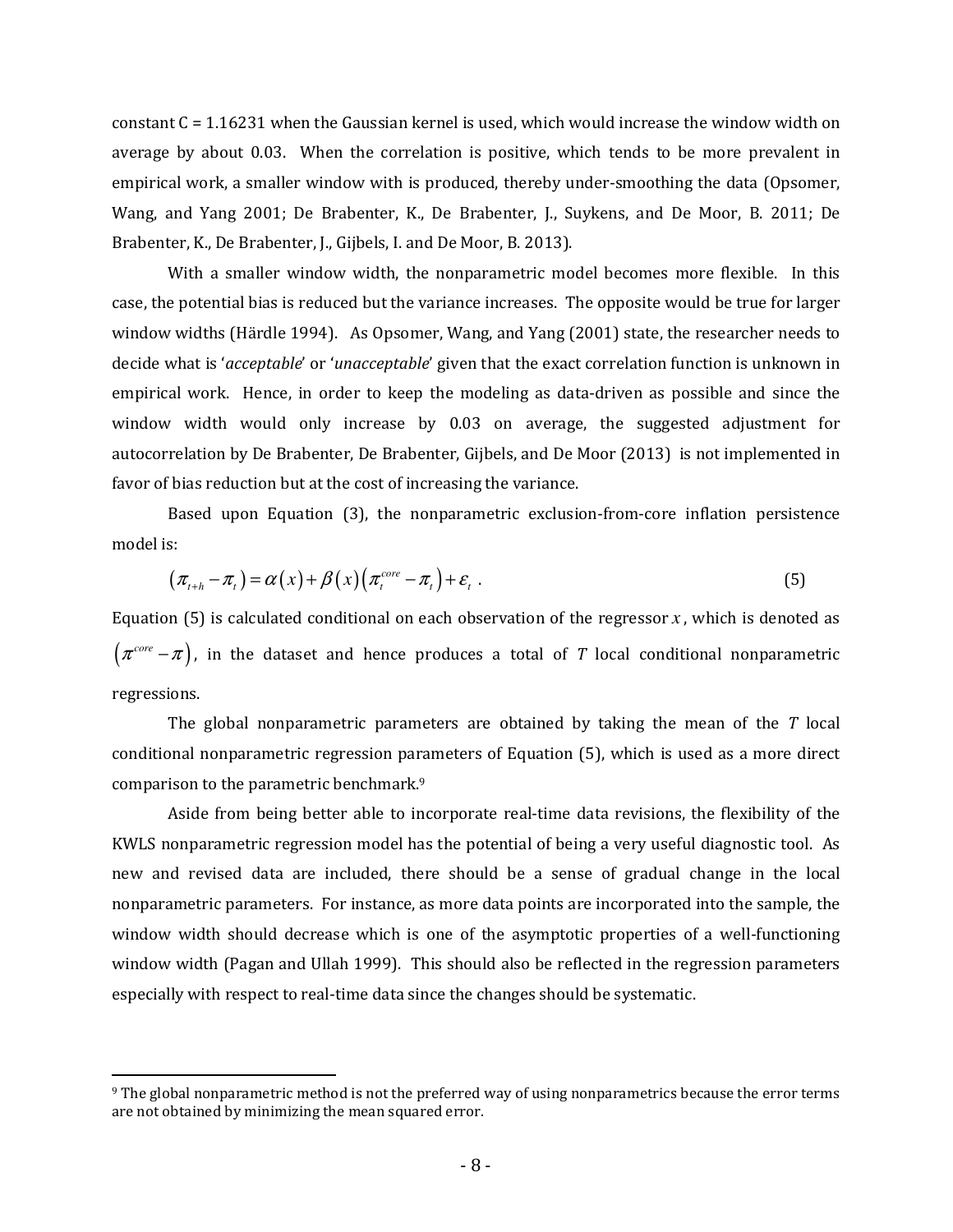If the window widths depart from the emerging pattern, this signals that there is some sort of problem that warrants investigation. There could be a data collection problem or that some sort of change has occurred to the data such as the signaling of a recession or spikes in gasoline prices, which is further discussed in Sub-Section 3.2.

Outliers also can be problematic to the nonparametric regression but not as much as it is in an aggregated model and they should not be automatically dismissed. In an aggregated model such as the parametric model, which produces only one set of parameters, an outlier has the potential of dominating the regression results. The local nonparametric methodology on the other hand, is able to isolate the outlier so that its effects are contained within the local nonparametric regression results conditional on the outlier while being given such a low weight conditional on the other observations (Wand and Jones 1995). Härdle (1994) refers to this as a sparsity of data problem. In order to have an optimal or respectable performance, nonparametrics requires that there to be enough data, the more the merrier of course, within the window otherwise the data can be window width driven meaning that the conditioning observation is driving the regression results (Härdle 1994).

 Some of the estimated parameters of a local nonparametric model can be unusually large and this needs to be examined in the proper context since it may or may not constitute a problem. If there is a problem, this could be due to having a sparsity of data, which has just been previously discussed. It could also be the case that the estimated coefficients might not make sense alone but combined with the regressors to form the fitted portion of the model, a clearer pattern of the regressand emerges (Tierney 2012). So, having large estimated regression coefficients could potentially be signaling an economic anomaly that might have occurred such as a very large, temporary data spike, impending financial crisis, etc.

Thus, when it comes to examining the behavior of the local nonparametric forecasts, the fitted portions of the out-of-sample forecasts will be graphed against the regressand to see how well the nonparametric forecasts perform.

#### 2.2 Forecasting Methods

 The exclusion-from-core-inflation persistence model is not an autoregressive (AR) model, so the lags of the regressand cannot be used to from the regressors when it comes to forecasting. Recall that the regressand is the h-period ahead change in total inflation and the regressor is the exclusion-from-core inflation measure and that the model is stationary. Five different forecasting methods, which are the parametric, global nonparametric, and three local nonparametric forecasts, are presented in this section.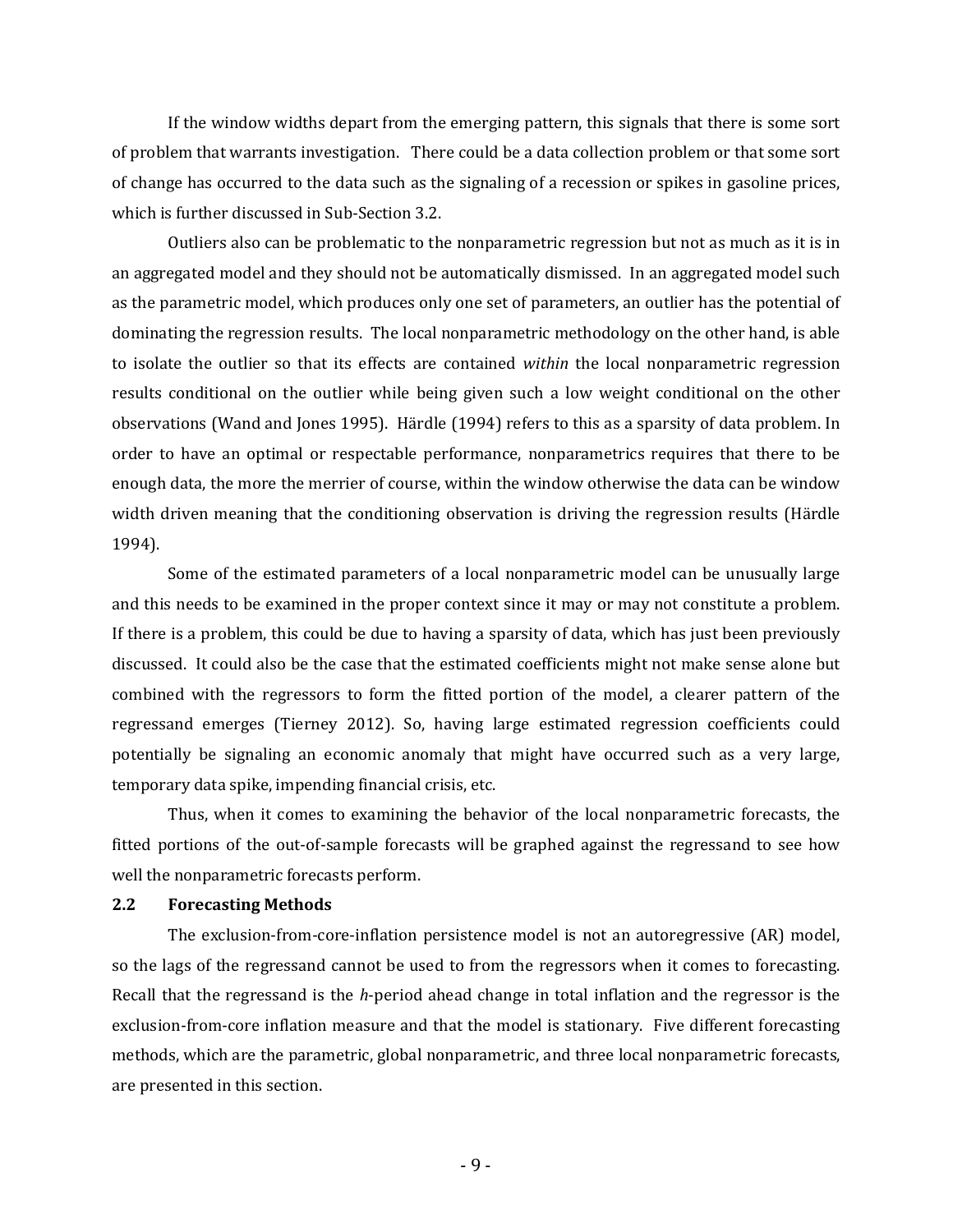For the parametric and global nonparametric forecasts, the forecast method provided by Rich and Steindel (2005) is used since the existing data as it pertains to the exclusion-from core inflation is readily available due to the formation of the  $h$ -period in-sample forecasts of the exclusion-from-core inflation persistence model.

 The main difference between the forecasting method of the OLS model used by Rich and Steindel (2005) and the local nonparametric model is flexibility. It is this flexibility that enables three different local nonparametric forecasting methods while the parametric model only permits one method. There is no exact way of comparing the performance of the parametric and the local nonparametric models except through the use of the global nonparametric method because the parametric model does not produce time-varying parameters. When it comes to comparing the global nonparametric model against the local nonparametric model, the same issues that the parametric model has in regards to forming the forecasts, also arises. This is further discussed in the next sub-section.

#### 2.2.1. The Parametric and Global Nonparametric Forecasting Methods

 The parametric forecasts require that the regressor varies rather than the parameters because the parametric and global nonparametric methodologies are the same because each involves only one set of parameters. The nonparametric forecasts are not as ridge, which will be explained in the next subsection.

 Following the forecasting methods of Rich and Steindel (2005), the forecast errors are the distance between the estimated model and the estimated model created by iterating the regressor  $h$ quarters ahead, which provides the h-quarter-ahead forecast of inflation. For instance, the sum of the squared parametric forecast errors,  $\mathcal{E}^p_g$  are as follows:

$$
\sum_{g=1}^{12} \left(\mathcal{E}_g^p\right)^2 = \sum_{g=1}^{12} \left( \left[ \alpha_p + \beta_p \left( \pi_{(t+g)}^{core} - \pi_{(t+g)} \right) \right] - \left[ \alpha_p + \beta_p \left( \pi_{((t+g)+h)}^{core} - \pi_{((t+g)+h)} \right) \right] \right)^2 \tag{6}
$$

 One of the problems encountered when using Equation (6) to forecast is that sometimes the values of  $\varepsilon_{g}^{p}$  could be quite large if the second term is ends up being added onto the first term, which could produce large RMSE or MAE.<sup>10</sup>

 The sum of the squared global nonparametric forecast errors are formed in the same manner as in Equation (6) except for the global nonparametric parameters,  $\alpha_{_{gap}}$  and  $\beta_{_{gap}}$  being used in place of  $\alpha_p$  and  $\beta_p$ .

 $10$  This is the reason why the RMSE and the MAE are large for some of the vintages in the parametric and global nonparametric forecasts.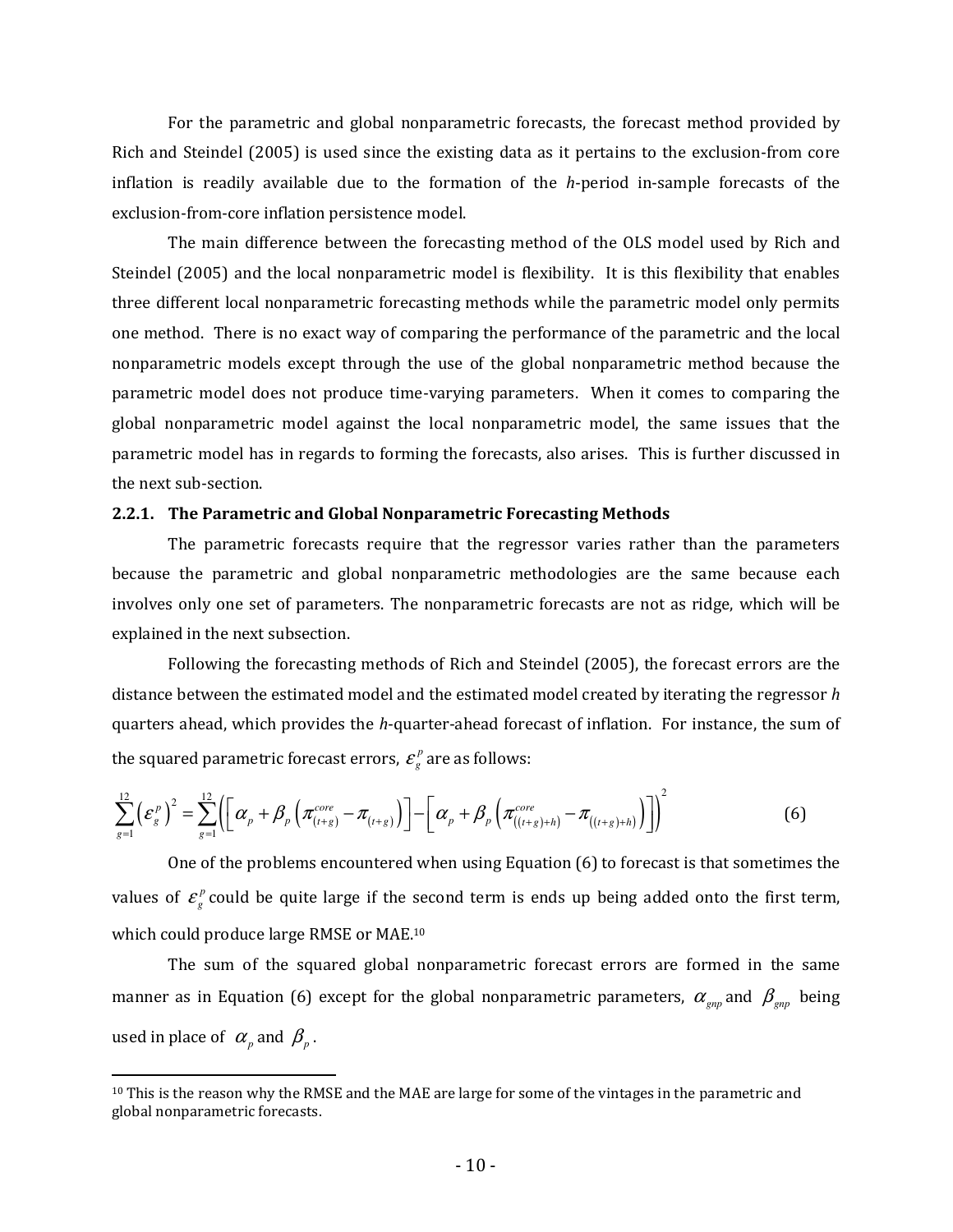#### 2.2.2 The Nonparametric Forecasting Method

 The nonparametric framework permits the incorporation of new data without the need of iterating the fitted model h-steps ahead in order to form the forecasts, which is needed in the OLS model since it only produces one set of regression parameters.<sup>11</sup> Keeping *ceteris paribus* in mind, for the local nonparametric forecasts, the variables in the regressions are kept the same for both the actual and out-of-sample regressions so that the performance of the time-varying parameters can be directly compared.

 In order to form the out-of-sample-forecasts, the dataset for each of the five h-regressions is divided into the training sample and the test sample. The observations of the training sample are  $t = \{1, \dots, n\}$  where  $n = (T - 12)$  since twelve observations are used in the test sample. The last twelve observations of a given real-time dataset form the subset, i.e. the test set, needed for the outof-sample forecasts and is denoted as  $g = \{1, \cdots, 12\}$ . The test set is specifically comprised of twelve observations of quarterly data since this is the maximal number of observations that can be subject to real-time data revisions at any given period (Croushore 2008). In addition, some of the earlier vintages have fewer than fifty observations, which also limits the size of the test set. The three different local parametric forecast methods are denoted as *f 1*, *f 2* , and *f 3* .

#### The First Local Nonparametric Forecasting Method

<u>.</u>

 The first method, *f 1*, uses the estimated local nonparametric coefficients conditional on the last observation of the training sample,  $X_n$  to form the out-of-sample forecasts, which is as follows:

$$
Y_t = \alpha(X_n) + \beta(X_n) X_t + \varepsilon_t
$$
\n<sup>(7)</sup>

The estimated regression coefficients conditional on  $X_n$ ,  $\alpha(X_n)$  and  $\beta(X_n)$ , are used in conjunction with the last 12 observations of the dataset,  $\left\{\left(X_{_S},Y_{_S}\right)\right\}_{=1}^{12}$  $\left\{X_{g}, Y_{g}\right\}_{g=1}^{N}$  to form the forecasted values of

$$
Y_g = \alpha(X_n) + \beta(X_n)X_g + \varepsilon_g^{f_1} = \hat{Y}_g^{f_1} + \varepsilon_g^{f_1}
$$
\n(8)

where  $Y_g$ ,  $\hat{Y}_g^{f1}$ , and  $\mathcal{E}_g^{f1}$  $g^{f1}_g$  are the forecasted regressand of  $\ Y_{n+g}$  , the forecasted fitted model,  $\hat{Y}_{n+g}$ and the forecast error,  $\varepsilon_{n+g}$  respectively for the first method,  $f$ *l*.

<sup>11</sup> For more on the forecasting of the OLS exclusion-from-core inflation persistence model, please see Rich and Steindel (2005).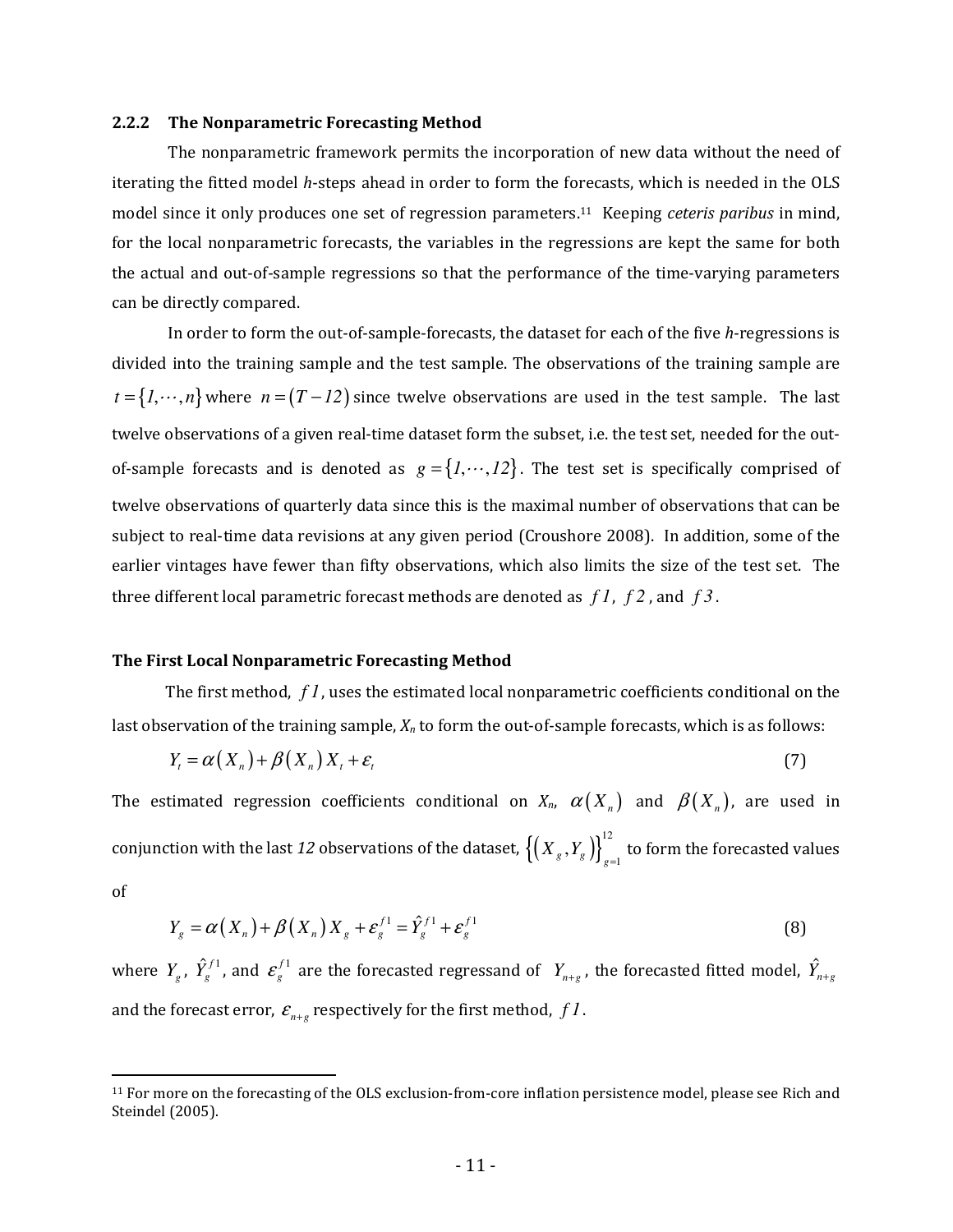The heuristic reason behind the first method is that inflation is persistent and since the future is unknown one could "guesstimate" that the next measure of inflation could very easily be close to  $X_n$  and thereby within the window width of  $X_n$ . The potential problem is that as the forecast horizon, g increases, the relationship could very easily break down.

#### The Second Local Nonparametric Forecasting Method

 The second method, *f 2* would be particularly useful if one used the mean, median, or mode to create conditional local nonparametric estimates as has been intended by Matzner-Løfber, Gooijer, and Gannoun (1998), Gooijer and Gannoun (1999), and Gooijer and Zerom (2000). For this paper, the observation of interest is the last observation of the training sample since the latest 'local' information needs to be utilized. As Tierney (2011) demonstrates, the average behavior tends to miss the activity at the local level especially where the revisions to real-time data are concerned.

Conditional on only the last observation of the training sample,  $x_n$  while incorporating new data, the second method, *f 2* , utilizes the methodologies of De Gooijer and Gannoun (2000) and Matzner-Løfber, De Gooijer, and Gannoun (1998). Hence, the kernel will have the following form:

$$
K^{f2} = \sum_{t=1}^{n+g} K^{f2} (\psi_n), \tag{9}
$$

where  $K^{f2}\left( \mathbf{\boldsymbol{\psi}}_{n}\right)$  $(2\pi)$ *2*  $f^{2}(V_{n}) = \frac{1}{I} exp \left(-\frac{1}{2}\right) \frac{x_{t} - x_{n}}{I}$ 2  $\left(2\right)$   $\left(2\right)$   $u_T$  $K^{f2}(\psi_n) = \frac{1}{\sqrt{\frac{1}{\epsilon}}} exp\left(-\frac{1}{2}\frac{x_t - x_t}{x_t}\right)$  $(\psi_n) = \frac{1}{(2\pi)^{\frac{1}{2}}} exp\left(-\frac{1}{2}\right)$ π  $=\frac{1}{(2\pi)^{\frac{1}{2}}}exp\left(-\frac{1}{2}\left(\frac{x_{i}-x_{n}}{d_{T}}\right)^{2}\right)$  with  $\psi_{n}=\left(\frac{x_{i}-x_{n}}{d_{T}}\right)$ *T*  $x_{i} - x$  $\mathcal{W}_n = \frac{1}{d}$  $\left( x_{t} - x_{n} \right)$  $=\left(\frac{x_t - x_n}{d_T}\right)$  and  $d_T$  the window width remains

the same as for the training sample, which is used to form the local nonparametric forecasted coefficients of  $\beta^{f 2}_s(x_n) = (X' K^{f 2} X)^{-1} X' K^{f 2} Y$ . The significance of the summation of the kernel ending in  $n + g$  means that both observations from the training test and the test sample are incorporated with each out-of-sample forecast horizon until  $g = 12$ . Using matrix notation for the forecasted coefficients, the forecasts using the second forecast method, *f 2* are

$$
Y_g = X_g \beta_g^{f^2}(x_n) + \varepsilon_g^{f^2}(x_n) = \hat{Y}_g^{f^2} + \varepsilon_g^{f^2}
$$
\n(10)

where  $Y_g$ ,  $\hat{Y}_g^{f2}$ , and  $\varepsilon_g^{f2}$  $g^{f2}$  are is the forecasted value of  $Y_{n+g}$  , the forecasted fitted model,  $\hat{Y}_{n+g}$  and the forecast error,  $\varepsilon_{n+g}$  for the second method,  $f2$ , respectively.

The problem with  $f2$  is that the farther a forecasted regressor is from the conditioning observation,  $x_n$ , the smaller the weight it is assigned, which one would expect as the out-of-sample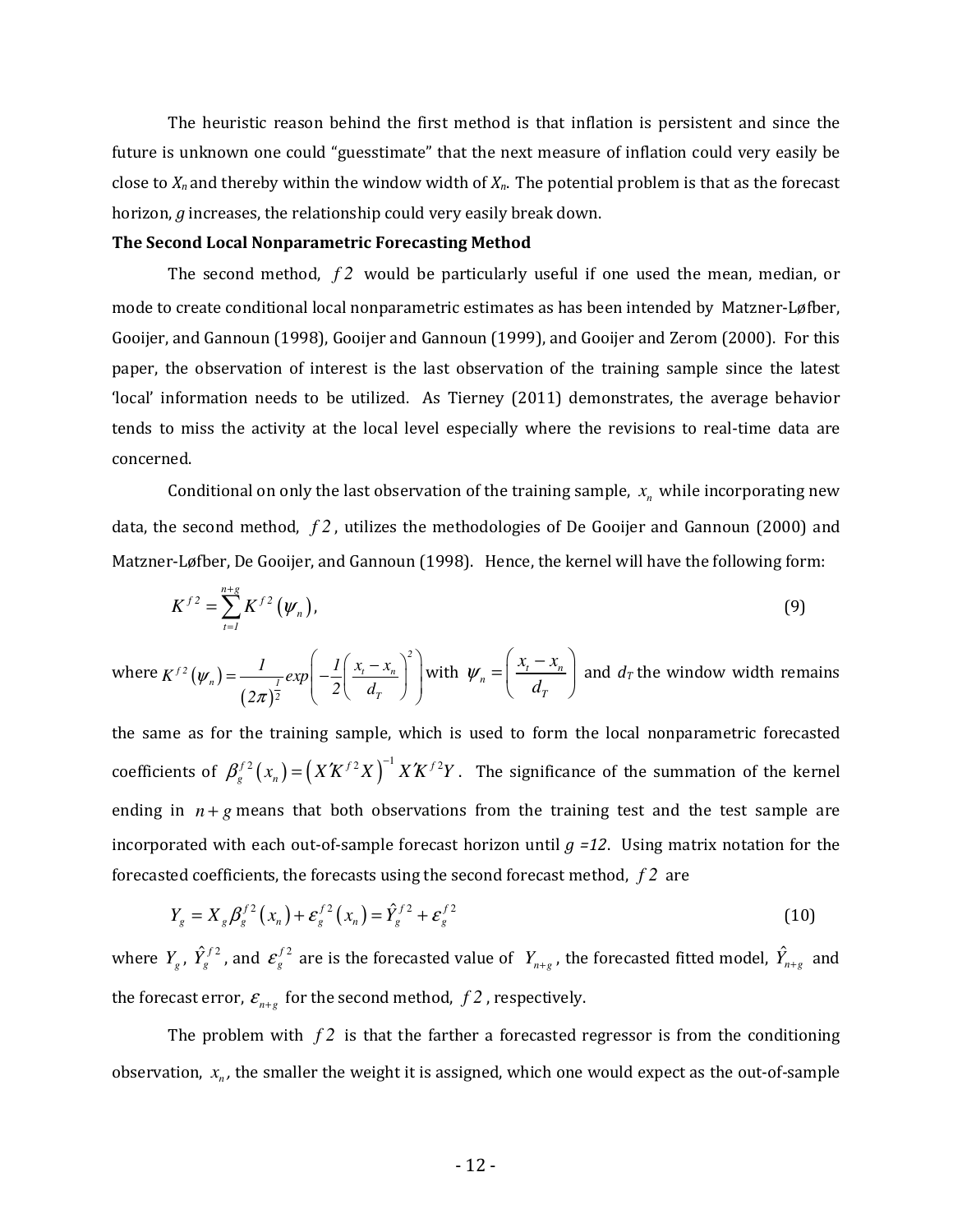forecast horizon, g increases. This could lead to a loss of information by not incorporating the forecasted regressor into the forecast since it could be outside the window width conditional on  $x_n$ .

#### The Third Local Nonparametric Forecasting Method

 The third method, *f 3* is similar to *f 2* and uses the method proposed by Vilar-Fernández and Cao (2007). *f 3* differs from *f 2* by creating forecasts conditional on every observations from the test sample,  $X_g = \begin{cases} x_1 & \cdots & x_g \cdots & x_{12} \end{cases}$  while  $f2$  creates forecasts conditional only on  $x_n$ . The kernel would now be of the form:

$$
K^{f^3} = \sum_{g=1}^{12} \sum_{t=1}^{n+g} K^{f^3} \left( \psi_g \right), \tag{11}
$$

where  $K^{f \beta}\big(\pmb{\psi}_g\big)$  $(2\pi)$ *2*  $f_3(y) = \frac{1}{2} \sin \left| \frac{1}{y} \right| \frac{\lambda_t}{\lambda_g}$  $g$   $J$   $1$ 2  $\left( \begin{array}{c} 2 \\ 1 \end{array} \right)$  $K^{f3}(\psi_{\varphi}) = \frac{1}{\psi_{\varphi}}exp\left(-\frac{1}{2}\right)\frac{x_{\varphi}-x_{\varphi}}{x_{\varphi}}$  $(\psi_{g}) = \frac{1}{(2\pi)^{\frac{1}{2}}} exp\left(-\frac{1}{2}\right)$ π  $=\frac{1}{(2\pi)^{\frac{1}{2}}}exp\left(-\frac{1}{2}\left(\frac{x_{t}-x_{g}}{d_{T}}\right)^{2}\right)$  with  $\psi_{g}=\left(\frac{x_{t}-x_{g}}{d_{T}}\right)$ *T*  $x<sub>t</sub> - x$  $\mathcal{W}_g = \begin{pmatrix} -b & c \end{pmatrix}$  $\left( x_{t}-x_{\sigma }\right)$  $=\left(\frac{a_r-a_g}{d_r}\right)$  and  $d_r$  the window width remains

the same as for the training sample and, which is used to form the local nonparametric forecasted coefficients of  $\beta _{g}^{f3}\left( X_{g}\right) =\left( XK^{f3}X\right) ^{-1}X'K^{f3}Y$  . The forecast regression is:

$$
Y_g = X_t \beta_s^{f^3}(x_g) + \varepsilon_s^{f^3}(x_g) = \hat{Y}_g^{f^3} + \varepsilon_s^{f^3}
$$
 (12)

where  $Y_g$ ,  $\hat{Y}_g^{f3}$ , and  $\varepsilon_g^{f3}$  $g^{f3}$  are is the forecasted value of  $Y_{n+g}$  , the forecasted fitted model,  $\hat{Y}_{n+g}$  and the forecast error,  $\mathcal{E}_{n+g}$  respectively for the third forecasting method,  $f \mathcal{S}$ .

 Heuristically, the third forecasting method, *f 3* provides an adaptive learning framework for the forecasted regressor,  $x_g$  through the use of the kernel, by incorporating the forecasted regressor with observations that are within the same window width. Hence, the kernel acts as a data-driven, dynamic gain parameter for the forecasts.

#### 2.3 Evaluation of the Forecasting Methods

 In order to measure the performance of the out-of-sample forecasts, three methodologies are implemented. The first method applies the Harvey, Leybourne, and Newbold (HLN) (1998) form of the Diebold-Mariano (DM) (1995) Test in order to test whether the three different local nonparametric methods are statistically equivalent. The null of the HLN Test of two nonparametric forecasting methods producing statically equivalent forecasts is evaluated at the 5% and 10% significance level with the critical values being 1.796 and 1.363 respectively.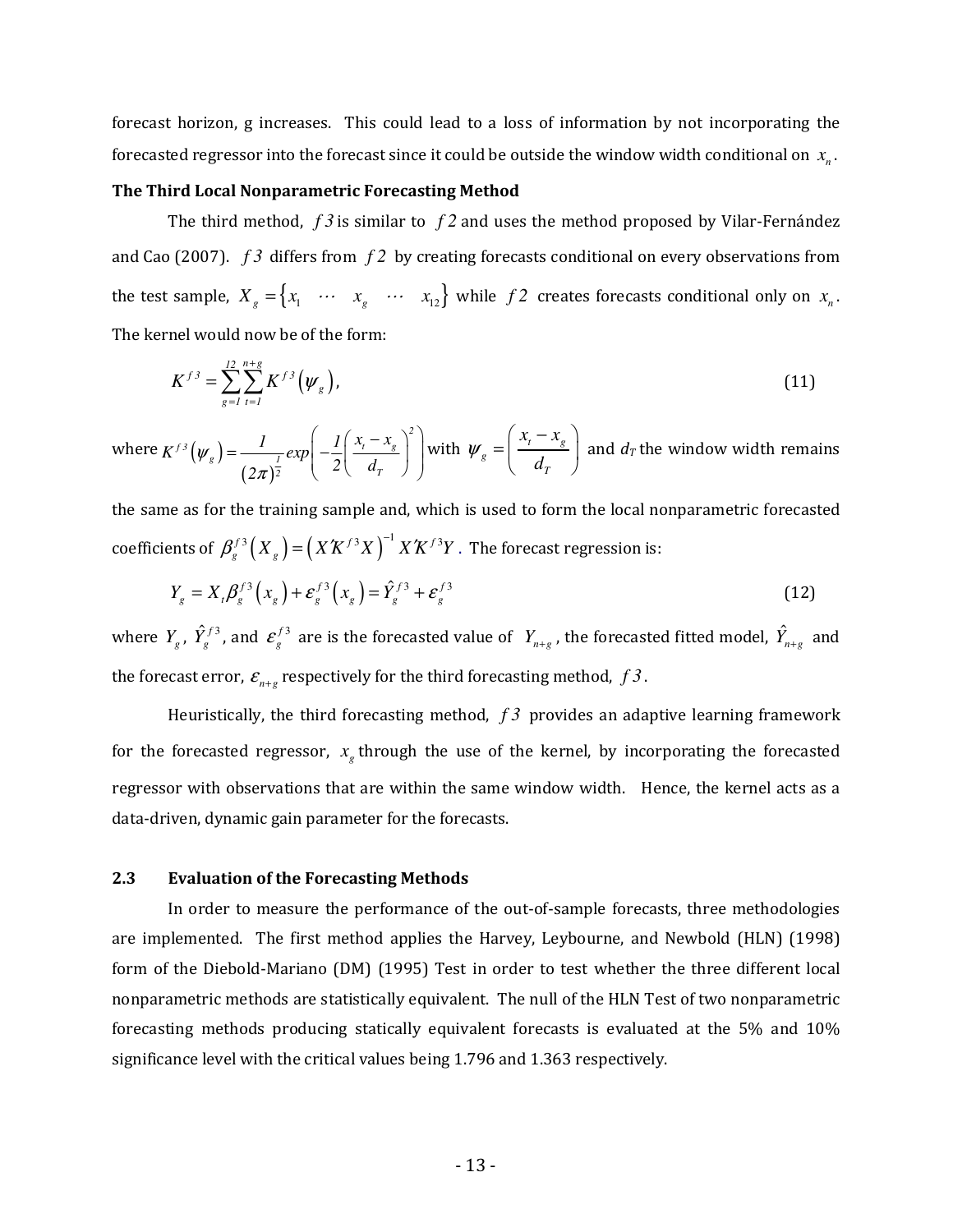The second method involves the formation of out-of-sample performance efficiency ratios from the forecast RMSE and the forecast MAE (Vilar-Fernández and Cao 2007). For this paper, the forecast measurements of the RMSE and the MAE are used instead of the Mean Square Errors (MSE) because they are in the same units as the error terms.12 The RMSE and the MAE of the parametric and global nonparametric models are presented as just a precursory look at the forecasting abilities of the aggregated models before proceeding to the local nonparametric forecasts.

The formulae for the RMSE and MAE are as follows:

$$
RMSE_z = \sqrt{MSE_z} = \sqrt{\frac{1}{g} \sum_{g=1}^{12} (\hat{Y}_{t+g} - \hat{Y}_{g}^{fz})^2}
$$
(13)

$$
MAE_z = \frac{1}{g} \sum_{g=1}^{12} \left| \hat{Y}_{t+g} - \hat{Y}_{g}^{fz} \right|^2 \tag{14}
$$

where  $f\mathbf{z}$  denotes the three different local nonparametric forecasts,  $f\mathbf{1}$ ,  $f\mathbf{2}$ , and  $f\mathbf{3}$  and  $z$  also denotes the three different forecasting methods that takes the values of {1, 2, 3}. The actual value of the regressand at time  $t + g$  is denoted as  $Y_{t+g}$  and the forecasted value for a given forecasting method is denotes as *Y<sup>g</sup>* , which is the same for all three local nonparametric forecasts.

 In order to facilitate the comparison of the three local nonparametric forecasting methods, Vilar-Fernández and Cao's (2007) out-of-performance efficiency ratios are formed from the RMSE and MAE. Without a loss of generality, using the RMSE as an example, let z and *z*′ denote the three different forecasting methods such that  $z \neq z'$ . Suppose the out-of-performance efficiency ratio is greater than unity:

$$
\frac{RMSE_z}{RMSE_{z'}} > l \tag{15}
$$

This states that *RMSEz*′ is more efficient than *RMSE<sup>z</sup>* since it has the smaller RMSE. The alternate would be true if the out-of-performance efficiency ratio is less than unity. The same analysis holds for the MAE.

 The third and last forecast evaluation method is to provide modified forecast standard errors that take into account heteroskedasticity and autocorrelation. Following the method provided by Pindyck and Rubinfeld (1998), forecast variance is

-

<sup>&</sup>lt;sup>12</sup> The empirical results of the MSE are available upon request.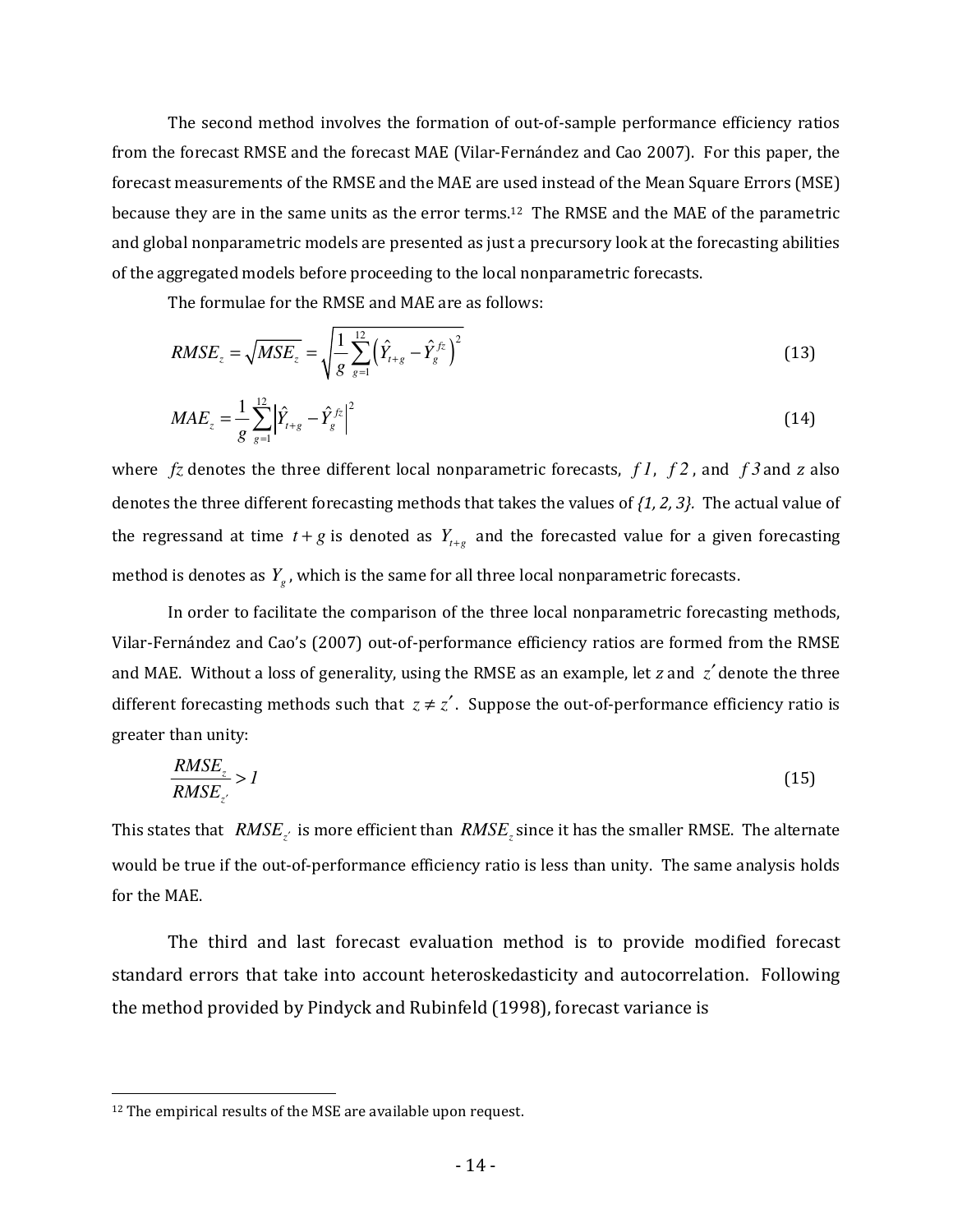$$
\sigma_f = \sqrt{\sigma_f^2} = \left(\sigma_t^2 \left[1 + \frac{1}{T} + \frac{\left(x_s - \overline{X}\right)^2}{\left(\sum (x_t - \overline{X})^2\right)}\right]\right)^{\left(\frac{1}{2}\right)}
$$
(16)

but the variance of the error term is changed from  $\sigma^2$  to  $\sigma_t^2$  in order to take into account heteroskedasticity. Following the reasoning of White (1980), the squared residual from Equation (1), which would be  $u_t^2$ , is used in the parametric forecast standard errors and from Equation (3), 2  $\varepsilon_t^2$  is used in the nonparametric forecast standard errors. In the global nonparametric case, the error terms are formed in the similar manner as that of the parametric case, once the average local nonparametric coefficients have been estimated.

 This method of forecast standard errors produces only one set of forecast standard errors for the three different local nonparametric forecasts since the error terms from the original and not the forecasted regressions are used.

#### 3. The Empirical Results

Before commencing with the interpretation of the out-of-sample forecasts, it is important to highlight the significance of real-time data and the benefits and limitations of nonparametrics as it pertains to real-time data. Sub-Section 3.1 provides an analysis of real-time data and Sub-Section 3.2 discusses the nonparametric regression results along with a discussion of the parametric and global nonparametric models. The out-of-sample forecasting results are presented in Sub-Section 3.3.

#### 3.1 Data Analysis

The variables used in the exclusion-from-core inflation persistence model are stationary, which have been verified by the Augmented Dickey-Fuller Test and the Phillips-Perron Test. This is also supported by the previous literature (Clark 2001, Cogley 2002, Rich and Steindel 2005, and Tierney 2011, 2012).

A total of 62 vintages are examined in this paper. The real-time dataset of core PCE and PCE begins with the first vintage of V\_1996:Q1 and ends with vintage V\_2011:Q2 and is available from the Federal Reserve Bank of Philadelphia. The starting vintage is V\_1996:Q1 since this is the first vintage when both real-time core PCE and real-time PCE are available. The benchmark vintages are V\_1996:Q1, V\_1999:Q4, V\_2003:Q4, and V\_2009:Q3, which generally occur every five years and can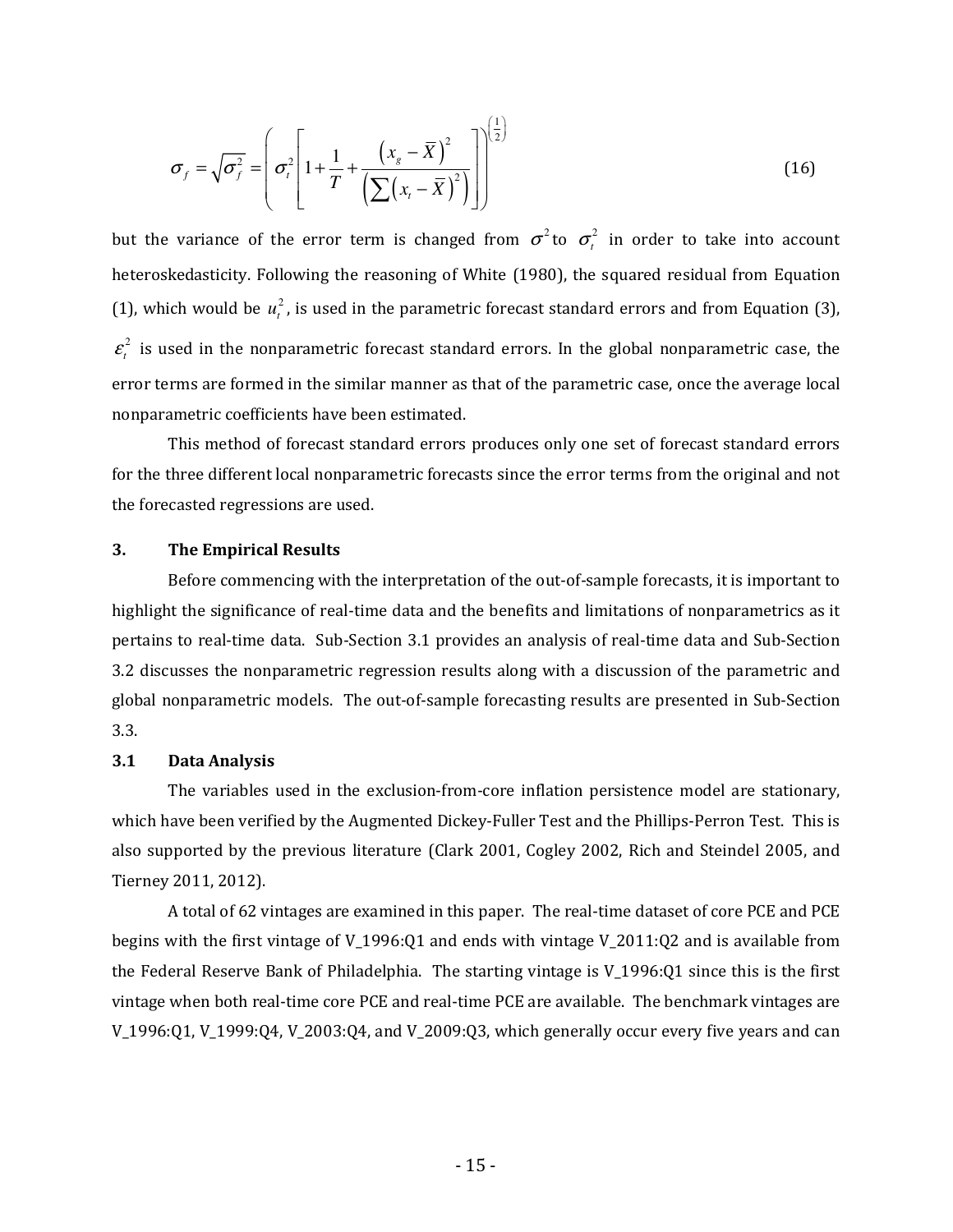include new data and methodological changes. Especially due to the methodological changes of the benchmark vintages, it is important to compare results that utilize the same methodology.<sup>13</sup>

Each of the vintages begins with the observation of 1983:Q4 before the calculation of inflation and ends one quarter before the date of a given vintage. For instance, V\_1996:Q1 denotes that the data samples ends with observation 1995:Q4 but becomes available to the general public in the following quarter of 1996:Q1. Thus, the last vintage examined in this paper is V\_2011:Q2 with the data sample going from 1983:Q4 to 2011:Q1. Table 1 provides the number of observations as well as the sample period for each  $h$  in-sample regression with the minimum number of observations in the full sample being 46 and the maximum being 110.

The vintages that contain the most number of revisions are in the third quarter of any given year and this is due to more information becoming available to government agencies (Croushore and Stark 2003, Croushore 2008). With the exclusion of the benchmark years and V\_1996:Q2 to V\_1996:Q3 and V\_1997:Q2 to V\_1997:Q3, a cross-vintage comparison of vintages released in Q2 (Vintage:Q2) are compared against the vintages released in Q3 (Vintage:Q3) for the last ten pairs of Vintage:Q2 and Vintage:Q3 beginning in V\_1998:Q2 and V\_1998:Q3 and ending in V\_2010:Q2 and V\_2010:Q3. The comparison of V\_1996:Q2 against V\_1996:Q3 is not included in this paper since the majority of the real-time data revisions are measured in the thousandths. The difference in PCE between V\_1997:Q2 to V\_1997:Q3 shows that 17 of the observations change aside from some of the earlier observations demonstrating a difference of 0.001, which potentially indicates that the data has undergone some underlying change. For the other ten vintage comparisons, there are thirteen data revisions to be examined, so for the sake of a uniform comparison the benchmark years and V\_1996:Q2 to V\_1996:Q3 and V\_1997:Q2 to V\_1997:Q3 are excluded from the forecast analysis.

The differences in the level real-time measures of PCE and core PCE are presented in Tables 7 and 8 respectively. The minima and maxima, in absolute value terms, are noted in bold print. The minimum difference between the two vintages for PCE is of 0.295, which occurs in 1995:Q1 and the maximum difference of 1.016 occurs in 1998:Q1, both of which are noted in bold print as is shown in Table 7. Table 8 shows that the minimum difference between the two vintages for core PCE is 0.32, which occurs during 1995:Q2 and the maximum difference is 1.08, which occurs in 1998:Q1. The majority of the largest maxima in absolute value terms occur generally, but not always, in the last observation that the two vintages have in common. This is the last observation of Vintage:Q2 and the second to the last observation of Vintage:Q3.

<sup>&</sup>lt;sup>13</sup> Please see Croushore and Stark (2001) and Croushore (2008) for more information regarding the data collection methods of the real-time dataset.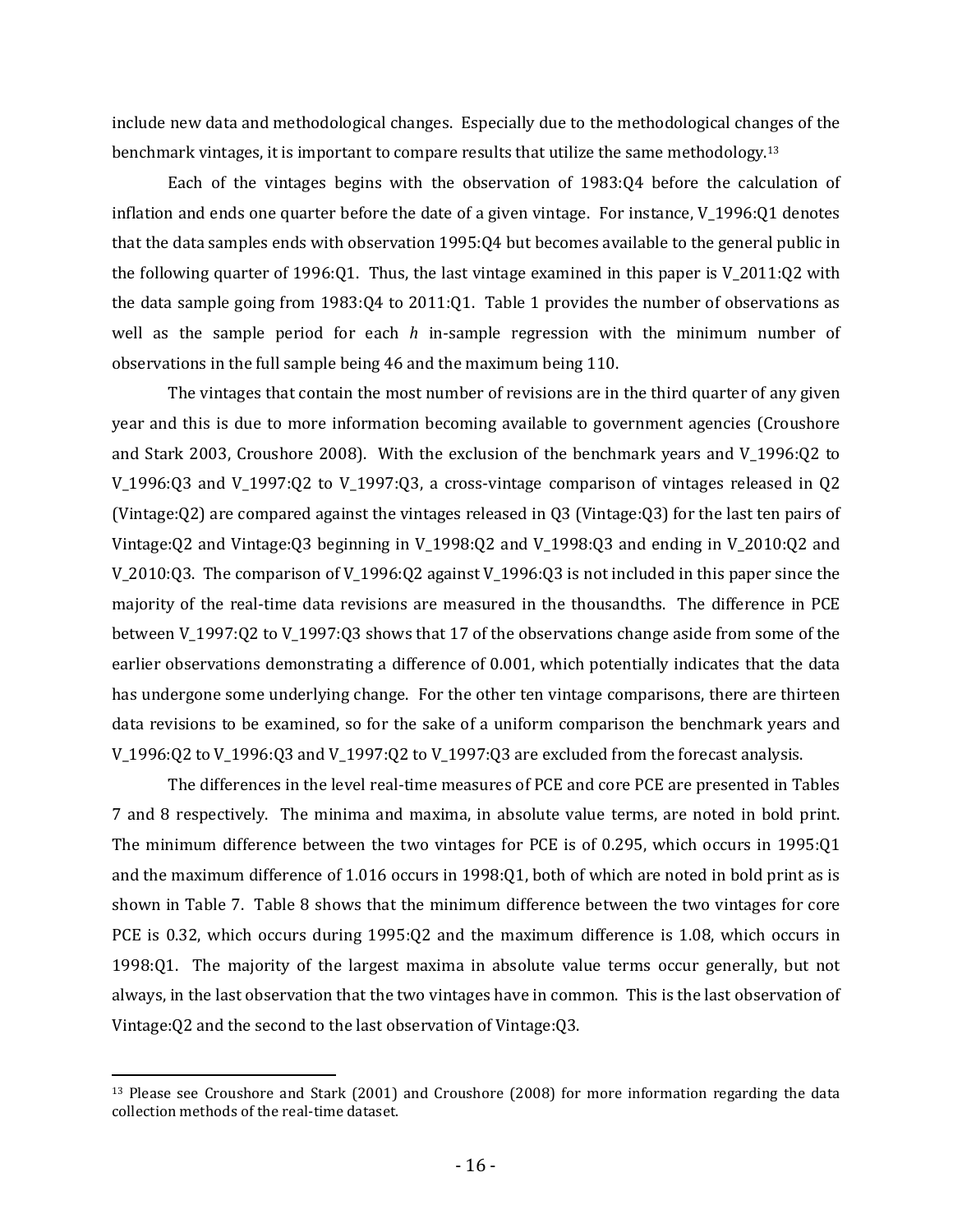The differences in the level data are important to note because these differences also affect the regression variables. After the data is transformed into inflation measures, it is then further transformed into the regressor, which is the difference between core and total inflation at time  $t$ and the regressands are the h-period change in total inflation, which can be utilized by the local nonparametric model.

Excluding the newly released datum of Vintage:Q3 since there is no counterpart in Vintage:Q2, the last thirteen observations have significant data revisions in the raw data, while the transformed data used in the h1-regressions have a maximum of twelve observations, which is due to losing one of the data revisions in forming the regressand, the 1-quarter change in total inflation (Tierney 2011). This also holds true for the remaining h-regressions.

Tables 2 and 3 displays the subtracted values for the Vintage:Q3 from Vintage:Q2 of the regressors and regressands for the h1-regressions. A negative sign in front of the value indicates that the datum of Vintage:Q2 has been revised upward. There seems to be a mix between upward and downward revisions with a slight advantage towards downward revisions as denoted by the positive values.

The magnitudes of the differences in the regressands are larger than those of the regressors especially as the lagging process becomes larger. For the contemporaneous difference between core inflation and total inflation, which forms the regressors, the regressors in the  $h5$ -regressions are not greatly affected by the data revisions other than for a handful of observations.<sup>14</sup> Alternatively, the differences between Vintage:  $Q2$  and Vintage:  $Q3$  in the regressands for the h5regressions that involves the 12-quarter change in total inflation are larger when compared to the h1-regressions as is shown in Table 4. The difference is particular noticeable when magnitudes in absolute value terms are considered. This indicates that the data revisions have more of an effect on lagged variables with the larger the lagging process, the larger the effects of data revisions.

For both the regressors and regressands, as the vintages progress, the data revisions seem to be larger in magnitude so identifying one particular vintage to use for forecasting purposes can be difficult (Elliott 2002). This could be due to having more information available or it could reflect the uncertainty in the U.S. economy stemming from the effects of the Financial Crisis of 2008, the Great Recession, which is from 2007:Q4 to 2009:Q2, and the lingering recovery.

Tables 5 and 6 provide the means and maxima of the absolute value differences between Vintage:Q2 and Vintage:Q3 in order to show the magnitudes of the effects that data revisions have on the variables used in the regressions. The average differences in the regressors and regressands

-

<sup>&</sup>lt;sup>14</sup> The vast majority of the differences are zero, and hence the information is not displayed in a table.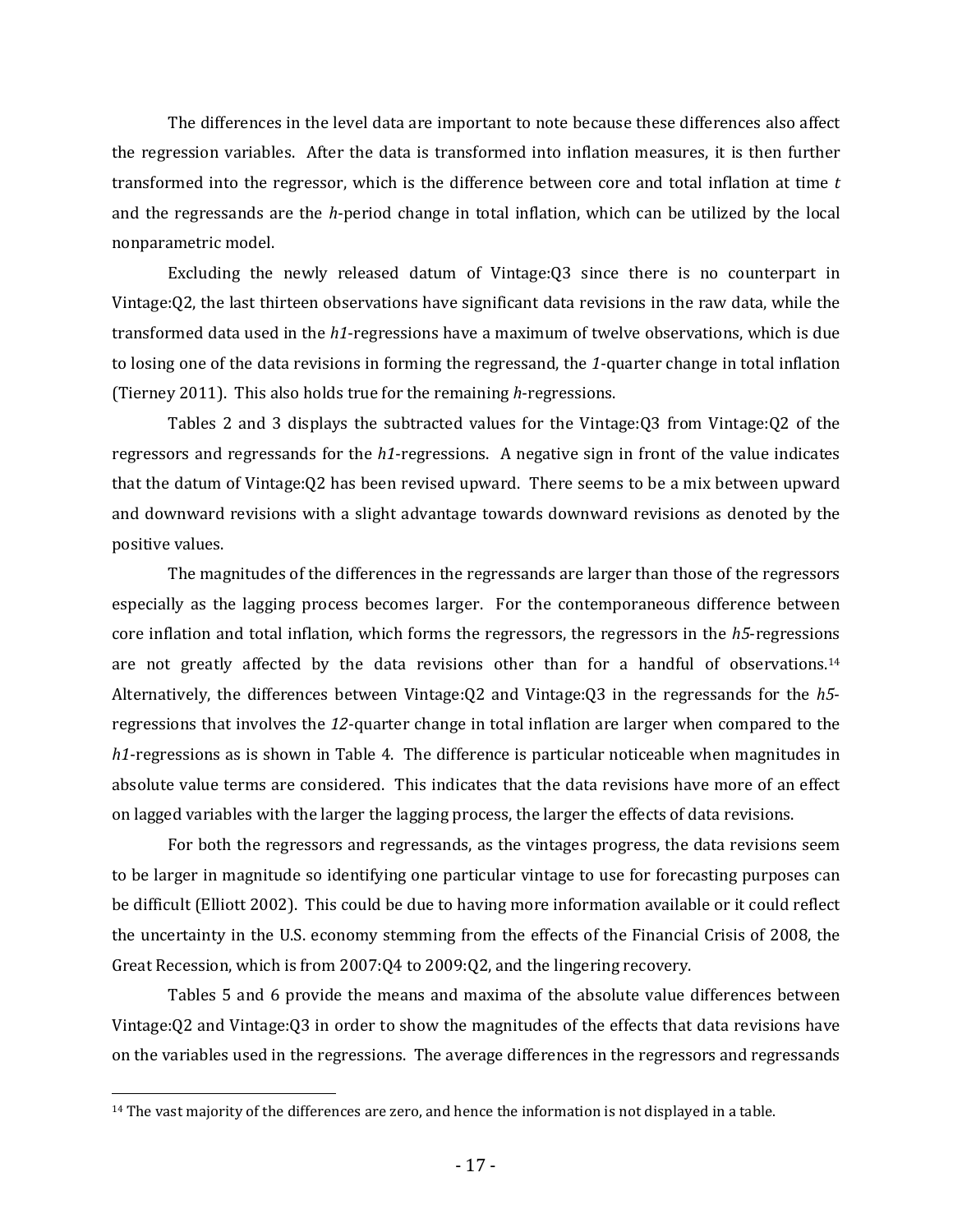tend to be approximately 0.1 and 0.3 respectively, but there is a great deal of local variability. For the regressands in Table 6, the differences between V\_2008:Q2 and V\_2008:Q3 have a mean of 0.684 and 0.827 for the  $h1$ - and  $h2$ -regressions, which is in the midst of the Great Recession and the end of a spike in oil prices. This also further supports the notion that data revisions may play a larger roll in lagged variables.

It is important to note the magnitude, the timing of the data revisions, and the vintage because an aggregate-driven model such as OLS might not be able to utilize the data revisions effectively while a local nonparametric model is able to do so (Tierney 2011).

## 3.2 Regression Results with Respect to Real-Time Data

The flexibility of nonparametrics comes from partitioning the dataset and grouping the data, conditional on each observation, based upon metric distance within an interval that is determined by the window width. This flexibility can also make the nonparametric model very sensitive to changes by providing clear signals as to when and where there is a problem such as a sparsity of data or there is some sort of underlying change to the data.

Examining both the dot plot and the histogram with a bin size equivalent to the window width is a good starting point. The dot plot permits one to identify both the timing and magnitude of an outlier while the histogram is able to provide the frequency of a give measure.

Graph 1 is a dot plot of the  $h1$  regressor for V\_2011:Q2 and a few outliers are able to be noted with the largest regressor value being 6.6 in 2008:Q4.15 A histogram of the same data, Graph 2, with a bin size of 0.41, which is the corresponding window width to this vintage also shows there to be a few more outliers the farther the data gets from  $\pm 1$ .

The next step would be to examine the window widths, which are provided in Table 1A, for any irregularities in the data. The abnormally small window width of 0.04 for V\_2000:Q1, which is approximately 80% less than the window widths of surrounding neighboring vintages, indicates that this vintage warrants further investigation, which revealed that the data for V\_2000:Q1 came from two different sources.

Not all window widths that deviate from the general trend signal a problem in the data. For vintages V\_2007:Q2 to V\_2008:Q2, there is not a data problem, but there is the sudden increase in oil prices as well as the start of a recession, which occurred during this time frame that could explain why these vintages function differently.16 The increase in the size of the window widths from around 0.15 between V\_2004:Q3 to V\_2007:Q1 to sizes of 0.31 and 0.41 after V\_2009:Q3

<sup>&</sup>lt;sup>15</sup> The shaded areas in the graphs represent NBER recession dates.

<sup>&</sup>lt;sup>16</sup> The lack of a data problem for these vintages has been confirmed by Dean Croushore, who has offered the given explanations for the smaller window widths.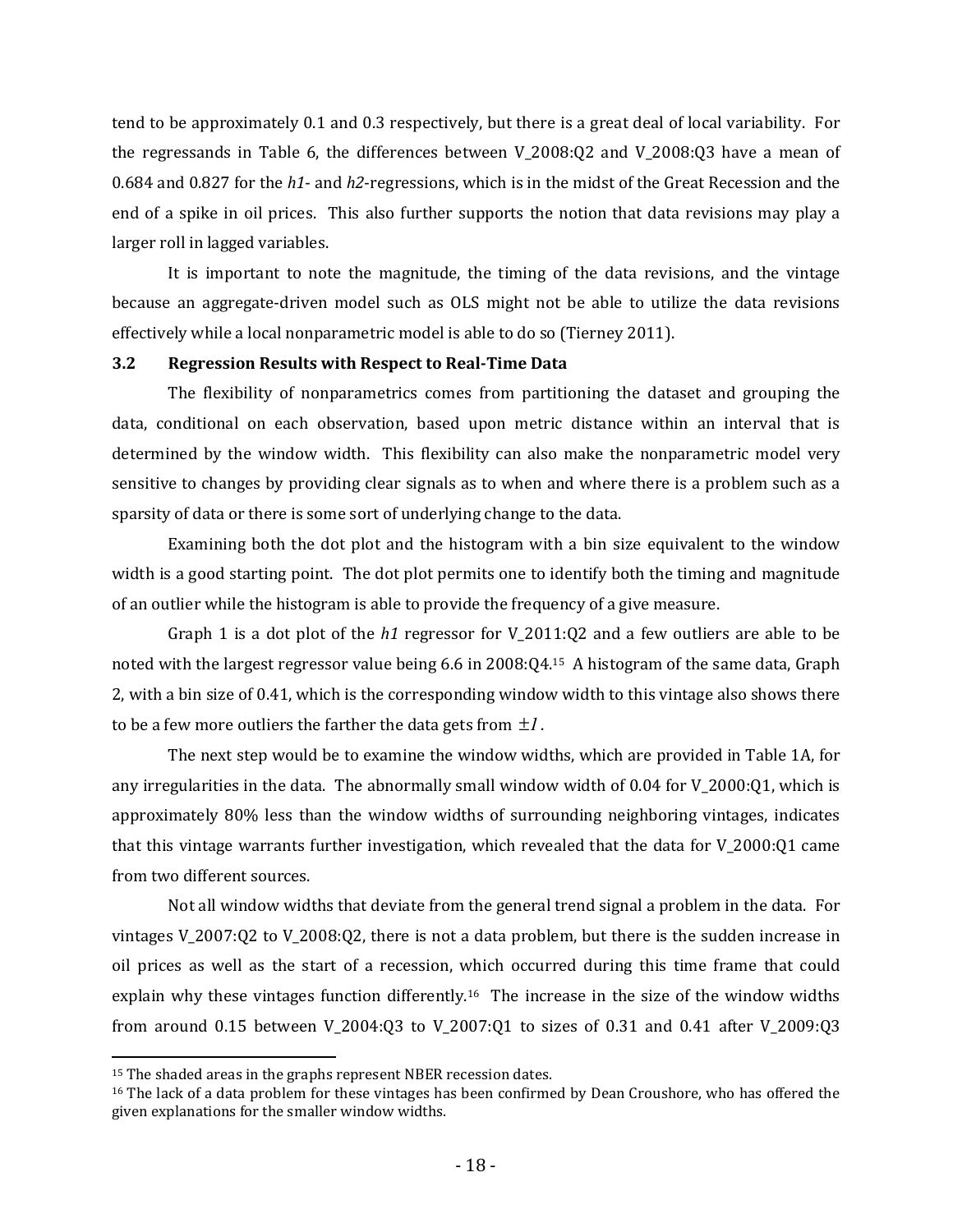indicates that potentially there has been some sort of underlying structure change to data, which at the moment, formal structural breaks tests are not able to find any discernable structural breaks after the Great Recession.<sup>17</sup>

The benefit of using local parametric methodology is clearly demonstrated in Graphs 3 and 4, which shows the estimated slopes of the parametric and global and local nonparametric models for the  $h2$ - and  $h3$ -regressions that involve the 2-quarter and 4-quarter change in total inflation as the regressors, respectively.18 Graphs 3 and 4 demonstrate that the local behavior is not necessarily indicative of the aggregate behaviour.

The estimated slopes corresponding to the regressions of V\_2001:Q1 and V\_1999:Q4 are not included due to data problems that are found using the local nonparametric regressions. Upon further investigation, the large estimated coefficients of V 2001:Q1 also indicated that there is a problem with this vintage aside from the abnormally small window width. V\_1999:Q4 produces abnormally large estimated coefficients, due to the observations pre-1994:Q1 needing to be interpolated and is therefore eliminated from the graphs in order to maintain the scale.<sup>19</sup>

The behavior of the last regressor of the training sample, which is  $n = (T - 12)$  with T being the total number of observations in a given vintage, is tracked across vintages for all five h-period regressors in Graphs 1A and 2A.20 As the vintages increase, the magnitudes of the regressors increase especially for the  $h1$ -and  $h2$ -regressions. Even though Tables 5 and 6 provide the average and maximum values for vintages with the most number of data revisions, the average does not seem to be representative of the local behavior or the regressor and regressand. Table 2A also confirms this pattern but in relation to the estimated slopes of the parametric, global nonparametric, and  $T<sup>th</sup>$  local nonparametric model.

In regards to the interpretation of the regression results with respect to the exclusion-fromcore inflation persistence model, the estimated slopes for all three models are closer to unity and exceed unity in quite a few cases at the local nonparametric level as the vintages increase. This indicates that the changes to the h-quarter change in total inflation at time  $t$  are greater than the

<sup>17</sup> In order to test for structural breaks, the Bai-Quant Structural Break Test, the Quandt-Andrews Test, and the Andrews-Ploberger Test are applied to PCE and core PCE of V\_2011:Q2 through the use of Bruce Hansen's (2001) program for testing for structural changes is used and is available from the following web address: http://www.ssc.wisc.edu/\_bhansen/progs/jep\_01.html.

<sup>&</sup>lt;sup>18</sup> More information on the ability of the local nonparametric model to detect changes to the regression parameters due to data revisions can be found in Tierney (2011).

<sup>&</sup>lt;sup>19</sup> The last observation of V<sub>\_1996</sub>:Q1 is also interpolated with the interpolation method being kindly provided by Dean Croushore.

 $20$  The tables and graphs that appear in the appendix will be followed by "A" in order to denote its appearance in the Appendix portion of this paper.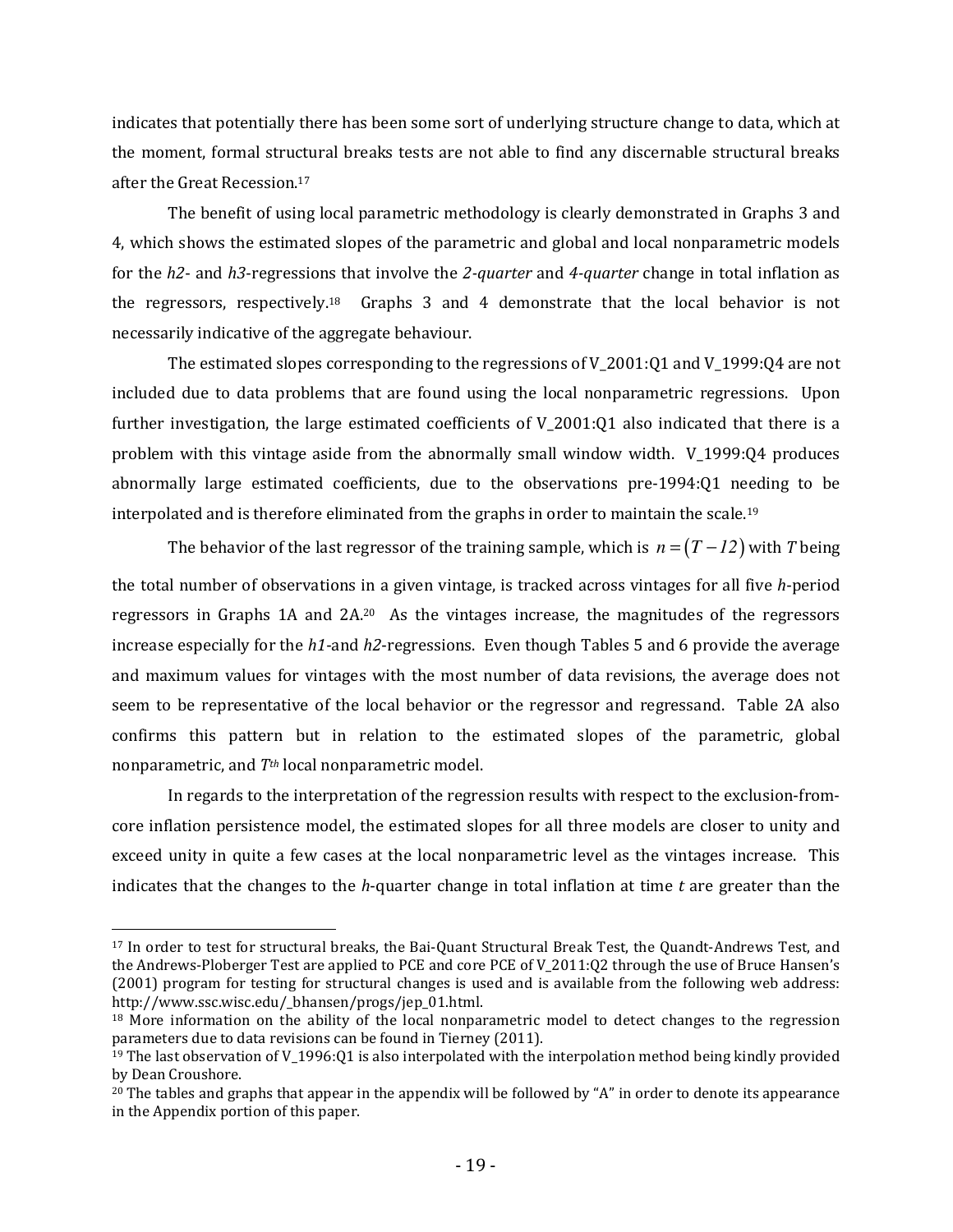changes to core inflation at time  $t$ , which means that the transitory movements in the exclusionfrom-core measure of inflation is understated especially in the latter vintages (Johnson 1999, Lafléche and Armour 2006).

Hence, regarding real-time data, the local nonparametric model is a useful tool in diagnosing potentially problematic time periods. Even when the local nonparametric model appears to be malfunctioning, it is actually functioning as a warning. These supposed mistakes can in and of itself be a very useful tool when it comes to data revisions because it could function as a warning that this datum might be revised downward at some future point or it may signal some sort of underlying change to the data.

#### 3.3 Forecasting Results

<u>.</u>

 For this paper, a total of 1550 out-of-sample forecasts, which is comprised of 5 forecasting methods (1 parametric, 1 global nonparametric, and 3 local nonparametric) and 5 variations of the exclusion-from-core inflation persistence model for 62 vintages, are examined in this section.<sup>21</sup>

 As has been mentioned in Section 2, the formation of the parametric and global nonparametric out-of-sample forecasts are vastly different from the three local nonparametric forecasting methods especially since the local nonparametric forecasts utilize varying parameters as opposed to varying the regressors. The RMSE of the parametric and global nonparametric forecasts are given in Table 3A and an average of the RMSE is given in Table 9 along with the average MAE. The average RMSE and MAE are much larger compared to the three local nonparametric methodologies.

 When compared to the parametric model, the global nonparametric model produces smaller RMSE with a few exceptions such as in the h2-regression in V\_1997:Q3 to V\_1999:Q3, which coincides with the timing of the Asian Financial Crisis. The RMSE also increase in magnitude after 2007:Q3 for the  $h1$ -and  $h2$ - regressions in both the parametric and global nonparametric model.

 The forecasts involving the h2-regressions seem to have the largest average RMSE and MAE for the parametric, global nonparametric and three local nonparametric forecasts. This could be a reflection of the uncertainty with respect to the movement of inflation or with respect to data revisions.

#### Determining which Vintage is the Best Performing with respect to Forecasting

 As has been previously mentioned, the vintage with the most data revisions occurs in the 3rd quarter release of real-time data.<sup>22</sup> Now, the question is, does the 3<sup>rd</sup> quarter release of real-time

<sup>&</sup>lt;sup>21</sup> The 5 variations of the exclusion-from-core inflation persistence model refer to the formation of the 5 insample forecasts used to form the regressands.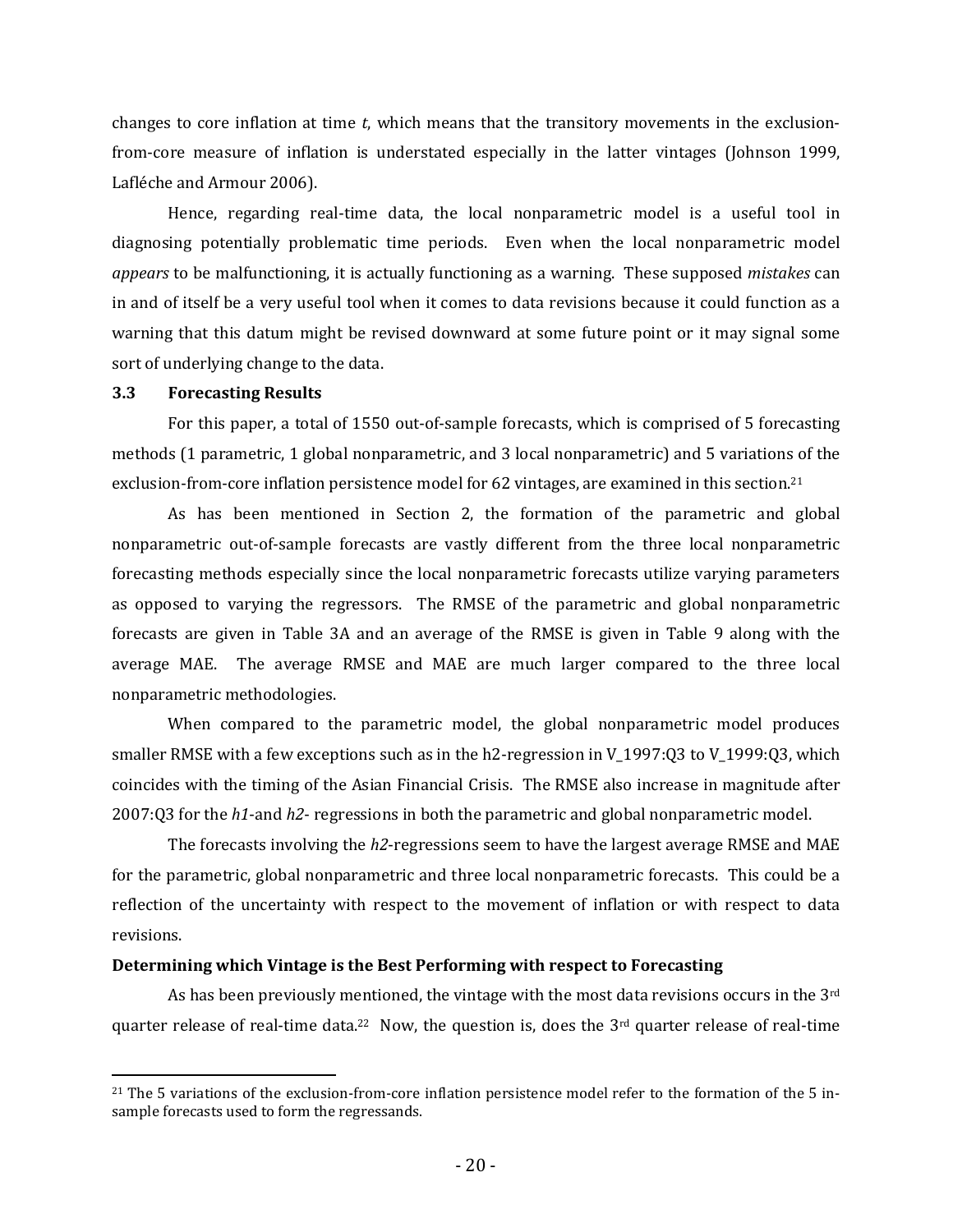data produce the forecasts with the smaller RMSE. The answer is that it depends on the benchmark time periods, which is explained in this sub-section.

 The methodology of constructing the data, PCE and core PCE, are the same within each benchmark period. Comparing forecasts across benchmark revisions produce unreliable results in the sense that the differences could be due to the formation of the data and not due to the real-time data revisions. Careful attention is given to this matter and forecasts across benchmark periods are not included in this paper.

 The parametric, global nonparametric, and the three local nonparametric forecast RMSE's are presented in Table 16. From this table, and keeping in mind the benchmark periods of V\_1996:Q1, V\_1999:Q4, V\_2003:Q4, and V\_2009:Q3, a comparison is made between the 3<sup>rd</sup> quarter release of real-time data and the  $2<sup>nd</sup>$  quarter release of real-time data and the 4<sup>th</sup> quarter release of real-time data.

 The 2nd quarter release of real-time data contains all the data revisions that have occurred from the 3rd quarter release of real-time data from the previous year while also having 3 new observations added to the dataset since the  $3<sup>rd</sup>$  release. It is also immediately before another major round of data revisions that is to take place in the next quarter.

Table 17A shows when the RMSE of the real-time data released in the  $3<sup>rd</sup>$  quarter is *greater* than the RMSE of the real-time data released in the  $2<sup>nd</sup>$  quarter, which is denoted with a P, for positive, and N for when the reverse is true. For  $V_1996:Q1$  to  $V_2011:Q2$ , approximately 50%, i.e. 176 out of 350 forecasts, constructed from the  $3<sup>rd</sup>$  quarter release produce larger RMSE when compared to the 2nd quarter release.

 There is a difference when the vintages are separate by benchmark revisions. For the first two benchmark time periods of V\_1996:Q1 to V\_2003:Q3, for 116 out of 200 forecasts, i.e. 58% of the time, the 2nd quarter release produce smaller RMSE when compared to the forecasts comprised from the 3rd quarter release. Thus, it is better to use the 2nd quarter release of real-time PCE and core PCE when using the earlier vintages.

 Interestingly enough, the results flip when the forecasts from last two benchmark time periods are examined. For the last two benchmark time periods of V\_2003:Q4 to V\_2011:Q2, for 90 out of 150 forecasts, i.e. 60% of the time, the  $3<sup>rd</sup>$  quarter release produce smaller RMSE when compared to the forecasts from 2<sup>nd</sup> release. Hence, in this situation, it is better to use the 3<sup>rd</sup> quarter release of real-time PCE and core PCE when using the latter vintages.

 $\overline{a}$ 

 $^{22}$  The data in the 3<sup>rd</sup> release of real-time data ends with the data from the Q2, which is new data added to the vintage. Regarding the 2nd quarter release of real-time data in a given year, the data sample ends in Q1 and for the  $4<sup>th</sup>$  quarter release of real-time data in a given year, the data sample ends in Q3.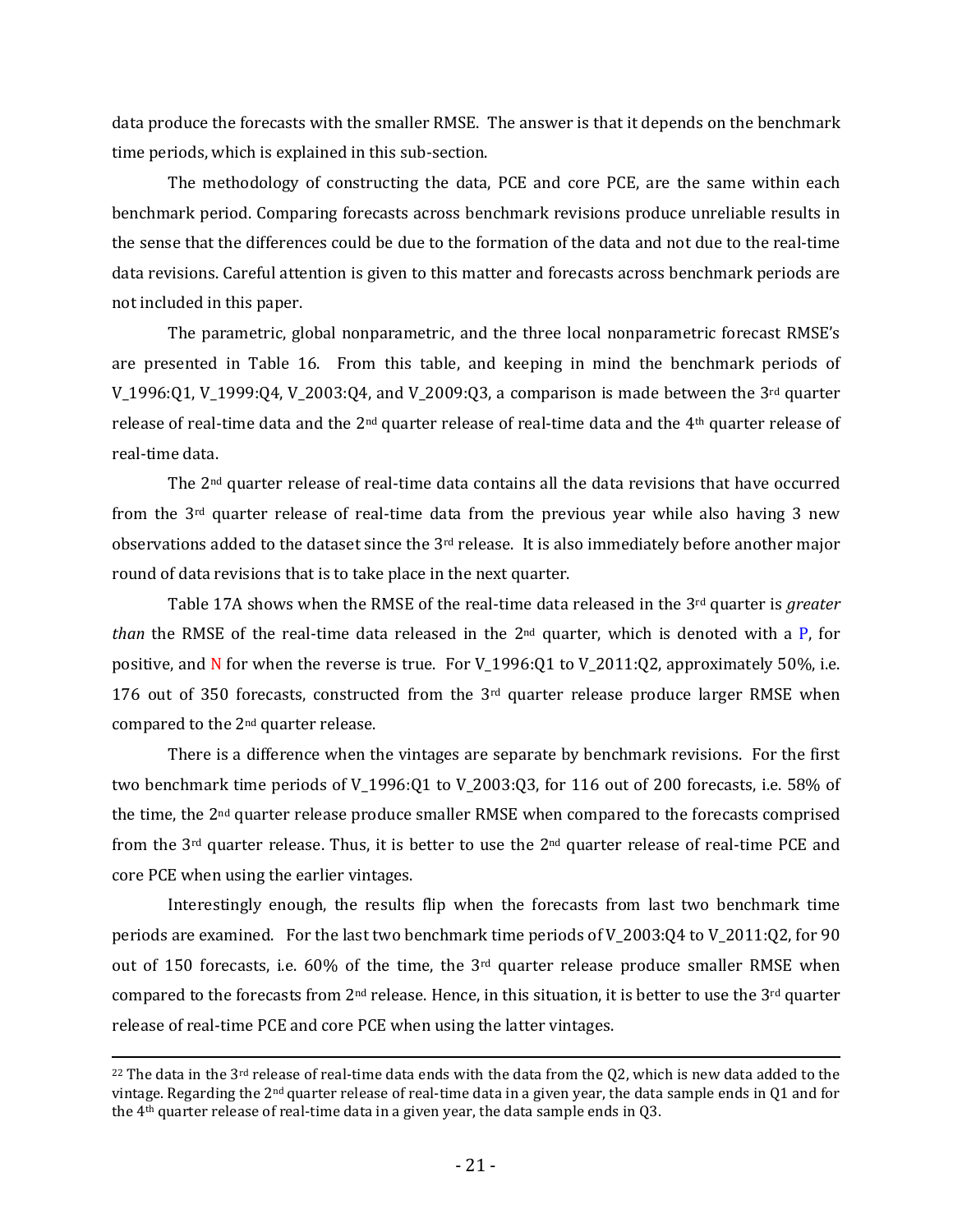A similar study is made with respect to the  $3<sup>rd</sup>$  and  $4<sup>th</sup>$  real-time data releases. The  $4<sup>th</sup>$ quarter real-time data release contains all the data revisions that have just occurred from the 3rd quarter release of real-time data, i.e. from the last quarter, while incorporating only 1 new observation into the dataset.

In Table 17B, when the RMSE of the real-time data released in the  $4<sup>th</sup>$  quarter is *greater than* the RMSE of the real-time data released in the  $3<sup>rd</sup>$  quarter, which is also denoted with a P, for positive, and N for the opposite.23 Approximately 55% of the times, which is 176 out of 320 forecasts, the forecasts constructed from the 3rd quarter release produce smaller RMSE when compared to the 4th quarter release when considering the forecasts from V\_1996:Q1 to V\_2011:Q2.

 For the two combined benchmark revision periods of V\_1996:Q1 to V\_2003:Q3, approximately 50% of the time, the  $3<sup>rd</sup>$  quarter release produced forecasts with smaller RMSE's. This result changes when considering V\_2003:Q4 to V\_2011:Q2. For 101 out of 172 forecasts, i.e. approximately 59% of the time, the 3rd quarter release produces smaller RMSE.

 Thus, which quarter release of real-time data to use when forecasting with the exclusionfrom-core inflation persistence model, is going to depend upon which benchmark time period is being considered. For the vintages after V 2003:Q3, the  $3<sup>rd</sup>$  quarter release of real-time data provides better forecast performances for approximately 60% of the time.

## The Local Nonparametric Forecasts Results

<u>.</u>

 Based upon just the size of the RMSE and MAE, the three local nonparametric forecasts outperform the parametric and global nonparametric forecasts. The average RMSE and Average MAE for the three local nonparametric forecasting techniques are presented in Tables 9 and 10 with the average of the forecasted slopes presented in Table 4A. The results for V\_2000:Q1 are included in order to provide a more complete idea of the functioning of the nonparametric forecasting methods and to demonstrate that when it does not work well, the mistakes are easy to detect.

 The third local nonparametric forecasting method is the most efficient due to its having the smallest average RMSE and MAE, which is given in Tables 9 and 10. Even with the outliers removes, the third local nonparametric forecasting method performs better.

 The outliers that could be inflating the RMSE and MAE for the first and second nonparametric methods are presented in Tables 11 and 12. The vintages with the most number of outliers are mostly in the latter vintages of V\_2008:Q2 and V\_2009:Q2, which is during the Great Recession and V\_2010:Q2.

<sup>&</sup>lt;sup>23</sup> For five instances, the third local nonparametric forecast produces RMSE that were identical when the  $3<sup>rd</sup>$ and 4th quarter real-time data is used to form the forecasts, which are denoted as N/A in Table 17B.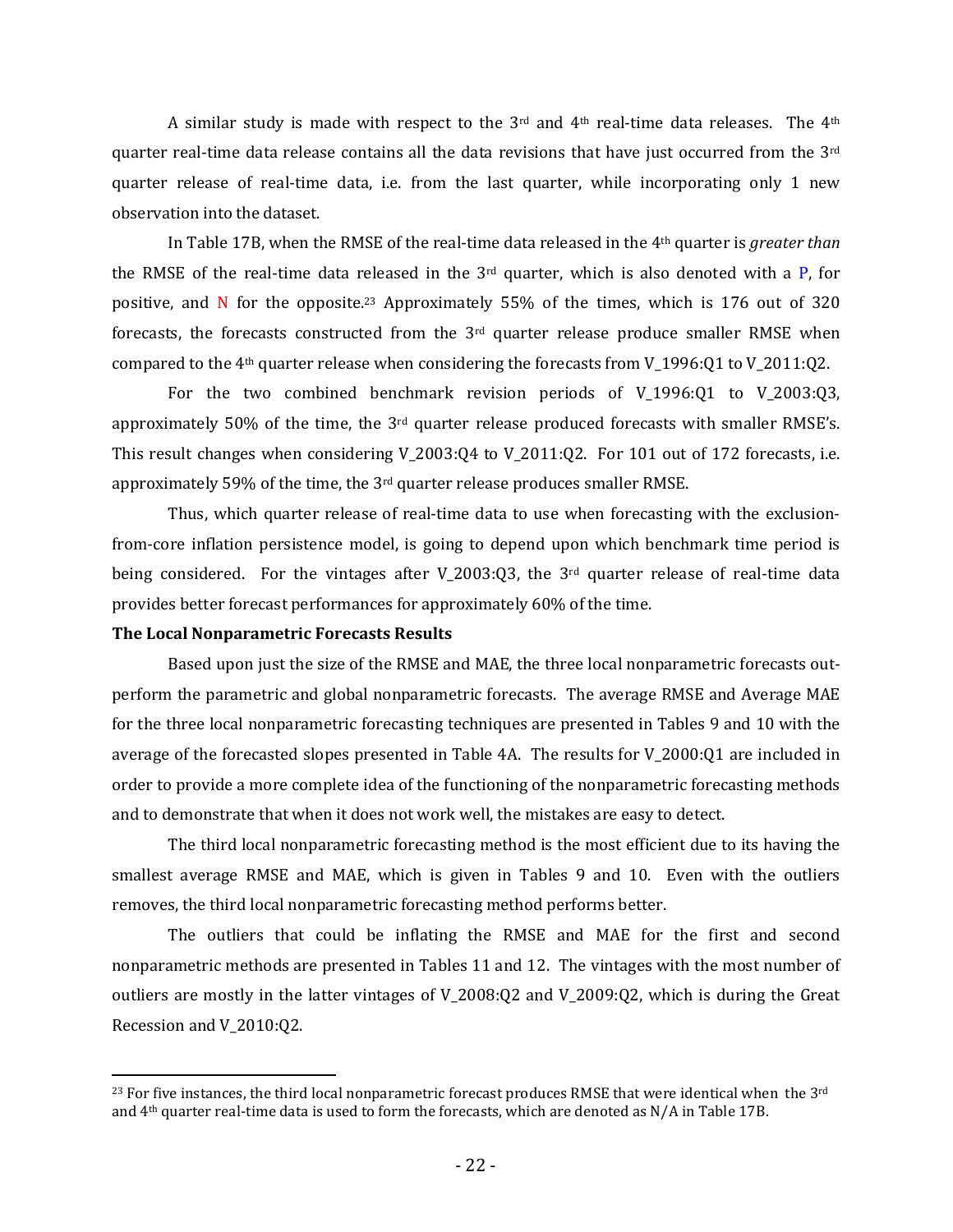The flexibility and sensitivity of the nonparametric forecasts could be its greatest assets. The appearance that the nonparametric forecasts could be malfunctioning can actually be beneficial. For instance, any kind of deviation in behavior from the results of the other vintages could indicate that there is some sort of underlying problem, which also shows the need for as many vintages as possible instead of just a few (Elliott 2002). The underlying problem could be due to data revisions, a data collection problem as is the case in V\_2000:Q1 or it could simply reflect a period of uncertainty in the economy. For the sake of policy implementation, it is important to identify the cause of the local deviation in behavior since one would not want to implement policy decisions based upon a data collection problem.

 In V\_2011:Q2, the regressor for observation 2008:Q4 has a value of 6.6. This would be the last observation in V<sub>2009</sub>:Q1. Upon further scrutiny of the average local nonparametric forecasting regressions provided in Table 4A, the average forecasted slopes produced by the first local nonparametric method has a value of -17.584, while the other two local nonparametric forecast methods produce values of -0.801 and 2.919. In this case, the first local nonparametric method does not perform well because it does not use the window width to measure the metric distance, i.e. important of the given observation to the conditioning observation and therefore, is not properly discounted. Thus, the second and third local nonparametric methodologies produce smaller forecasted values of the slopes by heavily discounting the outlier.

#### Interpretation of the Local Nonparametric Forecast Graphs

As has been previously mentioned in the Introduction, the last five years have shown a great deal of local unique economic behavior that could very easily affect the formation of inflation. Under these conditions the three local nonparametric methods are examined in more detail.

Graphs 5, 6, and 7 display the three local nonparametric forecasting results for the  $h2$ regression for vintages V\_2007:Q2 and V\_2007:Q3, which is shortly before the start of the Great Regression, which officially began in 2007:Q4. At observation 2005:Q3, the first and second local nonparametric forecasting methods are not able to capture the downward spike in V\_2007:Q2 while the third nonparametric forecasting method is able to mimic the curvature of the  $h2$ regression even in 2005:Q3 for both V\_2007:Q2 and V\_2007:Q3 with a slight deviation in 2005:Q4. Overall, the third nonparametric forecasting method is the best fit for this time period.

 The same pattern emerges for Graphs 8, 9, and 10, which shows the local nonparametric forecasts of the  $h1$ -regression for vintages V\_2008:Q2 and V\_2008:Q3. This coincides with the time period right after the U.S. Housing Market experienced its steepest decline in 25 years. The third local nonparametric forecasting method is better able to capture the curvature of the model.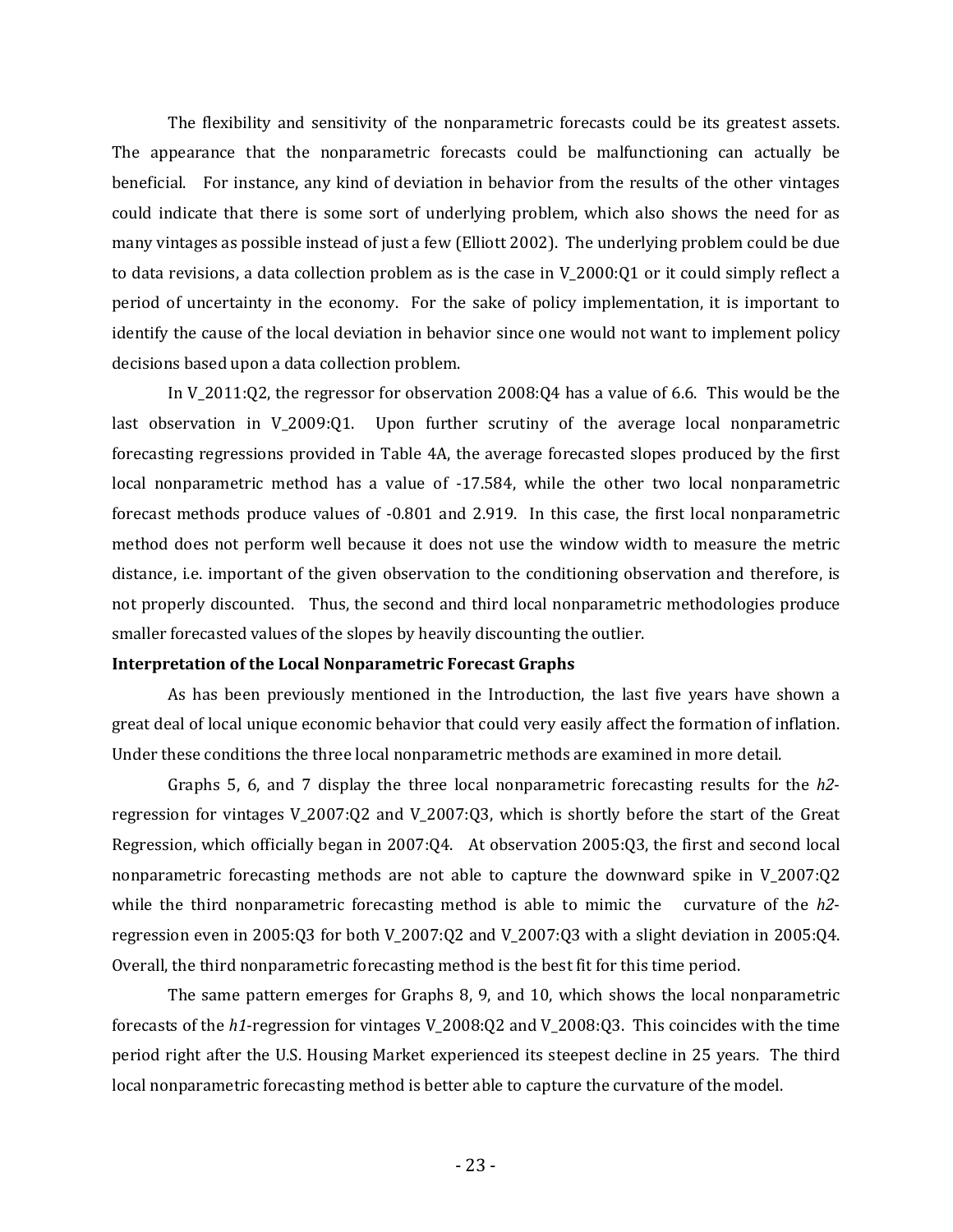Graphs 11 and 12 appear to be identical for the forecasts of the  $h3$ -regession using vintages V\_2010:Q2 and V\_2010:Q3, but this is not the case. The forecasts for the first and second local nonparametric forecasting methods are just very close in magnitude. It should be noted that the first and second local nonparametric forecasting methods are not able to capture the downward spike in 2007:Q4, which is the official NBER starting date of the Great Recession. The third local nonparametric forecasting method is able to close the gap between the forecast and the actual value of the regressand in 2007:Q4, but interestingly enough at the observation 2007:Q4, V\_2010:Q2 performs very slightly better.

 Graph 14 shows the three different local nonparametric results in one graph for V\_2010:Q3. The one with the best performance is the third local nonparametric forecasting method with the forecasts of the first and second local nonparametric forecasting methods again being just very close in magnitude.

 Visually, the three local nonparametric methods have performed rather well with the best performance being given by the third local nonparametric method. This naturally leads to the quantitative measurements of the three forecasts.

# Interpretation of the HLN Test, the RMSE and MAE Efficiency Ratios, and the Forecast Standard Errors

 In order to evaluate the forecasts, aside from examining the average RMSE and the MAE, the results of the HLN Test and the efficiency ratios of the RMSE and the MAE are ascertained (Harvey, Leybourne, and Newbold 1998; Vilar-Fernández and Cao 2007). For the h1- and h2 regressions, approximately half of the vintages reject the null of statistically equivalent forecasts at the 5% significance level with an increase of approximately ten vintages when the significance level is 10%. The reason why the results of the HLN Test at the 5% and 10% significance levels are given is to show that the majority of the times that the forecasts are found to be statistically different is at the stricter standard at the 5% significance level.

 The exact values of the HLN Test for the testing first local nonparametric forecast method against the second is given in Table 5A and against the third method is given in Table 6A at the 10% significance level and in Tables 8A and 9A for the 5% significance levels, respectively. Tables 7A and 10A give the results of the HLN Test for the testing second local nonparametric forecast method against the third. All six tables show that the regressions involving the  $h4$ -regressions, which uses the 8-quarter change in total inflation as the regressand, have the most number of instances when the forecasts are statistically not equivalent. 60% of the time, the HLN Test rejects the null of statistical equivalent forecasts at the 5% and 70% of the time, the HLN Test rejects the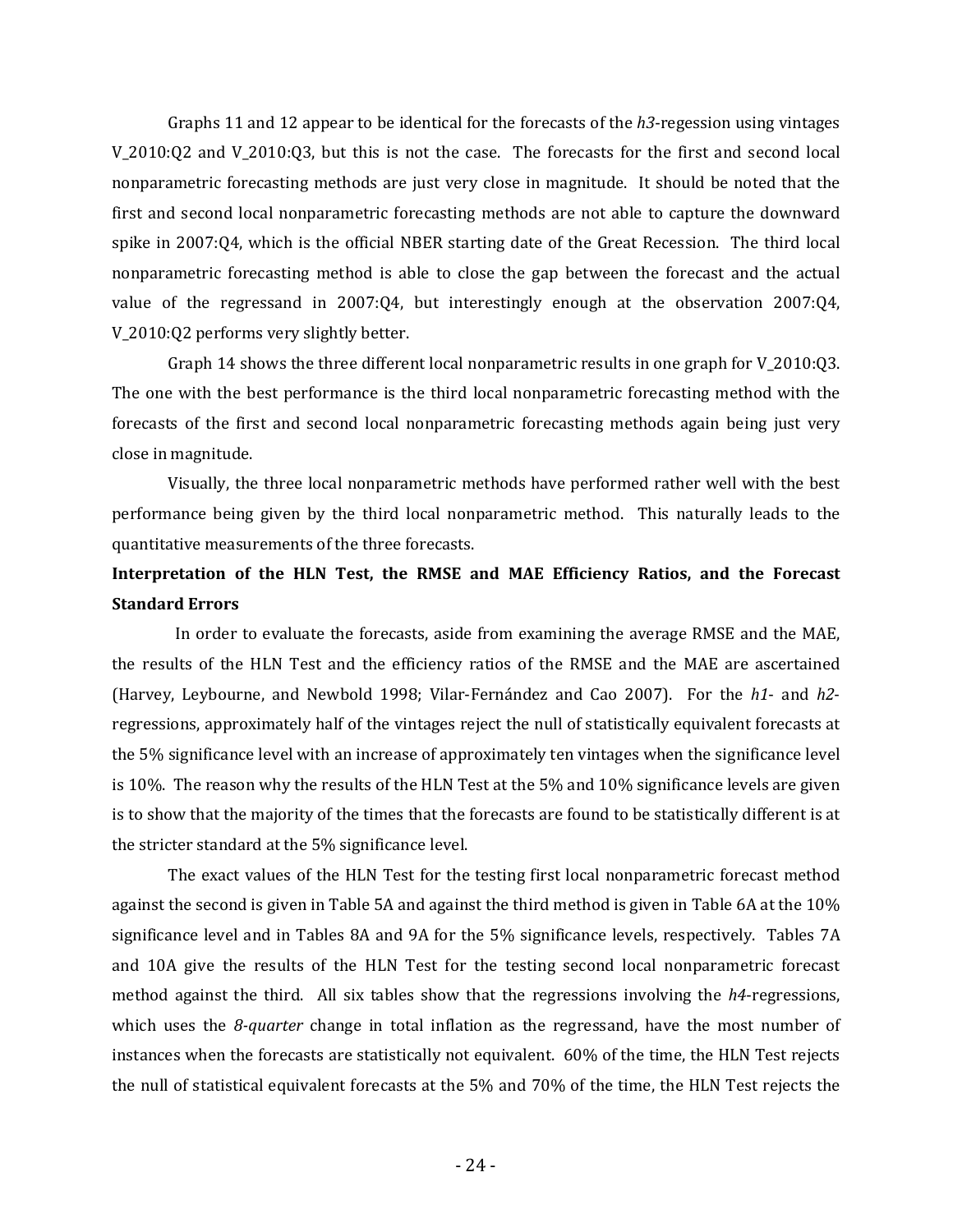null of statistical equivalent forecasts at the 10% significance levels for the regressions involving the h4-regressions.

 The efficiency ratios provide an alternative way of comparing the RMSE and MAE forecasts in a pair-wise manner without just trying to compare the magnitudes, which can be difficult given that 62 vintages are simultaneously begin examined. According to Table 15, the third local nonparametric forecasting model outperforms the first and second local nonparametric forecasting models in almost all instances. This third local nonparametric forecasting model uses the nonparametric methodology to its fullest by including the forecasted observation as a conditioning observation, which seems to give a more complete picture of the data. The next best local nonparametric forecasting model is the first one, which uses the local nonparametric regression coefficients conditional on the last observation of the training sample to form the forecasted values. The second local nonparametric forecasting model, which makes conditional forecasts based upon the last observation of the training sample, does not appear to incorporate the forecasted values as well. If it forecasted values are not included within the window width, then they are completely discounted by being given very little weight in the forecast regressions.

 The exact values of the efficiency ratios are provided in Tables 11A to 13A and can be used to indicate when the two methods being compared are the most similar or dissimilar. In some instances, the efficiency ratio can be exceedingly large especially if the third local nonparametric forecasting model is used in the comparison, which can be due to the RMSE or the MAE of the third method being close to zero.

 The use of forecast standard errors is the last method of evaluating forecasts is this paper. Table 18 provides the average forecast standard errors for the parametric forecasts, which is denoted as P as well as the global and local nonparametric forecast, which are denoted as GNP and NP respectively in the aforementioned tables.<sup>24</sup> The average forecast standard errors appear to follow the same pattern as the RMSE and the MAE in the sense that the latter vintages have larger forecast standard errors. For the vintages where there are fewer than fifty observations, the average parametric forecast standard errors are on par or slightly smaller than the average local nonparametric forecast standard errors.

<sup>&</sup>lt;sup>24</sup> Detailed tables of the parametric, global nonparametric and local nonparametric forecast standard errors for all 62 vintages and for all 5 in-sample forecast horizons are available upon request. The forecast standard errors for V\_1999:Q4 and V\_2000:O1 are not presented due a sparsity of data for V\_1999:Q4 and the data for V\_2000:Q1 being from two different sources.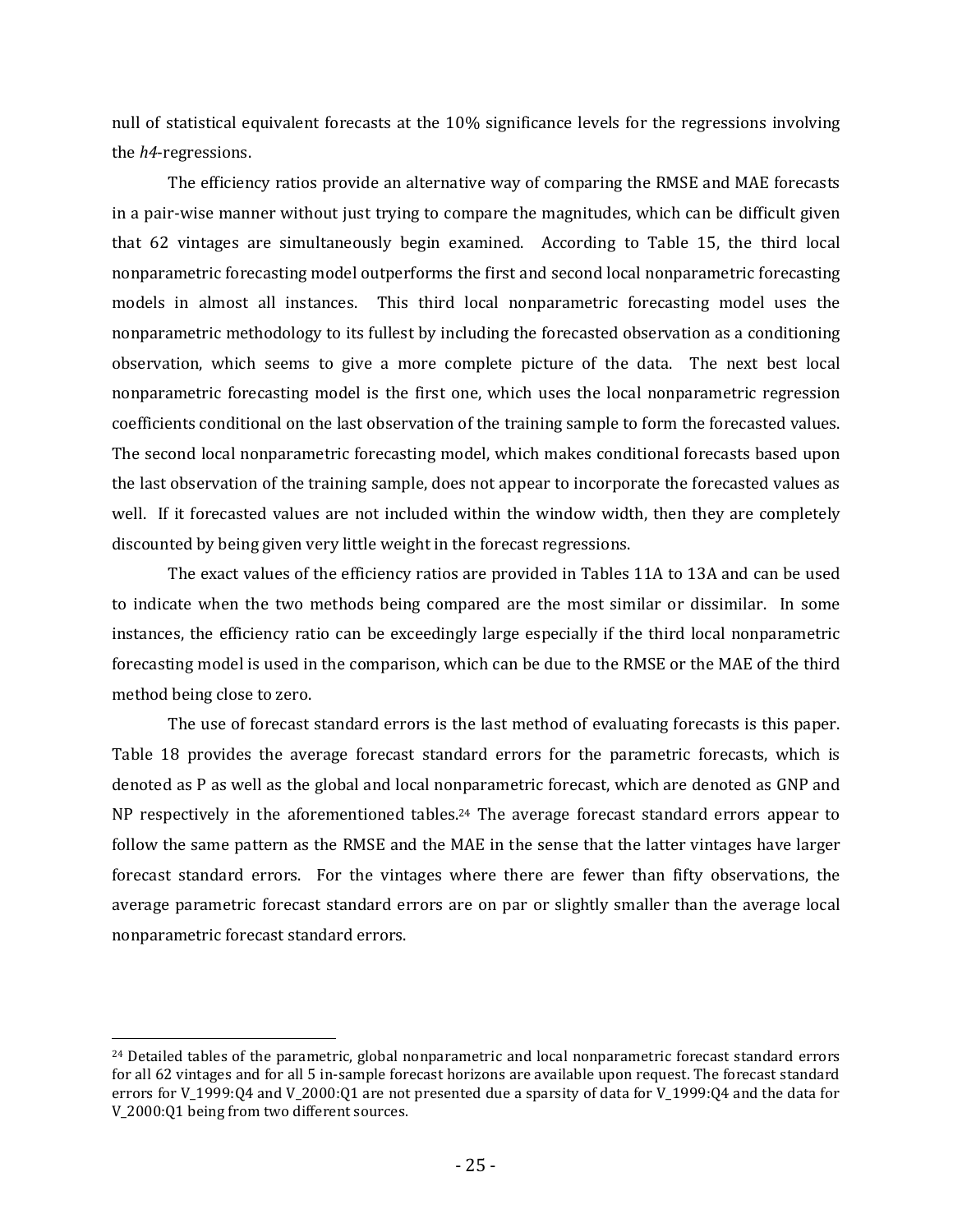In summary, the overall most promising model as it related to real-time date is the third local nonparametric forecasting model, which can be used to form counterfactual forecasts, which is to be an extension of this paper.

# 4. Conclusion

 This paper makes contributions to real-time data on three fronts. The first front is that it provides a deeper analysis of real-time data with respect to the effects that real-time data has on the variables of the regression model. The next contribution relates to the way that local nonparametric methodology can be used to facilitate analysis of real-time data, which is through its ability to potentially identify and then utilize the information from problematic periods. The third and final front concerns the three different local nonparametric forecasting methodologies, which is particularly suitable for real-time data.

 In order for a more structured presentation of the findings of this paper, the contributions of each front are listed and are as follows:

# Contributions from the Analysis of Real-Time Data:

- 1. The most number of data revisions occur in Vintage:Q3 with up to 12 observations being revised in the raw data with the exception of the comparison between 1997:Q2 and 1997:Q3.
- 2. Data revisions are large enough so as to be transmitted to the transformed variable such as using a price index to form inflation as evidenced by the differences in the regressors and regressands between certain vintages.
- 3. Data revisions have a larger impact on lagged variables, which can have a larger effect when the lagging process is larger.
- 4. As the vintages increase so do the magnitudes of the changes in the regressors and regressands, which can be due to an increased availability of information compared to previous vintages. It could also reflect the uncertainty surrounding the economy especially around the Financial Crisis of 2008, the Great Recession, and the slow recovery.
- 5. These changes to the regressors and regressands caused by data revisions can be utilized for forecasting purposes by a flexible model such as the local nonparametric model, which extends the findings of Tierney (2011, 2012).

# Contributions from the Regression Results with respect to Real-Time Data

1. Any significant change in the size of the window width can signal a potential data problem or function as a warning that the economy is undergoing some change such as the spike in oil prices in 2007 and 2008.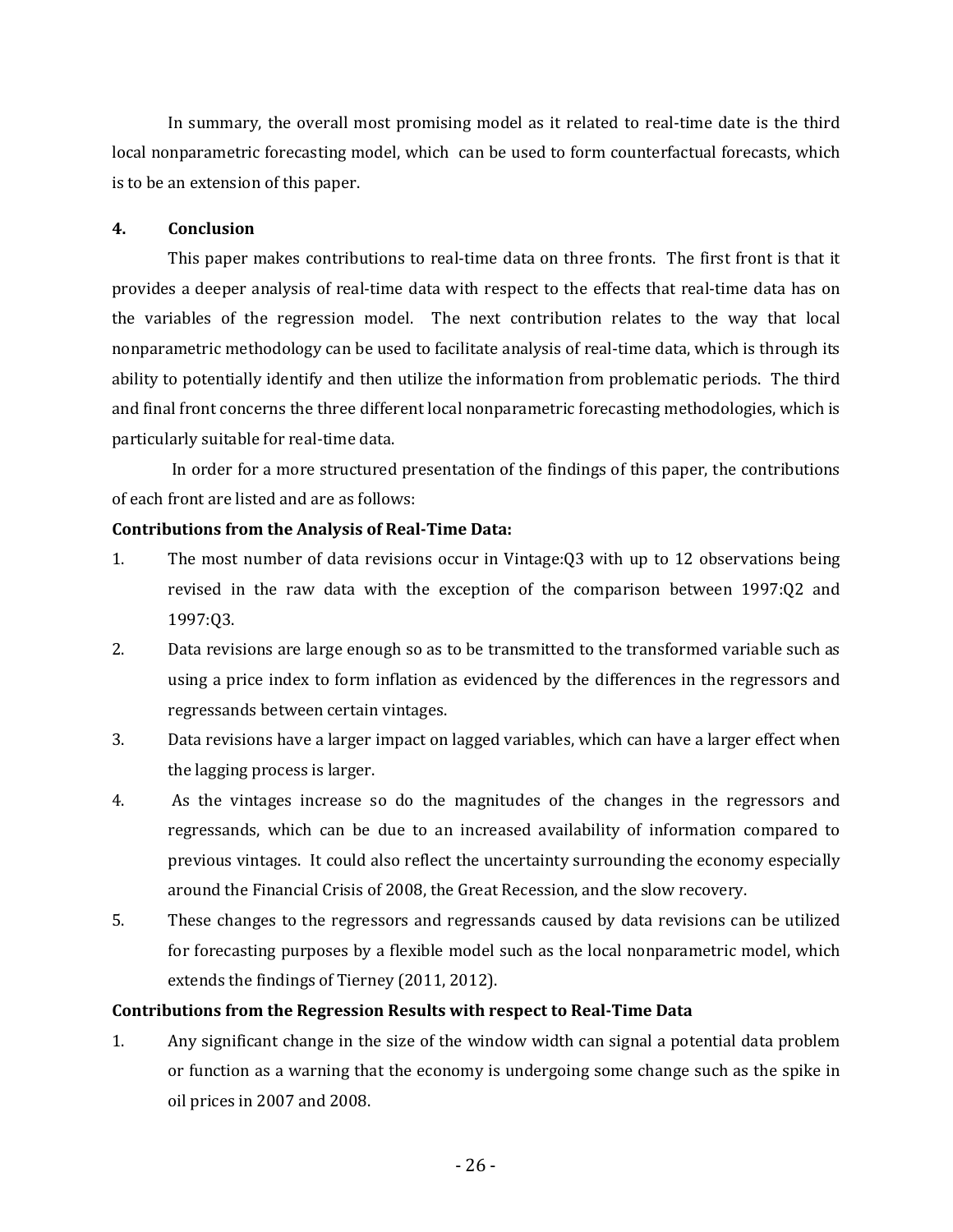- 2. Similar to the function of the window width, any abnormally large estimated nonparametric regression coefficients can function as a potential outlier warning that would warrant further scrutiny.
- 3. Regarding the nonparametric methodology, outliers are a problem when they are used as the conditioning observation. This is referred to as a sparsity of data problem thereby causing the results to be window width driven (Härdle 1994). Otherwise, the contribution of outliers to the regression results is very heavily discounted by being given very little weight to it by the kernel when not conditioning on the outlier.
- 4. As the vintages increase, the magnitudes of the parametric and the global and local nonparametric model are either close or exceed unity, which indicates that core inflation is closer to reflecting the trend of overall inflation or it over-shoots the trend in that the exclusion-from-core inflation is understated.

# Contributions from the Forecasts using Real-Time Data

- 1. The parametric, global nonparametric, and three local nonparametric forecasts have the largest RMSE and MSE in the  $h2$ -regressions which could be due to the uncertainty regarding inflation or the uncertainty regarding data revisions.
- 2. By just examining the magnitude of the forecast errors, the three local nonparametric forecasts outperform the parametric and global nonparametric forecasts by having smaller RMSE and MAE and are thereby more efficient.
- 3. In the nonparametric forecasts that utilize the window width such as in the second and third nonparametric forecast methods, outliers are only problematic when they are the conditioning observation, which creates a sparsity of data problem.
- 4. In reference to the three local nonparametric forecast methods, the ability of being able to identify the outlier, which might not be obvious ex-ante, is advantageous because it also identifies problematic time periods that could be due to data revisions, a problem in the underlying data collecting method or a reflection of a period of uncertainty in the economy. The identification of each possibility has the potential of being very important in policy implementation. This is offered as an alternative to a model where the results could be outlier-driven, which could very easily occur in an aggregated model such as the parametric or global nonparametric model.
- 5. The regressions, involving the 8-quarter change in total inflation as the regressand, reject the null of statistically equivalent forecasts approximately 60% of the time and 70% at the 5% and 10% significance levels, respectively.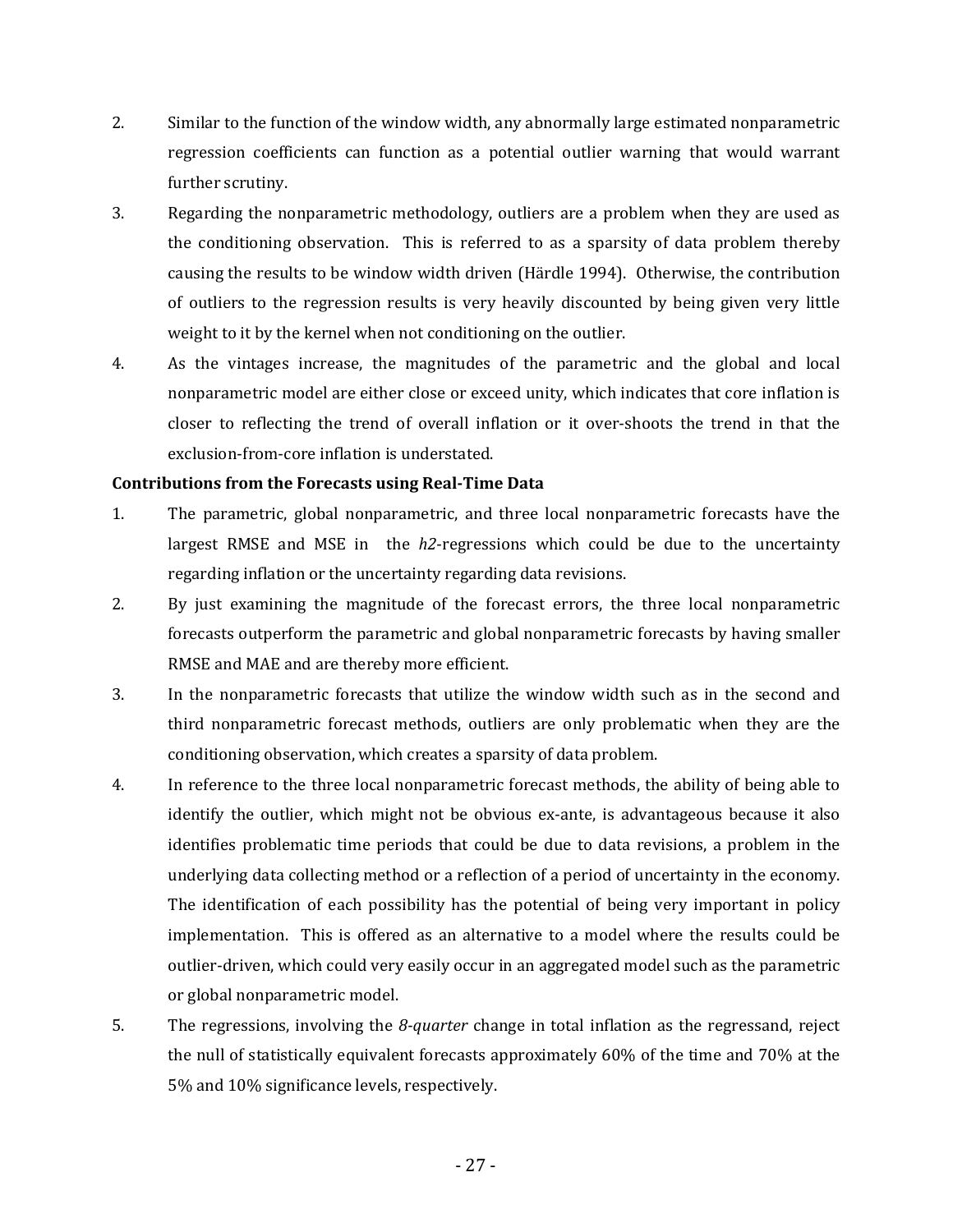- 6. The most efficient local nonparametric forecast method is the third one, which permits forecasts to be made conditional on the forecasted values. This model is also particularly useful for counterfactual analysis, which will be an extension of this work.
- 7. The next most efficient local nonparametric forecast method is the first model, which uses the local nonparametric regression coefficients conditional on the last observation of the data set to form the forecasted values. This model is particularly useful in models whose variables show a high degree of persistence or in non-AR model, where the data is harder to form.
- 8. In regards to choosing a particular real-time data release with the intent of forecasting using the exclusion-from-core inflation persistence model, this is going to be benchmark revision dependent. When using V 1996:Q1 to V 2003:Q3, the 2<sup>nd</sup> quarter real-time data releases produces the smaller RMSE the majority of the time when compared to the 3rd quarter real-time data release of PCE and core PCE. In addition, when comparing the 3<sup>rd</sup> and 4th quarter real-time data release, it is about an even split. Alternatively, when using realtime data from  $V_2003:Q4$  to  $V_2011:Q2$ , the  $3<sup>rd</sup>$  quarter real-time data release produces forecasts for approximately 60% of the time when compared to the  $2<sup>nd</sup>$  and  $4<sup>th</sup>$  quarter releases of real-time data.

 Thus, since the three local nonparametric forecast methods have proven to be useful especially in the exclusion-from-core inflation persistence model, the extensions of this paper are to further develop stylized facts as it pertains to particular vintages especially those involving Vintages:Q2 and Vintages:Q3 and to aid in policy implementation by using the three local forecasting methods in counterfactual analyses.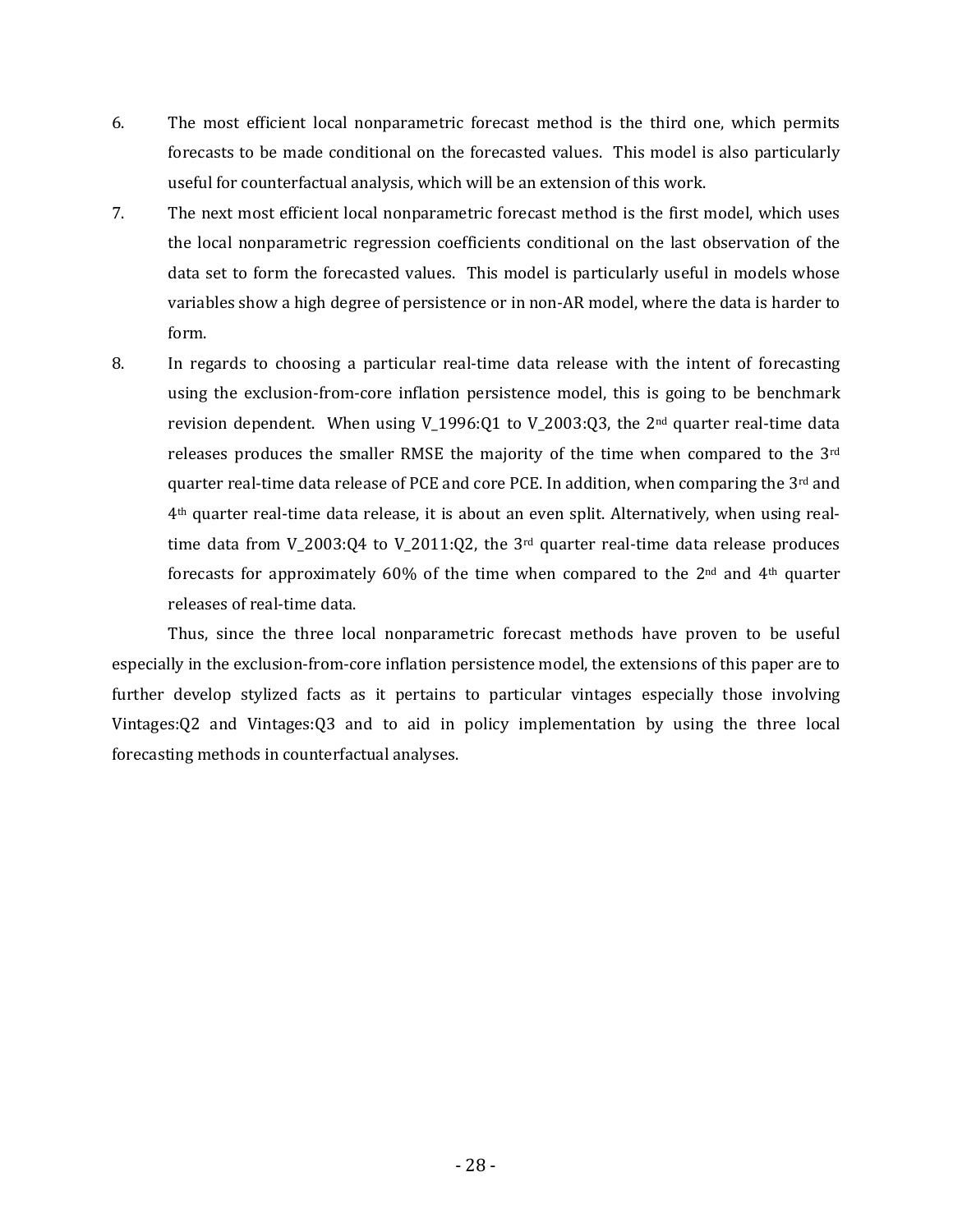#### References

Atkeson CG, Moore AW, Schaal S. 1997. Locally Weighted Learning. Artificial Intelligence Review. 11: 11-73.

Barkoulas JT, Baum CF, Onochie J. 1997. Nonparametric Investigation of the 90-Day T-Bill Rate. Review of Financial Economics. 6: 187-198.

Cai Z. 2007. Trending Time-Varying Coefficient Time Series Models with Serially Correlated Errors. Journal of Econometrics. 136: 63–188.

Cai Z, Chen R. 2006. Flexible Seasonal Time Series Models. Advances in Econometrics Volume Honoring Engle and Granger. B. T. Fomby and D. Terrell. eds. Orlando: Elsevier: 63-87.

Cai Z, Fan J, Yao Q. 2000. Functional-Coefficient Regression Models for Nonlinear Time Series. Journal of the American Statistical Association. 95: 941-956.

Chauvet M, Tierney HLR. 2009. Real-Time Changes in Monetary Transmission—A Nonparametric VAR Approach. Working Paper.

Clark TE. 2001. Comparing Measures of Core Inflation. Federal Reserve Bank of Kansas City Economic Review. 86: 5-31.

Cleveland WS, Devlin SJ. 1988. Locally Weighted Regression: An Approach to Regression Analysis by Local Fitting. Journal of the American Statistical Association. 83: 596-610.

Cogley T. 2002. A Simple Adaptive Measure of Core Inflation. Journal of Money. Credit. and Banking. 43: 94-113.

Croushore D. 2008. Revisions to PCE Inflation Measures: Implications for Monetary Policy. Federal Reserve Bank of Philadelphia. Working Paper.

Croushore D, Stark T. 2001. A Real-Time Data Set for Macroeconomists. Journal of Econometrics 105: 111-130.

Croushore D, Stark. T. 2003. A Real-Time Data Set for Macroeconomists: Does the Data Vintage Matter? The Review of Economics and Statistics. 8: 605-617.

Davidson AC, Hinkley DV. 2006. Bootstrap Methods and their Applications. Cambridge: New York.

De Brabanter K, De Brabanter J, Gijbels I, De Moor B. 2013. Derivative Estimation with Local Polynomial Fitting. Journal of Machine Learning Research. 14: 281-301.

De Brabanter K, De Brabanter J, Suykens JAK, De Moor B. 2011. Kernel Regression in the Presence of Correlated Errors. Journal of Machine Learning Research. 12. 1955 - 1976.

Diebold FX, Mariano RS. 1995. Comparing Predictive Accuracy. Journal of Business & Economic Statistics. 13: 253-63.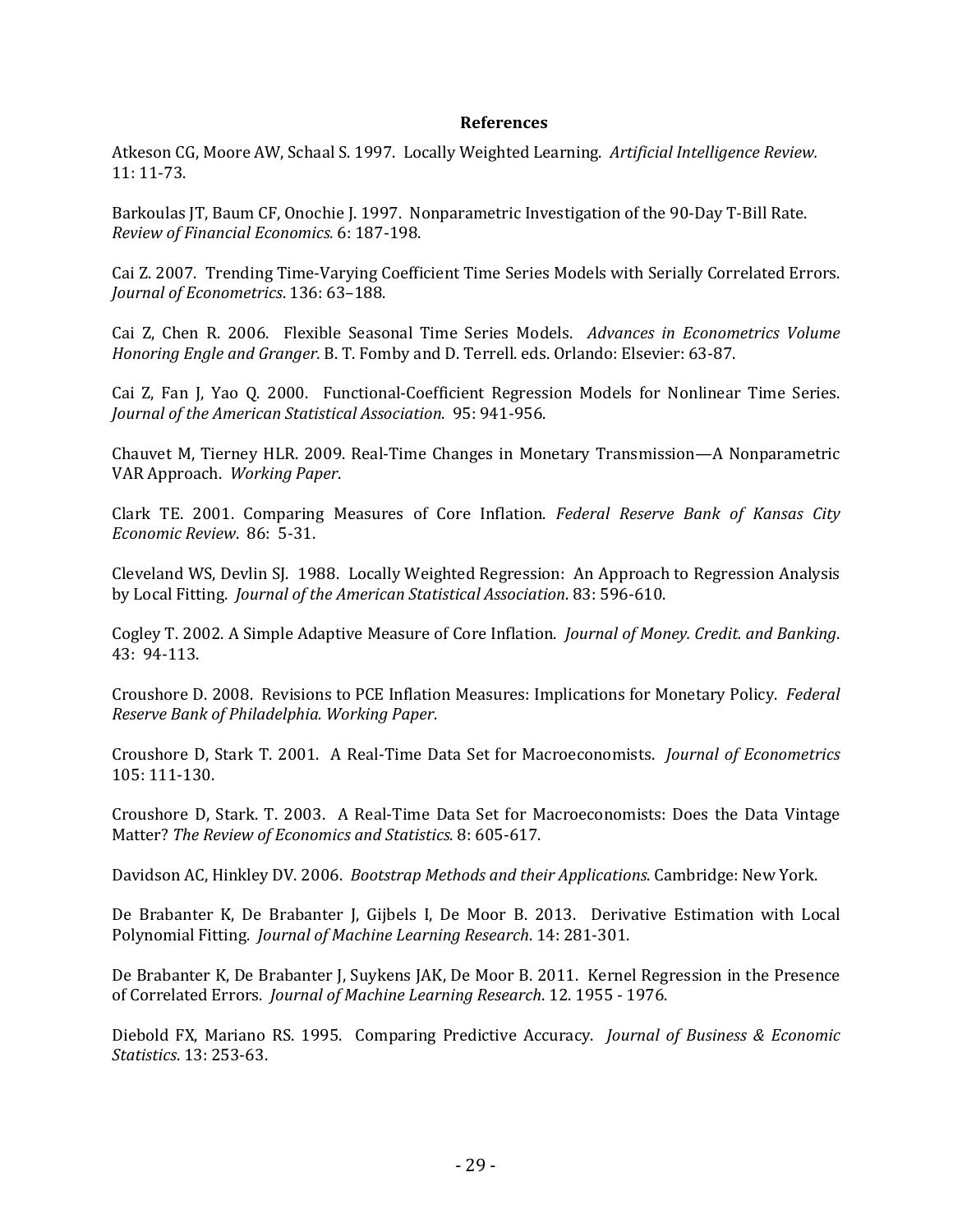Diebold FX, Nason JA. 1990. Nonparametric Exchange Rate Prediction. Journal of International Economics. 28: 315-332.

Elliott G. 2002. Comments on 'Forecasting with a Real-Time Data Set for Macroeconomists'. Journal of Macroeconomics. 24: 533-539.

Fan J, Gijbels I. 1995. Data-Driven Selection in Polynomial Fitting: Variable Bandwidth and Spatial Adaptation. Journal of the Royal Statistical Society: Series B 57: 371-394.

Fan J, Gijbels I. 1996. Monographs on Statistics and Applied Probability 66. Local Polynomial Modeling and Its Applications. London: Chapman and Hall.

Fan J, Yao Q. 1998. Efficient Estimation of Conditional Variance Functions in Stochastic Regressions. Biometrika. 85: 645-660.

Fujiwara I. Koga M. 2004. A Statistical Forecasting Method for Inflation Forecasting: Hitting Every Vector Autoregression and Forecasting under Model Uncertainty. Monetary and Economic Studies. Institute for Monetary and Economic Studies. Bank of Japan. 22:123-142.

Gooijer JGD, Gannoun A. 1999. Nonparametric Conditional Predictive Regions for Time Series. Computational Statistics & Data Analysis. 33: 259-275.

Hansen BE. 2001. GAUSS program for testing for structural change. Available at http://www.ssc.wisc.edu/\_bhansen/progs/jep\_01.htm. (Accessed 18 October 2011).

Gooijer JGD, Zerom D. 2000. Kernel-based Multistep-ahead Predictions of the US Short-term Interest Rate. Journal of Forecasting. 19: 335-353.

Härdle W. 1994. Applied Nonparametric Regression. Cambridge: Cambridge University Press.

Härdle W, Linton. O. 1994. Applied Nonparametric Methods. Handbook of Econometrics. IV. R.F. Engle and D.L. Mc Fadden. eds.. Amsterdam: North-Holland.

Härdle W, Lütkepohl H, Chen. R. 1997. A Review of Nonparametric Time Series Analysis. International Statistical Review / Revue Internationale de Statistique. 65: 49-72.

Härdle W, Tsybakov A. 1997. Local Polynomial Estimator of the Volatility Function in Nonparametric Autoregression. Journal of Econometrics. 81: 223-242.

Harvey DI, Leybourne SJ, Newbold P. 1997. Testing the Equality of Prediction Mean Squared Errors. International Journal of Forecasting.13: 281-291.

Harvey DI, Leybourne SJ, Newbold P. 1998. Tests for Forecast Encompassing. Journal of Business & Economic Statistics. 16:2. 254-259.

Johnson M. 1999. Core Inflation: A Measure of Inflation for Policy Purposes. Proceedings from Measures of Underlying Inflation and their Role in Conduct of Monetary Policy-Workshop of Central Model Builders at Bank for International Settlements. February.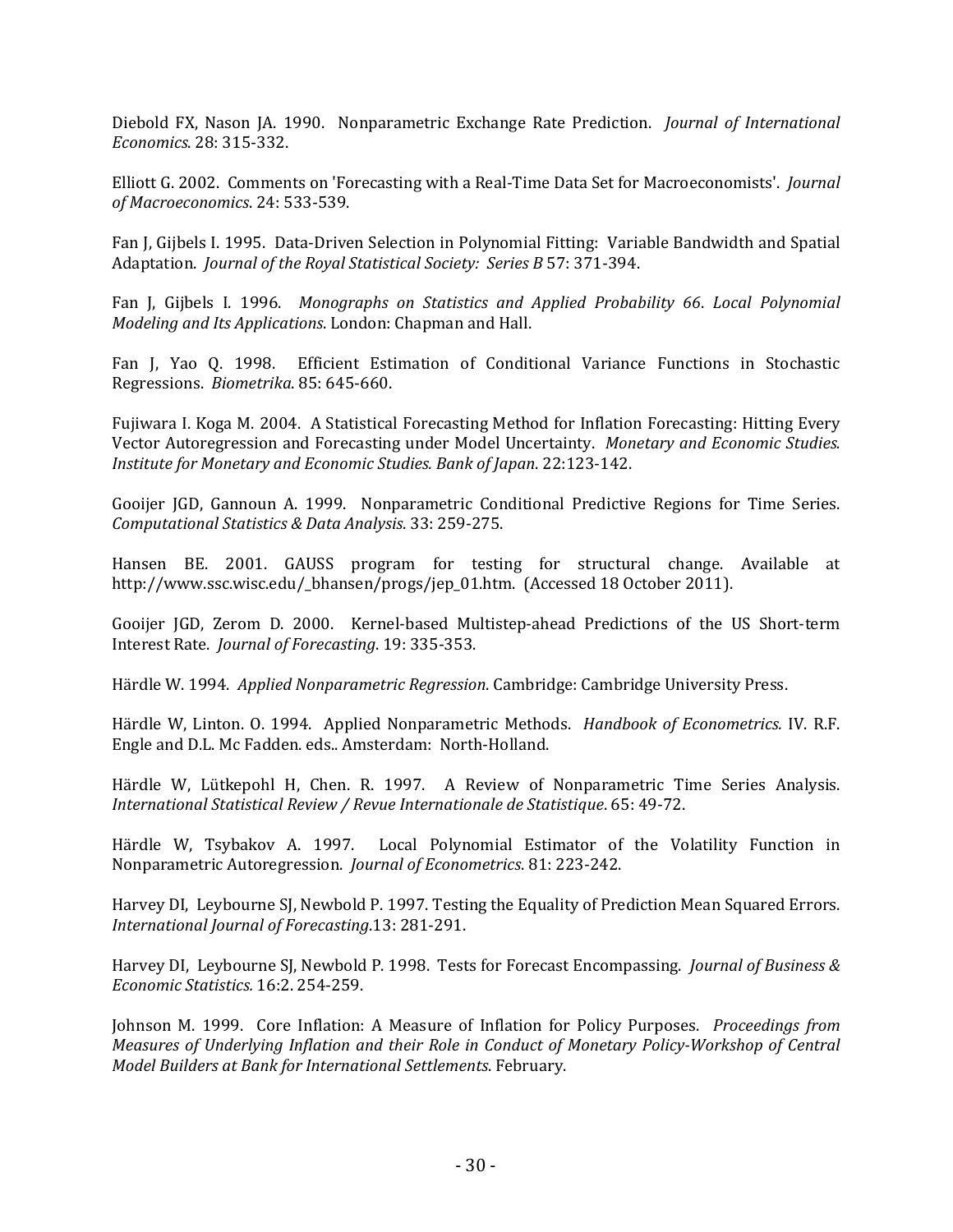Lafléche T, Armour J. 2006. Evaluating Measures of Core Inflation. Bank of Canada Review. Summer.

Li Q, Racine J. 2007. Nonparametrics Econometrics: Theory and Practice. Princeton University Press. Princeton.

Marron JS. 1988. Automatic Smoothing Parameter Selection: A Survey. *Empirical Economics*. 13: 187-208.

Matzner-Løfber E, Gannoun A, Gooijer JGD. 1998. Nonparametric Forecasting: A Comparison of Three Kernel-Based Methods. Communications in Statistics - Theory and Methods. 27:1532-1617.

Newey WK, West KD. 1987. A Simple. Positive. Definite. Heteroskedasticity and Autocorrelation Consistent Covariance Matrix. Econometrica. 55:3. 765-775.

Opsomer J, Wang Y, Yang. Y. 2001. Nonparametric Regression with Correlated Errors. Statistical Science. 16:134–153.

Pagan A, Ullah A. 1999. Nonparametric Econometrics. Cambridge: Cambridge University Press.

Pindyck RS, Rubinfeld DL 1998. Econometric Models and Economic Forecasts. 4th Edition. New York: McGraw-Hill.

Rich R, Steindel C. 2005. A Review of Core Inflation and an Evaluation of Its Measures. Federal Reserve Bank of New York Staff Report No. 236. December.

Ruppert D, Wand MP. 1994. Multivariate Locally Weighted Least Squares Regression. The Annals of Statistics. 22:1346-1370.

Tierney HLR. 2011. Real-Time Data Revisions and the PCE Measure of Inflation Economic Modelling. 28: 1763-1773.

Tierney HLR. 2012. Examining the Ability of Core Inflation to Capture the Overall Trend of Total Inflation. Applied Economics. 44: 493-514.

Vilar-Fernández JM, Cao R. 2007. Nonparametric Forecasting in Time Series: A Comparative Study. Communications in Statistics-Simulation and Computation. 36: 311-334.

Wand MP, Jones MC. 1995. Kernel Smoothing. Chapman & Hall. London.

Wasserman L. 2006. All of Nonparametric Statistics. Springer. New York.

White H. 1980. A Heteroskedasticity-Consistent Covariance Matrix Estimator and a Direct Test for Heteroskedasticity. Econometrica 48: 817-838.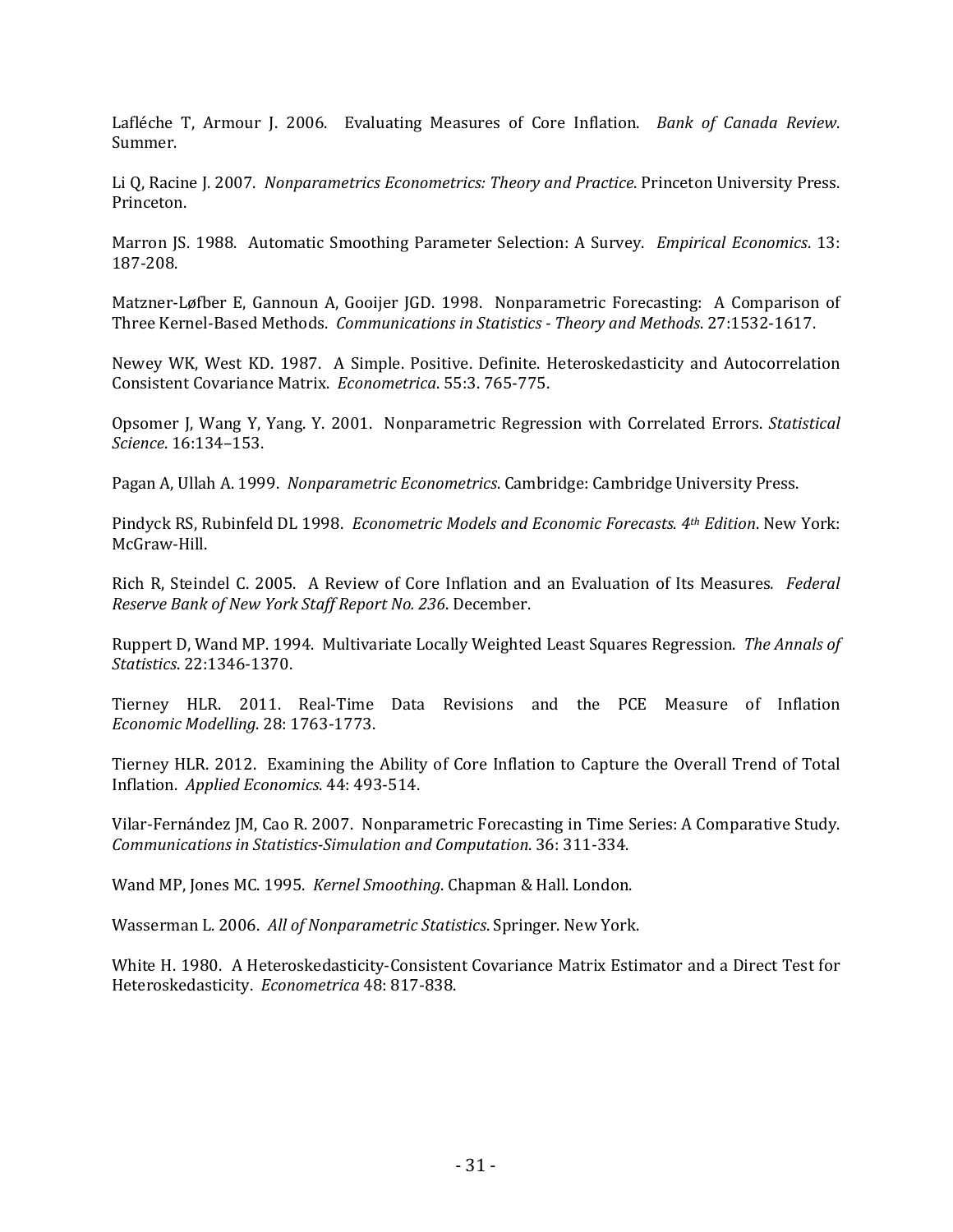

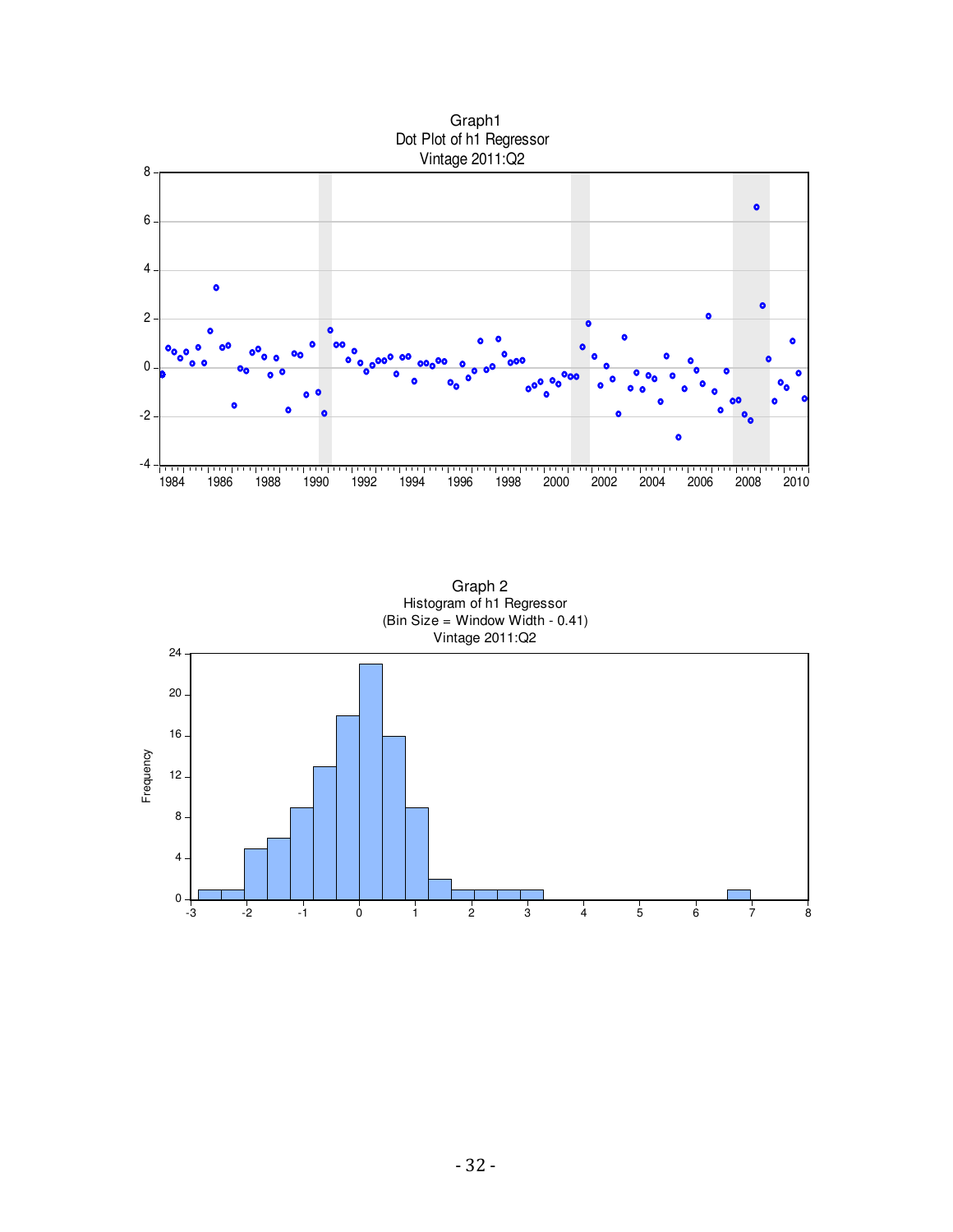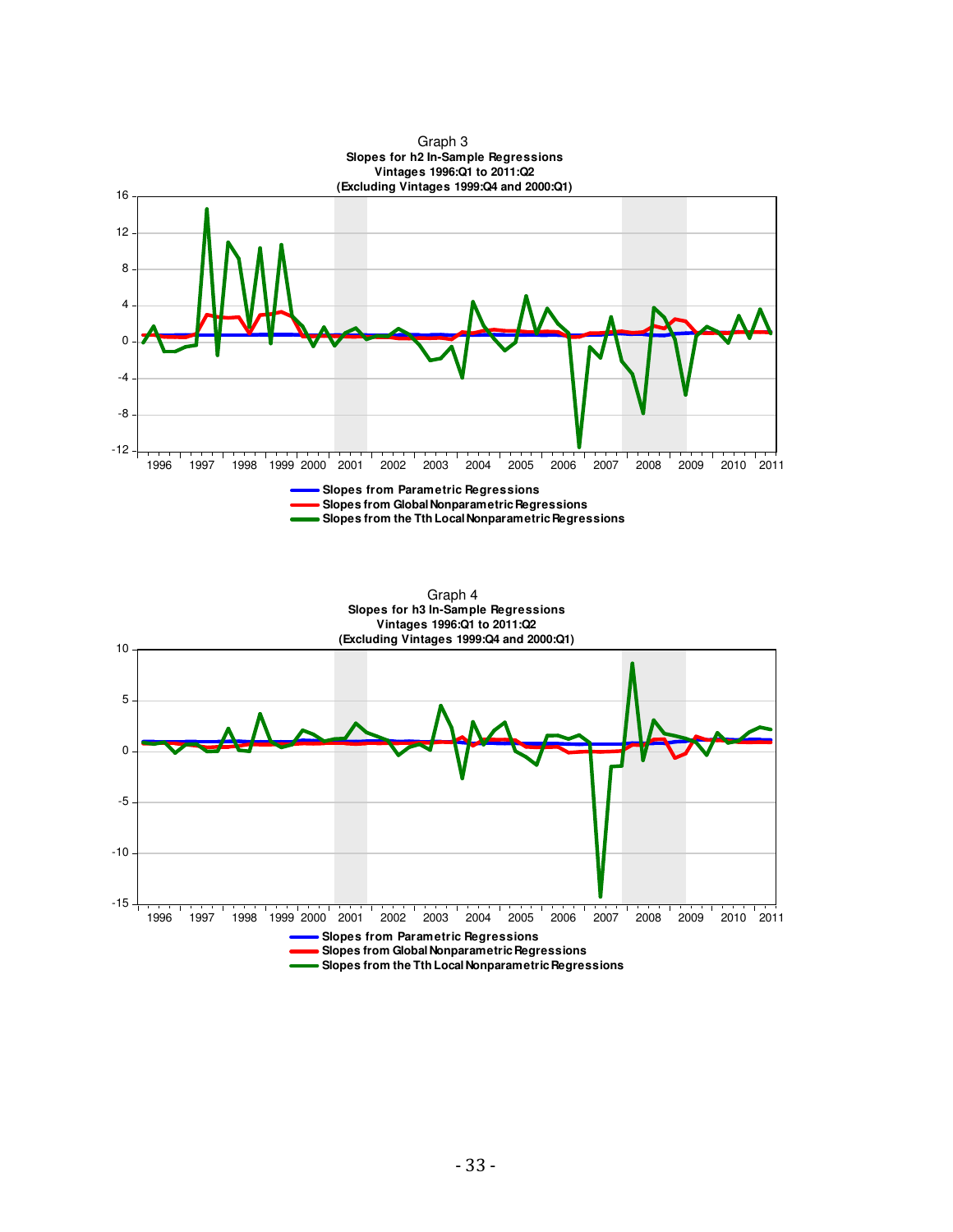

**Forecast-Using Method 2 for Vintage 2007:Q3**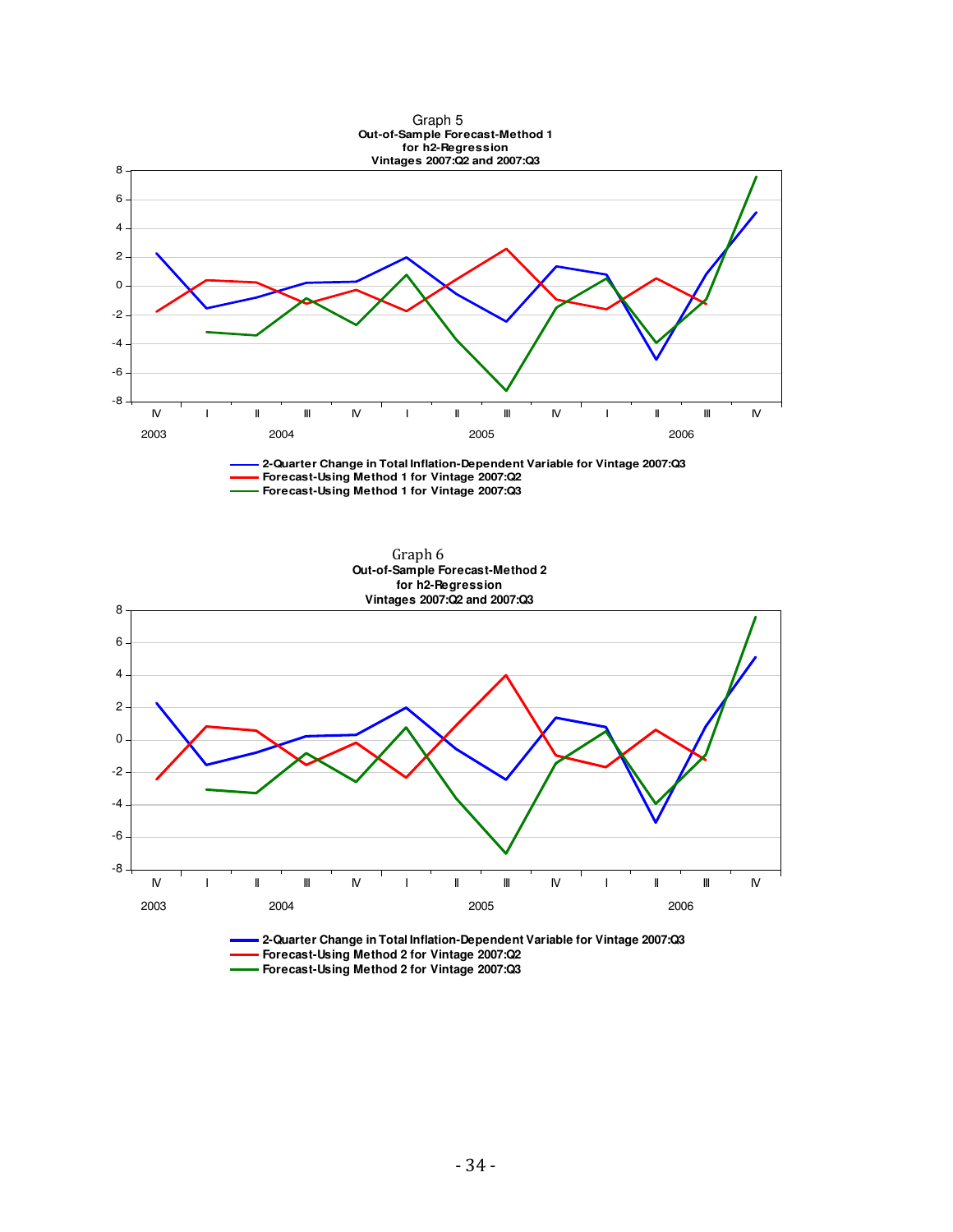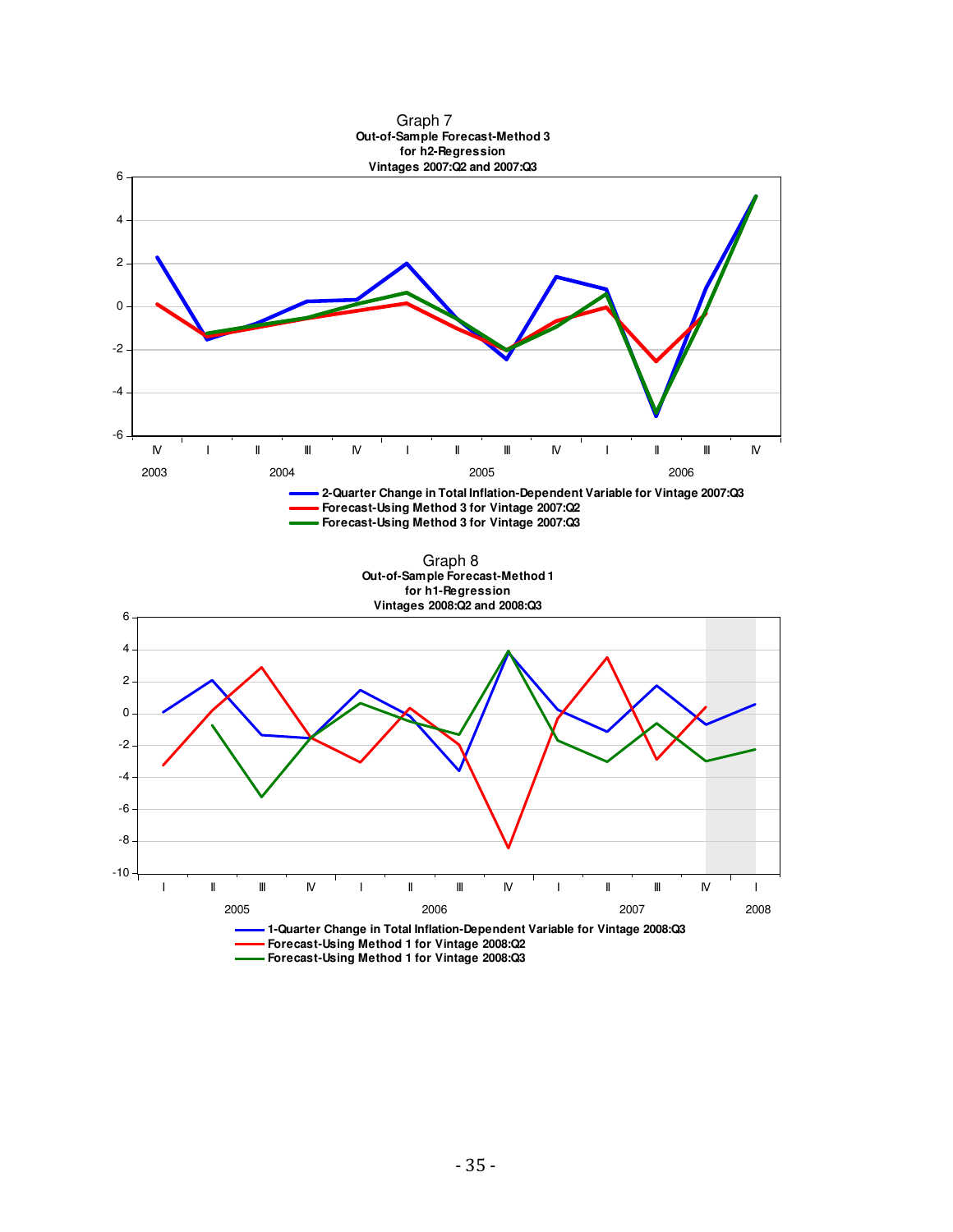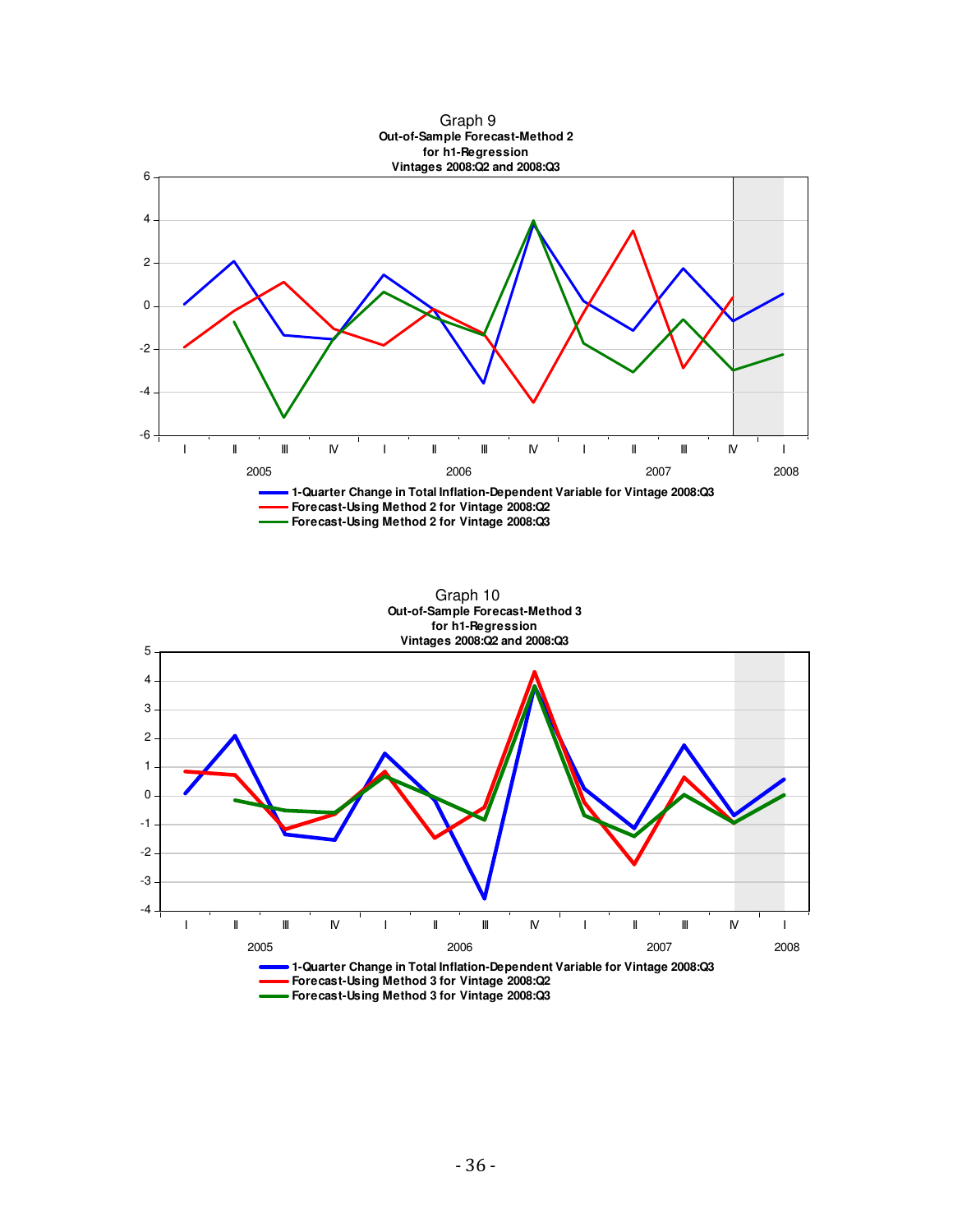



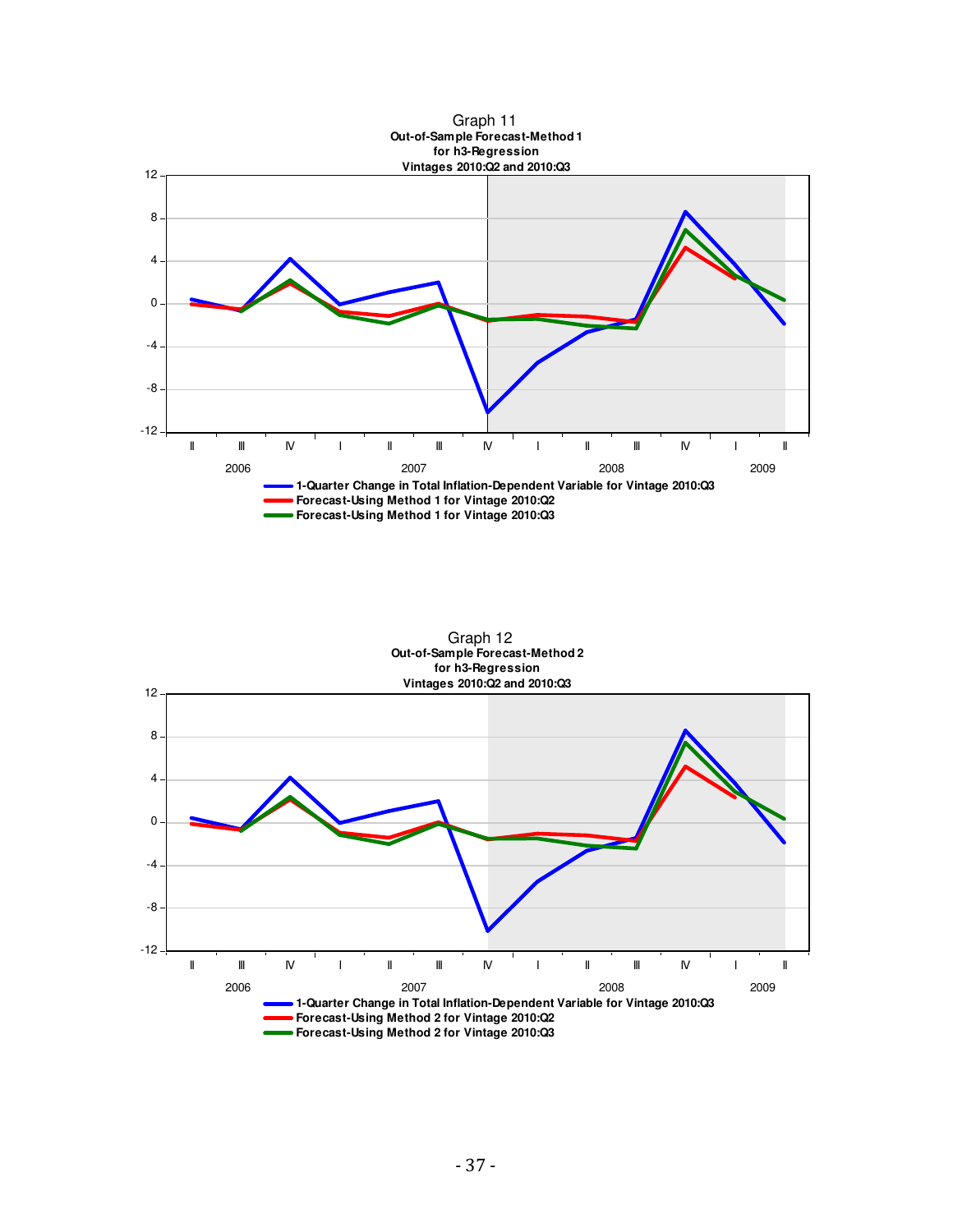



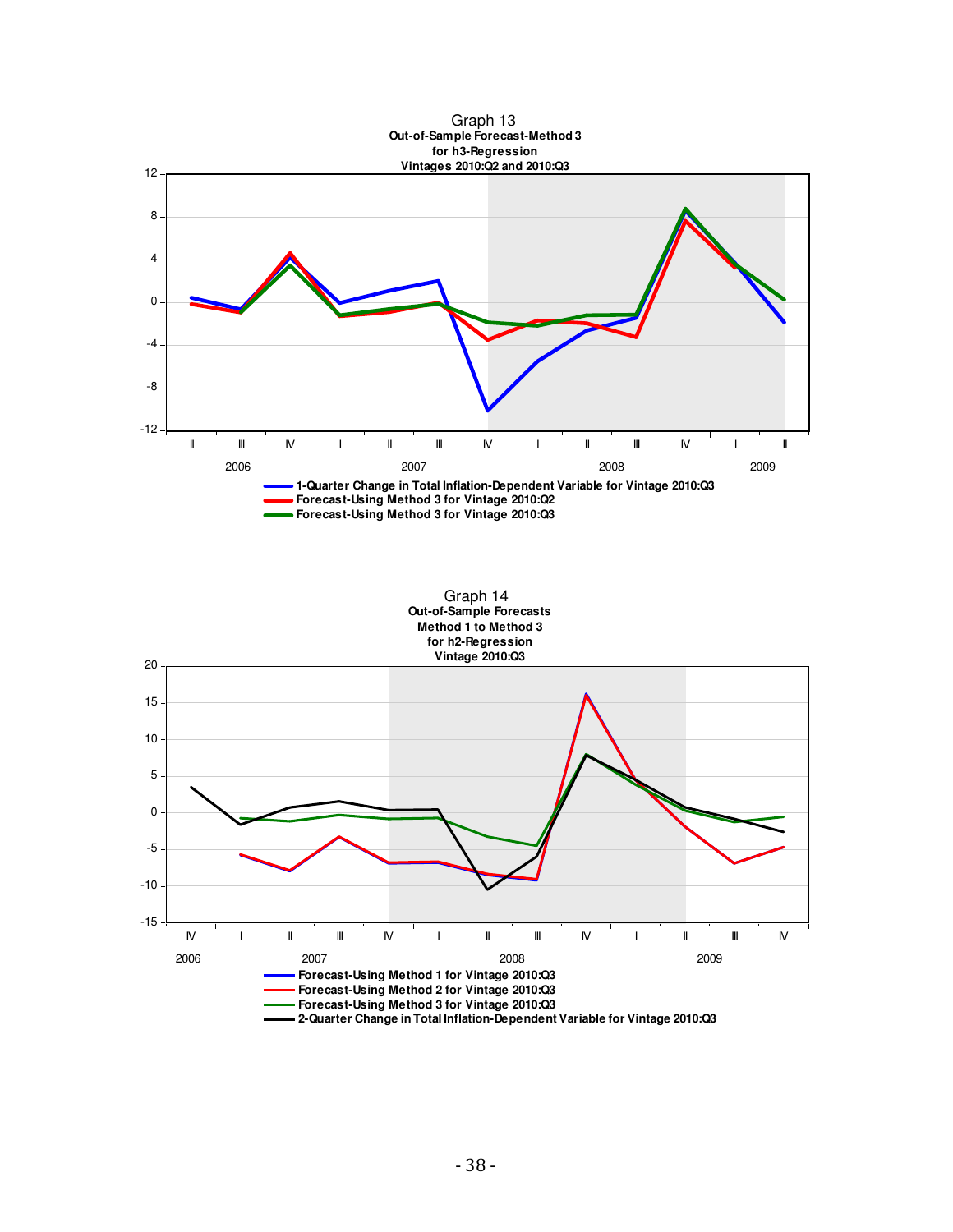| Table 1: Sample Size for each h In-Sample Regression |           |                      |                 |  |  |  |  |  |  |  |  |
|------------------------------------------------------|-----------|----------------------|-----------------|--|--|--|--|--|--|--|--|
| Horizon                                              | # of Obs. | <b>Sample Period</b> | <b>Vintages</b> |  |  |  |  |  |  |  |  |
| <b>Full Sample</b>                                   | 49 to 110 | 1983:04-2011:01      | 1996:Q1-2011:Q2 |  |  |  |  |  |  |  |  |
| $h1$ (1-quarter)                                     | 47 to 108 | 1984:01-2010:04      | 1996:Q1-2011:Q2 |  |  |  |  |  |  |  |  |
| $h2$ (2-quarters)                                    | 46 to 107 | 1984:01-2010:03      | 1996:Q1-2011:Q2 |  |  |  |  |  |  |  |  |
| $h3$ (4-quarters)                                    | 44 to 105 | 1984:01-2010:01      | 1996:Q1-2011:Q2 |  |  |  |  |  |  |  |  |
| $h4$ (8-quarters)                                    | 40 to 101 | 1984:01-2009:01      | 1996:Q1-2011:Q2 |  |  |  |  |  |  |  |  |
| $h5(12-quarters)$                                    | 36 to 97  | 1984:Q1-2008:Q1      | 1996:Q1-2011:Q2 |  |  |  |  |  |  |  |  |

|                 |             | Table 2: Difference in Real-Time Data Regressors for the h1 In-Sample Forecast Horizons |             |                 |          |                 |             |                 |          |  |  |
|-----------------|-------------|-----------------------------------------------------------------------------------------|-------------|-----------------|----------|-----------------|-------------|-----------------|----------|--|--|
| 1998:Q2-1998:Q3 |             | 2000:02-2000:03                                                                         |             | 2001:Q2-2001:Q3 |          | 2002:02-2002:03 |             | 2004:Q2-2004:Q3 |          |  |  |
| Obs.            | <b>Diff</b> | Obs.                                                                                    | <b>Diff</b> | Obs.            | Diff     | Obs.            | <b>Diff</b> | Obs.            | Diff     |  |  |
| 1995:Q1         | 0.124       | 1997:01                                                                                 | 0.019       | 1998:01         | $-0.158$ | 1999:01         | 0.023       | 2001:01         | 0.065    |  |  |
| 1995:02         | $-0.094$    | 1997:02                                                                                 | 0.030       | 1998:02         | $-0.091$ | 1999:02         | $-0.012$    | 2001:02         | $-0.126$ |  |  |
| 1995:03         | 0.085       | 1997:03                                                                                 | $-0.025$    | 1998:03         | 0.098    | 1999:03         | 0.008       | 2001:03         | 0.000    |  |  |
| 1995:04         | $-0.098$    | 1997:04                                                                                 | $-0.038$    | 1998:04         | 0.173    | 1999:04         | 0.042       | 2001:04         | 0.118    |  |  |
| 1996:01         | 0.019       | 1998:Q1                                                                                 | $-0.057$    | 1999:01         | $-0.022$ | 2000:01         | 0.018       | 2002:01         | $-0.047$ |  |  |
| 1996:02         | 0.073       | 1998:02                                                                                 | $-0.061$    | 1999:Q2         | $-0.151$ | 2000:02         | 0.080       | 2002:02         | $-0.130$ |  |  |
| 1996:03         | 0.218       | 1998:03                                                                                 | $-0.082$    | 1999:03         | 0.049    | 2000:03         | 0.065       | 2002:03         | 0.010    |  |  |
| 1996:04         | 0.115       | 1998:04                                                                                 | $-0.038$    | 1999:04         | 0.173    | 2000:04         | $-0.098$    | 2002:04         | 0.205    |  |  |
| 1997:01         | $-0.140$    | 1999:01                                                                                 | $-0.076$    | 2000:01         | $-0.159$ | 2001:01         | $-0.136$    | 2003:01         | $-0.173$ |  |  |
| 1997:02         | $-0.103$    | 1999:Q2                                                                                 | 0.002       | 2000:02         | $-0.267$ | 2001:Q2         | $-0.058$    | 2003:02         | $-0.134$ |  |  |
| 1997:03         | 0.010       | 1999:03                                                                                 | $-0.007$    | 2000:03         | 0.060    | 2001:03         | $-0.100$    | 2003:03         | 0.001    |  |  |
| 1997:04         | $-0.033$    | 1999:04                                                                                 | 0.033       | 2000:04         | 0.074    | 2001:04         | $-0.073$    | 2003:04         | 0.012    |  |  |

| Table 2 (Con't): Difference in Real-Time Data Regressors for the h1 In-Sample Forecast Horizons |             |                 |             |                 |             |                 |             |                 |             |  |
|-------------------------------------------------------------------------------------------------|-------------|-----------------|-------------|-----------------|-------------|-----------------|-------------|-----------------|-------------|--|
| 2005:02-2005:03                                                                                 |             | 2006:Q2-2006:Q3 |             | 2007:02-2007:03 |             | 2008:Q2-2008:Q3 |             | 2010:02-2010:03 |             |  |
| Obs.                                                                                            | <b>Diff</b> | Obs.            | <b>Diff</b> | Obs.            | <b>Diff</b> | Obs.            | <b>Diff</b> | Obs.            | <b>Diff</b> |  |
| 2002:01                                                                                         | 0.018       | 2003:01         | 0.038       | 2004:01         | $-0.109$    | 2005:01         | 0.319       | 2007:01         | 0.062       |  |
| 2002:02                                                                                         | 0.040       | 2003:02         | $-0.226$    | 2004:02         | 0.070       | 2005:02         | $-0.815$    | 2007:02         | 0.363       |  |
| 2002:03                                                                                         | $-0.110$    | 2003:03         | 0.148       | 2004:03         | 0.019       | 2005:03         | 0.510       | 2007:03         | 0.085       |  |
| 2002:04                                                                                         | $-0.007$    | 2003:04         | $-0.045$    | 2004:04         | 0.118       | 2005:04         | 0.435       | 2007:04         | $-0.523$    |  |
| 2003:Q1                                                                                         | 0.164       | 2004:01         | 0.029       | 2005:Q1         | $-0.259$    | 2006:01         | $-0.084$    | 2008:01         | 0.060       |  |
| 2003:02                                                                                         | 0.015       | 2004:02         | $-0.228$    | 2005:02         | 0.054       | 2006:02         | $-1.021$    | 2008:02         | 0.474       |  |
| 2003:03                                                                                         | $-0.277$    | 2004:03         | 0.206       | 2005:03         | 0.067       | 2006:03         | 0.536       | 2008:03         | 0.125       |  |
| 2003:04                                                                                         | 0.065       | 2004:04         | $-0.009$    | 2005:04         | 0.079       | 2006:04         | 0.561       | 2008:04         | $-0.602$    |  |
| 2004:01                                                                                         | 0.020       | 2005:01         | 0.021       | 2006:01         | $-0.247$    | 2007:01         | $-0.025$    | 2009:01         | 0.094       |  |
| 2004:02                                                                                         | $-0.096$    | 2005:02         | $-0.337$    | 2006:02         | 0.088       | 2007:02         | $-1.057$    | 2009:02         | 0.303       |  |
| 2004:03                                                                                         | $-0.394$    | 2005:03         | 0.160       | 2006:03         | 0.059       | 2007:03         | 0.561       | 2009:03         | $-0.008$    |  |
| 2004:04                                                                                         | $-0.121$    | 2005:04         | $-0.090$    | 2006:04         | $-0.065$    | 2007:04         | 0.377       | 2009:04         | $-0.112$    |  |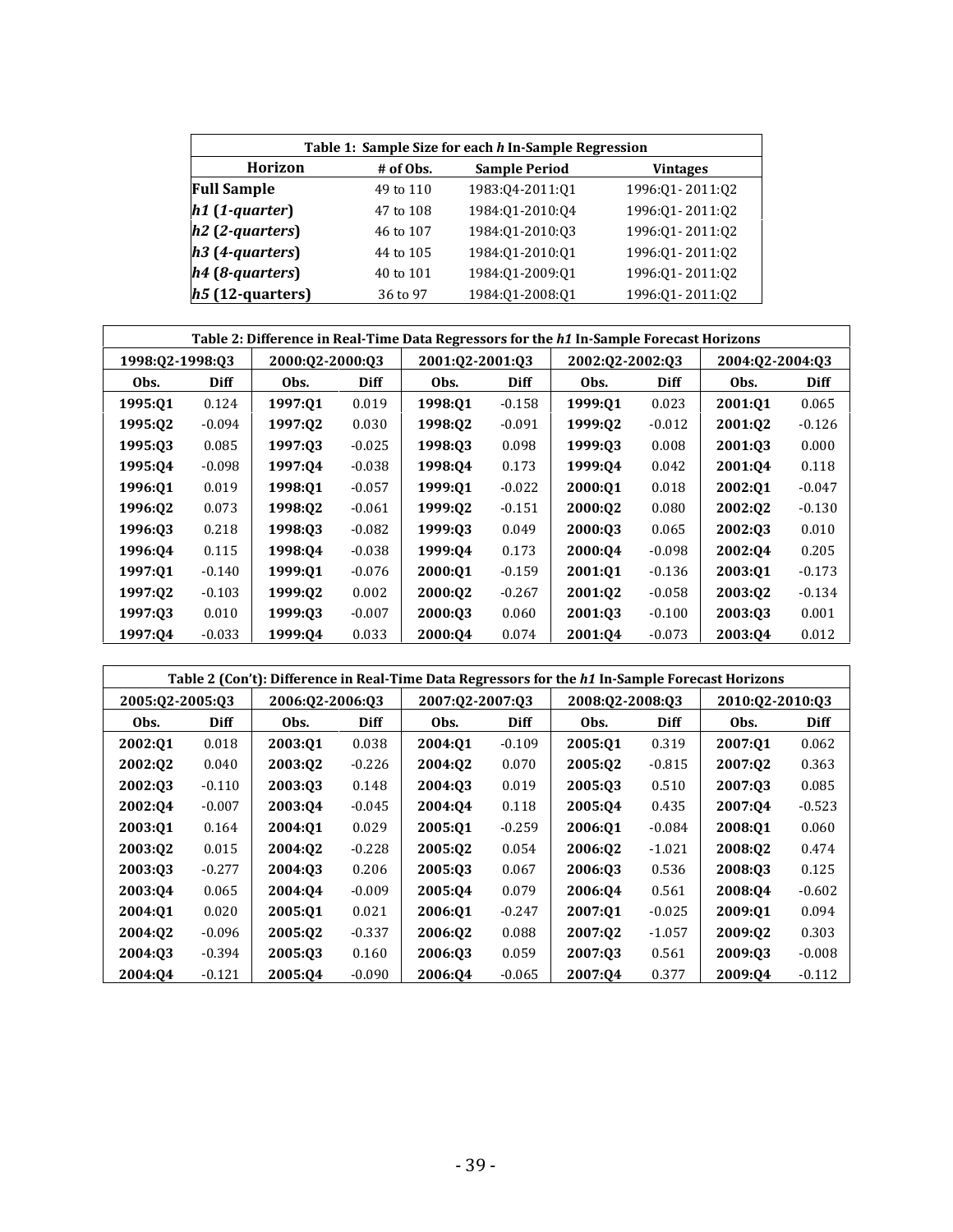|                 | Table 3: Difference in Real-Time Data Regressands for the h1 In-Sample Forecast Horizons |                 |          |                 |             |                 |             |                 |          |  |  |
|-----------------|------------------------------------------------------------------------------------------|-----------------|----------|-----------------|-------------|-----------------|-------------|-----------------|----------|--|--|
| 1998:Q2-1998:Q3 |                                                                                          | 2000:02-2000:03 |          | 2001:02-2001:03 |             | 2002:02-2002:03 |             | 2004:02-2004:03 |          |  |  |
| Obs.            | Diff                                                                                     | Obs.            | Diff     | Obs.            | <b>Diff</b> | Obs.            | <b>Diff</b> | Obs.            | Diff     |  |  |
| 1995:01         | $-1.055$                                                                                 | 1997:01         | $-0.210$ | 1998:01         | 0.479       | 1999:01         | $-0.310$    | 2001:01         | 0.092    |  |  |
| 1995:02         | 0.043                                                                                    | 1997:02         | 0.055    | 1998:02         | $-0.191$    | 1999:02         | 0.286       | 2001:02         | $-0.109$ |  |  |
| 1995:03         | $-0.037$                                                                                 | 1997:03         | $-0.143$ | 1998:03         | 0.001       | 1999:03         | $-0.034$    | 2001:03         | $-0.042$ |  |  |
| 1995:04         | 0.394                                                                                    | 1997:04         | 0.020    | 1998:04         | 0.346       | 1999:04         | 0.512       | 2001:04         | $-0.026$ |  |  |
| 1996:01         | $-0.059$                                                                                 | 1998:01         | $-0.033$ | 1999:01         | $-0.178$    | 2000:01         | $-0.704$    | 2002:01         | 0.236    |  |  |
| 1996:Q2         | 0.537                                                                                    | 1998:02         | $-0.171$ | 1999:02         | $-0.543$    | 2000:02         | 0.464       | 2002:Q2         | $-0.016$ |  |  |
| 1996:03         | $-0.522$                                                                                 | 1998:03         | $-0.003$ | 1999:03         | 0.067       | 2000:03         | $-0.584$    | 2002:03         | 0.302    |  |  |
| 1996:04         | $-0.716$                                                                                 | 1998:04         | 0.042    | 1999:04         | $-0.232$    | 2000:Q4         | 0.151       | 2002:04         | $-0.743$ |  |  |
| 1997:01         | 0.218                                                                                    | 1999:01         | 0.228    | 2000:01         | 0.451       | 2001:01         | $-0.332$    | 2003:01         | 0.216    |  |  |
| 1997:02         | 0.216                                                                                    | 1999:02         | $-0.028$ | 2000:02         | $-0.549$    | 2001:02         | 0.302       | 2003:02         | 0.331    |  |  |
| 1997:03         | 0.007                                                                                    | 1999:03         | 0.341    | 2000:03         | 0.548       | 2001:03         | 0.197       | 2003:03         | $-0.326$ |  |  |
| 1997:04         | 0.147                                                                                    | 1999:04         | $-0.546$ | 2000:04         | 0.084       | 2001:04         | $-0.532$    | 2003:04         | 0.107    |  |  |

| Table 3 (Con't): Difference in Real-Time Data Regressands for the h1 In-Sample Forecast Horizons |             |                 |             |                 |             |                 |             |                 |          |
|--------------------------------------------------------------------------------------------------|-------------|-----------------|-------------|-----------------|-------------|-----------------|-------------|-----------------|----------|
| 2005:02-2005:03                                                                                  |             | 2006:02-2006:03 |             | 2007:02-2007:03 |             | 2008:02-2008:03 |             | 2010:02-2010:03 |          |
| Obs.                                                                                             | <b>Diff</b> | Obs.            | <b>Diff</b> | Obs.            | <b>Diff</b> | Obs.            | <b>Diff</b> | Obs.            | Diff     |
| 2002:01                                                                                          | 0.125       | 2003:01         | 0.008       | 2004:01         | $-0.381$    | 2005:01         | 1.049       | 2007:01         | $-0.069$ |
| 2002:02                                                                                          | 0.130       | 2003:02         | $-0.361$    | 2004:02         | 0.160       | 2005:02         | $-1.230$    | 2007:02         | 0.323    |
| 2002:03                                                                                          | $-0.471$    | 2003:Q3         | 0.198       | 2004:03         | 0.086       | 2005:03         | $-0.064$    | 2007:03         | 0.792    |
| 2002:04                                                                                          | 0.465       | 2003:04         | 0.362       | 2004:04         | 0.056       | 2005:04         | 0.491       | 2007:04         | $-1.065$ |
| 2003:01                                                                                          | $-0.113$    | 2004:01         | 0.023       | 2005:01         | $-0.311$    | 2006:01         | 0.956       | 2008:01         | $-0.431$ |
| 2003:02                                                                                          | $-0.426$    | 2004:Q2         | $-0.595$    | 2005:02         | 0.101       | 2006:02         | $-1.479$    | 2008:Q2         | 0.943    |
| 2003:03                                                                                          | 0.256       | 2004:03         | 0.481       | 2005:03         | 0.228       | 2006:03         | 0.109       | 2008:03         | 0.513    |
| 2003:04                                                                                          | $-0.470$    | 2004:04         | $-0.101$    | 2005:04         | 0.191       | 2006:04         | 0.500       | 2008:04         | $-0.619$ |
| 2004:01                                                                                          | $-0.103$    | 2005:01         | 0.189       | 2006:01         | $-0.496$    | 2007:01         | 0.503       | 2009:01         | $-0.728$ |
| 2004:02                                                                                          | 0.462       | 2005:02         | $-0.577$    | 2006:02         | $-0.009$    | 2007:02         | $-1.254$    | 2009:Q2         | 0.237    |
| 2004:03                                                                                          | $-0.249$    | 2005:03         | 0.349       | 2006:03         | 0.185       | 2007:03         | 0.310       | 2009:03         | 0.132    |
| 2004:04                                                                                          | 0.335       | 2005:04         | 0.014       | 2006:04         | $-0.071$    | 2007:04         | 0.267       | 2009:04         | $-0.347$ |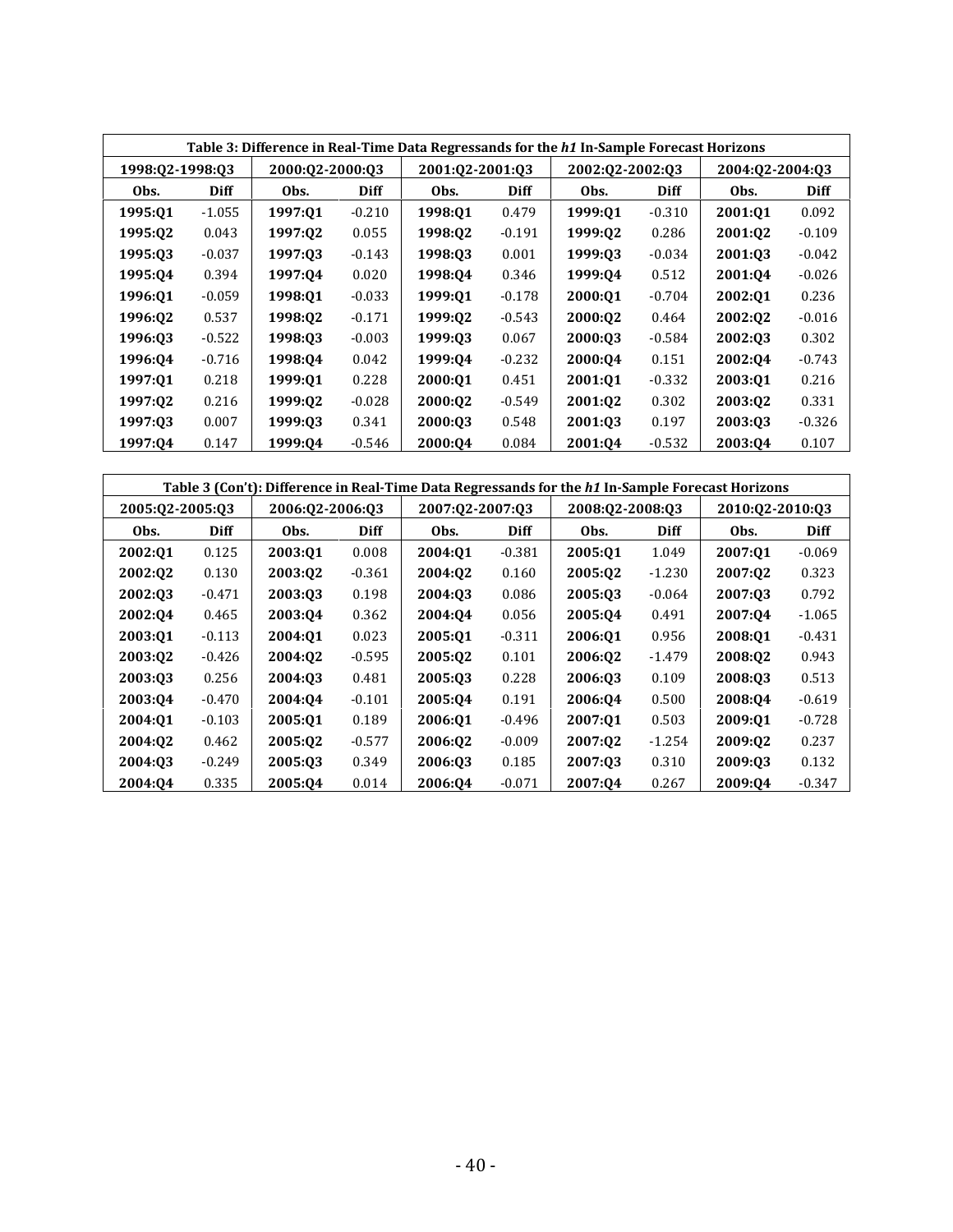|                 |          |                 |             |                 |          | Table 4: Difference in Real-Time Data Regressands for the h5 In-Sample Forecast Horizons |          |                 |          |
|-----------------|----------|-----------------|-------------|-----------------|----------|------------------------------------------------------------------------------------------|----------|-----------------|----------|
| 1998:Q2-1998:Q3 |          | 2000:02-2000:03 |             | 2001:02-2001:03 |          | 2002:02-2002:03                                                                          |          | 2004:02-2004:03 |          |
| Obs.            | Diff     | Obs.            | <b>Diff</b> | Obs.            | Diff     | Obs.                                                                                     | Diff     | Obs.            | Diff     |
| 1992.02         | 0.055    | 1994.02         | 0.888       | 1995.02         | $-0.185$ | 1996.02                                                                                  | $-0.797$ | 1998.02         | 0.333    |
| 1992.03         | 0.089    | 1994.03         | $-0.499$    | 1995.03         | 0.083    | 1996.03                                                                                  | 0.482    | 1998.03         | $-0.092$ |
| 1992.04         | 0.061    | 1994.04         | $-0.103$    | 1995.04         | 0.737    | 1996.04                                                                                  | $-0.398$ | 1998.04         | 0.000    |
| 1993.01         | 0.446    | 1995.01         | 0.148       | 1996.01         | 0.263    | 1997.01                                                                                  | $-1.265$ | 1999.01         | 1.125    |
| 1993.02         | 0.391    | 1995.02         | $-0.185$    | 1996.02         | $-0.797$ | 1997.02                                                                                  | 1.361    | 1999.02         | $-0.107$ |
| 1993.03         | 0.928    | 1995.03         | 0.083       | 1996.03         | 0.482    | 1997.03                                                                                  | $-0.133$ | 1999.03         | $-0.257$ |
| 1993.04         | 0.406    | 1995.04         | 0.737       | 1996.04         | $-0.398$ | 1997.04                                                                                  | $-1.090$ | 1999.04         | 0.530    |
| 1994.01         | $-0.310$ | 1996.01         | 0.263       | 1997.01         | $-1.265$ | 1998.01                                                                                  | 0.344    | 2000.01         | $-0.380$ |
| 1994.02         | $-0.092$ | 1996.02         | $-0.797$    | 1997.02         | 1.361    | 1998.02                                                                                  | 0.445    | 2000.02         | 0.254    |
| 1994.03         | 0.123    | 1996.03         | 0.482       | 1997.03         | $-0.133$ | 1998.03                                                                                  | 0.182    | 2000.03         | $-0.651$ |
| 1994.04         | 0.130    | 1996.04         | $-0.398$    | 1997.04         | $-1.090$ | 1998.04                                                                                  | $-0.052$ | 2000.04         | 0.159    |
| 1995.01         | $-0.828$ | 1997.01         | $-1.246$    | 1998.01         | 0.186    | 1999.01                                                                                  | 0.890    | 2001.01         | 0.109    |

|                 |          |                 |          |                 |          |                 |          | Table 4 (Con't): Difference in Real-Time Data Regressands for the h5 In-Sample Forecast Horizons |             |
|-----------------|----------|-----------------|----------|-----------------|----------|-----------------|----------|--------------------------------------------------------------------------------------------------|-------------|
| 2005:02-2005:03 |          | 2006:02-2006:03 |          | 2007:02-2007:03 |          | 2008:02-2008:03 |          | 2010:02-2010:03                                                                                  |             |
| Obs.            | Diff     | Obs.            | Diff     | Obs.            | Diff     | Obs.            | Diff     | Obs.                                                                                             | <b>Diff</b> |
| 1999.02         | $-0.107$ | 2000.02         | 0.254    | 2001.02         | $-1.348$ | 2002.02         | $-1.011$ | 2004.02                                                                                          | 0.134       |
| 1999.03         | $-0.257$ | 2000.03         | $-0.651$ | 2001.03         | $-1.138$ | 2002.03         | 0.515    | 2004.03                                                                                          | 0.935       |
| 1999.04         | 0.530    | 2000.04         | 0.159    | 2001.04         | 1.653    | 2002.04         | 1.482    | 2004.04                                                                                          | $-1.865$    |
| 2000.01         | $-0.380$ | 2001.01         | 0.044    | 2002.01         | 1.263    | 2003.01         | $-2.519$ | 2005.01                                                                                          | 0.804       |
| 2000.02         | 0.254    | 2001.02         | $-1.348$ | 2002.02         | $-1.011$ | 2003.02         | 1.180    | 2005.02                                                                                          | 2.522       |
| 2000.03         | $-0.651$ | 2001.03         | $-1.138$ | 2002.03         | 0.515    | 2003.03         | $-0.697$ | 2005.03                                                                                          | $-1.990$    |
| 2000.04         | 0.159    | 2001.04         | 1.653    | 2002.04         | 1.482    | 2003.04         | 1.187    | 2005.04                                                                                          | $-1.147$    |
| 2001.01         | 0.044    | 2002.01         | 1.263    | 2003.01         | $-2.519$ | 2004.01         | 0.084    | 2006.01                                                                                          | 0.386       |
| 2001.02         | $-1.348$ | 2002.02         | $-1.011$ | 2003.02         | 1.180    | 2004.02         | $-0.920$ | 2006.02                                                                                          | 0.554       |
| 2001.03         | $-1.138$ | 2002.03         | 0.515    | 2003.03         | $-0.697$ | 2004.03         | 0.661    | 2006.03                                                                                          | $-2.775$    |
| 2001.04         | 1.653    | 2002.04         | 1.482    | 2003.04         | 1.187    | 2004.04         | $-0.928$ | 2006.04                                                                                          | 3.098       |
| 2002.01         | 1.282    | 2003.01         | $-2.481$ | 2004.01         | $-0.026$ | 2005.01         | 0.798    | 2007.01                                                                                          | 0.825       |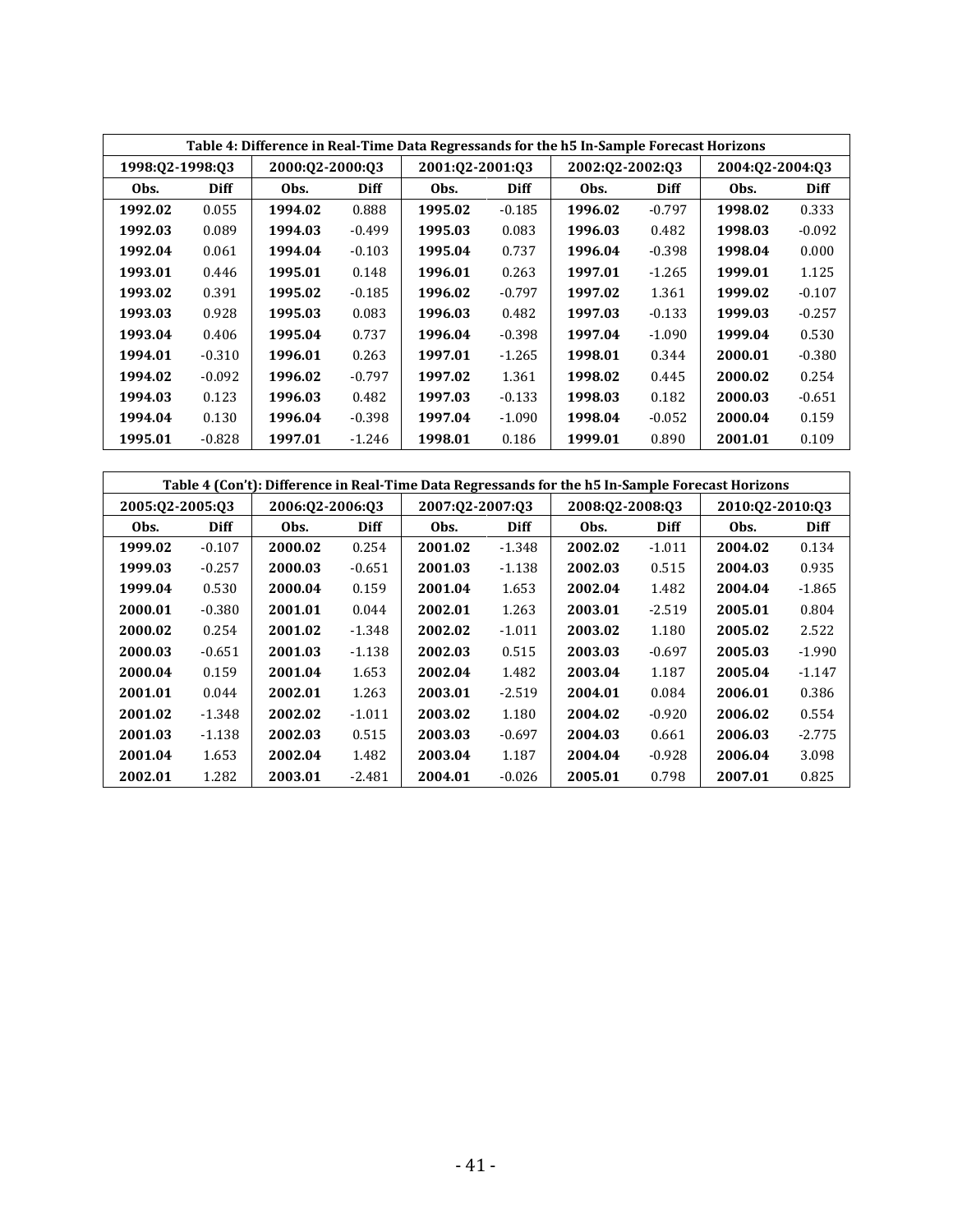| Table 5: Mean and Maximum of Absolute Difference in Real-Time Data Regressors |             |       |       |       |       |       |       |       |       |       |
|-------------------------------------------------------------------------------|-------------|-------|-------|-------|-------|-------|-------|-------|-------|-------|
|                                                                               | h1          |       | h2    |       | h3    |       |       | h4    | h5    |       |
| <b>Vintages</b>                                                               | Max<br>Mean |       | Mean  | Max   | Mean  | Max   | Mean  | Max   | Mean  | Max   |
| 1998:02-1998:03 0.093                                                         |             | 0.218 | 0.090 | 0.218 | 0.080 | 0.218 | 0.035 | 0.124 | 0.012 | 0.124 |
| 2000:02-2000:03 0.039                                                         |             | 0.082 | 0.036 | 0.082 | 0.035 | 0.082 | 0.014 | 0.057 | 0.002 | 0.019 |
| 2001:02-2001:03 0.123                                                         |             | 0.267 | 0.117 | 0.267 | 0.090 | 0.173 | 0.045 | 0.173 | 0.013 | 0.158 |
| 2002:02-2002:03 0.059                                                         |             | 0.136 | 0.053 | 0.136 | 0.040 | 0.136 | 0.008 | 0.042 | 0.002 | 0.023 |
| 2004:02-2004:03 0.085                                                         |             | 0.205 | 0.084 | 0.205 | 0.073 | 0.205 | 0.030 | 0.126 | 0.005 | 0.065 |
| 2005:02-2005:03 0.111                                                         |             | 0.394 | 0.101 | 0.394 | 0.060 | 0.277 | 0.028 | 0.164 | 0.002 | 0.018 |
| 2006:02-2006:03 0.128                                                         |             | 0.337 | 0.121 | 0.337 | 0.079 | 0.228 | 0.040 | 0.226 | 0.003 | 0.038 |
| 2007:02-2007:03 0.103                                                         |             | 0.259 | 0.097 | 0.259 | 0.085 | 0.259 | 0.048 | 0.259 | 0.009 | 0.109 |
| 2008:02-2008:03 0.525                                                         |             | 1.057 | 0.494 | 1.057 | 0.359 | 1.021 | 0.180 | 0.815 | 0.027 | 0.319 |
| 2010:02-2010:03 0.234                                                         |             | 0.602 | 0.225 | 0.602 | 0.199 | 0.602 | 0.091 | 0.523 | 0.005 | 0.062 |

| Table 6: Mean and Maximum of Absolute Difference in Real-Time Data Regressands |             |       |       |       |       |       |       |       |                |       |  |  |
|--------------------------------------------------------------------------------|-------------|-------|-------|-------|-------|-------|-------|-------|----------------|-------|--|--|
|                                                                                | h1          |       | h2    |       |       | h3    |       | h4    | $\mathbf{h}$ 5 |       |  |  |
| <b>Vintages</b>                                                                | Mean<br>Max |       | Mean  | Max   | Mean  | Max   | Mean  | Max   | Mean           | Max   |  |  |
| 1998:02-1998:03 0.329                                                          |             | 1.055 | 0.400 | 1.238 | 0.441 | 0.835 | 0.350 | 1.415 | 0.322          | 0.928 |  |  |
| 2000:02-2000:03 0.152                                                          |             | 0.546 | 0.151 | 0.313 | 0.180 | 0.583 | 0.176 | 0.443 | 0.175          | 0.448 |  |  |
| 2001:02-2001:03 0.306                                                          |             | 0.549 | 0.296 | 0.721 | 0.322 | 0.886 | 0.264 | 0.638 | 0.247          | 0.581 |  |  |
| 2002:02-2002:03 0.367                                                          |             | 0.704 | 0.250 | 0.499 | 0.292 | 0.673 | 0.278 | 1.038 | 0.248          | 0.584 |  |  |
| $[2004:02-2004:03]$ 0.212                                                      |             | 0.743 | 0.225 | 0.547 | 0.209 | 0.522 | 0.148 | 0.334 | 0.154          | 0.409 |  |  |
| 2005:02-2005:03 0.300                                                          |             | 0.471 | 0.264 | 0.573 | 0.331 | 0.753 | 0.281 | 0.733 | 0.266          | 0.668 |  |  |
| 2006:02-2006:03 0.272                                                          |             | 0.595 | 0.301 | 0.572 | 0.141 | 0.382 | 0.169 | 0.394 | 0.175          | 0.402 |  |  |
| 2007:02-2007:03 0.190                                                          |             | 0.496 | 0.263 | 0.505 | 0.116 | 0.391 | 0.117 | 0.246 | 0.158          | 0.274 |  |  |
| 2008:02-2008:03                                                                | 0.684       | 1.479 | 0.827 | 1.447 | 0.260 | 0.804 | 0.385 | 0.957 | 0.456          | 0.957 |  |  |
| 2010:02-2010:03 0.517                                                          |             | 1.065 | 0.661 | 1.496 | 0.385 | 0.978 | 0.454 | 1.018 | 0.391          | 0.818 |  |  |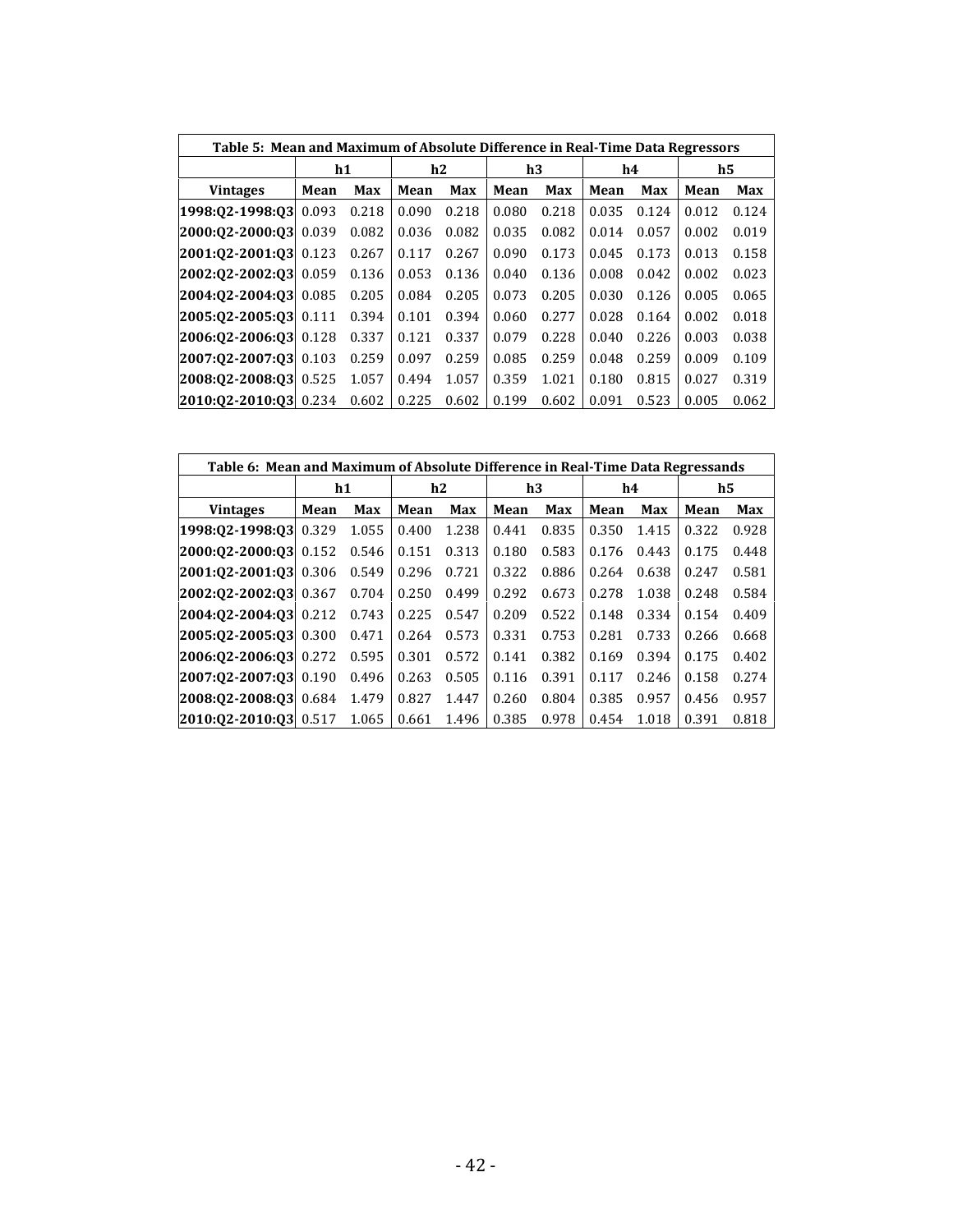|                                                                                                                  |          |                 |                                         |                 |          |                         |          | Table 7: Differences in Real-Time PCE Data (Raw Data) |                         |                 |                                                                         |          |                 |
|------------------------------------------------------------------------------------------------------------------|----------|-----------------|-----------------------------------------|-----------------|----------|-------------------------|----------|-------------------------------------------------------|-------------------------|-----------------|-------------------------------------------------------------------------|----------|-----------------|
| Vint\0BS 1995:Q1 1995:Q2 1995:Q3 1995:Q4 1996:Q1 1996:Q2 1996:Q3 1996:Q4 1997:Q1 1997:Q2 1997:Q3 1997:Q4 1998:Q1 |          |                 |                                         |                 |          |                         |          |                                                       |                         |                 |                                                                         |          |                 |
| 1998.02                                                                                                          | 107.040  | 107.665         | 108.188                                 | 108.640         | 109.347  | 110.120                 | 110.792  | 111.598                                               | 112.196                 | 112.479         | 112.892                                                                 | 113.228  | 113.310         |
| 1998.03                                                                                                          | 106.744  | 107.355         | 107.851                                 | 108.287         | 108.869  | 109.532                 | 109.945  | 110.633                                               | 111.312                 | 111.618         | 111.993                                                                 | 112.291  | 112.293         |
| <b>DIFF</b>                                                                                                      | 0.295    | 0.310           | 0.337                                   | 0.353           | 0.478    | 0.588                   | 0.847    | 0.966                                                 | 0.884                   | 0.861           | 0.899                                                                   | 0.938    | 1.016           |
| Vint\OBS                                                                                                         |          | 1997:01 1997:02 |                                         |                 |          |                         |          |                                                       |                         |                 | 1997:Q3 1997:Q4 1998:Q1 1998:Q2 1998:Q3 1998:Q4 1999:Q1 1999:Q2 1999:Q3 |          | 1999:Q4 2000:Q1 |
| 2000.02                                                                                                          | 101.525  | 101.807         | 102.127                                 | 102.438         | 102.504  | 102.782                 | 103.070  | 103.364                                               | 103.739                 | 104.312         | 104.787                                                                 | 105.427  | 106.265         |
| 2000.03                                                                                                          | 101.480  | 101.769         | 102.083                                 | 102.424         | 102.516  | 102.828                 | 103.194  | 103.568                                               | 104.012                 | 104.596         | 105.090                                                                 | 105.658  | 106.570         |
| <b>DIFF</b>                                                                                                      | 0.045    | 0.037           | 0.044                                   | 0.013           | $-0.012$ | $-0.046$                | $-0.124$ | $-0.204$                                              | $-0.273$                | $-0.284$        | $-0.302$                                                                | $-0.231$ | $-0.305$        |
| Vint\OBS 1998:01 1998:02                                                                                         |          |                 |                                         |                 |          |                         |          | 1998: Q3 1998: Q4 1999: Q1 1999: Q2 1999: Q3 1999: Q4 | 2000:Q1                 | 2000:02 2000:03 |                                                                         |          | 2000:04 2001:01 |
| 2001.02                                                                                                          | 102.516  | 102.828         | 103.194                                 | 103.568         | 104.012  | 104.596                 | 105.090  | 105.658                                               | 106.570                 | 107.119         | 107.599                                                                 | 108.110  | 108.981         |
| 2001.03                                                                                                          | 102.575  | 102.823         | 103.175                                 | 103.533         | 103.873  | 104.397                 | 104.973  | 105.607                                               | 106.646                 | 107.205         | 107.842                                                                 | 108.363  | 109.221         |
| <b>DIFF</b>                                                                                                      | $-0.059$ | 0.004           | 0.019                                   | 0.034           | 0.139    | 0.199                   | 0.117    | 0.051                                                 | $-0.077$                | $-0.086$        | $-0.243$                                                                | $-0.253$ | $-0.240$        |
| Vint\0BS                                                                                                         |          | 1999:01 1999:02 |                                         | 1999:Q3 1999:Q4 |          | 2000:01 2000:02 2000:03 |          | 2000:04                                               | 2001:01 2001:02 2001:03 |                 |                                                                         |          | 2001:04 2002:01 |
| 2002.02                                                                                                          | 103.873  | 104.397         | 104.973                                 | 105.607         | 106.646  | 107.205                 | 107.842  | 108.363                                               | 109.221                 | 109.586         | 109.524                                                                 | 109.753  | 109.919         |
| 2002.03                                                                                                          | 103.849  | 104.430         | 104.988                                 | 105.613         | 106.507  | 107.107                 | 107.660  | 108.256                                               | 109.148                 | 109.638         | 109.619                                                                 | 109.838  | 110.138         |
| <b>DIFF</b>                                                                                                      | 0.024    | $-0.033$        | $-0.015$                                | $-0.006$        | 0.140    | 0.098                   | 0.181    | 0.107                                                 | 0.073                   | $-0.052$        | $-0.095$                                                                | $-0.084$ | $-0.220$        |
| Vint\0BS 2001:01 2001:02                                                                                         |          |                 | 2001:03 2001:04 2002:01 2002:02 2002:03 |                 |          |                         |          |                                                       | 2002:04 2003:01         |                 | 2003:02 2003:03                                                         |          | 2003:04 2004:01 |
| 2004.02                                                                                                          | 101.472  | 102.113         | 102.229                                 | 102.332         | 102.505  | 103.242                 | 103.757  | 104.199                                               | 104.923                 | 105.060         | 105.517                                                                 | 105.783  | 106.615         |
| 2004.03                                                                                                          | 101.499  | 102.143         | 102.290                                 | 102.434         | 102.655  | 103.382                 | 103.890  | 104.245                                               | 105.076                 | 105.264         | 105.685                                                                 | 106.001  | 106.857         |
| <b>DIFF</b>                                                                                                      | $-0.026$ | $-0.030$        | $-0.061$                                | $-0.102$        | $-0.151$ | $-0.140$                | $-0.132$ | $-0.046$                                              | $-0.153$                | $-0.204$        | $-0.169$                                                                | $-0.219$ | $-0.242$        |
| Vint\OBS                                                                                                         | 2002:01  | 2002:02         |                                         | 2002:Q3 2002:Q4 |          | 2003:01 2003:02         | 2003:Q3  | 2003:04                                               | 2004:01                 | 2004:02 2004:03 |                                                                         | 2004:04  | 2005:Q1         |
| 2005.02                                                                                                          | 102.655  | 103.382         | 103.890                                 | 104.245         | 105.076  | 105.264                 | 105.685  | 106.001                                               | 106.857                 | 107.678         | 108.017                                                                 | 108.730  | 109.305         |
| 2005.03                                                                                                          | 102.671  | 103.381         | 103.838                                 | 104.265         | 105.047  | 105.216                 | 105.729  | 106.070                                               | 107.077                 | 108.081         | 108.477                                                                 | 109.317  | 109.928         |
| <b>DIFF</b>                                                                                                      | $-0.016$ | 0.001           | 0.051                                   | $-0.021$        | 0.029    | 0.049                   | $-0.044$ | $-0.069$                                              | $-0.221$                | $-0.403$        | $-0.460$                                                                | $-0.587$ | $-0.623$        |
| Vint\OBS                                                                                                         | 2003:01  | 2003:Q2         |                                         | 2003:Q3 2003:Q4 | 2004:Q1  | 2004:Q2                 | 2004:Q3  | 2004:Q4                                               | 2005:Q1                 |                 | 2005:Q2 2005:Q3                                                         | 2005:04  | 2006:01         |
| 2006.02                                                                                                          | 105.047  | 105.216         | 105.729                                 | 106.070         | 107.077  | 108.081                 | 108.477  | 109.317                                               | 109.928                 | 110.824         | 111.838                                                                 | 112.628  | 113.187         |
| 2006.03                                                                                                          | 105.055  | 105.229         | 105.844                                 | 106.235         | 107.195  | 108.145                 | 108.648  | 109.467                                               | 110.082                 | 110.931         | 112.058                                                                 | 112.864  | 113.436         |
| <b>DIFF</b>                                                                                                      | $-0.008$ | $-0.014$        | $-0.115$                                | $-0.164$        | $-0.118$ | $-0.065$                | $-0.172$ | $-0.149$                                              | $-0.154$                | $-0.107$        | $-0.220$                                                                | $-0.237$ | $-0.249$        |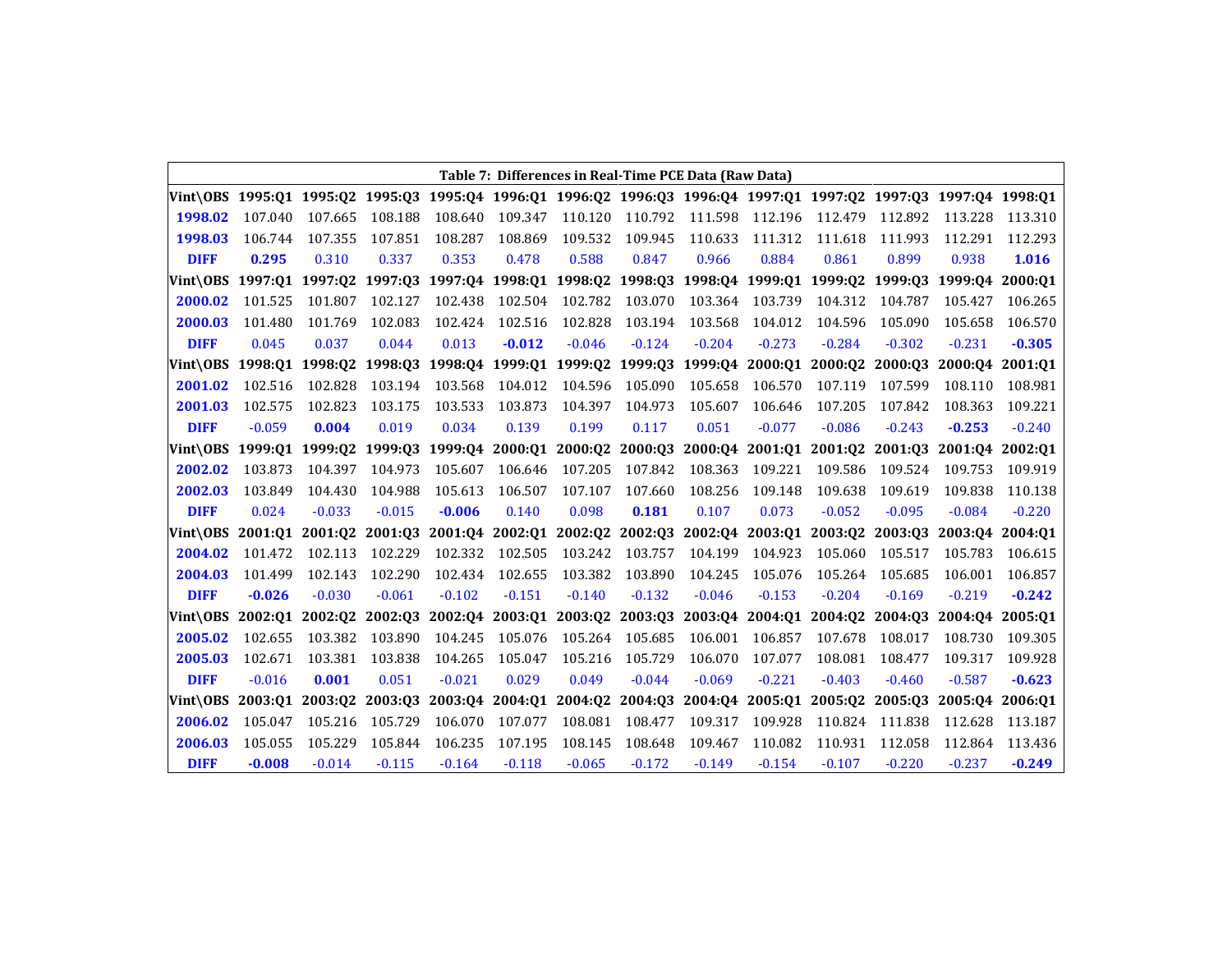|                                                                                                                  |          |          |          |          | Table 7 (Continued): Differences in Real-Time PCE Data (Raw Data) |          |                                 |          |          |                         |          |          |          |
|------------------------------------------------------------------------------------------------------------------|----------|----------|----------|----------|-------------------------------------------------------------------|----------|---------------------------------|----------|----------|-------------------------|----------|----------|----------|
| Vint\0BS 2004:Q1 2004:Q2 2004:Q3 2004:Q4 2005:Q1 2005:Q2 2005:Q3 2005:Q4 2006:Q1 2006:Q2 2006:Q3 2006:Q4 2007:Q1 |          |          |          |          |                                                                   |          |                                 |          |          |                         |          |          |          |
| 2007.02                                                                                                          | 107.195  | 108.145  | 108.648  | 109.467  |                                                                   |          | 110.082 110.931 112.058 112.864 |          |          | 113.436 114.564 115.232 |          | 114.957  | 115.908  |
| 2007.03                                                                                                          | 107.157  | 108.171  | 108.696  | 109.512  | 110.110                                                           | 111.027  | 112.196                         | 112.980  |          | 113.474 114.665         | 115.401  | 115.139  | 116.125  |
| <b>DIFF</b>                                                                                                      | 0.038    | $-0.026$ | $-0.047$ | $-0.045$ | $-0.028$                                                          | $-0.096$ | $-0.138$                        | $-0.115$ | $-0.038$ | $-0.102$                | $-0.169$ | $-0.182$ | $-0.217$ |
| Vint\0BS 2005:Q1 2005:Q2 2005:Q3 2005:Q4 2006:Q1 2006:Q2 2006:Q3 2006:Q4 2007:Q1 2007:Q2 2007:Q3 2007:Q4 2008:Q1 |          |          |          |          |                                                                   |          |                                 |          |          |                         |          |          |          |
| 2008.02                                                                                                          | 110.110  | 111.027  | 112.196  | 112.980  |                                                                   |          | 113.474 114.665 115.401 115.139 |          |          | 116.125 117.342         | 117.869  | 119.014  | 120.048  |
| 2008.03                                                                                                          | 110.177  | 110.872  | 112.159  | 113.081  |                                                                   |          | 113.576 114.494 115.378         | 115.235  | 116.197  | 117.241                 | 117.963  | 119.215  | 120.276  |
| <b>DIFF</b>                                                                                                      | $-0.068$ | 0.155    | 0.037    | $-0.101$ | $-0.101$                                                          | 0.172    | 0.022                           | $-0.096$ | $-0.072$ | 0.101                   | $-0.095$ | $-0.201$ | $-0.229$ |
| Vint\0BS 2007:01 2007:02 2007:03 2007:04 2008:01 2008:02 2008:03 2008:04 2009:01 2009:02 2009:03 2009:04 2010:01 |          |          |          |          |                                                                   |          |                                 |          |          |                         |          |          |          |
| 2010.02                                                                                                          | 104.246  | 105.069  | 105.677  | 107.002  | 107.974                                                           | 109.023  | 110.277                         | 108.858  | 108.454  | 108.818                 | 109.514  | 110.193  | 110.610  |
| 2010.03                                                                                                          | 104.305  | 105.207  | 105.809  | 106.916  | 107.954                                                           | 109.187  | 110.369                         | 108.737  | 108.290  | 108.809                 | 109.595  | 110.330  | 110.898  |
| <b>DIFF</b>                                                                                                      | $-0.059$ | $-0.138$ | $-0.132$ | 0.086    | 0.020                                                             | $-0.164$ | $-0.093$                        | 0.120    | 0.163    | 0.009                   | $-0.081$ | $-0.137$ | $-0.289$ |

|                                                                                                                  |          |          |          |         | Table 8: Differences in Real-Time Core PCE Data (Raw Data) |          |          |          |          |          |          |          |          |
|------------------------------------------------------------------------------------------------------------------|----------|----------|----------|---------|------------------------------------------------------------|----------|----------|----------|----------|----------|----------|----------|----------|
| Vint\0BS 1995:Q1 1995:Q2 1995:Q3 1995:Q4 1996:Q1 1996:Q2 1996:Q3 1996:Q4 1997:Q1 1997:Q2 1997:Q3 1997:Q4 1998:Q1 |          |          |          |         |                                                            |          |          |          |          |          |          |          |          |
| 1998.02                                                                                                          | 107.630  | 108.300  | 108.880  | 109.350 | 109.920                                                    | 110.520  | 111.210  | 111.870  | 112.410  | 112.970  | 113.280  | 113.580  | 113.970  |
| 1998.03                                                                                                          | 107.300  | 107.980  | 108.510  | 108.990 | 109.430                                                    | 109.900  | 110.270  | 110.780  | 111.440  | 112.050  | 112.320  | 112.590  | 112.890  |
| <b>DIFF</b>                                                                                                      | 0.330    | 0.320    | 0.370    | 0.360   | 0.490                                                      | 0.620    | 0.940    | 1.090    | 0.970    | 0.920    | 0.960    | 0.990    | 1.080    |
| Vint\0BS 1997:01 1997:02 1997:03 1997:04 1998:01 1998:02 1998:03 1998:04 1999:01 1999:02 1999:03 1999:04 2000:01 |          |          |          |         |                                                            |          |          |          |          |          |          |          |          |
| 2000.02                                                                                                          | 101.350  | 101.930  | 102.190  | 102.470 | 102.740                                                    | 103.150  | 103.500  | 103.840  | 104.220  | 104.550  | 104.860  | 105.380  | 105.860  |
| 2000.03                                                                                                          | 101.300  | 101.880  | 102.140  | 102.460 | 102.770                                                    | 103.230  | 103.680  | 104.110  | 104.580  | 104.920  | 105.250  | 105.690  | 106.260  |
| <b>DIFF</b>                                                                                                      | 0.050    | 0.050    | 0.050    | 0.010   | $-0.030$                                                   | $-0.080$ | $-0.180$ | $-0.270$ | $-0.360$ | $-0.370$ | $-0.390$ | $-0.310$ | $-0.400$ |
| Vint\0BS 1998:Q1 1998:Q2 1998:Q3 1998:Q4 1999:Q1 1999:Q2 1999:Q3 1999:Q4 2000:Q1 2000:Q2 2000:Q3 2000:Q4 2001:Q1 |          |          |          |         |                                                            |          |          |          |          |          |          |          |          |
| 2001.02                                                                                                          | 102.770  | 103.230  | 103.680  | 104.110 | 104.580                                                    | 104.920  | 105.250  | 105.690  | 106.260  | 106.640  | 106.930  | 107.340  | 108.060  |
| 2001.03                                                                                                          | 102.870  | 103.290  | 103.700  | 104.070 | 104.440                                                    | 104.760  | 105.160  | 105.620  | 106.360  | 106.820  | 107.250  | 107.650  | 108.330  |
| <b>DIFF</b>                                                                                                      | $-0.100$ | $-0.060$ | $-0.020$ | 0.040   | 0.140                                                      | 0.160    | 0.090    | 0.070    | $-0.100$ | $-0.180$ | $-0.320$ | $-0.310$ | $-0.270$ |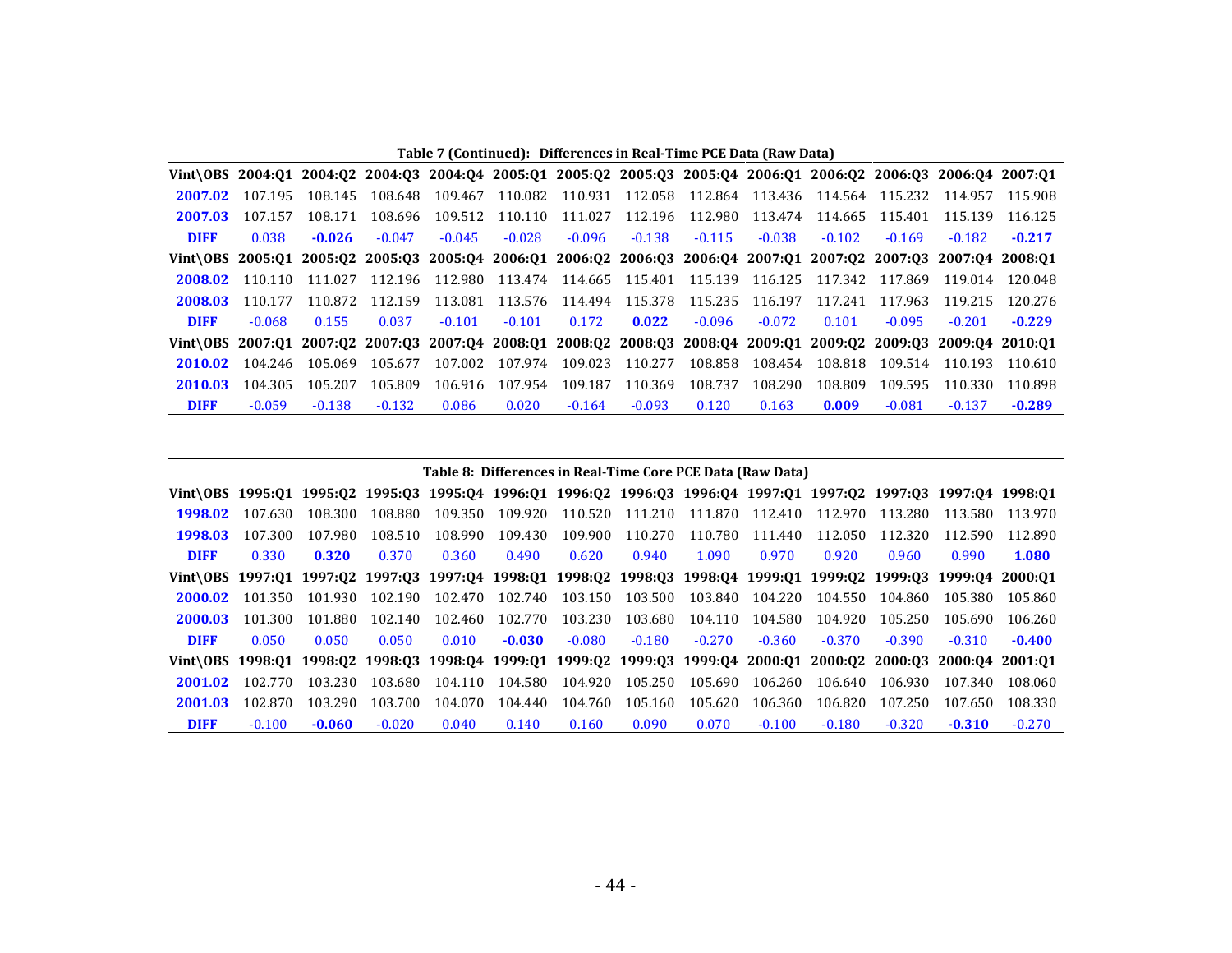|                                                                                                                  |          |                 |                         |          |                                         |          |                 |          | Table 8 (Continued): Differences in Real-Time Core PCE Data (Raw Data) |          |                                                                                         |                 |          |
|------------------------------------------------------------------------------------------------------------------|----------|-----------------|-------------------------|----------|-----------------------------------------|----------|-----------------|----------|------------------------------------------------------------------------|----------|-----------------------------------------------------------------------------------------|-----------------|----------|
| Vint\0BS 1999:01 1999:02 1999:03 1999:04 2000:01 2000:02 2000:03 2000:04 2001:01 2001:02 2001:03 2001:04 2002:01 |          |                 |                         |          |                                         |          |                 |          |                                                                        |          |                                                                                         |                 |          |
| 2002.02                                                                                                          | 104.440  | 104.760         | 105.160                 | 105.620  | 106.360                                 | 106.820  | 107.250         | 107.650  | 108.330                                                                | 108.510  | 108.640                                                                                 | 109.370         | 109.600  |
| 2002.03                                                                                                          | 104.410  | 104.790         | 105.170                 | 105.610  | 106.200                                 | 106.680  | 107.010         | 107.510  | 108.260                                                                | 108.580  | 108.780                                                                                 | 109.520         | 109.910  |
| <b>DIFF</b>                                                                                                      | 0.030    | $-0.030$        | $-0.010$                | 0.010    | 0.160                                   | 0.140    | 0.240           | 0.140    | 0.070                                                                  | $-0.070$ | $-0.140$                                                                                | $-0.150$        | $-0.310$ |
| Vint\0BS                                                                                                         | 2001:01  | 2001:02         | 2001:Q3 2001:Q4 2002:Q1 |          |                                         |          | 2002:Q2 2002:Q3 |          | 2002:Q4 2003:Q1 2003:Q2 2003:Q3                                        |          |                                                                                         | 2003:Q4         | 2004:01  |
| 2004.02                                                                                                          | 101.162  | 101.643         | 101.976                 | 102.618  | 102.871                                 | 103.349  | 103.861         | 104.243  | 104.474                                                                | 104.680  | 104.951                                                                                 | 105.257         | 105.782  |
| 2004.03                                                                                                          | 101.172  | 101.688         | 102.052                 | 102.706  | 103.020                                 | 103.520  | 104.022         | 104.264  | 104.647                                                                | 104.939  | 105.174                                                                                 | 105.527         | 106.081  |
| <b>DIFF</b>                                                                                                      | $-0.010$ | $-0.045$        | $-0.076$                | $-0.088$ | $-0.149$                                | $-0.171$ | $-0.161$        | $-0.021$ | $-0.173$                                                               | $-0.259$ | $-0.223$                                                                                | $-0.270$        | $-0.299$ |
| Vint\OBS                                                                                                         |          | 2002:01 2002:02 |                         |          | 2002:03 2002:04 2003:01                 |          | 2003:Q2 2003:Q3 |          | 2003:04 2004:01 2004:02 2004:03                                        |          |                                                                                         | 2004:04         | 2005:01  |
| 2005.02                                                                                                          | 103.020  | 103.520         | 104.022                 | 104.264  | 104.647                                 | 104.939  | 105.174         | 105.527  | 106.081                                                                | 106.523  | 106.753                                                                                 | 107.217         | 107.814  |
| 2005.03                                                                                                          | 103.031  | 103.504         | 103.984                 | 104.300  | 104.591                                 | 104.859  | 105.259         | 105.620  | 106.319                                                                | 106.966  | 107.358                                                                                 | 107.980         | 108.617  |
| <b>DIFF</b>                                                                                                      | $-0.011$ | 0.016           | 0.038                   | $-0.036$ | 0.056                                   | 0.080    | $-0.085$        | $-0.093$ | $-0.238$                                                               | $-0.443$ | $-0.605$                                                                                | $-0.763$        | $-0.803$ |
| Vint\OBS                                                                                                         | 2003:01  | 2003:02         | 2003:03                 | 2003:04  | 2004:01                                 |          | 2004:02 2004:03 |          | 2004:04 2005:01                                                        | 2005:02  | 2005:03                                                                                 | 2005:04         | 2006:01  |
| 2006.02                                                                                                          | 104.591  | 104.859         | 105.259                 | 105.620  | 106.319                                 | 106.966  | 107.358         | 107.980  | 108.617                                                                | 109.083  | 109.450                                                                                 | 110.095         | 110.654  |
| 2006.03                                                                                                          | 104.589  | 104.922         | 105.384                 | 105.806  | 106.451                                 | 107.106  | 107.549         | 108.151  | 108.787                                                                | 109.298  | 109.732                                                                                 | 110.418         | 110.983  |
| <b>DIFF</b>                                                                                                      | 0.002    | $-0.063$        | $-0.125$                | $-0.186$ | $-0.132$                                | $-0.140$ | $-0.191$        | $-0.171$ | $-0.170$                                                               | $-0.215$ | $-0.282$                                                                                | $-0.323$        | $-0.329$ |
| Vint\0BS                                                                                                         |          |                 |                         |          |                                         |          |                 |          |                                                                        |          | 2004:01 2004:02 2004:03 2004:04 2005:01 2005:02 2005:03 2005:04 2006:01 2006:02 2006:03 | 2006:04 2007:01 |          |
| 2007.02                                                                                                          | 106.451  | 107.106         | 107.549                 | 108.151  | 108.787                                 | 109.298  | 109.732         | 110.418  | 110.983                                                                | 111.738  | 112.34                                                                                  | 112.84          | 113.47   |
| 2007.03                                                                                                          | 106.442  | 107.142         | 107.601                 | 108.169  | 108.858                                 | 109.422  | 109.878         | 110.520  | 111.078                                                                | 111.871  | 112.52                                                                                  | 113.05          | 113.73   |
| <b>DIFF</b>                                                                                                      | 0.009    | $-0.036$        | $-0.052$                | $-0.018$ | $-0.071$                                | $-0.124$ | $-0.146$        | $-0.102$ | $-0.095$                                                               | $-0.133$ | $-0.18$                                                                                 | $-0.21$         | $-0.26$  |
| Vint\0BS                                                                                                         | 2005:01  | 2005:02         |                         |          | 2005:Q3 2005:Q4 2006:Q1 2006:Q2 2006:Q3 |          |                 |          |                                                                        |          | 2006:04 2007:01 2007:02 2007:03                                                         | 2007:04         | 2008:01  |
| 2008.02                                                                                                          | 108.858  | 109.422         | 109.878                 | 110.520  | 111.078                                 | 111.871  | 112.519         | 113.052  | 113.730                                                                | 114.116  | 114.682                                                                                 | 115.403         | 116.019  |
| 2008.03                                                                                                          | 108.838  | 109.405         | 109.838                 | 110.495  | 111.076                                 | 111.887  | 112.531         | 113.022  | 113.682                                                                | 114.201  | 114.797                                                                                 | 115.512         | 116.158  |
| <b>DIFF</b>                                                                                                      | 0.020    | 0.017           | 0.040                   | 0.025    | 0.002                                   | $-0.016$ | $-0.012$        | 0.030    | 0.048                                                                  | $-0.085$ | $-0.115$                                                                                | $-0.109$        | $-0.139$ |
| Vint\0BS                                                                                                         | 2007:01  | 2007:02         |                         |          | 2007:Q3 2007:Q4 2008:Q1                 |          | 2008:Q2 2008:Q3 |          | 2008:Q4 2009:Q1                                                        | 2009:Q2  | 2009:03                                                                                 | 2009:04         | 2010:01  |
| 2010.02                                                                                                          | 103.862  | 104.318         | 104.904                 | 105.714  | 106.333                                 | 106.976  | 107.652         | 107.866  | 108.173                                                                | 108.712  | 109.027                                                                                 | 109.503         | 109.671  |
| 2010.03                                                                                                          | 103.905  | 104.344         | 104.901                 | 105.633  | 106.301                                 | 106.998  | 107.569         | 107.735  | 107.973                                                                | 108.583  | 108.990                                                                                 | 109.551         | 109.887  |
| <b>DIFF</b>                                                                                                      | $-0.043$ | $-0.026$        | 0.003                   | 0.081    | 0.032                                   | $-0.022$ | 0.083           | 0.131    | 0.200                                                                  | 0.129    | 0.037                                                                                   | $-0.048$        | $-0.216$ |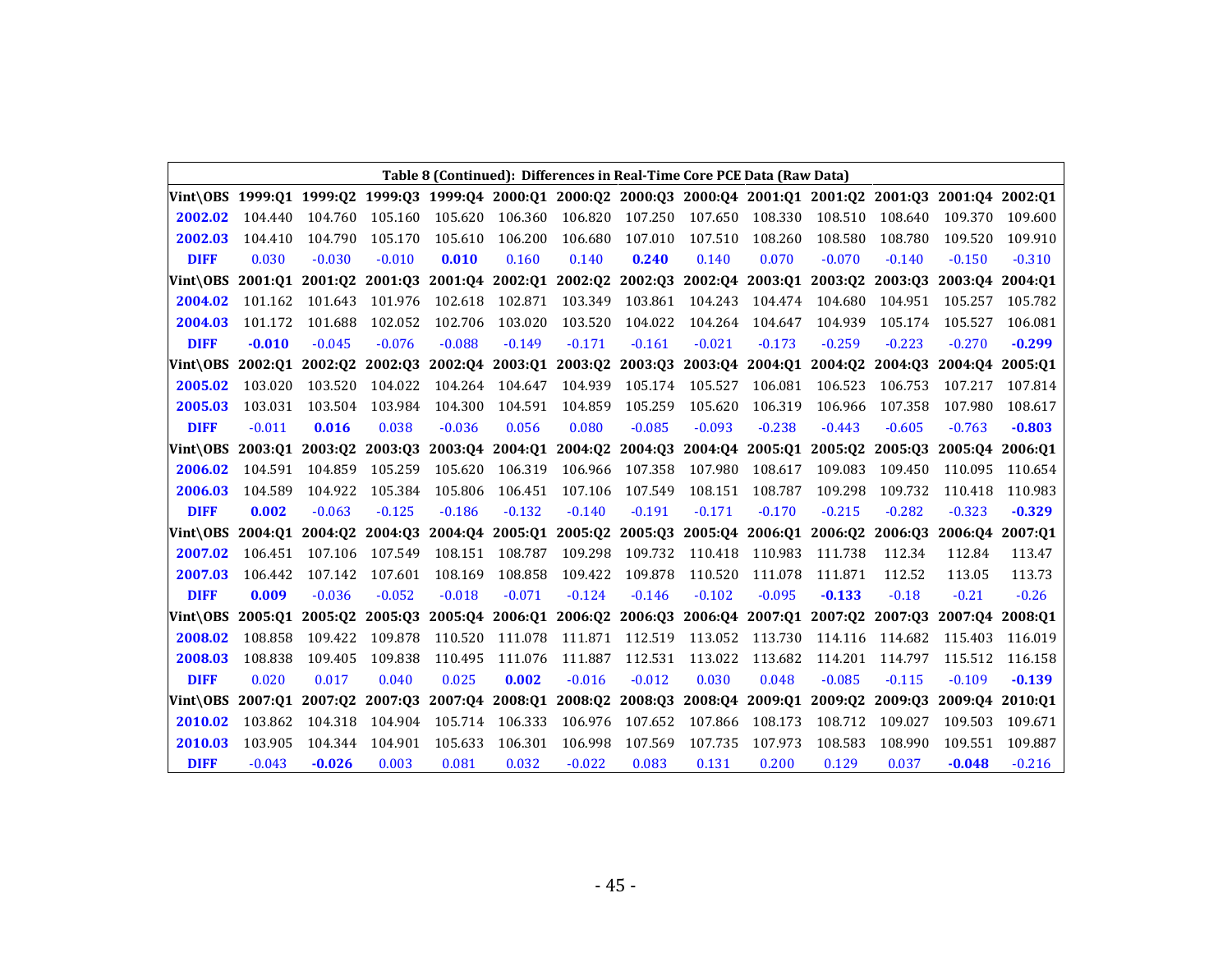| Table 9: Mean Values of RMSE and MAE |              |        |        |        |                |  |  |  |  |  |  |
|--------------------------------------|--------------|--------|--------|--------|----------------|--|--|--|--|--|--|
|                                      | <b>RMSE+</b> |        |        |        |                |  |  |  |  |  |  |
|                                      | h1           | h2     | h3     | h4     | $\mathbf{h}$ 5 |  |  |  |  |  |  |
| <b>Local NP Method 1</b>             | 2.458        | 3.318  | 1.854  | 2.311  | 2.842          |  |  |  |  |  |  |
| <b>Local NP Method 2</b>             | 1.955        | 3.311  | 2.049  | 2.355  | 2.905          |  |  |  |  |  |  |
| <b>Local NP Method 3</b>             | 0.168        | 0.179  | 0.183  | 0.141  | 0.116          |  |  |  |  |  |  |
| Parametric                           | 3.256        | 4.513  | 4.362  | 3.979  | 3.496          |  |  |  |  |  |  |
| <b>Global Nonparametric</b>          | 4.066        | 5.871  | 3.503  | 2.140  | 2.473          |  |  |  |  |  |  |
|                                      | MAE          |        |        |        |                |  |  |  |  |  |  |
|                                      | h1           | h2     | h3     | h4     | h5             |  |  |  |  |  |  |
| <b>Local NP Method 1</b>             | 1.340        | 1.748  | 1.125  | 1.126  | 1.273          |  |  |  |  |  |  |
| <b>Local NP Method 2</b>             | 1.087        | 1.879  | 1.242  | 1.133  | 1.304          |  |  |  |  |  |  |
| <b>Local NP Method 3</b>             | 0.086        | 0.094  | 0.094  | 0.084  | 0.071          |  |  |  |  |  |  |
| Parametric                           | 11.552       | 11.800 | 11.365 | 9.681  |                |  |  |  |  |  |  |
| <b>Global Nonparametric</b>          | 11.084       | 23.359 | 16.435 | 11.597 | 6.991          |  |  |  |  |  |  |

| Table 10: Ave Values of RMSE and MAE--Removing Outliers |                            |            |       |       |       |  |  |  |  |  |  |  |  |
|---------------------------------------------------------|----------------------------|------------|-------|-------|-------|--|--|--|--|--|--|--|--|
| <b>RMSE</b>                                             |                            |            |       |       |       |  |  |  |  |  |  |  |  |
|                                                         | h1<br>h2<br>h3<br>h5<br>h4 |            |       |       |       |  |  |  |  |  |  |  |  |
| <b>Method 1</b>                                         | 1.549                      | 2.260      | 1.369 | 1.389 | 1.670 |  |  |  |  |  |  |  |  |
| <b>Method 2</b>                                         | 1.312                      | 2.255      | 1.526 | 1.408 | 1.567 |  |  |  |  |  |  |  |  |
| <b>Method 3</b>                                         | 0.168                      | 0.179      | 0.183 | 0.141 | 0.116 |  |  |  |  |  |  |  |  |
|                                                         |                            | <b>MAE</b> |       |       |       |  |  |  |  |  |  |  |  |
|                                                         | h1                         | h2         | h3    | h4    | h5    |  |  |  |  |  |  |  |  |
| <b>Method 1</b>                                         | 1.340                      | 1.748      | 1.125 | 1.126 | 1.273 |  |  |  |  |  |  |  |  |
| <b>Method 2</b>                                         | 1.087                      | 1.879      | 1.242 | 1.133 | 1.304 |  |  |  |  |  |  |  |  |
| <b>Method 3</b>                                         | 0.086                      | 0.094      | 0.094 | 0.084 | 0.071 |  |  |  |  |  |  |  |  |

|         | Table 11: Vintages Corresponding to RMSE Outliers for Method 1 and Method 2               |         |         |         |         |         |         |         |         |  |  |  |  |  |
|---------|-------------------------------------------------------------------------------------------|---------|---------|---------|---------|---------|---------|---------|---------|--|--|--|--|--|
|         | h1                                                                                        | h2      |         |         | h3      |         | h4      |         | h5      |  |  |  |  |  |
|         | Method 1 Method 2 Method 1 Method 2 Method 1 Method 2 Method 1 Method 2 Method 1 Method 2 |         |         |         |         |         |         |         |         |  |  |  |  |  |
| 2007.03 | 2000.01                                                                                   | 2000.01 | 2000.01 | 2007.02 | 2007.02 | 1996.01 | 1996.01 | 1996.02 | 1996.01 |  |  |  |  |  |
| 2009.01 | 2007.03                                                                                   | 2005.03 | 2005.03 | 2008.01 | 2008.01 | 2000.01 | 2000.01 | 1997.01 | 1996.02 |  |  |  |  |  |
|         | 2010.02                                                                                   | 2006.04 | 2006.04 |         |         | 2008.02 | 2008.02 | 2008.01 | 1997.01 |  |  |  |  |  |
|         |                                                                                           | 2008.02 | 2008.02 |         |         |         |         | 2009.02 | 2008.01 |  |  |  |  |  |
|         |                                                                                           | 2009.02 |         |         |         |         |         |         | 2009.02 |  |  |  |  |  |

-

<sup>+</sup>In forming the averages of the RMSE of the parametric and global nonparametric forecasts, V\_2000:Q1 is eliminated due to the nonparametric model's ability to detect the fact that the data for this vintage came from two different data sources as is evidenced by the unusually small window width and the unusually large estimated parameters of the nonparametric model as is demonstrated width in Table 2A.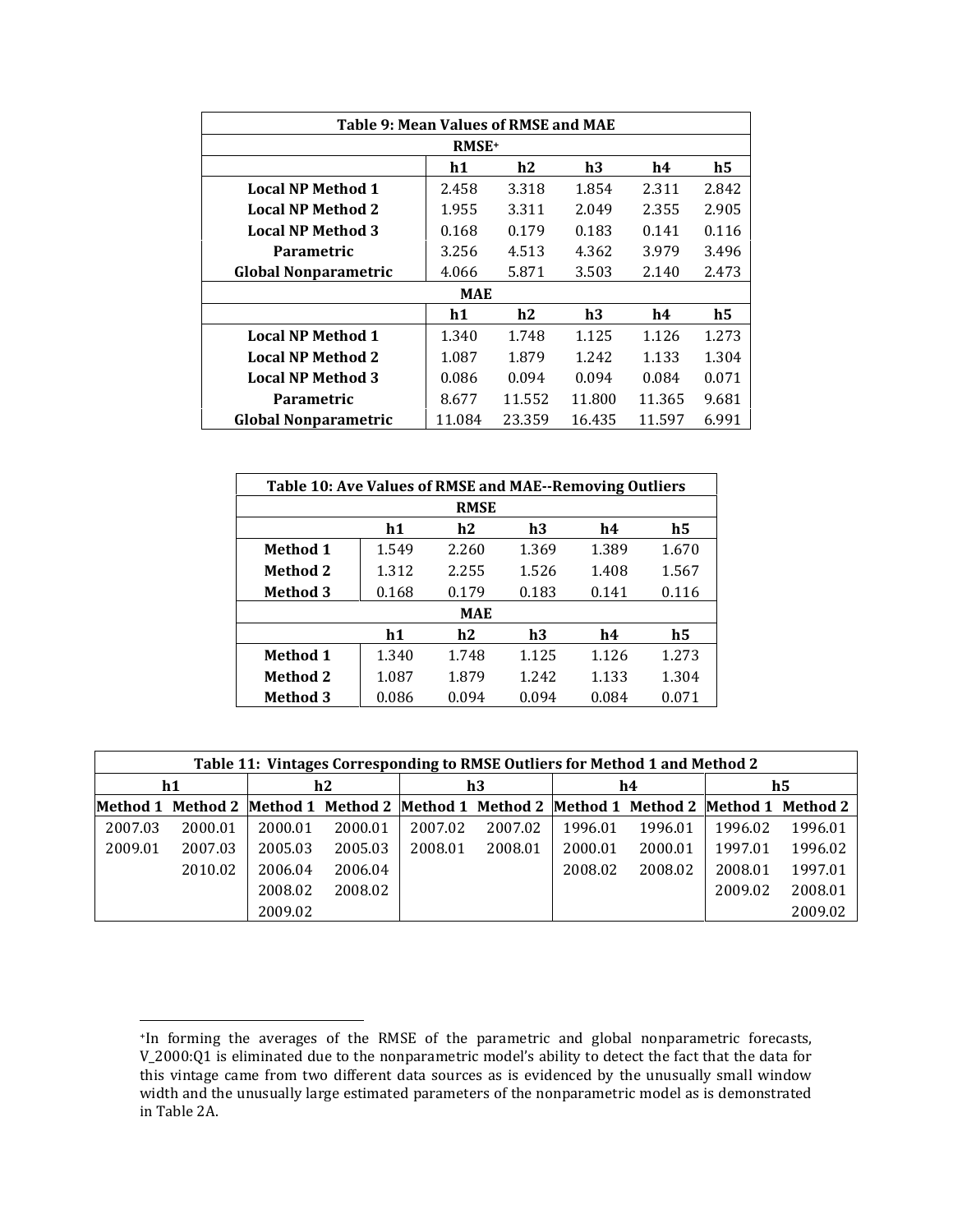|          | Table 12: Vintages Corresponding to MAE Outliers for Method 1 and Method 2 |         |         |         |                                                                                  |         |         |         |         |  |  |  |  |  |  |
|----------|----------------------------------------------------------------------------|---------|---------|---------|----------------------------------------------------------------------------------|---------|---------|---------|---------|--|--|--|--|--|--|
|          | h1                                                                         |         | h2      |         | h3                                                                               |         | h4      |         | h5      |  |  |  |  |  |  |
| Method 1 |                                                                            |         |         |         | Method 2 Method 1 Method 2 Method 1 Method 2 Method 1 Method 2 Method 1 Method 2 |         |         |         |         |  |  |  |  |  |  |
| 2009.01  | 2000.01                                                                    | 2000.01 | 2000.01 | 2007.02 | 2007.02                                                                          | 1996.01 | 1996.01 | 1996.02 | 1996.02 |  |  |  |  |  |  |
|          | 2010.02                                                                    | 2005.03 | 2005.03 |         |                                                                                  | 2008.02 | 2008.02 | 1997.01 | 1997.01 |  |  |  |  |  |  |
|          |                                                                            | 2006.04 | 2006.04 |         |                                                                                  |         |         | 2008.01 | 2008.01 |  |  |  |  |  |  |
|          |                                                                            | 2008.02 |         |         |                                                                                  |         |         | 2009.02 | 2009.02 |  |  |  |  |  |  |
|          |                                                                            | 2009.02 |         |         |                                                                                  |         |         |         |         |  |  |  |  |  |  |

| Table 13: Number of Times the HLN Test Stat is > 1.796 |    |  |                                  |  |  |  |  |  |  |  |  |  |
|--------------------------------------------------------|----|--|----------------------------------|--|--|--|--|--|--|--|--|--|
|                                                        | h1 |  | h2 h3 h4 h5                      |  |  |  |  |  |  |  |  |  |
| Method 1 v. Method 2                                   |    |  |                                  |  |  |  |  |  |  |  |  |  |
| Method 1 v. Method 3                                   |    |  | 30 34 34 41 30<br>27 31 39 42 31 |  |  |  |  |  |  |  |  |  |
| <b>Method 2 v. Method 3</b>                            |    |  | 33 37 39 31                      |  |  |  |  |  |  |  |  |  |

| Table 14: Number of Times the HLN Test Stat is > 1.363 |    |    |    |    |    |  |  |  |  |  |
|--------------------------------------------------------|----|----|----|----|----|--|--|--|--|--|
|                                                        | h1 | h2 | h3 | h4 | h5 |  |  |  |  |  |
| Method 1 v. Method 2                                   | 37 | 40 | 39 | 45 | 36 |  |  |  |  |  |
| Method 1 v. Method 3                                   | 37 | 37 | 39 | 48 | 37 |  |  |  |  |  |
| Method 2 v. Method 3                                   | 35 |    | 30 | 47 | 35 |  |  |  |  |  |

|                                                       | <b>Table 15: Comparing Efficiency Ratios</b>          |    |    |    |    |  |  |  |  |  |  |  |  |  |
|-------------------------------------------------------|-------------------------------------------------------|----|----|----|----|--|--|--|--|--|--|--|--|--|
|                                                       | No. of Times Method 1 is more Efficient than Method 2 |    |    |    |    |  |  |  |  |  |  |  |  |  |
|                                                       | h1<br>h2<br>h3<br>h4<br>h5                            |    |    |    |    |  |  |  |  |  |  |  |  |  |
| <b>RMSE</b>                                           | 36                                                    | 33 | 37 | 29 | 37 |  |  |  |  |  |  |  |  |  |
| <b>MAE</b>                                            | 38                                                    | 34 | 37 | 36 | 36 |  |  |  |  |  |  |  |  |  |
|                                                       | No. of Times Method 3 is more Efficient than Method 1 |    |    |    |    |  |  |  |  |  |  |  |  |  |
|                                                       | h1<br>h2<br>h3<br>h4<br>h5                            |    |    |    |    |  |  |  |  |  |  |  |  |  |
| <b>RMSE</b>                                           | 61                                                    | 62 | 62 | 62 | 60 |  |  |  |  |  |  |  |  |  |
| <b>MAE</b>                                            | 61                                                    | 61 | 62 | 62 | 60 |  |  |  |  |  |  |  |  |  |
| No. of Times Method 3 is more Efficient than Method 2 |                                                       |    |    |    |    |  |  |  |  |  |  |  |  |  |
|                                                       | h1                                                    | h2 | h3 | h4 | h5 |  |  |  |  |  |  |  |  |  |
| <b>RMSE</b>                                           | 61                                                    | 62 | 62 | 62 | 62 |  |  |  |  |  |  |  |  |  |
| MAE                                                   | 61                                                    | 61 | 62 | 62 | 62 |  |  |  |  |  |  |  |  |  |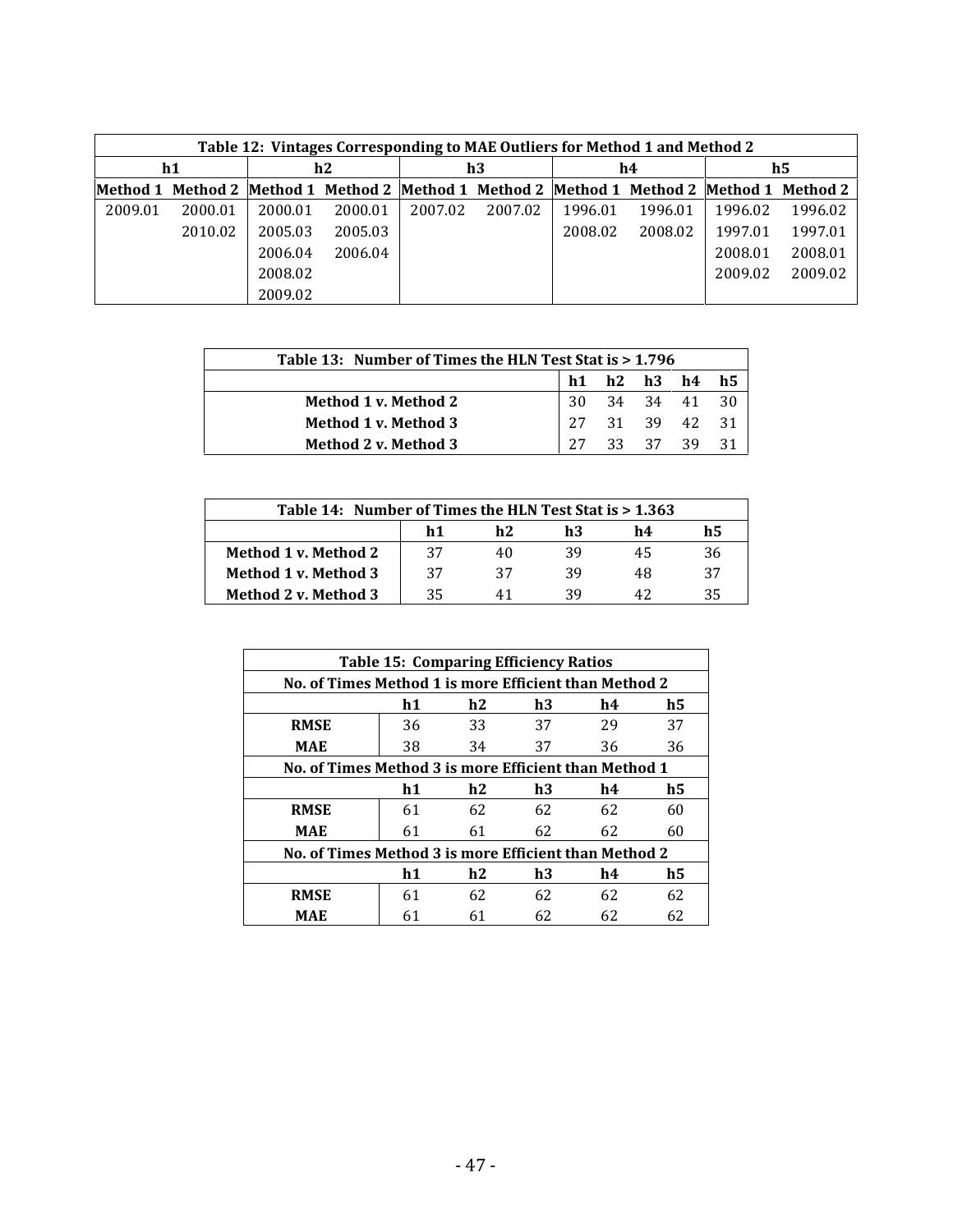|                 |              |            |                 |                 |       |             | Table 16: Parametric (P), Global Nonparametric (GNP), and Three Local Nonparametric (NP1, NP2, NP3) RMSE |                 |                 |       |           |            |                 |                 |       |
|-----------------|--------------|------------|-----------------|-----------------|-------|-------------|----------------------------------------------------------------------------------------------------------|-----------------|-----------------|-------|-----------|------------|-----------------|-----------------|-------|
|                 |              |            | h1              |                 |       |             |                                                                                                          | h2              |                 |       |           |            | h3              |                 |       |
| <b>Vintages</b> | $\mathbf{P}$ | <b>GNP</b> | NP <sub>1</sub> | NP <sub>2</sub> | NP3   | $\mathbf P$ | <b>GNP</b>                                                                                               | NP <sub>1</sub> | NP <sub>2</sub> | NP3   | ${\bf P}$ | <b>GNP</b> | NP <sub>1</sub> | NP <sub>2</sub> | NP3   |
| 1996:Q1         | 1.452        | 1.228      | 0.164           | 0.225           | 0.092 | 1.566       | 1.567                                                                                                    | 0.450           | 0.709           | 0.100 | 1.993     | 1.559      | 0.086           | 0.121           | 0.080 |
| 1996:Q2         | 1.395        | 1.185      | 0.089           | 0.125           | 0.099 | 1.389       | 1.376                                                                                                    | 0.361           | 0.488           | 0.105 | 1.909     | 1.529      | 0.135           | 0.210           | 0.101 |
| 1996:Q3         | 1.659        | 1.468      | 0.235           | 0.263           | 0.101 | 1.906       | 1.395                                                                                                    | 0.987           | 0.979           | 0.049 | 2.093     | 1.635      | 0.314           | 0.314           | 0.033 |
| 1996:Q4         | 1.703        | 1.570      | 0.133           | 0.082           | 0.087 | 2.062       | 1.475                                                                                                    | 1.157           | 1.136           | 0.065 | 2.297     | 1.805      | 0.646           | 0.656           | 0.029 |
| 1997:Q1         | 1.812        | 1.512      | 0.630           | 0.532           | 0.090 | 2.159       | 1.497                                                                                                    | 0.931           | 0.978           | 0.116 | 2.307     | 1.613      | 0.386           | 0.272           | 0.062 |
| 1997:Q2         | 1.373        | 0.967      | 0.169           | 0.294           | 0.065 | 1.797       | 2.002                                                                                                    | 0.830           | 0.892           | 0.076 | 1.747     | 1.007      | 0.227           | 0.220           | 0.092 |
| 1997:Q3         | 1.424        | 1.258      | 0.294           | 0.328           | 0.072 | 1.876       | 6.997                                                                                                    | 6.387           | 6.428           | 0.231 | 2.069     | 0.855      | 0.716           | 0.692           | 0.108 |
| 1997:Q4         | 1.616        | 1.374      | 0.107           | 0.114           | 0.071 | 1.893       | 6.506                                                                                                    | 1.843           | 1.634           | 0.226 | 2.046     | 0.990      | 0.688           | 0.842           | 0.086 |
| 1998:Q1         | 1.557        | 1.335      | 0.158           | 0.248           | 0.065 | 2.145       | 7.120                                                                                                    | 9.835           | 9.835           | 0.226 | 2.116     | 0.965      | 0.497           | 0.660           | 0.119 |
| 1998:Q2         | 1.466        | 1.334      | 0.141           | 0.288           | 0.081 | 1.938       | 6.570                                                                                                    | 7.298           | 7.445           | 0.248 | 2.176     | 1.192      | 0.819           | 0.916           | 0.149 |
| 1998:Q3         | 1.677        | 1.416      | 0.272           | 0.240           | 0.103 | 2.216       | 2.546                                                                                                    | 0.342           | 0.414           | 0.073 | 2.738     | 2.024      | 0.772           | 0.737           | 0.121 |
| 1998:Q4         | 1.725        | 1.522      | 0.324           | 0.267           | 0.097 | 2.374       | 8.468                                                                                                    | 6.105           | 6.107           | 0.230 | 2.511     | 1.780      | 2.238           | 2.644           | 0.095 |
| 1999:Q1         | 1.731        | 1.536      | 0.354           | 0.285           | 0.094 | 2.412       | 8.819                                                                                                    | 0.675           | 0.809           | 0.216 | 2.537     | 1.818      | 0.235           | 0.442           | 0.080 |
| 1999:Q2         | 1.734        | 1.574      | 0.359           | 0.288           | 0.094 | 2.534       | 10.094                                                                                                   | 5.635           | 5.241           | 0.215 | 2.778     | 2.156      | 0.395           | 0.570           | 0.092 |
| 1999:Q3         | 1.663        | 1.415      | 0.191           | 0.272           | 0.086 | 2.533       | 8.519                                                                                                    | 1.224           | 1.217           | 0.217 | 2.860     | 2.148      | 0.321           | 0.557           | 0.093 |
| 2000:Q2         | 1.709        | 1.249      | 0.314           | 0.272           | 0.048 | 2.347       | 1.891                                                                                                    | 0.636           | 0.582           | 0.113 | 3.120     | 2.272      | 0.708           | 0.617           | 0.097 |
| 2000:Q3         | 1.782        | 1.403      | 0.264           | 0.353           | 0.050 | 2.366       | 1.907                                                                                                    | 0.931           | 0.417           | 0.063 | 3.274     | 2.364      | 0.484           | 1.713           | 0.079 |
| 2000:04         | 1.596        | 1.243      | 3.471           | 3.463           | 0.060 | 2.442       | 2.085                                                                                                    | 0.697           | 0.772           | 0.049 | 3.346     | 2.507      | 0.264           | 0.227           | 0.106 |
| 2001:Q1         | 1.253        | 0.982      | 0.223           | 0.292           | 0.065 | 2.017       | 1.660                                                                                                    | 1.411           | 1.390           | 0.065 | 3.329     | 2.504      | 0.286           | 0.544           | 0.091 |
| 2001:Q2         | 1.241        | 0.980      | 0.306           | 0.235           | 0.078 | 1.967       | 1.581                                                                                                    | 0.426           | 0.677           | 0.117 | 3.429     | 2.733      | 0.314           | 0.174           | 0.095 |
| 2001:Q3         | 1.022        | 0.755      | 1.706           | 1.706           | 0.060 | 1.686       | 1.306                                                                                                    | 0.697           | 0.829           | 0.137 | 2.760     | 2.072      | 2.651           | 2.695           | 0.133 |
| 2001:Q4         | 1.038        | 0.775      | 0.516           | 0.515           | 0.119 | 1.513       | 1.104                                                                                                    | 0.568           | 0.568           | 0.126 | 2.882     | 2.256      | 0.567           | 0.325           | 0.106 |
| 2002:Q1         | 1.397        | 1.045      | 0.175           | 0.171           | 0.111 | 1.382       | 0.973                                                                                                    | 0.128           | 0.128           | 0.118 | 2.861     | 2.244      | 0.404           | 0.158           | 0.094 |
| 2002:Q2         | 1.492        | 1.307      | 0.381           | 0.364           | 0.138 | 1.655       | 1.182                                                                                                    | 0.156           | 0.164           | 0.115 | 2.740     | 2.160      | 0.470           | 0.471           | 0.138 |
| 2002:Q3         | 1.835        | 1.492      | 0.387           | 0.534           | 0.092 | 2.613       | 1.336                                                                                                    | 0.676           | 0.680           | 0.163 | 2.567     | 2.046      | 1.569           | 1.568           | 0.113 |
| 2002:Q4         | 1.925        | 1.664      | 0.301           | 0.644           | 0.098 | 2.672       | 1.326                                                                                                    | 0.318           | 0.325           | 0.163 | 3.057     | 2.433      | 0.612           | 0.665           | 0.108 |
| 2003:Q1         | 2.031        | 1.717      | 1.004           | 1.333           | 0.101 | 3.464       | 1.929                                                                                                    | 1.059           | 1.361           | 0.092 | 3.719     | 3.184      | 0.540           | 0.593           | 0.081 |
| 2003:Q2         | 2.009        | 1.784      | 0.814           | 1.251           | 0.051 | 3.411       | 1.853                                                                                                    | 2.688           | 2.990           | 0.093 | 3.704     | 3.090      | 0.931           | 1.150           | 0.081 |
| 2003:Q3         | 2.321        | 1.497      | 1.284           | 1.592           | 0.052 | 3.464       | 1.975                                                                                                    | 2.469           | 2.799           | 0.092 | 3.485     | 3.143      | 3.554           | 3.401           | 0.058 |
| 2003:Q4         | 2.749        | 1.703      | 0.705           | 0.376           | 0.057 | 3.566       | 1.426                                                                                                    | 1.474           | 1.484           | 0.092 | 3.444     | 3.018      | 1.509           | 1.231           | 0.059 |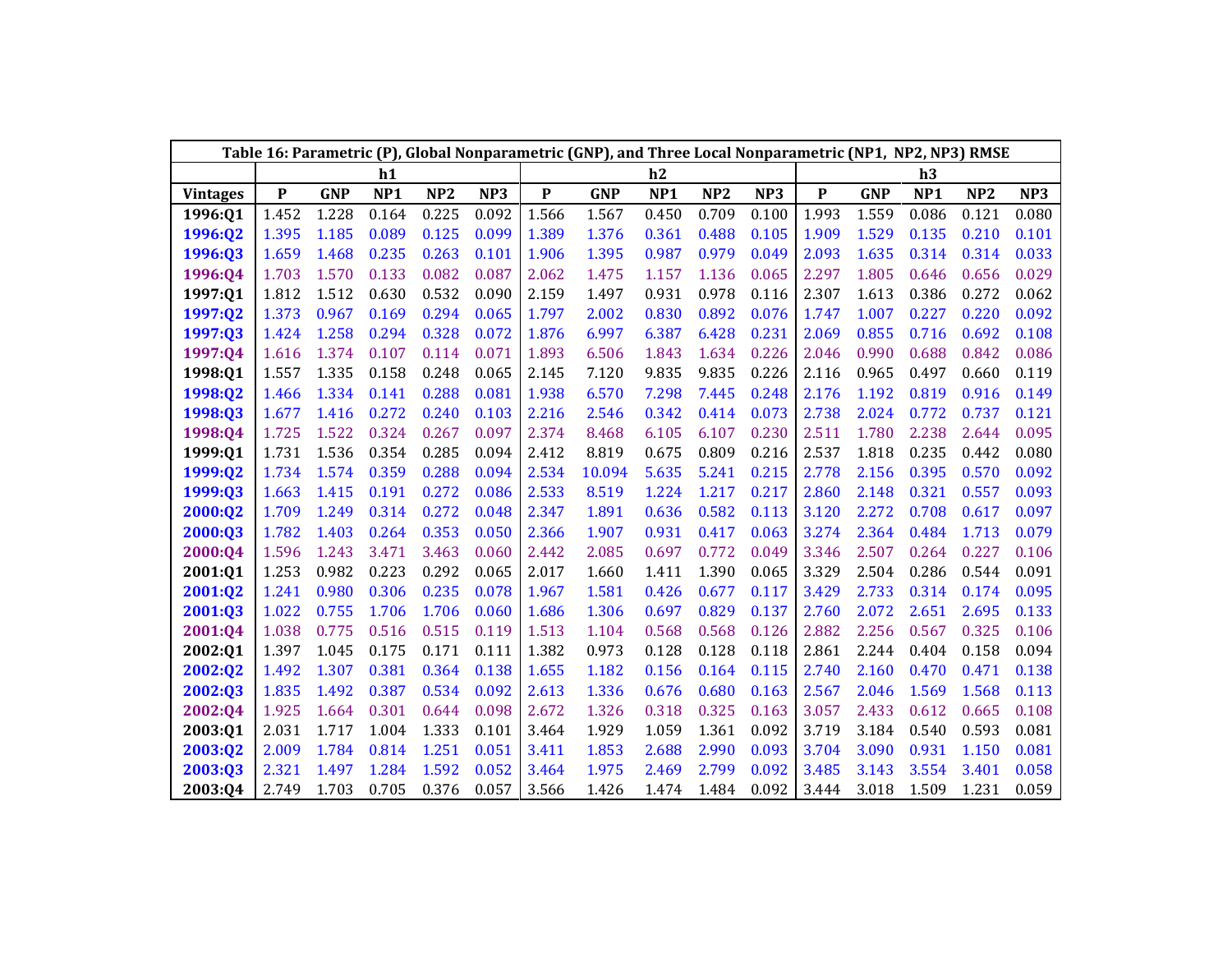|                 |             |              |                 |                 |       |               |            |                 |                 |       | Table 16 (Continued): Parametric (P), Global Nonparametric (GNP), and Three Local Nonparametric (NP1, NP2, NP3) RMSE |            |                 |                 |       |  |
|-----------------|-------------|--------------|-----------------|-----------------|-------|---------------|------------|-----------------|-----------------|-------|----------------------------------------------------------------------------------------------------------------------|------------|-----------------|-----------------|-------|--|
|                 |             |              | h1              |                 |       |               |            | h2              |                 |       |                                                                                                                      |            | h3              |                 |       |  |
| <b>Vintages</b> | $\mathbf P$ | <b>GNP</b>   | NP <sub>1</sub> | NP <sub>2</sub> | NP3   | $\mathbf{P}$  | <b>GNP</b> | NP <sub>1</sub> | NP <sub>2</sub> | NP3   | P                                                                                                                    | <b>GNP</b> | NP <sub>1</sub> | NP <sub>2</sub> | NP3   |  |
| 2004:Q1         | 2.770       | 4.250        | 1.299           | 1.835           | 0.036 | 4.090         | 5.507      | 5.317           | 5.589           | 0.070 | 3.808                                                                                                                | 6.046      | 3.317           | 3.347           | 0.079 |  |
| 2004:02         | 2.778       | 4.311        | 1.124           | 0.886           | 0.045 | 4.056         | 5.103      | 4.808           | 4.108           | 0.088 | 3.730                                                                                                                | 2.686      | 2.566           | 2.779           | 0.057 |  |
| 2004:Q3         | 2.604       | 3.935        | 0.671           | 0.708           | 0.062 | 3.815         | 5.927      | 0.901           | 0.868           | 0.063 | 3.870                                                                                                                | 5.564      | 0.584           | 0.884           | 0.085 |  |
| 2004:Q4         | 2.734       | 4.217        | 0.916           | 1.166           | 0.036 | 3.919         | 6.510      | 0.965           | 0.672           | 0.058 | 3.888                                                                                                                | 5.565      | 1.676           | 1.963           | 0.079 |  |
| 2005:Q1         | 2.606       | 4.053        | 1.412           | 1.439           | 0.054 | 4.028         | 6.212      | 2.143           | 1.276           | 0.065 | 3.906                                                                                                                | 5.673      | 2.223           | 2.559           | 0.082 |  |
| 2005:Q2         | 2.513       | 3.924        | 7.295           | 7.295           | 0.057 | 3.855         | 6.036      | 1.129           | 1.126           | 0.086 | 3.911                                                                                                                | 5.495      | 0.963           | 0.910           | 0.044 |  |
| 2005:Q3         | 2.610       | 3.090        | 0.516           | 0.316           | 0.096 | 3.578         | 5.229      | 10.462          | 10.462          | 0.129 | 4.024                                                                                                                | 2.439      | 1.467           | 1.694           | 0.106 |  |
| 2005:Q4         | 2.552       | 4.714        | 0.417           | 0.758           | 0.262 | 3.564         | 5.172      | 0.308           | 0.584           | 0.141 | 3.773                                                                                                                | 1.995      | 2.660           | 2.622           | 0.126 |  |
| 2006:Q1         | 2.456       | 4.201        | 0.547           | 0.732           | 0.248 | 2.689         | 4.070      | 2.480           | 2.206           | 0.144 | 3.376                                                                                                                | 1.922      | 2.549           | 2.549           | 0.126 |  |
| 2006:Q2         | 2.663       | 4.526        | 0.480           | 0.552           | 0.248 | 3.241         | 4.795      | 1.454           | 1.711           | 0.123 | 3.449                                                                                                                | 2.100      | 0.695           | 0.686           | 0.111 |  |
| 2006:Q3         | 2.662       | 2.364        | 7.397           | 7.652           | 0.153 | 3.185         | 2.434      | 0.517           | 0.792           | 0.130 | 3.344                                                                                                                | 0.453      | 0.666           | 1.245           | 0.263 |  |
| 2006:Q4         | 2.367       | 2.370        | 3.634           | 3.634           | 0.130 | 3.379         | 2.642      | 18.955          | 20.972          | 0.131 | 3.650                                                                                                                | 0.110      | 1.188           | 1.428           | 0.254 |  |
| 2007:Q1         | 2.385       | 2.474        | 0.596           | 0.480           | 0.147 | 3.654         | 4.448      | 2.483           | 2.481           | 0.300 | 3.314                                                                                                                | 0.083      | 0.843           | 0.837           | 0.255 |  |
| 2007:Q2         | 3.420       | 4.762        | 1.247           | 1.454           | 0.253 | 3.482         | 4.316      | 2.149           | 2.630           | 0.318 | 2.852                                                                                                                | 0.051      | 22.156          | 24.854          | 0.254 |  |
| 2007:Q3         | 4.526       | 11.070       | 13.918          | 10.471          | 0.374 | 5.900         | 7.068      | 2.182           | 2.093           | 0.368 | 2.664                                                                                                                | 0.032      | 3.523           | 3.631           | 0.210 |  |
| 2007:04         |             | 4.816 11.862 | 3.694           | 4.670           | 0.366 | 5.978         | 7.577      | 5.054           | 3.446           | 0.368 | 3.122                                                                                                                | 0.267      | 1.711           | 1.356           | 0.205 |  |
| 2008:Q1         |             | 5.252 13.432 | 2.433           | 1.795           | 0.332 | 7.310         | 8.620      | 7.120           | 7.042           | 0.387 | 4.437                                                                                                                | 3.542      | 10.660          | 10.604 0.222    |       |  |
| 2008:Q2         |             | 5.287 13.186 | 4.720           | 3.527           | 0.397 | 7.369         | 9.417      | 13.121          | 12.729          | 0.384 | 4.451                                                                                                                | 3.339      | 2.962           | 7.086           | 0.223 |  |
| 2008:Q3         | 4.083       | 9.971        | 1.773           | 1.768           | 0.101 | 5.340         | 12.324     | 3.878           | 3.697           | 0.073 | 4.395                                                                                                                | 6.407      | 2.768           | 2.774           | 0.070 |  |
| 2008:Q4         | 3.760       | 7.095        | 1.429           | 1.233           | 0.125 | 5.097         | 10.402     | 3.415           | 3.338           | 0.076 | 4.315                                                                                                                | 6.608      | 1.496           | 2.706           | 0.118 |  |
| 2009:Q1         | 4.795       | 6.731        | 45.577          | 1.148           | 0.089 | 6.421         | 17.755     | 2.744           | 2.947           | 0.196 | 6.487                                                                                                                | 4.259      | 1.510           | 2.042           | 1.348 |  |
| 2009:Q2         | 7.827       | 5.707        | 1.364           | 1.352           | 0.480 | 6.315         | 14.427     | 17.396          | 2.907           | 0.061 | 6.635                                                                                                                | 1.266      | 1.595           | 1.572           | 1.236 |  |
| 2009:Q3         | 8.434       | 9.715        | 1.433           | 1.421           | 0.529 | 9.817         | 9.909      | 1.139           | 1.334           | 0.469 | 7.364                                                                                                                | 9.447      | 1.192           | 1.432           | 0.354 |  |
| 2009:Q4         | 8.645       | 9.960        | 1.475           | 1.486           | 0.527 | 10.803        | 10.229     | 1.289           | 1.333           | 0.472 | 7.095                                                                                                                | 7.067      | 2.838           | 2.486           | 0.405 |  |
| 2010:Q1         | 8.651       | 10.030       | 1.426           | 1.425           | 0.536 | 12.217        | 11.645     | 0.507           | 0.532           | 0.473 | 12.047                                                                                                               | 11.237     | 1.079           | 1.080           | 0.316 |  |
| 2010:Q2         | 8.386       | 9.733        | 9.906           | 17.463          | 0.472 | 12.854        | 12.437     | 3.011           | 3.139           | 0.457 | 12.838                                                                                                               | 11.622     | 1.164           | 1.107           | 0.420 |  |
| 2010:Q3         | 8.925       | 8.833        | 1.083           | 1.102           | 0.424 | 15.095        | 14.524     | 4.958           | 4.864           | 0.470 | 12.576                                                                                                               | 10.058     | 0.854           | 0.736           | 0.367 |  |
| 2010:Q4         | 9.071       | 8.959        | 6.856           | 6.932           | 0.419 | 15.111        | 14.426     | 2.127           | 1.974           | 0.472 | 12.367                                                                                                               | 9.794      | 1.703           | 1.742           | 0.357 |  |
| 2011:Q1         | 8.996       | 8.799        | 1.109           | 1.144           |       | 0.418 14.638  | 14.083     | 6.781           | 7.007           | 0.214 | 14.539                                                                                                               | 11.700     | 3.591           | 5.040           | 0.351 |  |
| 2011:Q2         | 8.691       | 8.493        | 1.698           | 2.111           | 0.419 | 14.541 13.703 |            | 1.062           | 1.154           |       | 0.214 14.781                                                                                                         | 11.856     | 2.276           | 2.384           | 0.314 |  |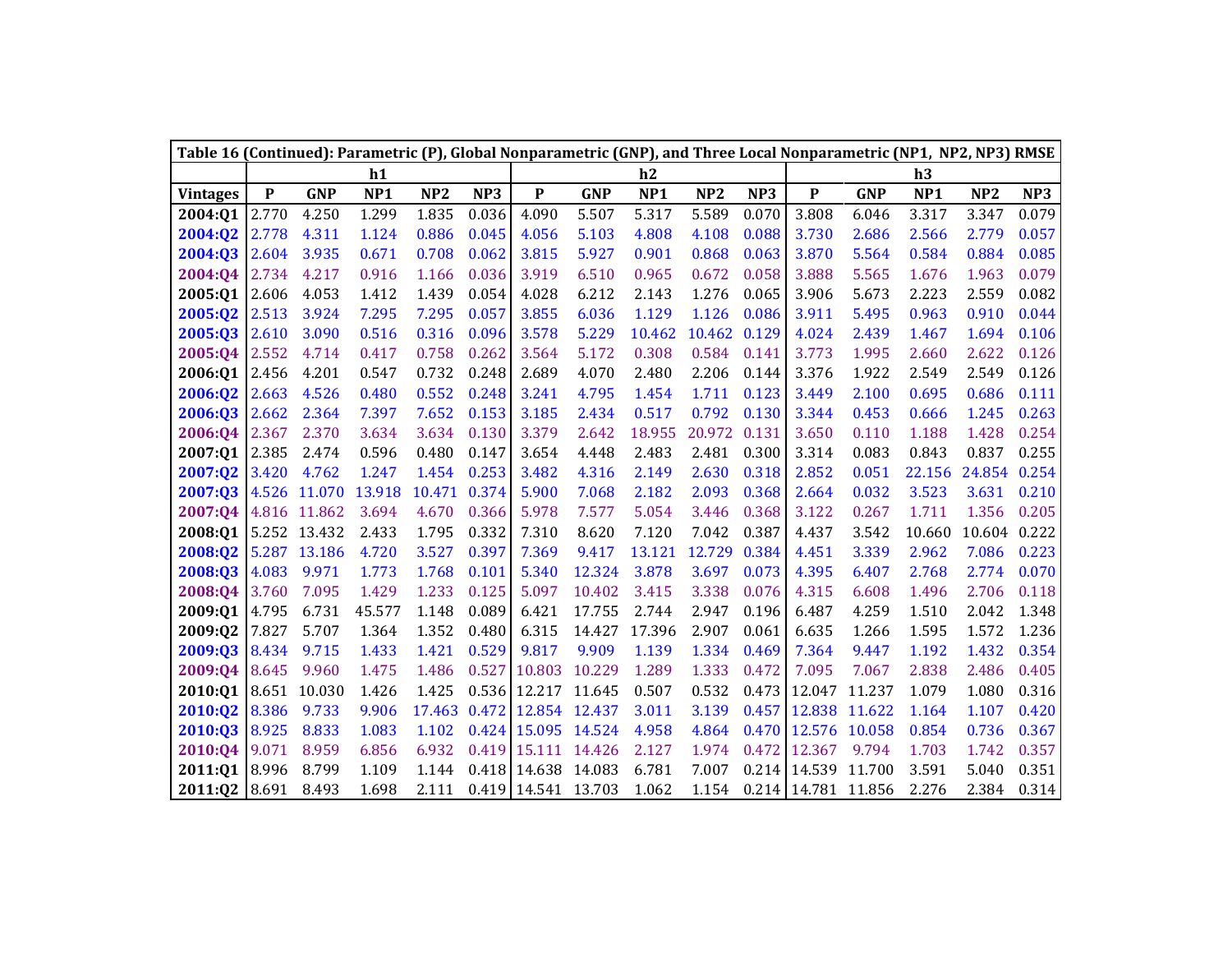| Table 16 (Continued): Parametric (P), Global Nonparametric (GNP), and Local Nonparametric (NP1, NP2, NP3) RMSE |             |            |                 |        |       |           |            |                |        |       |
|----------------------------------------------------------------------------------------------------------------|-------------|------------|-----------------|--------|-------|-----------|------------|----------------|--------|-------|
|                                                                                                                |             |            | h4              |        |       |           |            | h <sub>5</sub> |        |       |
| <b>Vintages</b>                                                                                                | $\mathbf P$ | <b>GNP</b> | NP <sub>1</sub> | NP2    | NP3   | ${\bf P}$ | <b>GNP</b> | NP1            | NP2    | NP3   |
| 1996:Q1                                                                                                        | 5.066       | 1.753      | 12.040          | 12.040 | 0.094 | 4.911     | 2.773      | 7.628          | 11.129 | 0.089 |
| 1996:Q2                                                                                                        | 4.689       | 1.736      | 0.649           | 0.651  | 0.111 | 5.406     | 2.950      | 18.614         | 18.843 | 0.103 |
| 1996:Q3                                                                                                        | 3.839       | 1.391      | 1.235           | 1.499  | 0.090 | 5.385     | 2.182      | 5.473          | 8.138  | 0.089 |
| 1996:Q4                                                                                                        | 3.962       | 1.798      | 0.596           | 0.592  | 0.057 | 5.617     | 2.923      | 4.742          | 4.753  | 0.073 |
| 1997:Q1                                                                                                        | 3.866       | 2.014      | 0.625           | 0.615  | 0.025 | 4.788     | 3.172      | 19.146         | 19.146 | 0.074 |
| 1997:Q2                                                                                                        | 2.906       | 0.023      | 1.181           | 1.252  | 0.095 | 4.794     | 2.778      | 6.365          | 6.381  | 0.076 |
| 1997:Q3                                                                                                        | 2.850       | 0.055      | 0.502           | 0.851  | 0.131 | 4.525     | 1.832      | 0.482          | 0.736  | 0.084 |
| 1997:Q4                                                                                                        | 2.730       | 0.129      | 0.229           | 0.500  | 0.120 | 4.831     | 1.701      | 0.807          | 0.968  | 0.080 |
| 1998:Q1                                                                                                        | 1.884       | 0.179      | 0.314           | 0.680  | 0.109 | 4.866     | 1.971      | 0.208          | 0.265  | 0.075 |
| 1998:Q2                                                                                                        | 1.759       | 0.207      | 0.718           | 1.044  | 0.123 | 4.719     | 2.366      | 0.612          | 0.937  | 0.121 |
| 1998:Q3                                                                                                        | 2.284       | 0.125      | 0.981           | 1.176  | 0.102 | 4.172     | 2.370      | 0.099          | 0.476  | 0.144 |
| 1998:Q4                                                                                                        | 2.274       | 0.365      | 0.684           | 0.957  | 0.087 | 4.124     | 2.423      | 0.177          | 0.787  | 0.143 |
| 1999:Q1                                                                                                        | 2.307       | 0.464      | 0.276           | 0.395  | 0.084 | 4.067     | 2.296      | 0.074          | 0.469  | 0.116 |
| 1999:Q2                                                                                                        | 2.319       | 0.633      | 0.936           | 1.198  | 0.109 | 3.637     | 1.966      | 0.234          | 0.269  | 0.118 |
| 1999:Q3                                                                                                        | 2.498       | 0.933      | 1.313           | 1.498  | 0.102 | 3.638     | 2.273      | 0.398          | 0.343  | 0.139 |
| 2000:Q2                                                                                                        | 2.933       | 1.722      | 0.498           | 0.497  | 0.097 | 2.721     | 1.590      | 0.231          | 0.374  | 0.112 |
| 2000:Q3                                                                                                        | 3.328       | 1.953      | 0.476           | 0.424  | 0.094 | 2.784     | 1.614      | 0.256          | 0.256  | 0.104 |
| 2000:Q4                                                                                                        | 3.343       | 1.903      | 0.544           | 0.493  | 0.097 | 2.304     | 1.318      | 0.670          | 0.460  | 0.114 |
| 2001:Q1                                                                                                        | 3.416       | 1.926      | 0.524           | 0.420  | 0.097 | 2.248     | 1.236      | 0.779          | 0.453  | 0.130 |
| 2001:Q2                                                                                                        | 3.248       | 1.752      | 0.902           | 0.745  | 0.116 | 2.322     | 1.518      | 0.667          | 0.458  | 0.123 |
| 2001:Q3                                                                                                        | 3.611       | 2.060      | 0.542           | 0.645  | 0.193 | 2.474     | 1.680      | 1.055          | 0.732  | 0.154 |
| 2001:Q4                                                                                                        | 3.780       | 2.182      | 0.632           | 0.500  | 0.165 | 2.422     | 1.658      | 0.675          | 0.554  | 0.133 |
| 2002:Q1                                                                                                        | 3.789       | 2.216      | 1.026           | 0.942  | 0.163 | 2.421     | 1.572      | 0.882          | 0.647  | 0.125 |
| 2002:Q2                                                                                                        | 4.698       | 2.827      | 0.814           | 0.553  | 0.139 | 2.319     | 1.450      | 0.837          | 0.786  | 0.098 |
| 2002:Q3                                                                                                        | 4.442       | 2.708      | 0.607           | 0.729  | 0.102 | 1.796     | 1.172      | 1.525          | 1.457  | 0.110 |
| 2002:Q4                                                                                                        | 4.446       | 2.614      | 0.711           | 0.665  | 0.113 | 1.817     | 1.209      | 0.865          | 0.711  | 0.110 |
| 2003:Q1                                                                                                        | 4.448       | 2.769      | 0.515           | 0.352  | 0.101 | 1.761     | 1.198      | 0.213          | 0.650  | 0.084 |
| 2003:Q2                                                                                                        | 4.130       | 2.679      | 0.830           | 0.830  | 0.112 | 1.967     | 1.423      | 0.773          | 0.699  | 0.081 |
| 2003:Q3                                                                                                        | 3.798       | 2.516      | 2.095           | 2.095  | 0.118 | 2.525     | 1.854      | 0.243          | 0.315  | 0.038 |
| 2003:Q4                                                                                                        | 4.241       | 2.933      | 1.055           | 1.093  | 0.109 | 2.511     | 1.839      | 0.312          | 0.432  | 0.080 |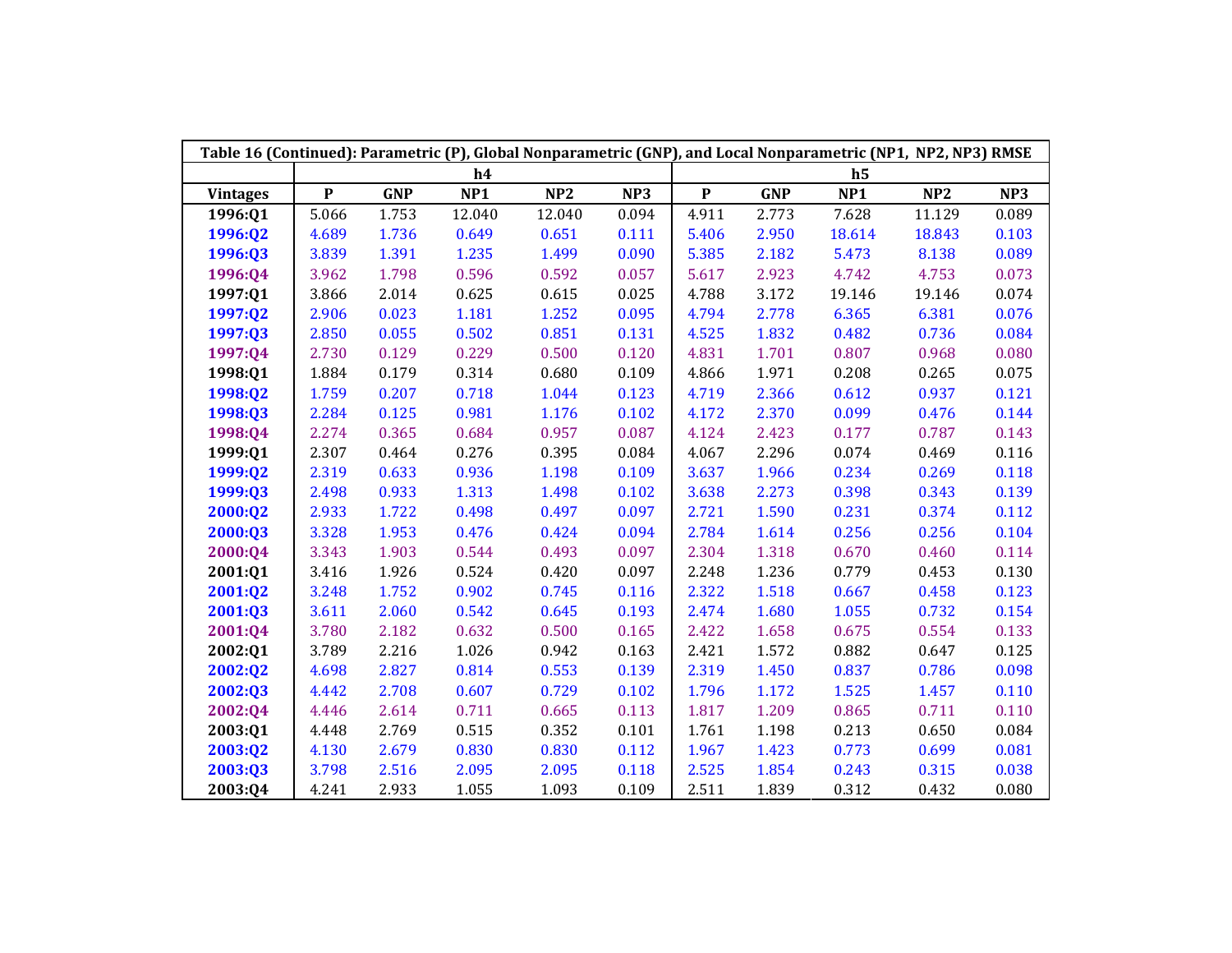| Table 16 (Continued): Parametric (P), Global Nonparametric (GNP), and Local Nonparametric (NP1, NP2, NP3) RMSE |           |            |                 |        |       |           |            |                |        |       |
|----------------------------------------------------------------------------------------------------------------|-----------|------------|-----------------|--------|-------|-----------|------------|----------------|--------|-------|
|                                                                                                                |           |            | h4              |        |       |           |            | h <sub>5</sub> |        |       |
| <b>Vintages</b>                                                                                                | ${\bf P}$ | <b>GNP</b> | NP <sub>1</sub> | NP2    | NP3   | ${\bf P}$ | <b>GNP</b> | NP1            | NP2    | NP3   |
| 2004:01                                                                                                        | 4.706     | 3.384      | 1.045           | 1.045  | 0.150 | 2.503     | 2.329      | 0.597          | 0.774  | 0.054 |
| 2004:Q2                                                                                                        | 4.995     | 3.527      | 0.764           | 1.045  | 0.150 | 2.700     | 2.559      | 3.901          | 3.901  | 0.053 |
| 2004:03                                                                                                        | 4.375     | 3.848      | 1.083           | 0.756  | 0.213 | 2.779     | 2.575      | 0.182          | 0.180  | 0.095 |
| 2004:Q4                                                                                                        | 4.456     | 4.053      | 1.219           | 0.848  | 0.131 | 2.866     | 2.738      | 0.759          | 0.789  | 0.090 |
| 2005:Q1                                                                                                        | 4.345     | 3.975      | 0.589           | 0.562  | 0.113 | 3.362     | 4.094      | 0.735          | 0.736  | 0.095 |
| 2005:Q2                                                                                                        | 3.865     | 5.974      | 5.125           | 4.200  | 0.111 | 3.318     | 4.011      | 0.489          | 0.784  | 0.095 |
| 2005:03                                                                                                        | 3.827     | 0.430      | 1.588           | 1.710  | 0.123 | 3.203     | 4.039      | 0.856          | 0.905  | 0.159 |
| 2005:Q4                                                                                                        | 3.790     | 0.450      | 1.789           | 1.397  | 0.186 | 3.210     | 3.771      | 1.444          | 1.064  | 0.156 |
| 2006:01                                                                                                        | 4.136     | 0.439      | 0.490           | 1.687  | 0.171 | 3.151     | 3.756      | 0.662          | 0.517  | 0.161 |
| 2006:Q2                                                                                                        | 4.372     | 0.884      | 1.874           | 1.766  | 0.139 | 3.036     | 1.427      | 6.219          | 5.387  | 0.164 |
| 2006:Q3                                                                                                        | 4.317     | 0.091      | 0.396           | 1.330  | 0.100 | 2.957     | 0.620      | 1.107          | 1.364  | 0.134 |
| 2006:Q4                                                                                                        | 4.058     | 0.232      | 1.768           | 1.362  | 0.100 | 2.875     | 0.573      | 2.205          | 2.107  | 0.147 |
| 2007:Q1                                                                                                        | 3.553     | 0.038      | 7.268           | 7.268  | 0.117 | 2.896     | 0.656      | 0.450          | 0.754  | 0.130 |
| 2007:Q2                                                                                                        | 3.811     | 0.058      | 0.949           | 0.823  | 0.122 | 2.563     | 0.460      | 0.928          | 1.120  | 0.070 |
| 2007:03                                                                                                        | 4.092     | 1.581      | 0.853           | 0.756  | 0.211 | 2.381     | 0.631      | 0.721          | 0.832  | 0.091 |
| 2007:Q4                                                                                                        | 4.394     | 1.475      | 0.388           | 0.377  | 0.207 | 2.478     | 0.677      | 0.553          | 1.202  | 0.088 |
| 2008:01                                                                                                        | 4.343     | 1.517      | 0.521           | 1.221  | 0.198 | 3.030     | 0.952      | 15.716         | 15.716 | 0.110 |
| 2008:Q2                                                                                                        | 4.337     | 1.436      | 38.963          | 40.123 | 0.199 | 3.047     | 1.061      | 0.538          | 0.696  | 0.109 |
| 2008:Q3                                                                                                        | 4.088     | 0.018      | 1.822           | 1.515  | 0.091 | 3.004     | 0.846      | 1.168          | 1.098  | 0.101 |
| 2008:Q4                                                                                                        | 3.781     | 0.350      | 0.556           | 0.692  | 0.154 | 3.176     | 0.961      | 1.824          | 1.574  | 0.101 |
| 2009:Q1                                                                                                        | 3.244     | 2.577      | 2.097           | 2.083  | 0.155 | 3.792     | 0.388      | 1.154          | 1.099  | 0.257 |
| 2009:Q2                                                                                                        | 3.544     | 1.710      | 4.696           | 5.133  | 0.086 | 4.011     | 0.407      | 25.913         | 25.918 | 0.236 |
| 2009:03                                                                                                        | 4.548     | 4.228      | 1.898           | 1.893  | 0.147 | 4.387     | 6.331      | 3.356          | 3.357  | 0.307 |
| 2009:Q4                                                                                                        | 5.071     | 4.744      | 2.028           | 2.013  | 0.143 | 4.359     | 6.453      | 3.644          | 2.228  | 0.235 |
| 2010:Q1                                                                                                        | 5.179     | 4.651      | 5.319           | 5.618  | 0.129 | 4.952     | 6.701      | 1.064          | 1.152  | 0.290 |
| 2010:Q2                                                                                                        | 5.061     | 4.260      | 2.402           | 2.301  | 0.130 | 4.995     | 7.019      | 5.990          | 5.550  | 0.031 |
| 2010:Q3                                                                                                        | 5.293     | 5.931      | 2.350           | 2.251  | 0.133 | 5.525     | 7.232      | 1.129          | 1.183  | 0.057 |
| 2010:Q4                                                                                                        | 5.342     | 5.762      | 4.439           | 3.229  | 0.136 | 5.420     | 6.903      | 1.749          | 1.845  | 0.058 |
| 2011:Q1                                                                                                        | 7.423     | 6.522      | 2.804           | 2.646  | 0.159 | 4.580     | 5.090      | 6.613          | 7.312  | 0.043 |
| 2011:Q2                                                                                                        | 8.547     | 7.651      | 1.399           | 1.394  | 0.944 | 4.790     | 4.875      | 2.740          | 2.268  | 0.081 |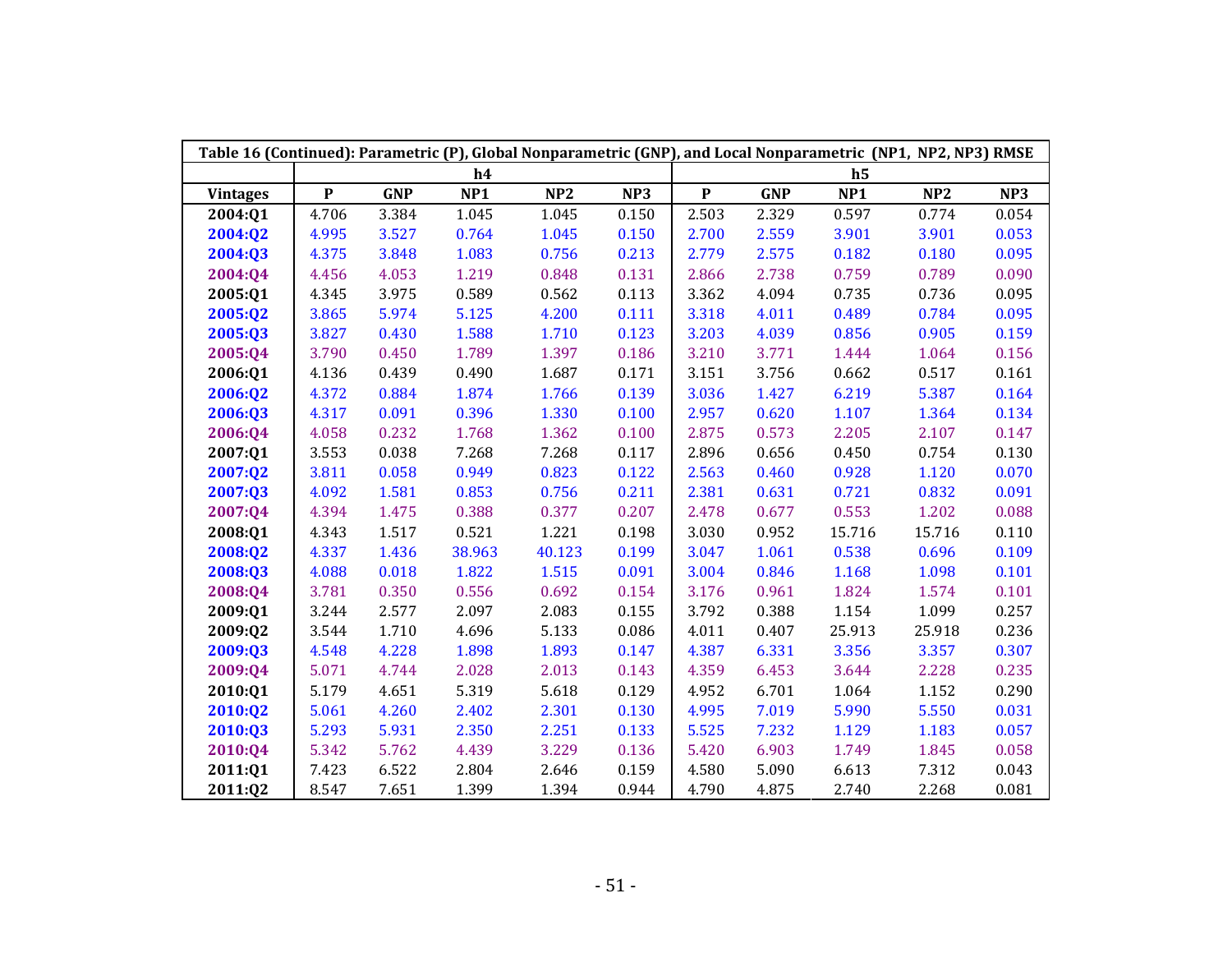| Table 17A: Comparing RMSE of Q2 and Q3 [When (P) implies (RMSE for Q3)> (RMSE for Q2) and (N) implies (RMSE for Q3)< (RMSE for Q2) |   |            |     |     |           |   |            |                |     |                 |   |            |     |     |     |   |            |     |     |     |   |            |                |     |                 |
|------------------------------------------------------------------------------------------------------------------------------------|---|------------|-----|-----|-----------|---|------------|----------------|-----|-----------------|---|------------|-----|-----|-----|---|------------|-----|-----|-----|---|------------|----------------|-----|-----------------|
|                                                                                                                                    |   |            | h1  |     |           |   |            | h <sub>2</sub> |     |                 |   |            | h3  |     |     |   |            | h4  |     |     |   |            | h <sub>5</sub> |     |                 |
| <b>Vintages</b>                                                                                                                    | P | <b>GNP</b> | NP1 | NP2 | NP3       | P | <b>GNP</b> | NP1            | NP2 | NP <sub>3</sub> | P | <b>GNP</b> | NP1 | NP2 | NP3 | P | <b>GNP</b> | NP1 | NP2 | NP3 | P | <b>GNP</b> | NP1            | NP2 | NP <sub>3</sub> |
| 1996                                                                                                                               | P | P          | P   | P   | P         | P | P          | P              | P   | N               | D | P          | P   | P   | N   |   | N          | P   | P   | N   | N | N          | N              | N   |                 |
| 1997                                                                                                                               | P | P          | P   | P   | P         | D | P          | D              | D   | P               |   | N          |     | P   | P   |   | P          | N   | N   | P   |   | N          |                | N   |                 |
| 1998                                                                                                                               | P | P          | P   | N   | ${\bf P}$ | P | N          | N              | N   | N               |   | P          | N   | N   | N   |   | N          | Р   | P   | N   |   | n          | N              | N   |                 |
| 1999                                                                                                                               | N | N          | N   | N   | N         | N | N          | N              | N   | P               |   | N          | N   | N   | P   | n | P          | P   | P   | N   |   | P          | P              | P   |                 |
| 2000                                                                                                                               | P | P          | N   | P   | P         | P | P          | P              | N   | N               | D | P          | N   | P   | N   | P | P          | N   | N   | N   | P | P          | P              | N   |                 |
| 2001                                                                                                                               | N | N          | P   | P   | N         |   |            | D              | P   | P               |   | N          | P   | P   | P   | D | P          | N   | N   | P   |   | D          |                | P   |                 |
| 2002                                                                                                                               | P | P          | P   | P   | N         | P | P          | P              |     | P               |   | N          |     | P   |     |   | N          | N   | P   | N   |   | N          |                | P   |                 |
| 2003                                                                                                                               | P | N          | P   | P   | P         | P | P          | N              | N   | N               |   | P          | P   | P   | N   |   | N          | P   | P   | P   |   | P          | N              | N   |                 |
| 2004                                                                                                                               | N | N          | N   | N   | P         | N | P          | N              | N   | N               | P | P          | N   | N   | P   |   | P          | P   | N   | P   |   | P          | N              | N   |                 |
| 2005                                                                                                                               | P | N          | N   | N   | P         |   | N          | P              | P   | P               | D | N          | P   | P   | P   |   | N          | N   | N   | P   |   | P          |                | P   |                 |
| 2006                                                                                                                               | N | N          | P   | P   | N         |   |            | N              | N   | P               |   | N          | N   | P   | P   |   | N          | N   | N   | N   |   | N          |                | N   |                 |
| 2007                                                                                                                               | P | P          | P   | P   | P         | P | P          | P              | N   | P               |   | N          | N   | N   | N   | D | P          | N   | N   | P   |   | P          | N              | N   |                 |
| 2008                                                                                                                               | N | N          | N   | N   | N         | N | P          | N              | N   | N               |   | P          | N   | N   | N   |   | N          | N   | N   | N   | N | N          | P              | P   |                 |
| 2010                                                                                                                               | P | N          | N   | N   | N         | P | P          | P              |     | P               |   | N          | N   | N   | N   | P | P          | N   | N   | P   |   | P          | N              | N   |                 |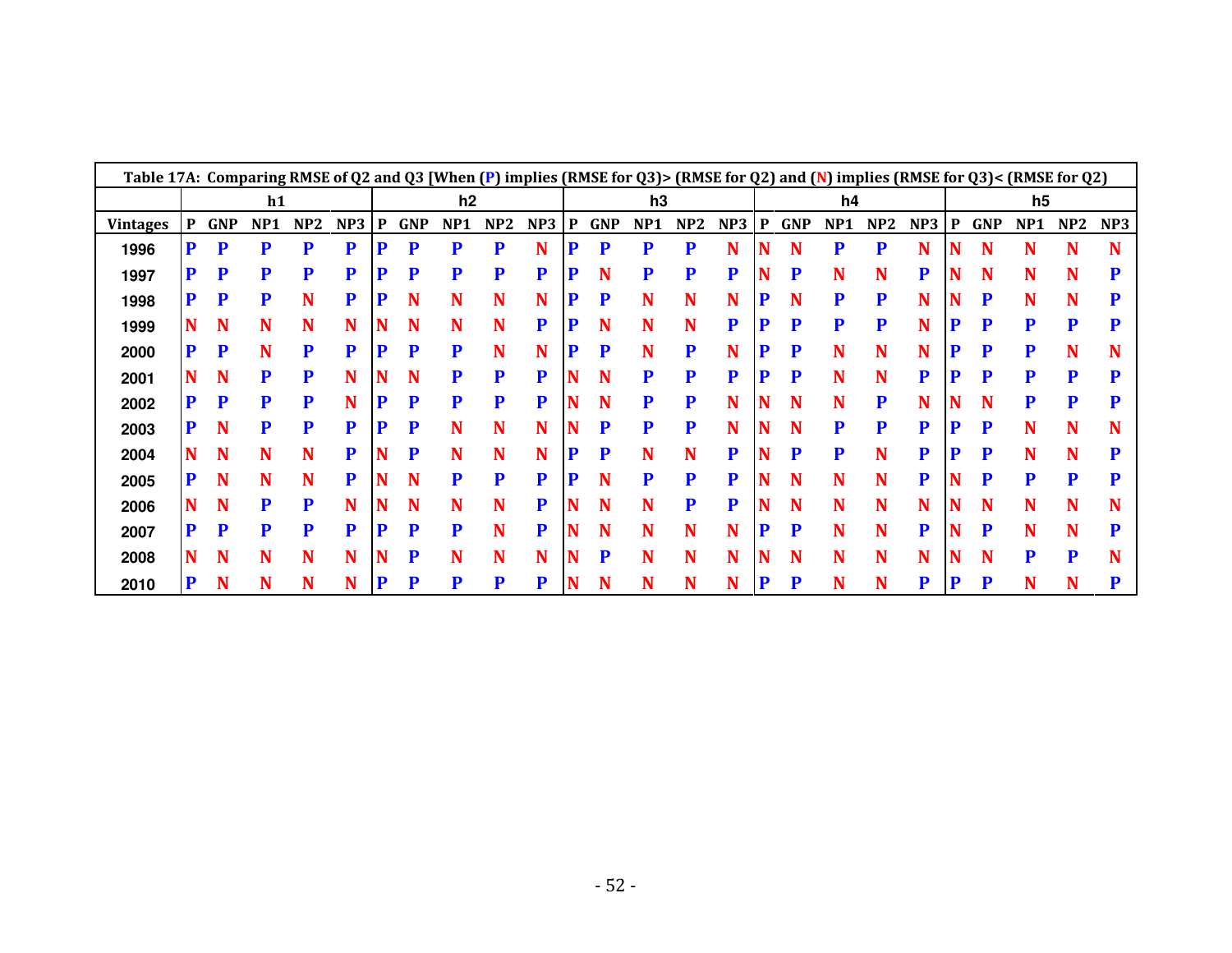|                 |   |            |                 |     |     |   |            | Table 17B: Comparing RMSE of Q3 and Q4 (Q4-Q3) [When Q4>Q3 implies (P) sign and when Q4 <q3 (n)<="" implied="" th=""><th></th><th></th><th></th><th></th><th></th><th></th><th></th><th></th><th></th><th></th><th></th><th></th><th></th><th></th><th></th><th></th><th></th></q3> |     |     |   |            |                 |     |     |   |            |                 |           |             |          |            |                 |     |     |
|-----------------|---|------------|-----------------|-----|-----|---|------------|-------------------------------------------------------------------------------------------------------------------------------------------------------------------------------------------------------------------------------------------------------------------------------------|-----|-----|---|------------|-----------------|-----|-----|---|------------|-----------------|-----------|-------------|----------|------------|-----------------|-----|-----|
|                 |   |            | h1              |     |     |   |            | h2                                                                                                                                                                                                                                                                                  |     |     |   |            | h3              |     |     |   |            | h4              |           |             |          |            | h <sub>5</sub>  |     |     |
| <b>Vintages</b> | P | <b>GNP</b> | NP <sub>1</sub> | NP2 | NP3 | P | <b>GNP</b> | NP <sub>1</sub>                                                                                                                                                                                                                                                                     | NP2 | NP3 | P | <b>GNP</b> | NP <sub>1</sub> | NP2 | NP3 | P | <b>GNP</b> | NP <sub>1</sub> | NP2       | NP3         | P        | <b>GNP</b> | NP <sub>1</sub> | NP2 | NP3 |
| 1996            | D | P          | N               | N   | N   | Þ | P          | D                                                                                                                                                                                                                                                                                   |     | P   | D | P          | P               | P   | N   | D | P          | N               | N         | N           | P        | P          |                 | N   |     |
| 1997            | D | P          | N               | N   | N   | P | N          | N                                                                                                                                                                                                                                                                                   | N   | N   |   | P          | N               | P   | N   |   | P          | N               | N         | N           | P        | N          | D               | D   |     |
| 1998            | P | P          | P               | P   | N   | P | P          | P                                                                                                                                                                                                                                                                                   | P   | P   |   | N          | P               | P   | N   | N | P          | N               | N         | N           | N        | P          | P               | P   |     |
| 2000            |   | N          | P               | P   | P   | P | P          | N                                                                                                                                                                                                                                                                                   | P   | N   | P | P          | N               | N   | P   | P | N          | P               | P         | P           |          | N          | P               | P   |     |
| 2001            | D | P          | N               | N   | P   |   | N          | N                                                                                                                                                                                                                                                                                   | N   | N   | P | P          | N               | N   | N   |   | P          | P               | N         | N           |          | N          | N               | N   |     |
| 2002            | D | P          | N               | P   | P   | P | N          | N                                                                                                                                                                                                                                                                                   | N   | N/A | P | P          | N               | N   | N   | P | N          | P               | N         | P           | P        | P          | N               | N   | N/A |
| 2004            | D | P          | P               | P   | N   | P | P          | P                                                                                                                                                                                                                                                                                   | N   | N   | D | P          | P               | P   | N   | D | P          | P               | P         | N           | P        | P          | P               | P   |     |
| 2005            |   | P          | N               | P   | P   |   | N          |                                                                                                                                                                                                                                                                                     | N   | P   |   | N          | P               | P   | P   |   | P          | P               | N         | P           | P        | N          | P               | P   |     |
| 2006            |   | P          | N               | N   | N   | P | P          | P                                                                                                                                                                                                                                                                                   | P   | P   | P | N          | P               | P   | N   | N | P          | P               | ${\bf P}$ | $N/A$ N     |          | N          | P               |     |     |
| 2007            | D | P          | N               | N   | N   | P | P          | P                                                                                                                                                                                                                                                                                   | P   | N/A | P | P          | N               | N   | N   | P | N          | N               | N         | N           | P        | P          | N               | P   |     |
| 2008            |   | N          | N               | N   | P   |   | N          |                                                                                                                                                                                                                                                                                     | N   | P   |   | P          |                 | N   | P   |   | P          | N               | N         | P           | D        | P          | P               | D   | N/A |
| 2009            | D | P          | P               | P   | N   | P | P          | P                                                                                                                                                                                                                                                                                   | N   | P   |   | N          | P               | P   | P   |   | D          | P               | P         | N           | <b>N</b> | P          | P               | N   |     |
| 2010            | D | P          | P               | P   | N   | P | N          | N                                                                                                                                                                                                                                                                                   | N   | P   |   | N          | P               | P   | N   | P | N          | D               | P         | $\mathbf P$ | N        | N          | P               | P   | D   |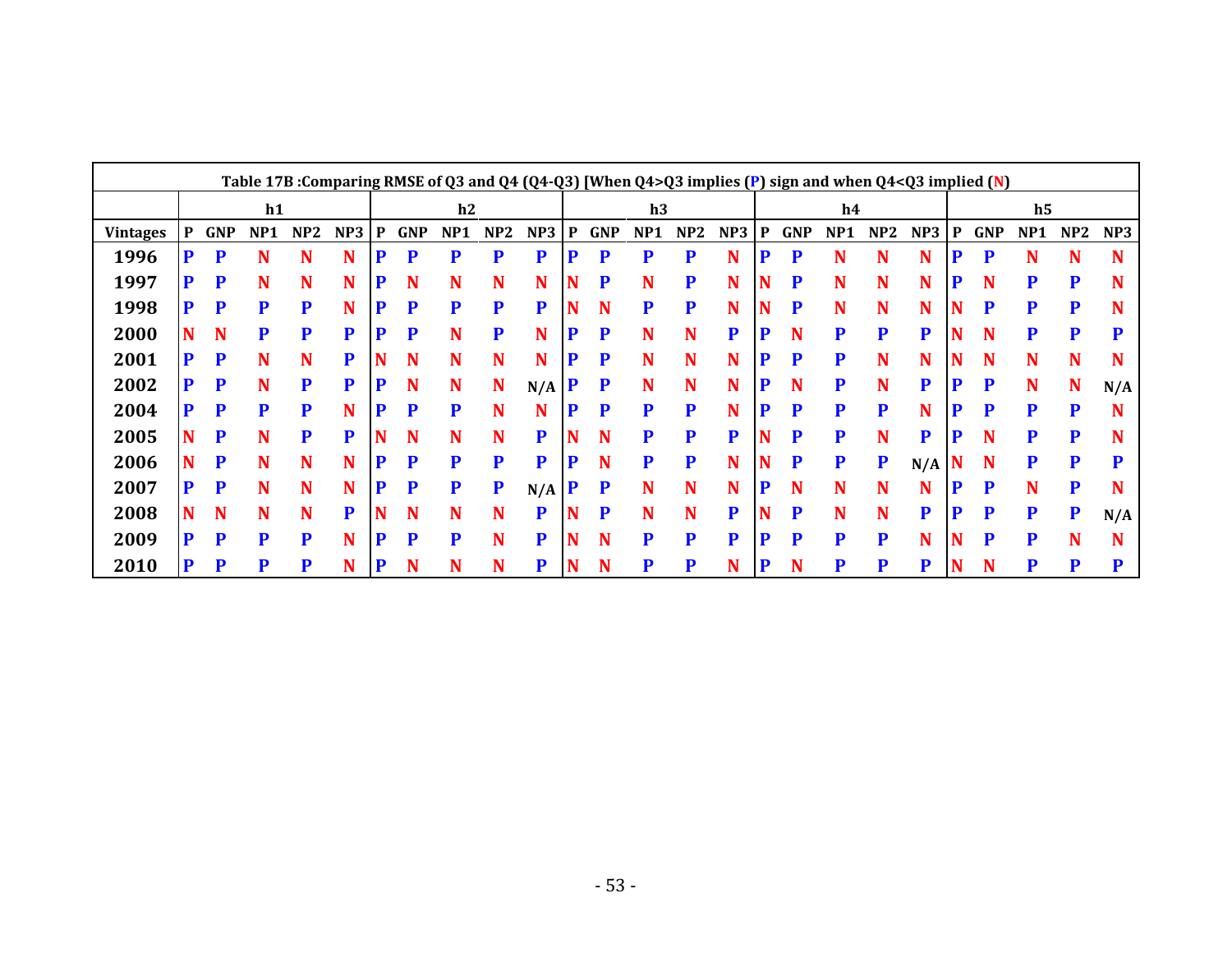| Table 18: Parametric (P), Global Nonparametric (GNP), and Local Nonparametric (NP) Forecast Standard Errors<br>h1<br>h2<br>h3<br>h4<br>$\mathbf P$<br>${\bf P}$<br>$\mathbf{P}$<br>NP<br>${\bf P}$<br>$\ensuremath{\mathbf{NP}}\xspace$<br><b>GNP</b><br>$\bf NP$<br><b>GNP</b><br>$\ensuremath{\mathbf{NP}}$<br><b>GNP</b><br><b>GNP</b><br>Vintage<br>1996:01<br>0.654<br>0.797<br>0.644<br>0.637<br>0.739<br>0.676<br>0.633<br>0.715<br>0.655<br>0.933<br>1.619<br>0.718<br>0.671<br>1996:Q2<br>0.662<br>0.761<br>0.686<br>0.692<br>0.789<br>0.735<br>0.562<br>0.625<br>0.802<br>1.552<br>0.717<br>0.777<br>0.724<br>0.728<br>0.747<br>0.801<br>0.516<br>0.600<br>0.484<br>0.810<br>1996:Q3<br>0.747<br>0.762<br>1.443<br>0.697<br>0.624<br>1996:Q4<br>0.718<br>0.698<br>0.636<br>0.685<br>0.638<br>0.465<br>0.531<br>0.404<br>0.706<br>1.436<br>0.618<br>1997:Q1<br>0.680<br>0.719<br>0.672<br>0.655<br>0.682<br>0.531<br>0.596<br>0.469<br>0.753<br>1.311<br>0.661<br>1997:Q2<br>0.667<br>0.633<br>0.614<br>0.799<br>0.607<br>0.578<br>0.541<br>0.892<br>0.644<br>0.811<br>0.561<br>0.660<br>0.515<br>5.000<br>0.886<br>0.612<br>1997:Q3<br>0.650<br>0.513<br>0.724<br>0.689<br>0.821<br>0.673<br>0.767<br>0.649<br>4.962<br>0.555<br>1997:Q4<br>0.444<br>0.681<br>0.456<br>0.579<br>0.594<br>0.685<br>0.764<br>0.602<br>0.466<br>0.731<br>0.506<br>0.444<br>0.621<br>0.427<br>0.575<br>4.990<br>0.571<br>0.723<br>0.837<br>0.630<br>0.445<br>0.695<br>1998:Q1<br>0.584<br>1998:Q2<br>0.467<br>0.627<br>5.031<br>0.590<br>0.733<br>0.856<br>0.648<br>0.545<br>0.852<br>0.686<br>0.477<br>0.589<br>0.593<br>0.658<br>0.896<br>0.808<br>0.635<br>0.536<br>0.506<br>1998:Q3<br>0.782<br>0.637<br>0.713<br>1.067<br>4.961<br>0.629<br>1998:Q4<br>0.550<br>0.659<br>0.551<br>0.661<br>0.411<br>0.705<br>0.701<br>0.505<br>0.979<br>0.466<br>1999:Q1<br>0.569<br>0.622<br>0.548<br>0.638<br>4.772<br>0.404<br>0.647<br>0.597<br>0.460<br>0.417<br>0.700<br>0.965<br>1999:02<br>0.508<br>0.670<br>0.602<br>4.694<br>0.642<br>0.629<br>0.462<br>0.450<br>0.502<br>0.413<br>0.672<br>1.007<br>0.572<br>1999:Q3<br>0.561<br>0.727<br>0.560<br>0.655<br>4.723<br>0.470<br>0.795<br>0.766<br>0.756<br>0.498<br>0.975<br>0.933<br>0.636<br>0.554<br>0.800<br>0.777<br>0.874<br>0.918<br>0.867<br>0.794<br>2000:Q2<br>0.560<br>0.688<br>1.065<br>0.540<br>0.650<br>0.579<br>0.911<br>0.887<br>0.737<br>0.807<br>2000:Q3<br>0.478<br>0.439<br>0.675<br>0.871<br>0.898<br>0.557<br>0.961<br>0.750<br>0.775<br>2000:Q4<br>0.566<br>0.448<br>0.433<br>0.587<br>0.533<br>0.943<br>0.967<br>0.869<br>0.581<br>0.788<br>0.760<br>0.486<br>0.438<br>0.634<br>0.605<br>0.570<br>0.921<br>0.924<br>0.942<br>0.852<br>2001:Q1<br>0.624<br>0.455<br>0.697<br>0.851<br>0.803<br>0.858<br>0.825<br>0.808<br>0.803<br>2001:Q2<br>0.479<br>0.731<br>0.626<br>0.765<br>0.711<br>0.633<br>0.780<br>0.834<br>1.084<br>1.054<br>2001:Q3<br>0.695<br>0.620<br>0.730<br>0.831<br>0.965<br>0.903<br>0.976<br>1.099<br>2001:Q4<br>0.851<br>0.788<br>0.971<br>0.941<br>0.960<br>0.925<br>0.964<br>1.170<br>1.133<br>0.942<br>0.952<br>1.082<br>0.850<br>0.828<br>0.968<br>0.924<br>0.944<br>0.929<br>0.962<br>1.162<br>2002:Q1<br>1.127<br>1.063<br>0.818<br>1.002<br>1.002<br>1.076<br>1.055<br>1.099<br>2002:Q2<br>0.972<br>0.948<br>1.087<br>1.259<br>1.243 |       |       |       |       |       |       |       |       |       |       |       |       |                           |                |           |
|------------------------------------------------------------------------------------------------------------------------------------------------------------------------------------------------------------------------------------------------------------------------------------------------------------------------------------------------------------------------------------------------------------------------------------------------------------------------------------------------------------------------------------------------------------------------------------------------------------------------------------------------------------------------------------------------------------------------------------------------------------------------------------------------------------------------------------------------------------------------------------------------------------------------------------------------------------------------------------------------------------------------------------------------------------------------------------------------------------------------------------------------------------------------------------------------------------------------------------------------------------------------------------------------------------------------------------------------------------------------------------------------------------------------------------------------------------------------------------------------------------------------------------------------------------------------------------------------------------------------------------------------------------------------------------------------------------------------------------------------------------------------------------------------------------------------------------------------------------------------------------------------------------------------------------------------------------------------------------------------------------------------------------------------------------------------------------------------------------------------------------------------------------------------------------------------------------------------------------------------------------------------------------------------------------------------------------------------------------------------------------------------------------------------------------------------------------------------------------------------------------------------------------------------------------------------------------------------------------------------------------------------------------------------------------------------------------------------------------------------------------------------------------------------------------------------------------------------------------------------------------------------------------------------------------------------------------------------------------------------------------------------------------------------------------------------------------------------------------------------------------------------------------------------------------------------------------------------------------------------------------------------------------------------------------------------------|-------|-------|-------|-------|-------|-------|-------|-------|-------|-------|-------|-------|---------------------------|----------------|-----------|
|                                                                                                                                                                                                                                                                                                                                                                                                                                                                                                                                                                                                                                                                                                                                                                                                                                                                                                                                                                                                                                                                                                                                                                                                                                                                                                                                                                                                                                                                                                                                                                                                                                                                                                                                                                                                                                                                                                                                                                                                                                                                                                                                                                                                                                                                                                                                                                                                                                                                                                                                                                                                                                                                                                                                                                                                                                                                                                                                                                                                                                                                                                                                                                                                                                                                                                                              |       |       |       |       |       |       |       |       |       |       |       |       |                           | h <sub>5</sub> |           |
|                                                                                                                                                                                                                                                                                                                                                                                                                                                                                                                                                                                                                                                                                                                                                                                                                                                                                                                                                                                                                                                                                                                                                                                                                                                                                                                                                                                                                                                                                                                                                                                                                                                                                                                                                                                                                                                                                                                                                                                                                                                                                                                                                                                                                                                                                                                                                                                                                                                                                                                                                                                                                                                                                                                                                                                                                                                                                                                                                                                                                                                                                                                                                                                                                                                                                                                              |       |       |       |       |       |       |       |       |       |       |       |       | $\boldsymbol{\mathsf{P}}$ | <b>GNP</b>     | <b>NP</b> |
|                                                                                                                                                                                                                                                                                                                                                                                                                                                                                                                                                                                                                                                                                                                                                                                                                                                                                                                                                                                                                                                                                                                                                                                                                                                                                                                                                                                                                                                                                                                                                                                                                                                                                                                                                                                                                                                                                                                                                                                                                                                                                                                                                                                                                                                                                                                                                                                                                                                                                                                                                                                                                                                                                                                                                                                                                                                                                                                                                                                                                                                                                                                                                                                                                                                                                                                              |       |       |       |       |       |       |       |       |       |       |       |       | 1.318                     | 3.503          | 0.841     |
|                                                                                                                                                                                                                                                                                                                                                                                                                                                                                                                                                                                                                                                                                                                                                                                                                                                                                                                                                                                                                                                                                                                                                                                                                                                                                                                                                                                                                                                                                                                                                                                                                                                                                                                                                                                                                                                                                                                                                                                                                                                                                                                                                                                                                                                                                                                                                                                                                                                                                                                                                                                                                                                                                                                                                                                                                                                                                                                                                                                                                                                                                                                                                                                                                                                                                                                              |       |       |       |       |       |       |       |       |       |       |       |       | 1.344                     | 3.315          | 0.914     |
|                                                                                                                                                                                                                                                                                                                                                                                                                                                                                                                                                                                                                                                                                                                                                                                                                                                                                                                                                                                                                                                                                                                                                                                                                                                                                                                                                                                                                                                                                                                                                                                                                                                                                                                                                                                                                                                                                                                                                                                                                                                                                                                                                                                                                                                                                                                                                                                                                                                                                                                                                                                                                                                                                                                                                                                                                                                                                                                                                                                                                                                                                                                                                                                                                                                                                                                              |       |       |       |       |       |       |       |       |       |       |       |       | 1.141                     | 2.975          | 0.727     |
|                                                                                                                                                                                                                                                                                                                                                                                                                                                                                                                                                                                                                                                                                                                                                                                                                                                                                                                                                                                                                                                                                                                                                                                                                                                                                                                                                                                                                                                                                                                                                                                                                                                                                                                                                                                                                                                                                                                                                                                                                                                                                                                                                                                                                                                                                                                                                                                                                                                                                                                                                                                                                                                                                                                                                                                                                                                                                                                                                                                                                                                                                                                                                                                                                                                                                                                              |       |       |       |       |       |       |       |       |       |       |       |       | 0.914                     | 2.549          | 0.648     |
|                                                                                                                                                                                                                                                                                                                                                                                                                                                                                                                                                                                                                                                                                                                                                                                                                                                                                                                                                                                                                                                                                                                                                                                                                                                                                                                                                                                                                                                                                                                                                                                                                                                                                                                                                                                                                                                                                                                                                                                                                                                                                                                                                                                                                                                                                                                                                                                                                                                                                                                                                                                                                                                                                                                                                                                                                                                                                                                                                                                                                                                                                                                                                                                                                                                                                                                              |       |       |       |       |       |       |       |       |       |       |       |       | 0.947                     | 2.406          | 0.695     |
|                                                                                                                                                                                                                                                                                                                                                                                                                                                                                                                                                                                                                                                                                                                                                                                                                                                                                                                                                                                                                                                                                                                                                                                                                                                                                                                                                                                                                                                                                                                                                                                                                                                                                                                                                                                                                                                                                                                                                                                                                                                                                                                                                                                                                                                                                                                                                                                                                                                                                                                                                                                                                                                                                                                                                                                                                                                                                                                                                                                                                                                                                                                                                                                                                                                                                                                              |       |       |       |       |       |       |       |       |       |       |       |       | 0.708                     | 0.858          | 0.665     |
|                                                                                                                                                                                                                                                                                                                                                                                                                                                                                                                                                                                                                                                                                                                                                                                                                                                                                                                                                                                                                                                                                                                                                                                                                                                                                                                                                                                                                                                                                                                                                                                                                                                                                                                                                                                                                                                                                                                                                                                                                                                                                                                                                                                                                                                                                                                                                                                                                                                                                                                                                                                                                                                                                                                                                                                                                                                                                                                                                                                                                                                                                                                                                                                                                                                                                                                              |       |       |       |       |       |       |       |       |       |       |       |       | 0.785                     | 0.829          | 0.783     |
|                                                                                                                                                                                                                                                                                                                                                                                                                                                                                                                                                                                                                                                                                                                                                                                                                                                                                                                                                                                                                                                                                                                                                                                                                                                                                                                                                                                                                                                                                                                                                                                                                                                                                                                                                                                                                                                                                                                                                                                                                                                                                                                                                                                                                                                                                                                                                                                                                                                                                                                                                                                                                                                                                                                                                                                                                                                                                                                                                                                                                                                                                                                                                                                                                                                                                                                              |       |       |       |       |       |       |       |       |       |       |       |       | 0.845                     | 0.949          | 0.806     |
|                                                                                                                                                                                                                                                                                                                                                                                                                                                                                                                                                                                                                                                                                                                                                                                                                                                                                                                                                                                                                                                                                                                                                                                                                                                                                                                                                                                                                                                                                                                                                                                                                                                                                                                                                                                                                                                                                                                                                                                                                                                                                                                                                                                                                                                                                                                                                                                                                                                                                                                                                                                                                                                                                                                                                                                                                                                                                                                                                                                                                                                                                                                                                                                                                                                                                                                              |       |       |       |       |       |       |       |       |       |       |       |       | 0.833                     | 0.939          | 0.822     |
|                                                                                                                                                                                                                                                                                                                                                                                                                                                                                                                                                                                                                                                                                                                                                                                                                                                                                                                                                                                                                                                                                                                                                                                                                                                                                                                                                                                                                                                                                                                                                                                                                                                                                                                                                                                                                                                                                                                                                                                                                                                                                                                                                                                                                                                                                                                                                                                                                                                                                                                                                                                                                                                                                                                                                                                                                                                                                                                                                                                                                                                                                                                                                                                                                                                                                                                              |       |       |       |       |       |       |       |       |       |       |       |       | 0.926                     | 1.016          | 0.945     |
|                                                                                                                                                                                                                                                                                                                                                                                                                                                                                                                                                                                                                                                                                                                                                                                                                                                                                                                                                                                                                                                                                                                                                                                                                                                                                                                                                                                                                                                                                                                                                                                                                                                                                                                                                                                                                                                                                                                                                                                                                                                                                                                                                                                                                                                                                                                                                                                                                                                                                                                                                                                                                                                                                                                                                                                                                                                                                                                                                                                                                                                                                                                                                                                                                                                                                                                              |       |       |       |       |       |       |       |       |       |       |       |       | 0.791                     | 0.883          | 0.805     |
|                                                                                                                                                                                                                                                                                                                                                                                                                                                                                                                                                                                                                                                                                                                                                                                                                                                                                                                                                                                                                                                                                                                                                                                                                                                                                                                                                                                                                                                                                                                                                                                                                                                                                                                                                                                                                                                                                                                                                                                                                                                                                                                                                                                                                                                                                                                                                                                                                                                                                                                                                                                                                                                                                                                                                                                                                                                                                                                                                                                                                                                                                                                                                                                                                                                                                                                              |       |       |       |       |       |       |       |       |       |       |       |       | 0.793                     | 0.904          | 0.842     |
|                                                                                                                                                                                                                                                                                                                                                                                                                                                                                                                                                                                                                                                                                                                                                                                                                                                                                                                                                                                                                                                                                                                                                                                                                                                                                                                                                                                                                                                                                                                                                                                                                                                                                                                                                                                                                                                                                                                                                                                                                                                                                                                                                                                                                                                                                                                                                                                                                                                                                                                                                                                                                                                                                                                                                                                                                                                                                                                                                                                                                                                                                                                                                                                                                                                                                                                              |       |       |       |       |       |       |       |       |       |       |       |       | 0.704                     | 0.793          | 0.738     |
|                                                                                                                                                                                                                                                                                                                                                                                                                                                                                                                                                                                                                                                                                                                                                                                                                                                                                                                                                                                                                                                                                                                                                                                                                                                                                                                                                                                                                                                                                                                                                                                                                                                                                                                                                                                                                                                                                                                                                                                                                                                                                                                                                                                                                                                                                                                                                                                                                                                                                                                                                                                                                                                                                                                                                                                                                                                                                                                                                                                                                                                                                                                                                                                                                                                                                                                              |       |       |       |       |       |       |       |       |       |       |       |       | 0.679                     | 0.778          | 0.701     |
|                                                                                                                                                                                                                                                                                                                                                                                                                                                                                                                                                                                                                                                                                                                                                                                                                                                                                                                                                                                                                                                                                                                                                                                                                                                                                                                                                                                                                                                                                                                                                                                                                                                                                                                                                                                                                                                                                                                                                                                                                                                                                                                                                                                                                                                                                                                                                                                                                                                                                                                                                                                                                                                                                                                                                                                                                                                                                                                                                                                                                                                                                                                                                                                                                                                                                                                              |       |       |       |       |       |       |       |       |       |       |       |       | 0.811                     | 0.862          | 0.774     |
|                                                                                                                                                                                                                                                                                                                                                                                                                                                                                                                                                                                                                                                                                                                                                                                                                                                                                                                                                                                                                                                                                                                                                                                                                                                                                                                                                                                                                                                                                                                                                                                                                                                                                                                                                                                                                                                                                                                                                                                                                                                                                                                                                                                                                                                                                                                                                                                                                                                                                                                                                                                                                                                                                                                                                                                                                                                                                                                                                                                                                                                                                                                                                                                                                                                                                                                              |       |       |       |       |       |       |       |       |       |       |       |       | 0.846                     | 0.725          | 0.763     |
|                                                                                                                                                                                                                                                                                                                                                                                                                                                                                                                                                                                                                                                                                                                                                                                                                                                                                                                                                                                                                                                                                                                                                                                                                                                                                                                                                                                                                                                                                                                                                                                                                                                                                                                                                                                                                                                                                                                                                                                                                                                                                                                                                                                                                                                                                                                                                                                                                                                                                                                                                                                                                                                                                                                                                                                                                                                                                                                                                                                                                                                                                                                                                                                                                                                                                                                              |       |       |       |       |       |       |       |       |       |       |       |       | 0.798                     | 0.753          | 0.707     |
|                                                                                                                                                                                                                                                                                                                                                                                                                                                                                                                                                                                                                                                                                                                                                                                                                                                                                                                                                                                                                                                                                                                                                                                                                                                                                                                                                                                                                                                                                                                                                                                                                                                                                                                                                                                                                                                                                                                                                                                                                                                                                                                                                                                                                                                                                                                                                                                                                                                                                                                                                                                                                                                                                                                                                                                                                                                                                                                                                                                                                                                                                                                                                                                                                                                                                                                              |       |       |       |       |       |       |       |       |       |       |       |       | 0.804                     | 0.718          | 0.633     |
|                                                                                                                                                                                                                                                                                                                                                                                                                                                                                                                                                                                                                                                                                                                                                                                                                                                                                                                                                                                                                                                                                                                                                                                                                                                                                                                                                                                                                                                                                                                                                                                                                                                                                                                                                                                                                                                                                                                                                                                                                                                                                                                                                                                                                                                                                                                                                                                                                                                                                                                                                                                                                                                                                                                                                                                                                                                                                                                                                                                                                                                                                                                                                                                                                                                                                                                              |       |       |       |       |       |       |       |       |       |       |       |       | 0.880                     | 0.780          | 0.654     |
|                                                                                                                                                                                                                                                                                                                                                                                                                                                                                                                                                                                                                                                                                                                                                                                                                                                                                                                                                                                                                                                                                                                                                                                                                                                                                                                                                                                                                                                                                                                                                                                                                                                                                                                                                                                                                                                                                                                                                                                                                                                                                                                                                                                                                                                                                                                                                                                                                                                                                                                                                                                                                                                                                                                                                                                                                                                                                                                                                                                                                                                                                                                                                                                                                                                                                                                              |       |       |       |       |       |       |       |       |       |       |       |       | 0.897                     | 0.878          | 0.680     |
|                                                                                                                                                                                                                                                                                                                                                                                                                                                                                                                                                                                                                                                                                                                                                                                                                                                                                                                                                                                                                                                                                                                                                                                                                                                                                                                                                                                                                                                                                                                                                                                                                                                                                                                                                                                                                                                                                                                                                                                                                                                                                                                                                                                                                                                                                                                                                                                                                                                                                                                                                                                                                                                                                                                                                                                                                                                                                                                                                                                                                                                                                                                                                                                                                                                                                                                              |       |       |       |       |       |       |       |       |       |       |       |       | 0.915                     | 0.965          | 0.724     |
|                                                                                                                                                                                                                                                                                                                                                                                                                                                                                                                                                                                                                                                                                                                                                                                                                                                                                                                                                                                                                                                                                                                                                                                                                                                                                                                                                                                                                                                                                                                                                                                                                                                                                                                                                                                                                                                                                                                                                                                                                                                                                                                                                                                                                                                                                                                                                                                                                                                                                                                                                                                                                                                                                                                                                                                                                                                                                                                                                                                                                                                                                                                                                                                                                                                                                                                              |       |       |       |       |       |       |       |       |       |       |       |       | 1.015                     | 1.081          | 0.800     |
|                                                                                                                                                                                                                                                                                                                                                                                                                                                                                                                                                                                                                                                                                                                                                                                                                                                                                                                                                                                                                                                                                                                                                                                                                                                                                                                                                                                                                                                                                                                                                                                                                                                                                                                                                                                                                                                                                                                                                                                                                                                                                                                                                                                                                                                                                                                                                                                                                                                                                                                                                                                                                                                                                                                                                                                                                                                                                                                                                                                                                                                                                                                                                                                                                                                                                                                              |       |       |       |       |       |       |       |       |       |       |       |       | 1.006                     | 1.063          | 0.827     |
|                                                                                                                                                                                                                                                                                                                                                                                                                                                                                                                                                                                                                                                                                                                                                                                                                                                                                                                                                                                                                                                                                                                                                                                                                                                                                                                                                                                                                                                                                                                                                                                                                                                                                                                                                                                                                                                                                                                                                                                                                                                                                                                                                                                                                                                                                                                                                                                                                                                                                                                                                                                                                                                                                                                                                                                                                                                                                                                                                                                                                                                                                                                                                                                                                                                                                                                              |       |       |       |       |       |       |       |       |       |       |       |       | 1.029                     | 1.080          | 0.846     |
| 2002:Q3                                                                                                                                                                                                                                                                                                                                                                                                                                                                                                                                                                                                                                                                                                                                                                                                                                                                                                                                                                                                                                                                                                                                                                                                                                                                                                                                                                                                                                                                                                                                                                                                                                                                                                                                                                                                                                                                                                                                                                                                                                                                                                                                                                                                                                                                                                                                                                                                                                                                                                                                                                                                                                                                                                                                                                                                                                                                                                                                                                                                                                                                                                                                                                                                                                                                                                                      | 0.921 | 0.832 | 0.722 | 0.992 | 1.249 | 0.873 | 1.149 | 1.109 | 1.098 | 1.231 | 1.142 | 1.077 | 1.054                     | 1.130          | 0.825     |
| 2002:Q4                                                                                                                                                                                                                                                                                                                                                                                                                                                                                                                                                                                                                                                                                                                                                                                                                                                                                                                                                                                                                                                                                                                                                                                                                                                                                                                                                                                                                                                                                                                                                                                                                                                                                                                                                                                                                                                                                                                                                                                                                                                                                                                                                                                                                                                                                                                                                                                                                                                                                                                                                                                                                                                                                                                                                                                                                                                                                                                                                                                                                                                                                                                                                                                                                                                                                                                      | 0.904 | 0.866 | 0.774 | 0.972 | 1.235 | 0.851 | 1.207 | 1.170 | 1.192 | 1.207 | 1.110 | 1.100 | 1.051                     | 1.109          | 0.809     |
| 2003:Q1                                                                                                                                                                                                                                                                                                                                                                                                                                                                                                                                                                                                                                                                                                                                                                                                                                                                                                                                                                                                                                                                                                                                                                                                                                                                                                                                                                                                                                                                                                                                                                                                                                                                                                                                                                                                                                                                                                                                                                                                                                                                                                                                                                                                                                                                                                                                                                                                                                                                                                                                                                                                                                                                                                                                                                                                                                                                                                                                                                                                                                                                                                                                                                                                                                                                                                                      | 0.870 | 0.840 | 0.749 | 0.885 | 1.121 | 0.828 | 1.144 | 1.096 | 1.031 | 1.105 | 0.998 | 1.021 | 1.042                     | 1.094          | 0.802     |
| 2003:Q2                                                                                                                                                                                                                                                                                                                                                                                                                                                                                                                                                                                                                                                                                                                                                                                                                                                                                                                                                                                                                                                                                                                                                                                                                                                                                                                                                                                                                                                                                                                                                                                                                                                                                                                                                                                                                                                                                                                                                                                                                                                                                                                                                                                                                                                                                                                                                                                                                                                                                                                                                                                                                                                                                                                                                                                                                                                                                                                                                                                                                                                                                                                                                                                                                                                                                                                      | 0.831 | 0.817 | 0.713 | 0.802 | 1.048 | 0.770 | 1.089 | 1.028 | 0.993 | 0.952 | 0.835 | 0.835 | 0.989                     | 0.980          | 0.804     |
| 2003:Q3                                                                                                                                                                                                                                                                                                                                                                                                                                                                                                                                                                                                                                                                                                                                                                                                                                                                                                                                                                                                                                                                                                                                                                                                                                                                                                                                                                                                                                                                                                                                                                                                                                                                                                                                                                                                                                                                                                                                                                                                                                                                                                                                                                                                                                                                                                                                                                                                                                                                                                                                                                                                                                                                                                                                                                                                                                                                                                                                                                                                                                                                                                                                                                                                                                                                                                                      | 0.838 | 0.869 | 0.702 | 0.781 | 0.995 | 0.746 | 1.064 | 1.033 | 0.907 | 0.874 | 0.818 | 0.743 | 1.004                     | 0.979          | 0.859     |
| 2003:Q4                                                                                                                                                                                                                                                                                                                                                                                                                                                                                                                                                                                                                                                                                                                                                                                                                                                                                                                                                                                                                                                                                                                                                                                                                                                                                                                                                                                                                                                                                                                                                                                                                                                                                                                                                                                                                                                                                                                                                                                                                                                                                                                                                                                                                                                                                                                                                                                                                                                                                                                                                                                                                                                                                                                                                                                                                                                                                                                                                                                                                                                                                                                                                                                                                                                                                                                      | 0.947 | 0.991 | 0.793 | 0.913 | 1.242 | 0.707 | 1.066 | 1.036 | 0.883 | 0.952 | 0.924 | 0.889 | 1.006                     | 0.979          | 0.836     |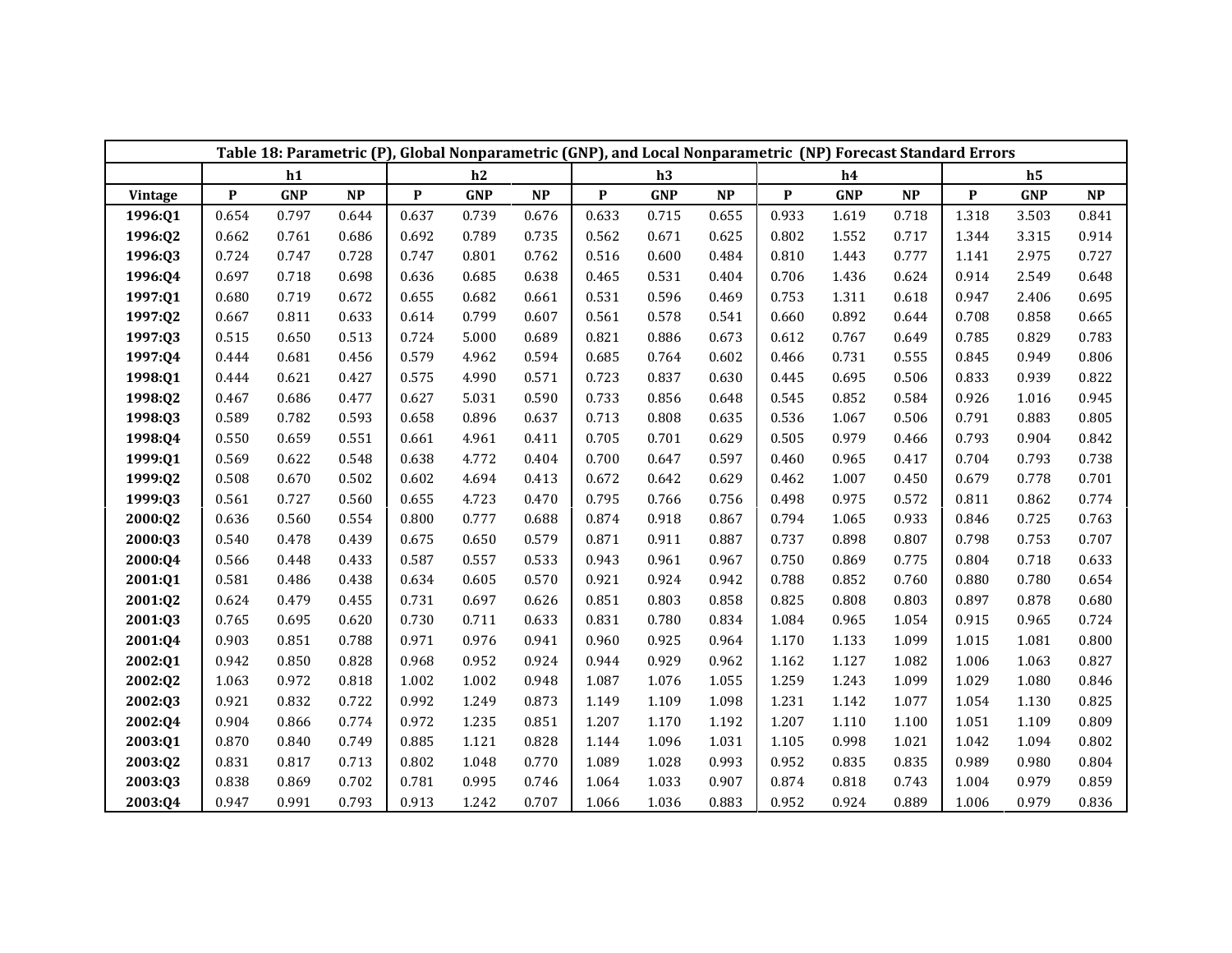|         |              |            |       |              |            |       |              |            |       |              |            | Table 18 (Continued): Parametric (P), Global Nonparametric (GNP), and Local Nonparametric (NP) Forecast Standard Errors |                           |                |          |
|---------|--------------|------------|-------|--------------|------------|-------|--------------|------------|-------|--------------|------------|-------------------------------------------------------------------------------------------------------------------------|---------------------------|----------------|----------|
|         |              | h1         |       |              | h2         |       |              | h3         |       |              | h4         |                                                                                                                         |                           | h <sub>5</sub> |          |
| Vintage | $\mathbf{P}$ | <b>GNP</b> | NP    | $\mathbf{P}$ | <b>GNP</b> | NP    | $\mathbf{P}$ | <b>GNP</b> | NP    | $\mathbf{P}$ | <b>GNP</b> | NP                                                                                                                      | $\boldsymbol{\mathrm{P}}$ | <b>GNP</b>     | $\bf NP$ |
| 2004:Q1 | 0.970        | 1.264      | 0.679 | 1.039        | 1.037      | 0.875 | 1.007        | 1.790      | 0.842 | 1.229        | 1.171      | 0.996                                                                                                                   | 0.970                     | 0.917          | 0.814    |
| 2004:Q2 | 0.988        | 1.285      | 0.662 | 1.060        | 1.037      | 0.891 | 1.109        | 1.132      | 0.799 | 1.209        | 1.146      | 1.011                                                                                                                   | 0.803                     | 0.751          | 0.680    |
| 2004:Q3 | 1.075        | 1.150      | 0.779 | 1.053        | 1.079      | 0.868 | 1.138        | 1.484      | 0.828 | 1.138        | 1.120      | 0.968                                                                                                                   | 0.719                     | 0.690          | 0.608    |
| 2004:Q4 | 1.019        | 1.065      | 0.641 | 0.939        | 0.997      | 0.776 | 1.113        | 1.419      | 0.840 | 1.125        | 1.107      | 0.961                                                                                                                   | 0.665                     | 0.636          | 0.574    |
| 2005:Q1 | 1.088        | 1.136      | 0.723 | 0.868        | 0.850      | 0.717 | 1.155        | 1.248      | 0.884 | 1.164        | 1.133      | 1.028                                                                                                                   | 0.642                     | 0.674          | 0.525    |
| 2005:Q2 | 1.030        | 1.062      | 0.740 | 0.969        | 0.843      | 0.835 | 1.018        | 1.064      | 0.816 | 1.117        | 1.188      | 0.964                                                                                                                   | 0.752                     | 0.614          | 0.631    |
| 2005:Q3 | 1.044        | 1.156      | 0.799 | 1.018        | 0.893      | 0.942 | 1.113        | 1.081      | 0.871 | 1.303        | 2.288      | 1.163                                                                                                                   | 0.902                     | 0.665          | 0.716    |
| 2005:Q4 | 1.144        | 1.014      | 0.921 | 1.068        | 0.950      | 0.991 | 1.237        | 1.187      | 0.933 | 1.382        | 2.370      | 1.248                                                                                                                   | 1.002                     | 0.713          | 0.870    |
| 2006:Q1 | 1.171        | 1.170      | 0.875 | 1.090        | 0.981      | 0.959 | 1.215        | 1.181      | 0.968 | 1.468        | 2.448      | 1.332                                                                                                                   | 1.120                     | 0.713          | 0.944    |
| 2006:Q2 | 1.098        | 1.080      | 0.762 | 1.016        | 1.018      | 0.870 | 1.099        | 1.043      | 0.922 | 1.521        | 2.282      | 1.334                                                                                                                   | 1.154                     | 1.493          | 0.989    |
| 2006:Q3 | 1.068        | 1.315      | 0.882 | 0.977        | 1.346      | 0.928 | 1.086        | 1.356      | 0.989 | 1.443        | 2.466      | 1.268                                                                                                                   | 1.378                     | 2.183          | 1.165    |
| 2006:Q4 | 1.015        | 1.144      | 0.879 | 0.929        | 1.322      | 0.894 | 1.050        | 1.253      | 0.954 | 1.407        | 2.319      | 1.199                                                                                                                   | 1.293                     | 2.119          | 1.106    |
| 2007:Q1 | 1.243        | 1.390      | 1.118 | 1.249        | 1.383      | 1.100 | 1.336        | 1.508      | 1.155 | 1.617        | 2.386      | 1.450                                                                                                                   | 1.494                     | 2.200          | 1.264    |
| 2007:Q2 | 1.323        | 2.119      | 0.911 | 1.201        | 1.306      | 1.044 | 1.260        | 1.553      | 1.192 | 1.506        | 2.240      | 1.335                                                                                                                   | 1.497                     | 2.199          | 1.327    |
| 2007:Q3 | 1.424        | 1.931      | 0.860 | 1.305        | 0.945      | 0.675 | 1.198        | 1.299      | 0.995 | 1.562        | 2.434      | 1.306                                                                                                                   | 1.523                     | 2.053          | 1.337    |
| 2007:Q4 | 1.374        | 2.100      | 0.781 | 1.331        | 0.917      | 0.699 | 1.249        | 1.295      | 1.008 | 1.560        | 2.388      | 1.300                                                                                                                   | 1.455                     | 1.917          | 1.270    |
| 2008:Q1 | 1.412        | 2.217      | 0.775 | 1.525        | 1.345      | 0.641 | 1.403        | 1.383      | 0.831 | 1.511        | 2.328      | 1.255                                                                                                                   | 1.491                     | 1.768          | 1.330    |
| 2008:Q2 | 1.451        | 2.297      | 0.866 | 1.609        | 1.438      | 0.682 | 1.444        | 1.400      | 0.908 | 1.548        | 2.573      | 1.323                                                                                                                   | 1.487                     | 1.758          | 1.326    |
| 2008:Q3 | 1.342        | 1.969      | 0.930 | 1.465        | 1.287      | 1.084 | 1.527        | 1.331      | 1.124 | 1.469        | 2.194      | 1.327                                                                                                                   | 1.533                     | 1.759          | 1.372    |
| 2008:Q4 | 1.333        | 2.927      | 0.724 | 1.515        | 1.258      | 0.940 | 1.529        | 1.327      | 1.123 | 1.444        | 2.104      | 1.317                                                                                                                   | 1.534                     | 1.747          | 1.135    |
| 2009:Q1 | 2.175        | 3.182      | 0.708 | 2.168        | 2.830      | 0.726 | 2.278        | 3.848      | 1.783 | 1.889        | 2.063      | 1.281                                                                                                                   | 2.248                     | 2.331          | 1.756    |
| 2009:Q2 | 2.144        | 2.066      | 1.593 | 2.443        | 2.407      | 0.692 | 2.455        | 3.419      | 1.695 | 2.074        | 2.196      | 1.511                                                                                                                   | 2.399                     | 2.377          | 1.871    |
| 2009:Q3 | 1.999        | 2.015      | 1.457 | 2.352        | 2.324      | 2.095 | 2.455        | 2.240      | 1.752 | 2.158        | 2.036      | 1.248                                                                                                                   | 2.364                     | 2.495          | 1.888    |
| 2009:Q4 | 2.075        | 1.988      | 1.518 | 2.383        | 2.397      | 2.030 | 2.324        | 2.347      | 1.848 | 2.122        | 2.003      | 1.214                                                                                                                   | 2.296                     | 2.431          | 1.778    |
| 2010:Q1 | 1.950        | 1.792      | 1.353 | 2.179        | 2.165      | 1.857 | 2.193        | 2.176      | 1.783 | 1.992        | 1.893      | 1.145                                                                                                                   | 2.272                     | 2.210          | 1.534    |
| 2010:Q2 | 1.781        | 1.744      | 1.289 | 2.083        | 2.038      | 1.780 | 2.044        | 2.038      | 1.749 | 2.001        | 1.992      | 1.109                                                                                                                   | 2.257                     | 2.241          | 1.370    |
| 2010:Q3 | 1.967        | 1.843      | 1.563 | 2.342        | 2.298      | 1.833 | 2.448        | 2.806      | 1.982 | 2.173        | 2.193      | 1.205                                                                                                                   | 2.391                     | 2.327          | 1.577    |
| 2010:Q4 | 1.957        | 1.872      | 1.517 | 2.316        | 2.289      | 1.803 | 2.447        | 2.842      | 1.977 | 2.236        | 2.356      | 1.219                                                                                                                   | 2.447                     | 2.421          | 1.680    |
| 2011:Q1 | 1.879        | 1.811      | 1.432 | 2.127        | 2.104      | 1.618 | 2.292        | 2.609      | 1.870 | 2.301        | 2.447      | 1.459                                                                                                                   | 2.314                     | 2.303          | 1.732    |
| 2011:Q2 | 2.032        | 1.966      | 1.564 | 2.240        | 2.241      | 1.731 | 2.447        | 2.765      | 1.993 | 2.336        | 2.477      | 1.825                                                                                                                   | 2.345                     | 2.345          | 1.693    |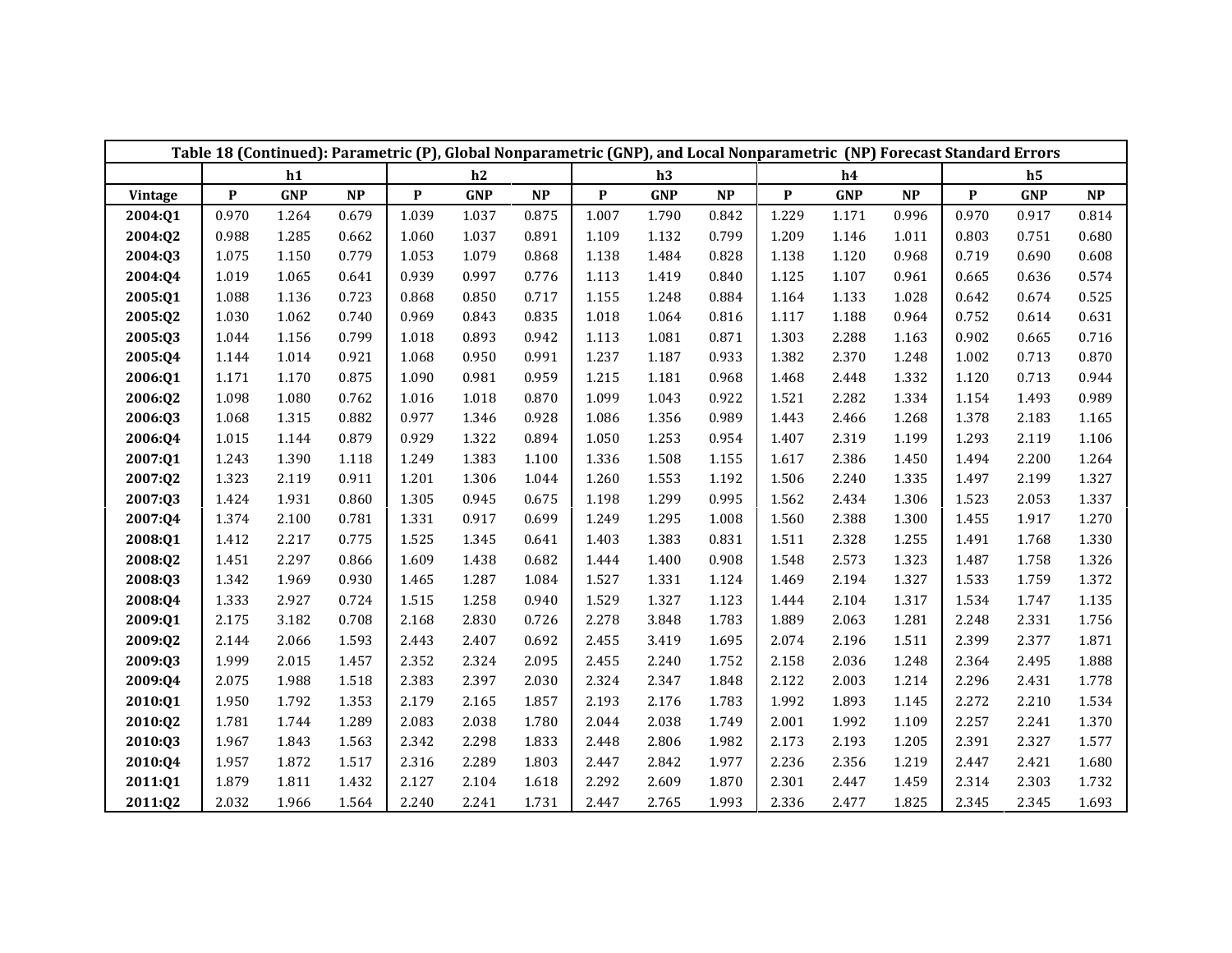## For Online Publication

## Appendix



 Graph 2A **Last Regressor of the Training Sets Vintages 1996:Q1 to 2011:Q2 (Excluding Vintages 1999:Q4 and 2000:Q1)**

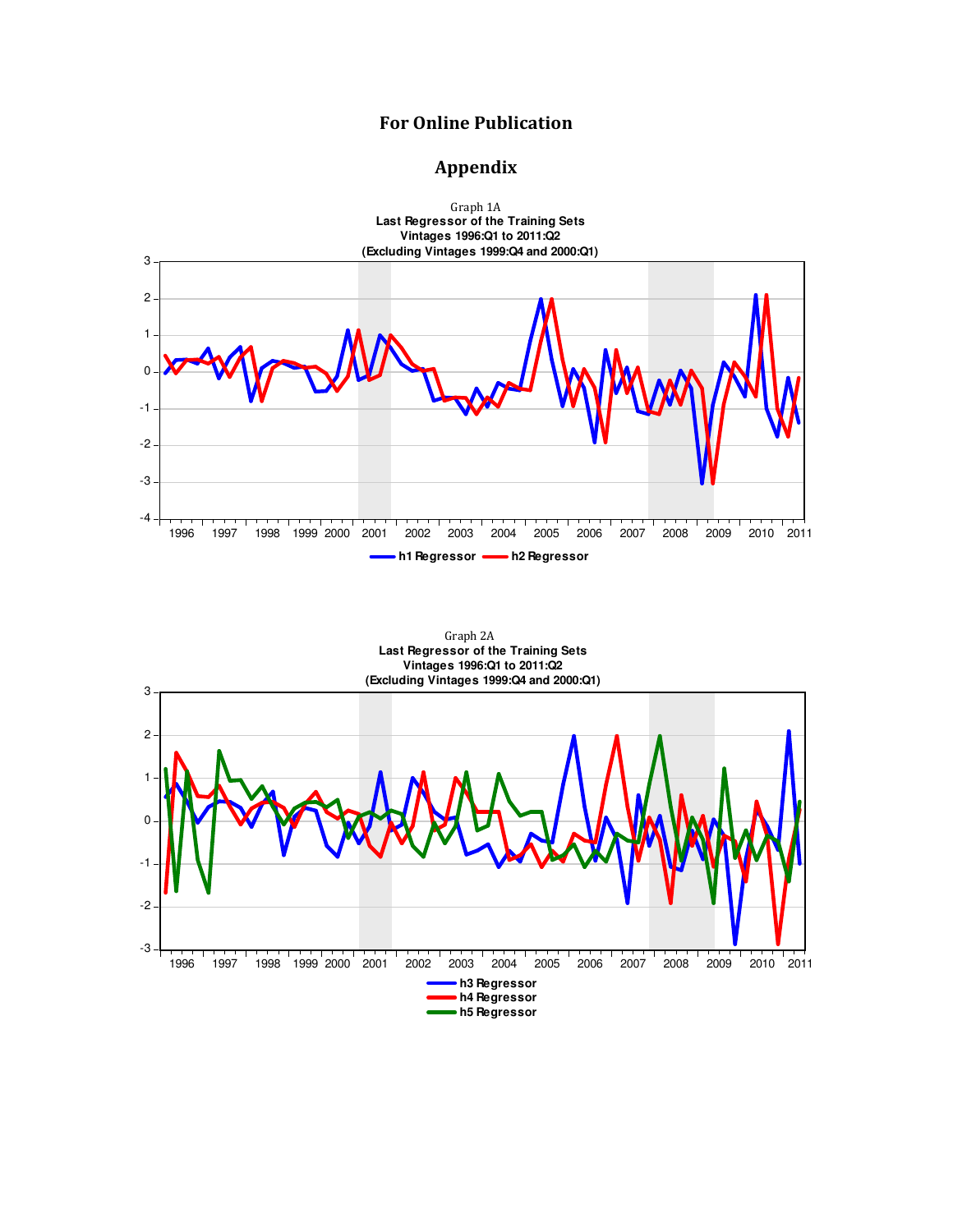|                |      |      |      |      |                | <b>Table 1A: Nonparametric Window Widths</b> |          |      |      |      |                |
|----------------|------|------|------|------|----------------|----------------------------------------------|----------|------|------|------|----------------|
| <b>Vintage</b> | h1   | h2   | h3   | h4   | h <sub>5</sub> | Vintage                                      | h1       | h2   | h3   | h4   | h <sub>5</sub> |
| 1996.01        | 0.22 | 0.22 | 0.22 | 0.22 | 0.22           | 2003.04                                      | 0.16     | 0.16 | 0.16 | 0.22 | 0.22           |
| 1996.02        | 0.22 | 0.22 | 0.22 | 0.22 | 0.22           | 2004.01                                      | 0.14     | 0.14 | 0.14 | 0.14 | 0.20           |
| 1996.03        | 0.22 | 0.22 | 0.22 | 0.22 | 0.22           | 2004.02                                      | 0.14     | 0.14 | 0.14 | 0.14 | 0.20           |
| 1996.04        | 0.22 | 0.22 | 0.22 | 0.22 | 0.22           | 2004.03                                      | 0.15     | 0.15 | 0.15 | 0.15 | 0.20           |
| 1997.01        | 0.22 | 0.22 | 0.22 | 0.22 | 0.22           | 2004.04                                      | 0.15     | 0.15 | 0.15 | 0.15 | 0.20           |
| 1997.02        | 0.20 | 0.20 | 0.20 | 0.20 | 0.21           | 2005.01                                      | 0.15     | 0.15 | 0.15 | 0.15 | 0.15           |
| 1997.03        | 0.21 | 0.05 | 0.21 | 0.21 | 0.21           | 2005.02                                      | 0.15     | 0.15 | 0.15 | 0.15 | 0.15           |
| 1997.04        | 0.21 | 0.05 | 0.21 | 0.21 | 0.21           | 2005.03                                      | 0.15     | 0.15 | 0.15 | 0.15 | 0.15           |
| 1998.01        | 0.21 | 0.05 | 0.21 | 0.21 | 0.21           | 2005.04                                      | 0.15     | 0.15 | 0.15 | 0.15 | 0.15           |
| 1998.02        | 0.21 | 0.05 | 0.21 | 0.21 | 0.21           | 2006.01                                      | 0.15     | 0.15 | 0.15 | 0.15 | 0.15           |
| 1998.03        | 0.20 | 0.20 | 0.20 | 0.20 | 0.21           | 2006.02                                      | 0.15     | 0.15 | 0.15 | 0.15 | 0.15           |
| 1998.04        | 0.21 | 0.05 | 0.21 | 0.21 | 0.21           | 2006.03                                      | 0.15     | 0.15 | 0.15 | 0.15 | 0.15           |
| 1999.01        | 0.21 | 0.05 | 0.21 | 0.21 | 0.21           | 2006.04                                      | 0.15     | 0.15 | 0.15 | 0.15 | 0.15           |
| 1999.02        | 0.21 | 0.05 | 0.21 | 0.21 | 0.21           | 2007.01                                      | 0.15     | 0.15 | 0.15 | 0.15 | 0.15           |
| 1999.03        | 0.21 | 0.05 | 0.21 | 0.21 | 0.21           | 2007.02                                      | $0.07\,$ | 0.15 | 0.15 | 0.15 | 0.15           |
| 1999.04        | 0.23 | 0.23 | 0.23 | 0.23 | 0.24           | 2007.03                                      | 0.06     | 0.06 | 0.15 | 0.15 | 0.15           |
| 2000.01        | 0.04 | 0.04 | 0.04 | 0.04 | 0.04           | 2007.04                                      | 0.06     | 0.06 | 0.15 | 0.15 | 0.15           |
| 2000.02        | 0.22 | 0.22 | 0.22 | 0.22 | 0.22           | 2008.01                                      | 0.06     | 0.06 | 0.06 | 0.15 | 0.15           |
| 2000.03        | 0.22 | 0.22 | 0.22 | 0.22 | 0.22           | 2008.02                                      | 0.06     | 0.06 | 0.06 | 0.15 | 0.15           |
| 2000.04        | 0.22 | 0.22 | 0.22 | 0.22 | 0.22           | 2008.03                                      | 0.13     | 0.13 | 0.13 | 0.15 | 0.15           |
| 2001.01        | 0.22 | 0.22 | 0.22 | 0.22 | 0.22           | 2008.04                                      | 0.12     | 0.13 | 0.13 | 0.15 | 0.15           |
| 2001.02        | 0.22 | 0.22 | 0.22 | 0.22 | 0.22           | 2009.01                                      | 0.12     | 0.12 | 0.13 | 0.13 | 0.15           |
| 2001.03        | 0.22 | 0.22 | 0.22 | 0.22 | 0.22           | 2009.02                                      | 0.33     | 0.12 | 0.13 | 0.13 | 0.15           |
| 2001.04        | 0.22 | 0.22 | 0.22 | 0.22 | 0.22           | 2009.03                                      | 0.31     | 0.31 | 0.15 | 0.15 | 0.19           |
| 2002.01        | 0.22 | 0.22 | 0.22 | 0.22 | 0.22           | 2009.04                                      | 0.31     | 0.31 | 0.15 | 0.15 | 0.19           |
| 2002.02        | 0.16 | 0.22 | 0.22 | 0.22 | 0.22           | 2010.01                                      | 0.31     | 0.31 | 0.31 | 0.15 | 0.15           |
| 2002.03        | 0.16 | 0.16 | 0.22 | 0.22 | 0.22           | 2010.02                                      | 0.31     | 0.31 | 0.31 | 0.15 | 0.15           |
| 2002.04        | 0.16 | 0.16 | 0.22 | 0.22 | 0.22           | 2010.03                                      | 0.41     | 0.42 | 0.42 | 0.15 | 0.15           |
| 2003.01        | 0.16 | 0.16 | 0.16 | 0.22 | 0.22           | 2010.04                                      | 0.41     | 0.42 | 0.42 | 0.15 | 0.15           |
| 2003.02        | 0.16 | 0.16 | 0.16 | 0.22 | 0.22           | 2011.01                                      | 0.41     | 0.42 | 0.42 | 0.42 | 0.15           |
| 2003.03        | 0.16 | 0.16 | 0.16 | 0.22 | 0.22           | 2011.02                                      | 0.41     | 0.42 | 0.42 | 0.42 | 0.15           |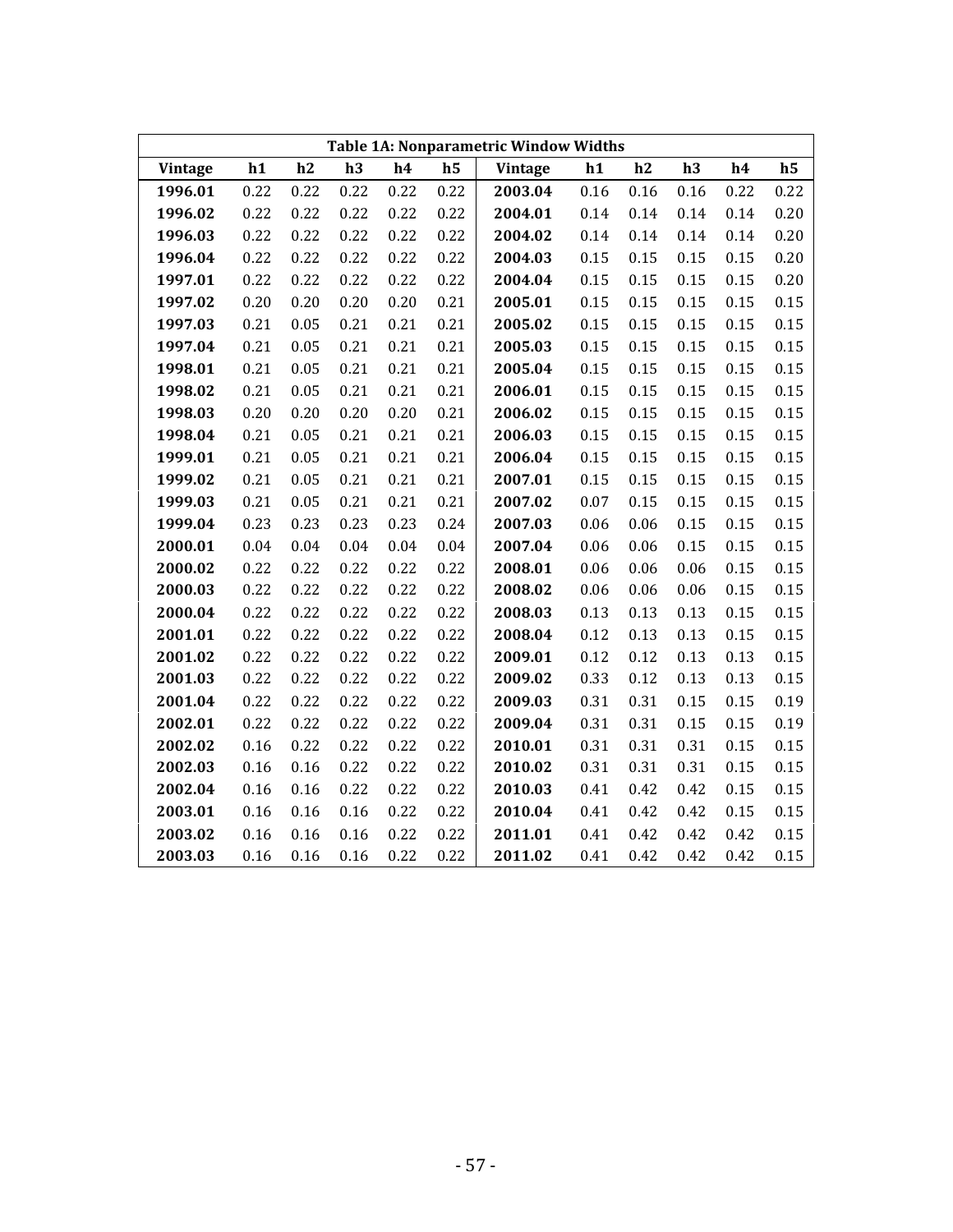|         |       |                   |           |       |                   | Table 2A: Parametric (P), Global Nonparametric (GNP), and the nth Local Nonparametric (LNP) Estimated Slopes |       |                   |           |       |                   |           |       |                   |           |
|---------|-------|-------------------|-----------|-------|-------------------|--------------------------------------------------------------------------------------------------------------|-------|-------------------|-----------|-------|-------------------|-----------|-------|-------------------|-----------|
|         |       | h1                |           |       | h2                |                                                                                                              |       | h3                |           |       | h4                |           |       | h <sub>5</sub>    |           |
| Vintage |       | Slope-P Slope-GNP | Slope-LNP |       | Slope-P Slope-GNP | Slope-LNP                                                                                                    |       | Slope-P Slope-GNP | Slope-LNP |       | Slope-P Slope-GNP | Slope-LNP |       | Slope-P Slope-GNP | Slope-LNP |
| 1996.01 | 0.677 | 0.584             | 0.247     | 0.821 | 0.830             | $-0.035$                                                                                                     | 0.989 | 0.783             | 0.890     | 0.978 | 0.355             | 6.477     | 1.131 | 0.663             | $-4.497$  |
| 1996.02 | 0.690 | 0.596             | 0.277     | 0.826 | 0.827             | 1.767                                                                                                        | 0.998 | 0.809             | 0.751     | 0.979 | 0.379             | $-0.863$  | 1.135 | 0.643             | 9.547     |
| 1996.03 | 0.663 | 0.597             | 0.717     | 0.813 | 0.603             | $-1.011$                                                                                                     | 0.995 | 0.787             | 0.938     | 0.979 | 0.371             | $-1.543$  | 1.133 | 0.482             | $-3.656$  |
| 1996.04 | 0.681 | 0.638             | 0.623     | 0.808 | 0.586             | $-1.025$                                                                                                     | 0.995 | 0.791             | $-0.130$  | 0.996 | 0.468             | 0.019     | 1.134 | 0.612             | $-1.391$  |
| 1997.01 | 0.681 | 0.578             | $-0.379$  | 0.792 | 0.557             | $-0.496$                                                                                                     | 0.994 | 0.704             | 0.685     | 0.981 | 0.526             | $-0.069$  | 1.111 | 0.758             | 9.750     |
| 1997.02 | 0.688 | 0.501             | 0.723     | 0.820 | 0.925             | $-0.310$                                                                                                     | 0.988 | 0.583             | 0.749     | 1.023 | 0.032             | $-1.404$  | 1.172 | 0.691             | $-5.801$  |
| 1997.03 | 0.667 | 0.595             | 0.072     | 0.813 | 3.031             | 14.650                                                                                                       | 0.980 | 0.410             | 0.009     | 1.003 | $-0.011$          | $-0.016$  | 1.114 | 0.465             | $-0.805$  |
| 1997.04 | 0.666 | 0.572             | 0.444     | 0.816 | 2.802             | $-1.418$                                                                                                     | 0.983 | 0.481             | 0.047     | 1.003 | 0.056             | 1.341     | 1.139 | 0.415             | $-0.740$  |
| 1998.01 | 0.662 | 0.573             | 0.338     | 0.810 | 2.689             | 10.997                                                                                                       | 0.999 | 0.460             | 2.266     | 1.002 | 0.103             | 0.426     | 1.142 | 0.476             | 0.437     |
| 1998.02 | 0.670 | 0.615             | 0.508     | 0.818 | 2.771             | 9.186                                                                                                        | 1.017 | 0.561             | 0.128     | 1.032 | 0.129             | $-0.119$  | 1.135 | 0.582             | $-0.336$  |
| 1998.03 | 0.669 | 0.580             | 0.686     | 0.832 | 0.967             | 1.671                                                                                                        | 0.963 | 0.723             | 0.044     | 1.052 | 0.078             | $-0.236$  | 1.138 | 0.658             | 0.959     |
| 1998.04 | 0.665 | 0.592             | 0.784     | 0.842 | 3.003             | 10.361                                                                                                       | 0.954 | 0.681             | 3.719     | 1.051 | 0.176             | 0.300     | 1.140 | 0.682             | 1.064     |
| 1999.01 | 0.664 | 0.594             | 0.839     | 0.845 | 3.086             | $-0.117$                                                                                                     | 0.947 | 0.683             | 1.006     | 1.051 | 0.219             | 1.563     | 1.139 | 0.655             | 0.888     |
| 1999.02 | 0.664 | 0.608             | 0.847     | 0.843 | 3.359             | 10.740                                                                                                       | 0.957 | 0.747             | 0.424     | 1.060 | 0.296             | 0.051     | 1.133 | 0.625             | 1.272     |
| 1999.03 | 0.658 | 0.565             | 0.463     | 0.842 | 2.832             | 2.891                                                                                                        | 0.968 | 0.731             | 0.701     | 1.078 | 0.410             | $-0.462$  | 1.081 | 0.687             | 1.265     |
| 1999.04 | 0.760 | 0.379             | 0.574     | 0.917 | 0.949             | 1.453                                                                                                        | 1.108 | 1.367             | 2.391     | 1.221 | 0.923             | 1.477     | 1.225 | 0.823             | 1.523     |
| 2000.01 | 0.737 | $-0.546$          | 15.936    | 0.879 | $-65.188$         | 15.800                                                                                                       | 1.150 | $-53.189$         | $-9.015$  | 1.163 | 50.252            | 21.580    | 1.151 | 2.852             | 14.202    |
| 2000.02 | 0.705 | 0.518             | $-0.075$  | 0.817 | 0.660             | 1.742                                                                                                        | 1.105 | 0.809             | 2.100     | 1.121 | 0.662             | 0.902     | 1.162 | 0.683             | 0.326     |
| 2000.03 | 0.709 | 0.560             | 0.532     | 0.818 | 0.662             | $-0.428$                                                                                                     | 1.068 | 0.776             | 1.703     | 1.122 | 0.663             | 0.991     | 1.163 | 0.679             | 0.546     |
| 2000.04 | 0.703 | 0.550             | $-2.271$  | 0.824 | 0.706             | 1.662                                                                                                        | 1.047 | 0.789             | 1.019     | 1.122 | 0.643             | 0.746     | 1.134 | 0.653             | 1.759     |
| 2001.01 | 0.690 | 0.543             | 0.428     | 0.821 | 0.678             | $-0.370$                                                                                                     | 1.041 | 0.787             | 1.238     | 1.120 | 0.636             | 0.851     | 1.126 | 0.623             | $-0.648$  |
| 2001.02 | 0.673 | 0.534             | 0.242     | 0.779 | 0.629             | 1.025                                                                                                        | 0.993 | 0.796             | 1.284     | 1.112 | 0.604             | 2.278     | 1.170 | 0.769             | $-0.334$  |
| 2001.03 | 0.677 | 0.502             | $-0.831$  | 0.767 | 0.597             | 1.563                                                                                                        | 0.985 | 0.744             | 2.789     | 1.090 | 0.626             | 0.921     | 1.173 | 0.801             | $-0.846$  |
| 2001.04 | 0.706 | 0.529             | 0.198     | 0.827 | 0.605             | 0.331                                                                                                        | 1.030 | 0.811             | 1.879     | 1.136 | 0.660             | 1.486     | 1.170 | 0.805             | $-0.171$  |
| 2002.01 | 0.712 | 0.535             | 0.641     | 0.819 | 0.579             | 0.723                                                                                                        | 1.032 | 0.813             | 1.500     | 1.142 | 0.672             | 2.441     | 1.171 | 0.764             | $-0.552$  |
| 2002.02 | 0.660 | 0.612             | 0.214     | 0.825 | 0.591             | 0.657                                                                                                        | 1.062 | 0.841             | 1.100     | 1.195 | 0.723             | 1.960     | 1.172 | 0.736             | 1.846     |
| 2002.03 | 0.665 | 0.577             | 0.098     | 0.829 | 0.433             | 1.505                                                                                                        | 0.991 | 0.793             | $-0.362$  | 1.125 | 0.690             | 1.157     | 1.138 | 0.746             | 2.382     |
| 2002.04 | 0.669 | 0.614             | 0.069     | 0.839 | 0.421             | 0.871                                                                                                        | 1.009 | 0.806             | 0.442     | 1.096 | 0.648             | 2.097     | 1.110 | 0.742             | $-0.681$  |
| 2003.01 | 0.672 | 0.603             | $-0.683$  | 0.836 | 0.470             | $-0.312$                                                                                                     | 0.985 | 0.881             | 0.723     | 1.093 | 0.684             | 1.549     | 1.095 | 0.748             | 0.906     |
| 2003.02 | 0.660 | 0.620             | $-0.473$  | 0.836 | 0.459             | $-1.988$                                                                                                     | 0.986 | 0.863             | 0.155     | 1.088 | 0.709             | 1.330     | 1.061 | 0.771             | $-0.141$  |
| 2003.03 | 0.677 | 0.471             | 1.592     | 0.842 | 0.485             | $-1.757$                                                                                                     | 1.002 | 0.943             | 4.525     | 1.088 | 0.724             | $-0.800$  | 1.072 | 0.791             | 0.988     |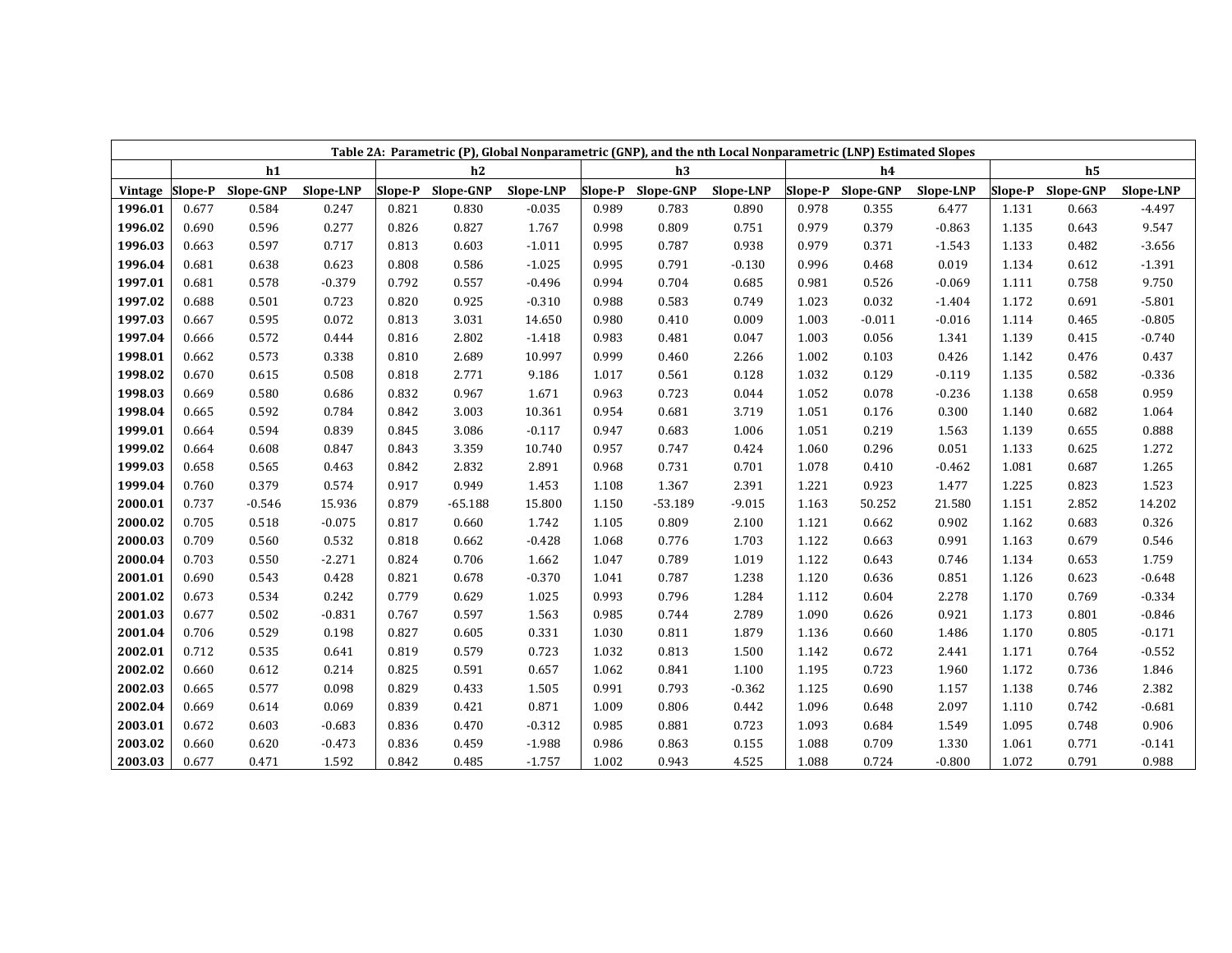|         |       |                   | Table 2A (Continued): Parametric (P), Global Nonparametric (GNP), and the nth Local Nonparametric (LNP) Estimated Slopes |       |                   |           |       |                   |           |       |                   |           |       |                   |           |
|---------|-------|-------------------|--------------------------------------------------------------------------------------------------------------------------|-------|-------------------|-----------|-------|-------------------|-----------|-------|-------------------|-----------|-------|-------------------|-----------|
|         |       | h1                |                                                                                                                          |       | h2                |           |       | h3                |           |       | h4                |           |       | h <sub>5</sub>    |           |
| Vintage |       | Slope-P Slope-GNP | Slope-LNP                                                                                                                |       | Slope-P Slope-GNP | Slope-LNP |       | Slope-P Slope-GNP | Slope-LNP |       | Slope-P Slope-GNP | Slope-LNP |       | Slope-P Slope-GNP | Slope-LNP |
| 2003.04 | 0.685 | 0.458             | 1.200                                                                                                                    | 0.783 | 0.318             | $-0.456$  | 1.003 | 0.917             | 2.346     | 1.119 | 0.777             | 0.296     | 1.035 | 0.761             | 0.979     |
| 2004.01 | 0.643 | 0.986             | 1.491                                                                                                                    | 0.833 | 1.122             | $-3.898$  | 0.894 | 1.420             | $-2.626$  | 1.000 | 0.718             | 0.118     | 0.974 | 0.884             | 0.045     |
| 2004.02 | 0.640 | 0.992             | 1.642                                                                                                                    | 0.804 | 1.011             | 4.468     | 0.809 | 0.582             | 2.940     | 1.024 | 0.722             | 0.689     | 0.961 | 0.889             | 3.541     |
| 2004.03 | 0.617 | 0.925             | 0.217                                                                                                                    | 0.820 | 1.273             | 1.832     | 0.819 | 1.171             | 0.683     | 0.984 | 0.855             | 1.504     | 0.936 | 0.846             | 0.549     |
| 2004.04 | 0.646 | 0.990             | 0.008                                                                                                                    | 0.843 | 1.401             | 0.373     | 0.815 | 1.160             | 2.084     | 0.989 | 0.889             | $-0.524$  | 0.939 | 0.876             | $-0.391$  |
| 2005.01 | 0.630 | 0.974             | 1.461                                                                                                                    | 0.823 | 1.270             | $-0.916$  | 0.814 | 1.176             | 2.878     | 0.968 | 0.876             | 1.298     | 0.953 | 1.151             | 0.005     |
| 2005.02 | 0.627 | 0.973             | 3.108                                                                                                                    | 0.808 | 1.265             | 0.003     | 0.815 | 1.139             | 0.049     | 0.937 | 1.439             | 4.998     | 0.966 | 1.159             | 0.392     |
| 2005.03 | 0.661 | 0.777             | 0.868                                                                                                                    | 0.804 | 1.175             | 5.096     | 0.786 | 0.471             | $-0.511$  | 0.927 | 0.095             | $-0.653$  | 0.932 | 1.169             | 1.432     |
| 2005.04 | 0.624 | 1.146             | 1.258                                                                                                                    | 0.806 | 1.170             | 0.948     | 0.784 | 0.409             | $-1.317$  | 0.905 | 0.098             | 2.114     | 0.931 | 1.087             | $-0.531$  |
| 2006.01 | 0.608 | 1.034             | 1.237                                                                                                                    | 0.789 | 1.194             | 3.711     | 0.781 | 0.440             | 1.577     | 0.904 | 0.087             | 1.080     | 0.913 | 1.082             | 1.538     |
| 2006.02 | 0.605 | 1.022             | 0.729                                                                                                                    | 0.777 | 1.149             | 2.053     | 0.778 | 0.469             | 1.596     | 0.918 | 0.176             | 2.587     | 0.879 | 0.407             | 6.029     |
| 2006.03 | 0.603 | 0.530             | $-3.481$                                                                                                                 | 0.763 | 0.583             | 1.020     | 0.738 | $-0.105$          | 1.240     | 0.892 | 0.010             | 0.894     | 0.904 | 0.183             | $-0.128$  |
| 2006.04 | 0.616 | 0.611             | $-1.774$                                                                                                                 | 0.764 | 0.597             | $-11.538$ | 0.730 | $-0.027$          | 1.630     | 0.890 | 0.043             | $-0.584$  | 0.893 | 0.172             | 2.451     |
| 2007.01 | 0.627 | 0.645             | $-0.185$                                                                                                                 | 0.833 | 1.013             | $-0.507$  | 0.754 | 0.014             | 0.860     | 0.934 | $-0.018$          | 3.416     | 0.894 | 0.196             | 1.017     |
| 2007.02 | 0.720 | 1.002             | 0.168                                                                                                                    | 0.833 | 1.031             | $-1.688$  | 0.755 | $-0.018$          | $-14.277$ | 0.937 | $-0.022$          | 0.215     | 0.874 | 0.151             | 1.639     |
| 2007.03 | 0.721 | 1.760             | 11.163                                                                                                                   | 0.958 | 1.144             | 2.792     | 0.733 | 0.004             | $-1.479$  | 0.895 | $-0.354$          | 0.160     | 0.844 | 0.217             | 1.409     |
| 2007.04 | 0.737 | 1.816             | 3.648                                                                                                                    | 0.966 | 1.221             | $-2.084$  | 0.737 | 0.058             | $-1.391$  | 0.904 | $-0.311$          | 1.059     | 0.845 | 0.225             | 0.444     |
| 2008.01 | 0.737 | 1.884             | 2.570                                                                                                                    | 0.885 | 1.044             | $-3.494$  | 0.835 | 0.664             | 8.681     | 0.887 | $-0.318$          | 1.224     | 0.817 | 0.251             | 7.164     |
| 2008.02 | 0.728 | 1.815             | $-2.126$                                                                                                                 | 0.888 | 1.134             | $-7.811$  | 0.824 | 0.616             | $-0.841$  | 0.893 | $-0.303$          | $-23.839$ | 0.822 | 0.280             | 0.917     |
| 2008.03 | 0.663 | 1.621             | 1.735                                                                                                                    | 0.788 | 1.823             | 3.803     | 0.808 | 1.179             | 3.090     | 0.861 | $-0.012$          | $-0.383$  | 0.801 | 0.220             | 1.892     |
| 2008.04 | 0.609 | 1.173             | 1.634                                                                                                                    | 0.746 | 1.525             | 2.717     | 0.792 | 1.215             | 1.782     | 0.829 | 0.069             | 0.311     | 0.662 | 0.195             | $-1.146$  |
| 2009.01 | 0.852 | 1.196             | $-17.584$                                                                                                                | 0.941 | 2.538             | 0.336     | 0.973 | $-0.637$          | 1.549     | 0.623 | $-0.492$          | 0.690     | 0.787 | $-0.086$          | 1.281     |
| 2009.02 | 0.791 | 0.581             | 0.916                                                                                                                    | 1.017 | 2.322             | $-5.775$  | 1.008 | $-0.190$          | 1.284     | 0.692 | $-0.331$          | 3.358     | 0.763 | $-0.083$          | $-15.411$ |
| 2009.03 | 0.847 | 0.970             | 0.767                                                                                                                    | 1.052 | 1.052             | 0.687     | 1.172 | 1.504             | 0.904     | 0.823 | 0.765             | 0.510     | 0.833 | 1.203             | 2.431     |
| 2009.04 | 0.852 | 0.976             | 0.712                                                                                                                    | 1.085 | 1.017             | 1.730     | 1.156 | 1.151             | $-0.332$  | 0.821 | 0.768             | 0.771     | 0.828 | 1.226             | 4.360     |
| 2010.01 | 0.837 | 0.965             | 1.006                                                                                                                    | 1.084 | 1.024             | 1.169     | 1.208 | 1.114             | 1.853     | 0.837 | 0.751             | $-3.029$  | 0.861 | 1.165             | 0.017     |
| 2010.02 | 0.841 | 0.970             | 4.249                                                                                                                    | 1.078 | 1.033             | $-0.069$  | 1.199 | 1.073             | 0.867     | 0.854 | 0.719             | 0.036     | 0.872 | 1.225             | 5.663     |
| 2010.03 | 0.865 | 0.857             | 0.855                                                                                                                    | 1.165 | 1.122             | 2.911     | 1.157 | 0.927             | 1.052     | 0.883 | 0.990             | 0.852     | 0.936 | 1.226             | 0.228     |
| 2010.04 | 0.867 | 0.857             | 3.293                                                                                                                    | 1.165 | 1.114             | 0.470     | 1.158 | 0.919             | 1.915     | 0.914 | 0.986             | $-1.606$  | 0.940 | 1.198             | 1.935     |
| 2011.01 | 0.863 | 0.845             | 0.789                                                                                                                    | 1.172 | 1.129             | 3.624     | 1.161 | 0.936             | 2.400     | 1.013 | 0.891             | 1.953     | 0.956 | 1.063             | $-3.818$  |
| 2011.02 | 0.835 | 0.818             | 1.290                                                                                                                    | 1.165 | 1.099             | 0.961     | 1.145 | 0.920             | 2.182     | 1.062 | 0.952             | 0.680     | 0.936 | 0.953             | 2.194     |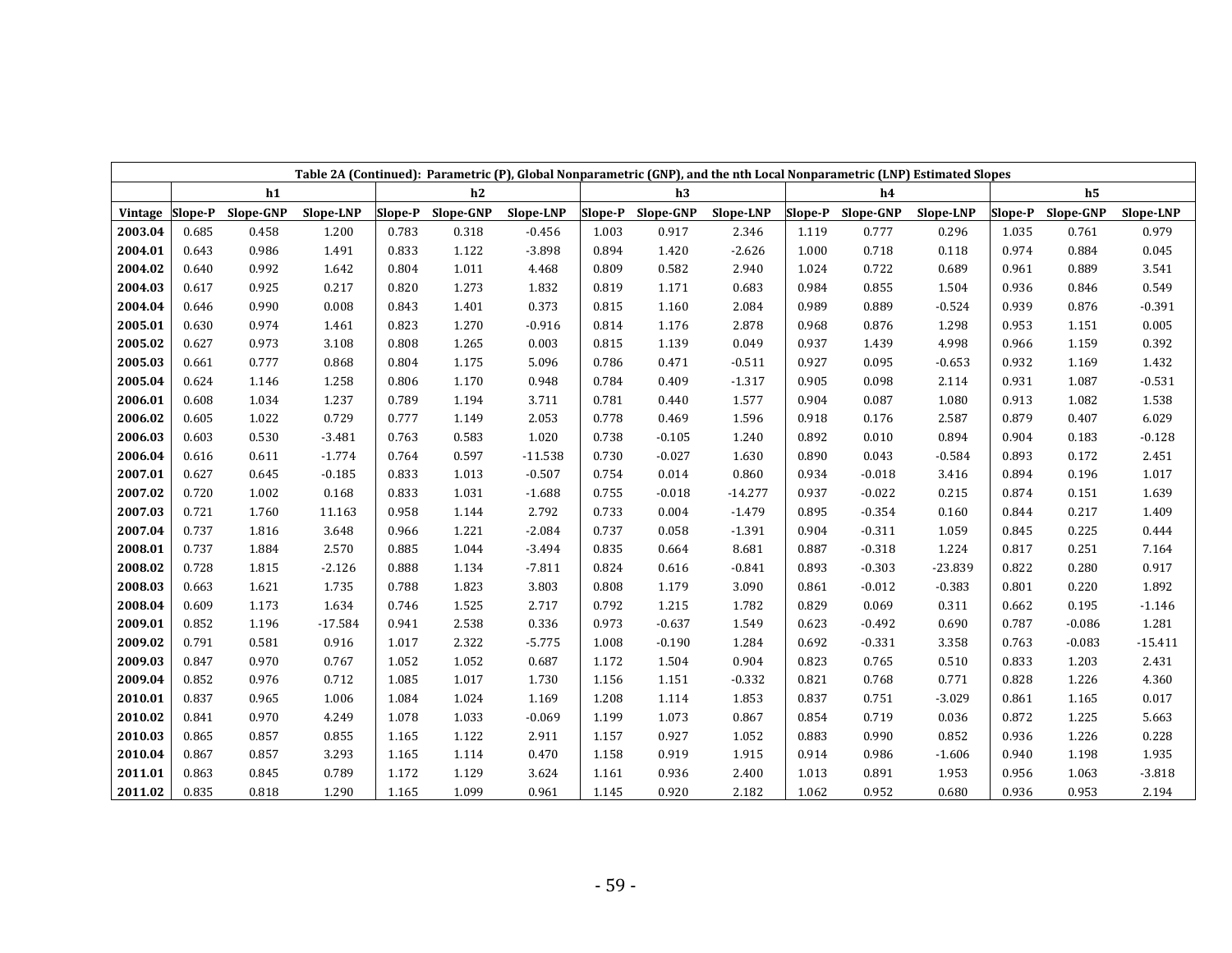|         |       |                 |       |                 |       | Table 3A: RMSE of Parametric (P) and Global Nonparametric (GNP) Forecasts |       |                 |       |                 |
|---------|-------|-----------------|-------|-----------------|-------|---------------------------------------------------------------------------|-------|-----------------|-------|-----------------|
|         |       | h1              |       | h2              |       | h3                                                                        |       | h4              |       | h <sub>5</sub>  |
| Vintage |       | RMSE-P RMSE-GNP |       | RMSE-P RMSE-GNP |       | RMSE-P RMSE-GNP                                                           |       | RMSE-P RMSE-GNP |       | RMSE-P RMSE-GNP |
| 1996.01 | 1.452 | 1.228           | 1.566 | 1.567           | 1.993 | 1.559                                                                     | 5.066 | 1.753           | 4.911 | 2.773           |
| 1996.02 | 1.395 | 1.185           | 1.389 | 1.376           | 1.909 | 1.529                                                                     | 4.689 | 1.736           | 5.406 | 2.950           |
| 1996.03 | 1.659 | 1.468           | 1.906 | 1.395           | 2.093 | 1.635                                                                     | 3.839 | 1.391           | 5.385 | 2.182           |
| 1996.04 | 1.703 | 1.570           | 2.062 | 1.475           | 2.297 | 1.805                                                                     | 3.962 | 1.798           | 5.617 | 2.923           |
| 1997.01 | 1.812 | 1.512           | 2.159 | 1.497           | 2.307 | 1.613                                                                     | 3.866 | 2.014           | 4.788 | 3.172           |
| 1997.02 | 1.373 | 0.967           | 1.797 | 2.002           | 1.747 | 1.007                                                                     | 2.906 | 0.023           | 4.794 | 2.778           |
| 1997.03 | 1.424 | 1.258           | 1.876 | 6.997           | 2.069 | 0.855                                                                     | 2.850 | 0.055           | 4.525 | 1.832           |
| 1997.04 | 1.616 | 1.374           | 1.893 | 6.506           | 2.046 | 0.990                                                                     | 2.730 | 0.129           | 4.831 | 1.701           |
| 1998.01 | 1.557 | 1.335           | 2.145 | 7.120           | 2.116 | 0.965                                                                     | 1.884 | 0.179           | 4.866 | 1.971           |
| 1998.02 | 1.466 | 1.334           | 1.938 | 6.570           | 2.176 | 1.192                                                                     | 1.759 | 0.207           | 4.719 | 2.366           |
| 1998.03 | 1.677 | 1.416           | 2.216 | 2.546           | 2.738 | 2.024                                                                     | 2.284 | 0.125           | 4.172 | 2.370           |
| 1998.04 | 1.725 | 1.522           | 2.374 | 8.468           | 2.511 | 1.780                                                                     | 2.274 | 0.365           | 4.124 | 2.423           |
| 1999.01 | 1.731 | 1.536           | 2.412 | 8.819           | 2.537 | 1.818                                                                     | 2.307 | 0.464           | 4.067 | 2.296           |
| 1999.02 | 1.734 | 1.574           | 2.534 | 10.094          | 2.778 | 2.156                                                                     | 2.319 | 0.633           | 3.637 | 1.966           |
| 1999.03 | 1.663 | 1.415           | 2.533 | 8.519           | 2.860 | 2.148                                                                     | 2.498 | 0.933           | 3.638 | 2.273           |
| 1999.04 | 1.963 | 0.965           | 2.615 | 2.693           | 3.181 | 3.906                                                                     | 2.937 | 2.211           | 4.008 | 2.430           |
| 2000.01 | 1.820 | 1.318           | 2.522 | 186.978         | 3.321 | 153.552                                                                   | 2.665 | 115.181         | 3.050 | 7.634           |
| 2000.02 | 1.709 | 1.249           | 2.347 | 1.891           | 3.120 | 2.272                                                                     | 2.933 | 1.722           | 2.721 | 1.590           |
| 2000.03 | 1.782 | 1.403           | 2.366 | 1.907           | 3.274 | 2.364                                                                     | 3.328 | 1.953           | 2.784 | 1.614           |
| 2000.04 | 1.596 | 1.243           | 2.442 | 2.085           | 3.346 | 2.507                                                                     | 3.343 | 1.903           | 2.304 | 1.318           |
| 2001.01 | 1.253 | 0.982           | 2.017 | 1.660           | 3.329 | 2.504                                                                     | 3.416 | 1.926           | 2.248 | 1.236           |
| 2001.02 | 1.241 | 0.980           | 1.967 | 1.581           | 3.429 | 2.733                                                                     | 3.248 | 1.752           | 2.322 | 1.518           |
| 2001.03 | 1.022 | 0.755           | 1.686 | 1.306           | 2.760 | 2.072                                                                     | 3.611 | 2.060           | 2.474 | 1.680           |
| 2001.04 | 1.038 | 0.775           | 1.513 | 1.104           | 2.882 | 2.256                                                                     | 3.780 | 2.182           | 2.422 | 1.658           |
| 2002.01 | 1.397 | 1.045           | 1.382 | 0.973           | 2.861 | 2.244                                                                     | 3.789 | 2.216           | 2.421 | 1.572           |
| 2002.02 | 1.492 | 1.307           | 1.655 | 1.182           | 2.740 | 2.160                                                                     | 4.698 | 2.827           | 2.319 | 1.450           |
| 2002.03 | 1.835 | 1.492           | 2.613 | 1.336           | 2.567 | 2.046                                                                     | 4.442 | 2.708           | 1.796 | 1.172           |
| 2002.04 | 1.925 | 1.664           | 2.672 | 1.326           | 3.057 | 2.433                                                                     | 4.446 | 2.614           | 1.817 | 1.209           |
| 2003.01 | 2.031 | 1.717           | 3.464 | 1.929           | 3.719 | 3.184                                                                     | 4.448 | 2.769           | 1.761 | 1.198           |
| 2003.02 | 2.009 | 1.784           | 3.411 | 1.853           | 3.704 | 3.090                                                                     | 4.130 | 2.679           | 1.967 | 1.423           |
| 2003.03 | 2.321 | 1.497           | 3.464 | 1.975           | 3.485 | 3.143                                                                     | 3.798 | 2.516           | 2.525 | 1.854           |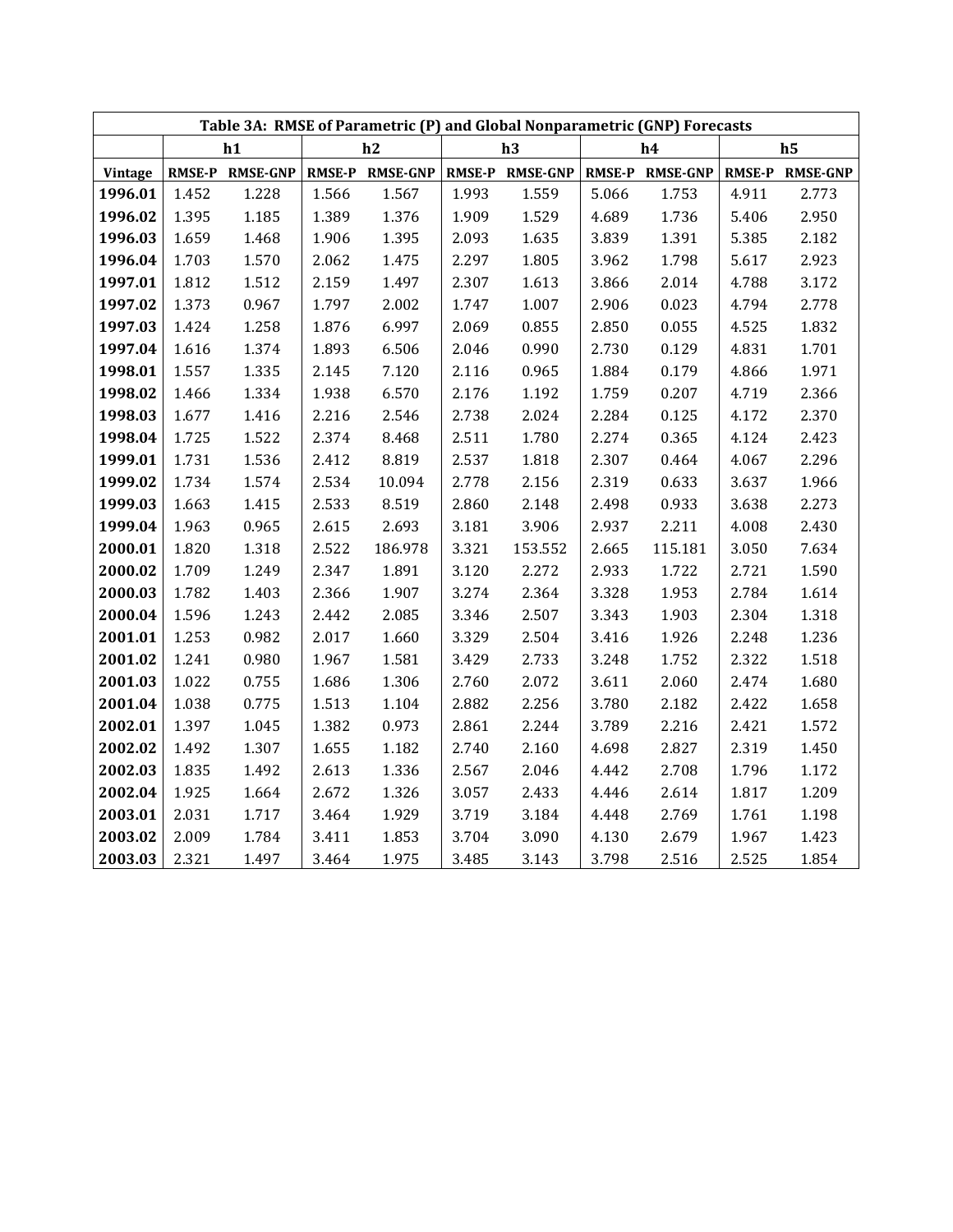|         |       | Table 3A (Continued): RMSE of Parametric (P) and Global Nonparametric (GNP) Forecasts |        |                 |        |                 |       |                 |       |                 |
|---------|-------|---------------------------------------------------------------------------------------|--------|-----------------|--------|-----------------|-------|-----------------|-------|-----------------|
|         |       | h1                                                                                    |        | h2              |        | h3              |       | h4              |       | h <sub>5</sub>  |
| Vintage |       | RMSE-P RMSE-GNP                                                                       |        | RMSE-P RMSE-GNP |        | RMSE-P RMSE-GNP |       | RMSE-P RMSE-GNP |       | RMSE-P RMSE-GNP |
| 2003.04 | 2.749 | 1.703                                                                                 | 3.566  | 1.426           | 3.444  | 3.018           | 4.241 | 2.933           | 2.511 | 1.839           |
| 2004.01 | 2.770 | 4.250                                                                                 | 4.090  | 5.507           | 3.808  | 6.046           | 4.706 | 3.384           | 2.503 | 2.329           |
| 2004.02 | 2.778 | 4.311                                                                                 | 4.056  | 5.103           | 3.730  | 2.686           | 4.995 | 3.527           | 2.700 | 2.559           |
| 2004.03 | 2.604 | 3.935                                                                                 | 3.815  | 5.927           | 3.870  | 5.564           | 4.375 | 3.848           | 2.779 | 2.575           |
| 2004.04 | 2.734 | 4.217                                                                                 | 3.919  | 6.510           | 3.888  | 5.565           | 4.456 | 4.053           | 2.866 | 2.738           |
| 2005.01 | 2.606 | 4.053                                                                                 | 4.028  | 6.212           | 3.906  | 5.673           | 4.345 | 3.975           | 3.362 | 4.094           |
| 2005.02 | 2.513 | 3.924                                                                                 | 3.855  | 6.036           | 3.911  | 5.495           | 3.865 | 5.974           | 3.318 | 4.011           |
| 2005.03 | 2.610 | 3.090                                                                                 | 3.578  | 5.229           | 4.024  | 2.439           | 3.827 | 0.430           | 3.203 | 4.039           |
| 2005.04 | 2.552 | 4.714                                                                                 | 3.564  | 5.172           | 3.773  | 1.995           | 3.790 | 0.450           | 3.210 | 3.771           |
| 2006.01 | 2.456 | 4.201                                                                                 | 2.689  | 4.070           | 3.376  | 1.922           | 4.136 | 0.439           | 3.151 | 3.756           |
| 2006.02 | 2.663 | 4.526                                                                                 | 3.241  | 4.795           | 3.449  | 2.100           | 4.372 | 0.884           | 3.036 | 1.427           |
| 2006.03 | 2.662 | 2.364                                                                                 | 3.185  | 2.434           | 3.344  | 0.453           | 4.317 | 0.091           | 2.957 | 0.620           |
| 2006.04 | 2.367 | 2.370                                                                                 | 3.379  | 2.642           | 3.650  | 0.110           | 4.058 | 0.232           | 2.875 | 0.573           |
| 2007.01 | 2.385 | 2.474                                                                                 | 3.654  | 4.448           | 3.314  | 0.083           | 3.553 | 0.038           | 2.896 | 0.656           |
| 2007.02 | 3.420 | 4.762                                                                                 | 3.482  | 4.316           | 2.852  | 0.051           | 3.811 | 0.058           | 2.563 | 0.460           |
| 2007.03 | 4.526 | 11.070                                                                                | 5.900  | 7.068           | 2.664  | 0.032           | 4.092 | 1.581           | 2.381 | 0.631           |
| 2007.04 | 4.816 | 11.862                                                                                | 5.978  | 7.577           | 3.122  | 0.267           | 4.394 | 1.475           | 2.478 | 0.677           |
| 2008.01 | 5.252 | 13.432                                                                                | 7.310  | 8.620           | 4.437  | 3.542           | 4.343 | 1.517           | 3.030 | 0.952           |
| 2008.02 | 5.287 | 13.186                                                                                | 7.369  | 9.417           | 4.451  | 3.339           | 4.337 | 1.436           | 3.047 | 1.061           |
| 2008.03 | 4.083 | 9.971                                                                                 | 5.340  | 12.324          | 4.395  | 6.407           | 4.088 | 0.018           | 3.004 | 0.846           |
| 2008.04 | 3.760 | 7.095                                                                                 | 5.097  | 10.402          | 4.315  | 6.608           | 3.781 | 0.350           | 3.176 | 0.961           |
| 2009.01 | 4.795 | 6.731                                                                                 | 6.421  | 17.755          | 6.487  | 4.259           | 3.244 | 2.577           | 3.792 | 0.388           |
| 2009.02 | 7.827 | 5.707                                                                                 | 6.315  | 14.427          | 6.635  | 1.266           | 3.544 | 1.710           | 4.011 | 0.407           |
| 2009.03 | 8.434 | 9.715                                                                                 | 9.817  | 9.909           | 7.364  | 9.447           | 4.548 | 4.228           | 4.387 | 6.331           |
| 2009.04 | 8.645 | 9.960                                                                                 | 10.803 | 10.229          | 7.095  | 7.067           | 5.071 | 4.744           | 4.359 | 6.453           |
| 2010.01 | 8.651 | 10.030                                                                                | 12.217 | 11.645          | 12.047 | 11.237          | 5.179 | 4.651           | 4.952 | 6.701           |
| 2010.02 | 8.386 | 9.733                                                                                 | 12.854 | 12.437          | 12.838 | 11.622          | 5.061 | 4.260           | 4.995 | 7.019           |
| 2010.03 | 8.925 | 8.833                                                                                 | 15.095 | 14.524          | 12.576 | 10.058          | 5.293 | 5.931           | 5.525 | 7.232           |
| 2010.04 | 9.071 | 8.959                                                                                 | 15.111 | 14.426          | 12.367 | 9.794           | 5.342 | 5.762           | 5.420 | 6.903           |
| 2011.01 | 8.996 | 8.799                                                                                 | 14.638 | 14.083          | 14.539 | 11.700          | 7.423 | 6.522           | 4.580 | 5.090           |
| 2011.02 | 8.691 | 8.493                                                                                 | 14.541 | 13.703          | 14.781 | 11.856          | 8.547 | 7.651           | 4.790 | 4.875           |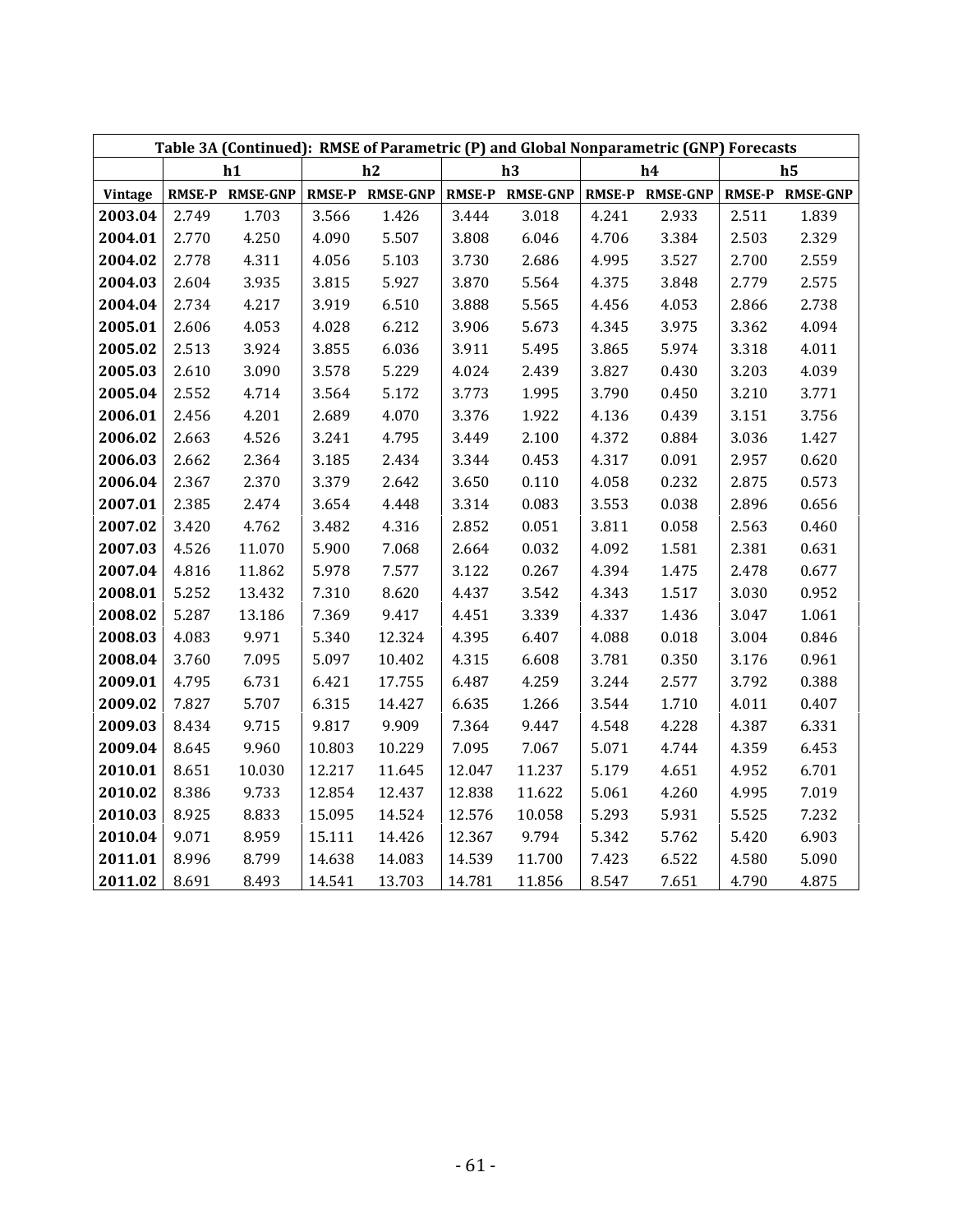|         |                   |                   |          | Table 4A: Comparing the Average Estimated Forecasted Slopes Produced by Method 1, Method 2, and Method 3 |          |        |                   |          |                   |          |          |          |          |                |          |
|---------|-------------------|-------------------|----------|----------------------------------------------------------------------------------------------------------|----------|--------|-------------------|----------|-------------------|----------|----------|----------|----------|----------------|----------|
|         |                   | h1                |          |                                                                                                          | h2       |        |                   | h3       |                   |          | h4       |          |          | h <sub>5</sub> |          |
| Vintage | Meth <sub>1</sub> | Meth <sub>2</sub> | Meth 3   | Meth 1                                                                                                   | Meth 2   | Meth 3 | Meth <sub>1</sub> | Meth 2   | Meth <sub>3</sub> | Meth 1   | Meth 2   | Meth 3   | Meth 1   | Meth 2         | Meth 3   |
| 1996.01 | 0.247             | $-0.067$          | 0.169    | $-0.035$                                                                                                 | $-0.610$ | 0.462  | 0.890             | 0.613    | 1.005             | 6.477    | 6.477    | $-0.540$ | $-4.497$ | $-5.966$       | 0.311    |
| 1996.02 | 0.277             | 0.215             | 0.223    | 1.767                                                                                                    | 2.025    | 0.226  | 0.751             | 0.866    | 1.009             | $-0.863$ | $-0.872$ | $-0.434$ | 9.547    | 9.602          | $-0.685$ |
| 1996.03 | 0.717             | 0.708             | 0.345    | $-1.011$                                                                                                 | $-1.073$ | 0.271  | 0.938             | 0.666    | 1.057             | $-1.543$ | $-1.949$ | $-0.175$ | $-3.656$ | $-4.702$       | $-0.336$ |
| 1996.04 | 0.623             | 0.507             | 0.393    | $-1.025$                                                                                                 | $-1.013$ | 0.475  | $-0.130$          | $-0.208$ | 1.158             | 0.019    | 0.003    | 0.092    | $-1.391$ | $-1.398$       | $-0.097$ |
| 1997.01 | $-0.379$          | $-0.258$          | 0.448    | $-0.496$                                                                                                 | $-0.614$ | 0.616  | 0.685             | 0.987    | 1.182             | $-0.069$ | $-0.111$ | 0.239    | 9.750    | 9.750          | $-0.452$ |
| 1997.02 | 0.723             | 0.835             | 0.379    | $-0.310$                                                                                                 | $-0.343$ | 0.859  | 0.749             | 0.949    | 1.142             | $-1.404$ | $-1.526$ | 0.319    | $-5.801$ | $-5.838$       | 0.372    |
| 1997.03 | 0.072             | 0.057             | 0.380    | 14.650                                                                                                   | 14.726   | 3.264  | 0.009             | 0.184    | 0.945             | $-0.016$ | $-0.688$ | 0.048    | $-0.805$ | $-1.205$       | 0.579    |
| 1997.04 | 0.444             | 0.420             | 0.294    | $-1.418$                                                                                                 | $-0.857$ | 2.801  | 0.047             | $-0.043$ | 1.023             | 1.341    | 1.661    | $-0.053$ | $-0.740$ | $-1.071$       | 0.853    |
| 1998.01 | 0.338             | 0.403             | 0.325    | 10.997                                                                                                   | 10.997   | 1.909  | 2.266             | 2.472    | 0.876             | 0.426    | $-0.290$ | 0.097    | 0.437    | 0.803          | 0.809    |
| 1998.02 | 0.508             | 0.212             | 0.406    | 9.186                                                                                                    | 9.346    | 1.673  | 0.128             | 0.087    | 1.104             | $-0.119$ | $-0.684$ | 0.309    | $-0.336$ | $-0.730$       | 0.945    |
| 1998.03 | 0.686             | 0.559             | 0.072    | 1.671                                                                                                    | 1.866    | 1.431  | 0.044             | 0.084    | 1.480             | $-0.236$ | $-0.620$ | 0.415    | 0.959    | 0.182          | 0.990    |
| 1998.04 | 0.784             | 0.621             | 0.094    | 10.361                                                                                                   | 10.416   | 1.395  | 3.719             | 4.233    | 1.069             | 0.300    | $-0.165$ | 0.603    | 1.064    | 1.970          | 0.763    |
| 1999.01 | 0.839             | 0.642             | 0.110    | $-0.117$                                                                                                 | 0.095    | 1.297  | 1.006             | 0.682    | 1.161             | 1.563    | 1.640    | 0.568    | 0.888    | 0.213          | 0.788    |
| 1999.02 | 0.847             | 0.682             | 0.127    | 10.740                                                                                                   | 10.116   | 2.050  | 0.424             | 0.260    | 1.183             | 0.051    | $-0.333$ | 0.770    | 1.272    | 0.911          | 0.713    |
| 1999.03 | 0.463             | 0.568             | 0.154    | 2.891                                                                                                    | $-0.424$ | 1.725  | 0.701             | 0.366    | 1.204             | $-0.462$ | $-0.683$ | 0.779    | 1.265    | 0.948          | 0.751    |
| 1999.04 | 0.574             | 0.784             | 0.444    | 1.453                                                                                                    | 1.455    | 0.841  | 2.391             | 2.462    | 1.051             | 1.477    | 1.168    | 0.785    | 1.523    | 1.416          | 0.358    |
| 2000.01 | 15.936            | 25.820            | $-3.921$ | 15.800                                                                                                   | 27.125   | 4.070  | $-9.015$          | $-6.464$ | 0.644             | 21.580   | 27.818   | 6.386    | 14.202   | 7.754          | 5.511    |
| 2000.02 | $-0.075$          | 0.233             | 0.304    | 1.742                                                                                                    | 1.689    | 0.756  | 2.100             | 2.053    | 1.342             | 0.902    | 0.987    | 1.310    | 0.326    | 0.146          | 0.711    |
| 2000.03 | 0.532             | 0.711             | 0.443    | $-0.428$                                                                                                 | 0.472    | 0.668  | 1.703             | 3.114    | 1.142             | 0.991    | 1.268    | 1.172    | 0.546    | 0.504          | 0.777    |
| 2000.04 | $-2.271$          | $-2.269$          | 0.659    | 1.662                                                                                                    | 1.834    | 0.632  | 1.019             | 0.871    | 1.237             | 0.746    | 0.776    | 1.160    | 1.759    | 1.508          | 0.664    |
| 2001.01 | 0.428             | 0.790             | 0.617    | $-0.370$                                                                                                 | $-0.357$ | 0.652  | 1.238             | 1.744    | 1.169             | 0.851    | 0.998    | 1.133    | $-0.648$ | $-0.105$       | 0.664    |
| 2001.02 | 0.242             | 0.575             | 0.569    | 1.025                                                                                                    | 1.605    | 0.508  | 1.284             | 1.178    | 1.080             | 2.278    | 2.061    | 1.018    | $-0.334$ | 0.028          | 0.804    |
| 2001.03 | $-0.831$          | $-0.831$          | 0.410    | 1.563                                                                                                    | 1.761    | 0.330  | 2.789             | 2.834    | 1.129             | 0.921    | 1.066    | 1.178    | $-0.846$ | $-0.336$       | 0.960    |
| 2001.04 | 0.198             | 0.199             | 0.445    | 0.331                                                                                                    | 0.331    | 0.257  | 1.879             | 1.718    | 1.211             | 1.486    | 1.405    | 1.183    | $-0.171$ | $-0.051$       | 0.896    |
| 2002.01 | 0.641             | 0.638             | 0.390    | 0.723                                                                                                    | 0.727    | 0.148  | 1.500             | 1.270    | 1.248             | 2.441    | 2.408    | 1.143    | $-0.552$ | $-0.333$       | 0.791    |
| 2002.02 | 0.214             | 0.234             | 0.290    | 0.657                                                                                                    | 0.651    | 0.128  | 1.100             | 1.101    | 1.276             | 1.960    | 1.723    | 1.110    | 1.846    | 1.664          | 0.580    |
| 2002.03 | 0.098             | $-0.106$          | 0.453    | 1.505                                                                                                    | 1.508    | 0.158  | $-0.362$          | $-0.355$ | 1.309             | 1.157    | 1.190    | 1.134    | 2.382    | 2.503          | 0.579    |
| 2002.04 | 0.069             | 0.587             | 0.509    | 0.871                                                                                                    | 0.789    | 0.159  | 0.442             | 0.418    | 1.173             | 2.097    | 2.229    | 1.075    | $-0.681$ | $-0.471$       | 0.660    |
| 2003.01 | $-0.683$          | $-0.626$          | 0.537    | $-0.312$                                                                                                 | 0.604    | 0.254  | 0.723             | 0.664    | 1.230             | 1.549    | 1.590    | 1.156    | 0.906    | 1.497          | 0.664    |
| 2003.02 | $-0.473$          | $-0.499$          | 0.644    | $-1.988$                                                                                                 | $-1.595$ | 0.377  | 0.155             | $-0.116$ | 1.320             | 1.330    | 1.331    | 1.197    | $-0.141$ | $-0.027$       | 0.877    |
| 2003.03 | 1.592             | 1.759             | 0.141    | $-1.757$                                                                                                 | $-1.465$ | 0.521  | 4.525             | 4.439    | 1.361             | $-0.800$ | $-0.795$ | 1.411    | 0.988    | 0.997          | 0.901    |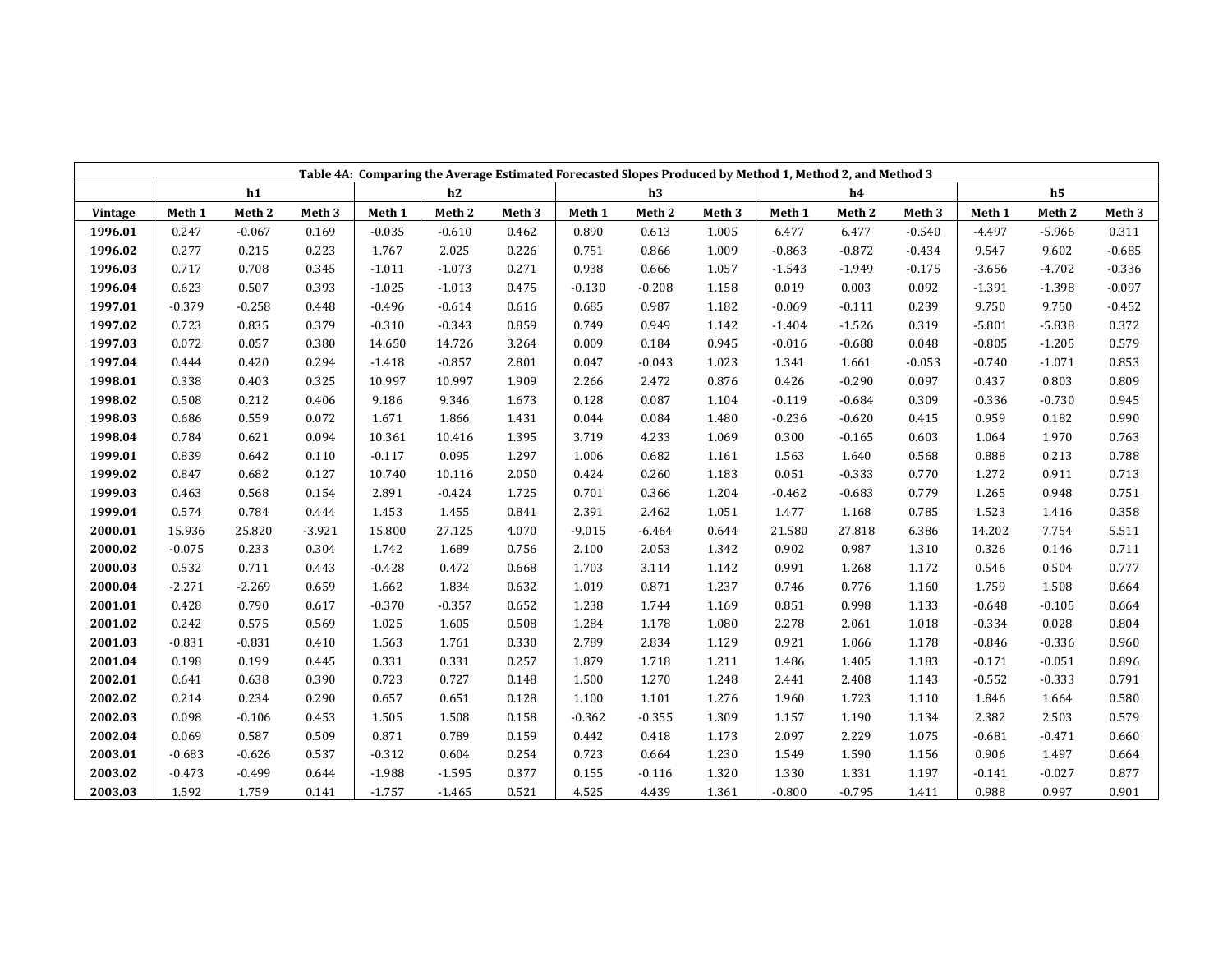|         |                   |                   |                   |           | Table 4A (Continued): Comparing the Average Estimated Forecasted Slopes Produced by Method 1, Method 2, and Method 3 |                   |           |           |                   |           |                   |                   |           |                |                   |
|---------|-------------------|-------------------|-------------------|-----------|----------------------------------------------------------------------------------------------------------------------|-------------------|-----------|-----------|-------------------|-----------|-------------------|-------------------|-----------|----------------|-------------------|
|         |                   | h1                |                   |           | h2                                                                                                                   |                   |           | h3        |                   |           | h4                |                   |           | h <sub>5</sub> |                   |
| Vintage | Meth <sub>1</sub> | Meth <sub>2</sub> | Meth <sub>3</sub> | Meth 1    | Meth <sub>2</sub>                                                                                                    | Meth <sub>3</sub> | Meth 1    | Meth 2    | Meth <sub>3</sub> | Meth 1    | Meth <sub>2</sub> | Meth <sub>3</sub> | Meth 1    | Meth 2         | Meth <sub>3</sub> |
| 2003.04 | 1.200             | 0.658             | 0.276             | $-0.456$  | $-0.532$                                                                                                             | $-0.172$          | 2.346     | 2.129     | 1.198             | 0.296     | 0.280             | 1.341             | 0.979     | 0.905          | 0.920             |
| 2004.01 | 1.491             | 1.978             | 0.498             | $-3.898$  | $-3.937$                                                                                                             | 1.559             | $-2.626$  | $-2.147$  | 1.665             | 0.118     | 0.117             | 1.046             | 0.045     | $-0.203$       | 1.206             |
| 2004.02 | 1.642             | 1.461             | 0.604             | 4.468     | 4.088                                                                                                                | 0.847             | 2.940     | 3.046     | 0.861             | 0.689     | 0.166             | 1.117             | 3.541     | 3.541          | 1.061             |
| 2004.03 | 0.217             | 0.257             | 1.144             | 1.832     | 1.773                                                                                                                | 1.663             | 0.683     | 0.218     | 1.819             | 1.504     | 0.926             | 1.371             | 0.549     | 0.545          | 1.065             |
| 2004.04 | 0.008             | $-0.167$          | 1.426             | 0.373     | 1.097                                                                                                                | 1.960             | 2.084     | 2.155     | 1.690             | $-0.524$  | $-0.185$          | 1.617             | $-0.391$  | $-0.421$       | 1.233             |
| 2005.01 | 1.461             | 1.481             | 1.318             | $-0.916$  | $-0.154$                                                                                                             | 1.909             | 2.878     | 3.245     | 1.623             | 1.298     | 1.020             | 1.589             | 0.005     | 0.004          | 2.089             |
| 2005.02 | 3.108             | 3.108             | 1.158             | 0.003     | 0.005                                                                                                                | 2.006             | 0.049     | 0.190     | 1.746             | 4.998     | 4.358             | 2.251             | 0.392     | 0.039          | 2.152             |
| 2005.03 | 0.868             | 1.187             | 0.866             | 5.096     | 5.096                                                                                                                | 1.889             | $-0.511$  | $-0.623$  | 0.577             | $-0.653$  | $-0.751$          | $-0.662$          | 1.432     | 1.920          | 2.098             |
| 2005.04 | 1.258             | 1.702             | 0.760             | 0.948     | 1.386                                                                                                                | 1.882             | $-1.317$  | $-1.291$  | 0.778             | 2.114     | 1.988             | $-0.628$          | $-0.531$  | $-0.292$       | 2.015             |
| 2006.01 | 1.237             | 1.551             | 0.356             | 3.711     | 3.430                                                                                                                | 1.750             | 1.577     | 1.577     | 0.799             | 1.080     | 2.152             | $-0.752$          | 1.538     | 1.103          | 2.106             |
| 2006.02 | 0.729             | 0.569             | 0.303             | 2.053     | 2.262                                                                                                                | 1.472             | 1.596     | 1.599     | 0.820             | 2.587     | 2.583             | $-0.404$          | 6.029     | 5.484          | 0.732             |
| 2006.03 | $-3.481$          | $-3.641$          | 0.484             | 1.020     | 0.836                                                                                                                | 0.090             | 1.240     | 2.027     | $-0.490$          | 0.894     | 1.644             | $-0.467$          | $-0.128$  | $-0.587$       | 0.332             |
| 2006.04 | $-1.774$          | $-1.774$          | 0.597             | $-11.538$ | $-12.803$                                                                                                            | 1.405             | 1.630     | 1.848     | $-0.441$          | $-0.584$  | $-0.209$          | $-0.348$          | 2.451     | 2.435          | 0.233             |
| 2007.01 | -0.185            | $-0.049$          | 0.762             | $-0.507$  | $-0.504$                                                                                                             | 2.208             | 0.860     | 0.928     | $-0.262$          | 3.416     | 3.416             | $-0.620$          | 1.017     | 1.483          | $-0.035$          |
| 2007.02 | 0.168             | 1.192             | $-0.644$          | $-1.688$  | $-2.247$                                                                                                             | 2.555             | $-14.277$ | $-15.971$ | 1.183             | 0.215     | 0.334             | $-0.565$          | 1.639     | 1.849          | 0.233             |
| 2007.03 | 11.163            | 9.030             | 0.801             | 2.792     | 2.729                                                                                                                | 2.388             | $-1.479$  | $-1.567$  | 0.487             | 0.160     | 1.422             | $-1.160$          | 1.409     | 1.551          | 0.738             |
| 2007.04 | 3.648             | 4.287             | 0.296             | $-2.084$  | $-1.034$                                                                                                             | 2.925             | $-1.391$  | $-1.020$  | 0.902             | 1.059     | 1.014             | $-1.084$          | 0.444     | 1.056          | 0.638             |
| 2008.01 | 2.570             | 1.328             | 0.545             | $-3.494$  | $-3.714$                                                                                                             | 2.670             | 8.681     | 8.638     | 0.794             | 1.224     | 1.525             | $-1.212$          | 7.164     | 7.164          | 0.087             |
| 2008.02 | $-2.126$          | $-1.410$          | 1.107             | $-7.811$  | $-7.398$                                                                                                             | 3.661             | $-0.841$  | $-3.592$  | 0.761             | $-23.839$ | $-24.555$         | 0.913             | 0.917     | 0.452          | 0.143             |
| 2008.03 | 1.735             | 1.747             | 2.817             | 3.803     | 3.681                                                                                                                | 4.527             | 3.090     | 2.901     | 3.550             | $-0.383$  | $-0.215$          | 1.687             | 1.892     | 1.849          | $-0.093$          |
| 2008.04 | 1.634             | 1.242             | 1.350             | 2.717     | 2.682                                                                                                                | 3.499             | 1.782     | 2.848     | 3.525             | 0.311     | 0.833             | 1.769             | $-1.146$  | $-0.909$       | $-0.190$          |
| 2009.01 | $-17.584$         | $-0.801$          | 2.919             | 0.336     | 0.338                                                                                                                | 7.274             | 1.549     | 2.078     | 0.373             | 0.690     | 0.575             | $-0.380$          | 1.281     | 1.319          | $-0.284$          |
| 2009.02 | 0.916             | 1.064             | 1.625             | $-5.775$  | 1.214                                                                                                                | 6.279             | 1.284     | 1.302     | 1.600             | 3.358     | 3.307             | $-0.304$          | $-15.411$ | $-15.414$      | 1.036             |
| 2009.03 | 0.767             | 0.843             | 2.115             | 0.687     | 0.426                                                                                                                | 1.324             | 0.904     | 0.607     | 2.583             | 0.510     | 0.517             | $-1.085$          | 2.431     | 2.432          | 0.921             |
| 2009.04 | 0.712             | 0.702             | 2.082             | 1.730     | 1.780                                                                                                                | 1.203             | $-0.332$  | 0.454     | 1.866             | 0.771     | 1.102             | $-1.095$          | 4.360     | 3.115          | 0.897             |
| 2010.01 | 1.006             | 1.063             | 2.129             | 1.169     | 1.160                                                                                                                | 1.157             | 1.853     | 1.675     | 1.842             | $-3.029$  | $-3.140$          | $-1.112$          | 0.017     | 0.586          | 0.927             |
| 2010.02 | 4.249             | 6.232             | 1.612             | $-0.069$  | $-0.157$                                                                                                             | 1.354             | 0.867     | 0.933     | 1.645             | 0.036     | 0.108             | $-1.173$          | 5.663     | 5.348          | 0.911             |
| 2010.03 | 0.855             | 0.987             | 1.369             | 2.911     | 2.885                                                                                                                | 1.415             | 1.052     | 1.126     | 0.642             | 0.852     | 0.698             | $-0.628$          | 0.228     | 0.442          | 1.403             |
| 2010.04 | 3.293             | 2.812             | 1.222             | 0.470     | 0.488                                                                                                                | 1.390             | 1.915     | 1.756     | 0.581             | $-1.606$  | 0.854             | $-0.514$          | 1.935     | 2.064          | 1.280             |
| 2011.01 | 0.789             | 0.758             | 1.226             | 3.624     | 2.905                                                                                                                | 1.400             | 2.400     | 2.775     | 0.487             | 1.953     | 1.879             | 0.517             | $-3.818$  | $-4.346$       | 1.273             |
| 2011.02 | 1.290             | 1.402             | 1.185             | 0.961     | 0.951                                                                                                                | 1.393             | 2.182     | 1.992     | 0.571             | 0.680     | 0.689             | 0.929             | 2.194     | 2.041          | 0.699             |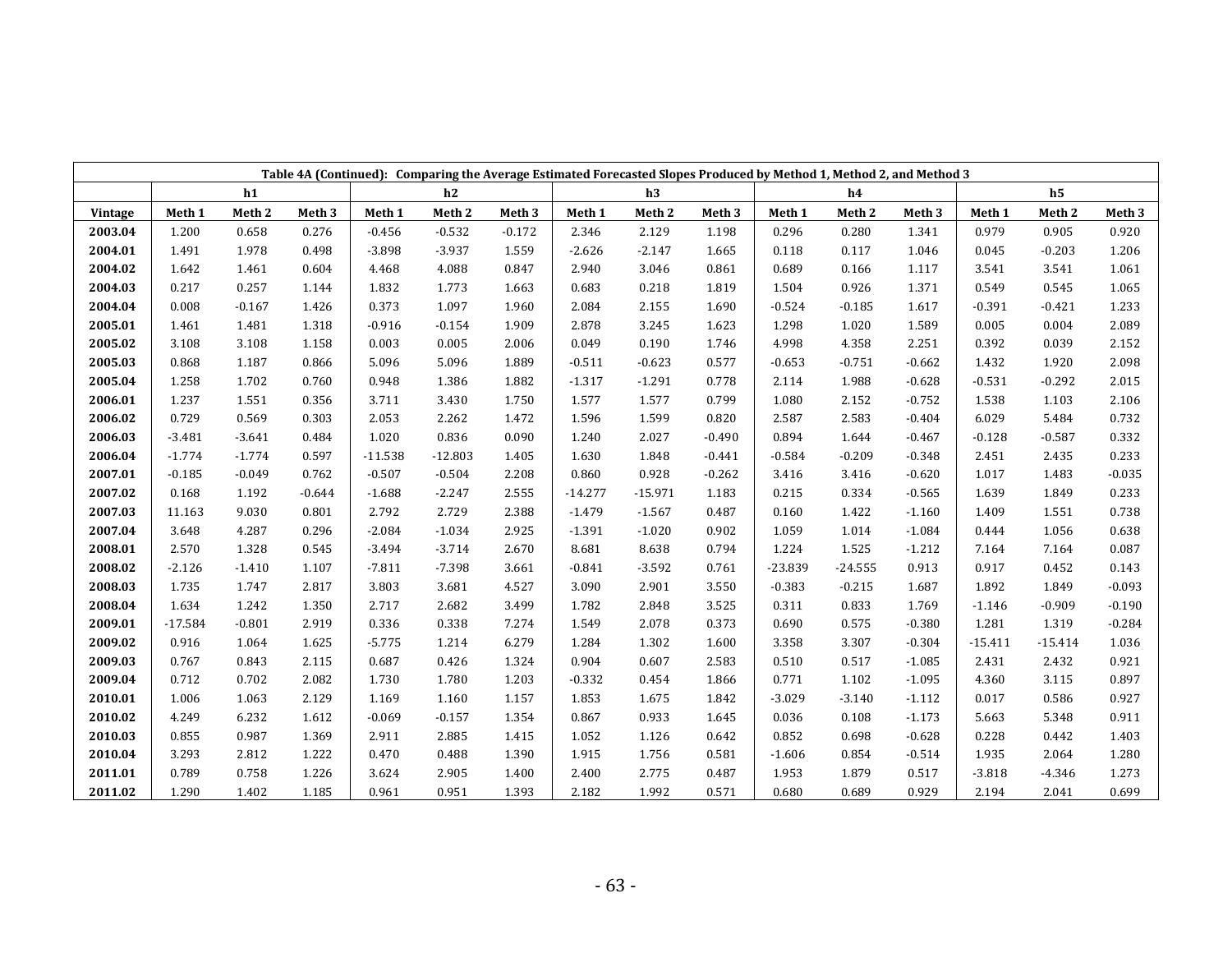|         |           |         |                 | Table 5A: Comparing Forecasting Method 1 v. Method 2 at the 10% Significance Level |           |               |                   |         |                 |
|---------|-----------|---------|-----------------|------------------------------------------------------------------------------------|-----------|---------------|-------------------|---------|-----------------|
| Vintage | HLN: h1   |         | Vintage HLN: h2 | Vintage HLN: h3                                                                    |           |               | Vintage $HLN: h4$ |         | Vintage HLN: h5 |
| 1996.01 | 7.386     | 1996.01 | 3.594           | 1996.01                                                                            | $-4.182$  | 1996.01       | 5.634             | 1996.01 | 2.290           |
| 1996.02 | 1.804     | 1996.02 | 3.424           | 1997.03                                                                            | 2.458     | 1996.02       | 1.826             | 1996.02 | 8.072           |
| 1996.03 | $-2.934$  | 1996.03 | 3.308           | 1997.04                                                                            | 3.618     | 1996.03       | 14.313            | 1996.03 | 3.507           |
| 1996.04 | $-1.924$  | 1996.04 | 2.450           | 1998.02                                                                            | 3.512     | 1996.04       | 1.592             | 1996.04 | $-6.621$        |
| 1997.01 | 2.871     | 1997.01 | 6.178           | 1998.03                                                                            | 5.140     | 1997.02       | 3.158             | 1997.01 | 4.403           |
| 1997.02 | 5.611     | 1997.02 | 5.829           | 1998.04                                                                            | 8.100     | 1997.03       | 2.108             | 1997.02 | 6.835           |
| 1997.03 | 2.757     | 1997.04 | 3.975           | 1999.01                                                                            | 2.745     | 1997.04       | 4.221             | 1997.03 | 2.845           |
| 1998.01 | $-1.478$  | 1998.01 | $-8.778$        | 1999.02                                                                            | 6.172     | 1998.01       | 1.952             | 1997.04 | 3.868           |
| 1998.02 | 3.087     | 1998.02 | 5.756           | 1999.03                                                                            | 10.238    | 1998.02       | 6.093             | 1998.02 | 8.075           |
| 1998.03 | 1.653     | 1998.04 | $-2.775$        | 2000.02                                                                            | 4.086     | 1998.03       | 2.788             | 1998.03 | 1.510           |
| 1999.03 | 2.079     | 1999.03 | 3.206           | 2000.03                                                                            | 4.660     | 1998.04       | 4.637             | 1998.04 | 2.243           |
| 1999.04 | 1.959     | 1999.04 | 2.286           | 2000.04                                                                            | 2.469     | 1999.01       | 2.087             | 1999.04 | $-5.773$        |
| 2000.02 | $-1.726$  | 2000.01 | 17.621          | 2001.01                                                                            | 4.605     | 1999.02       | 7.919             | 2000.04 | 2.297           |
| 2000.04 | 3.565     | 2000.03 | $-3.042$        | 2001.03                                                                            | $-4.061$  | 1999.03       | 12.479            | 2002.02 | 2.571           |
| 2001.03 | 5.093     | 2001.01 | 3.363           | 2002.01                                                                            | 3.088     | 1999.04       | 1.874             | 2002.03 | 2.986           |
| 2001.04 | 5.856     | 2001.04 | 3.866           | 2002.02                                                                            | $-7.565$  | 2000.02       | 7.482             | 2003.01 | 1.456           |
| 2002.01 | $-2.290$  | 2002.01 | 1.387           | 2002.03                                                                            | 5.432     | 2000.03       | 2.728             | 2003.03 | $-1.460$        |
| 2002.02 | 4.278     | 2002.02 | 2.377           | 2002.04                                                                            | 9.848     | 2000.04       | 2.524             | 2003.04 | 2.077           |
| 2002.03 | 1.897     | 2003.04 | $-2.265$        | 2003.01                                                                            | 14.126    | 2001.01       | 1.976             | 2004.01 | 3.153           |
| 2003.03 | 1.897     | 2004.01 | $-1.569$        | 2003.02                                                                            | 1.983     | 2001.02       | 1.416             | 2004.02 | $-7.976$        |
| 2004.01 | 2.502     | 2004.02 | 3.965           | 2003.04                                                                            | 1.905     | 2001.03       | $-12.932$         | 2004.03 | $-5.311$        |
| 2005.01 | $-3.910$  | 2004.04 | $-8.889$        | 2004.01                                                                            | $-1.497$  | 2001.04       | 13.996            | 2005.03 | 6.250           |
| 2005.02 | $-158.07$ | 2005.01 | $-1.481$        | 2004.02                                                                            | 2.155     | 2002.01       | 6.712             | 2005.04 | $-2.098$        |
| 2005.03 | 1.513     | 2005.02 | 1.546           | 2004.03                                                                            | $-1.672$  | 2002.02       | 2.366             | 2006.02 | 1.413           |
| 2005.04 | 3.874     | 2005.03 | $-65.224$       | 2005.02                                                                            | $-2.541$  | 2002.03       | $-3.697$          | 2006.03 | $-3.375$        |
| 2006.01 | $-2.729$  | 2005.04 | $-1.811$        | 2005.03                                                                            | $-1.766$  | 2003.01       | 3.378             | 2006.04 | 7.158           |
| 2006.03 | $-6.658$  | 2006.01 | 43.787          | 2005.04                                                                            | 3.953     | 2003.02       | $-276.8$          | 2007.01 | 2.066           |
| 2006.04 | 6.600     | 2006.02 | $-4.854$        | 2006.01                                                                            | $-17.544$ | 2003.03       | 14.759            | 2007.02 | 1.503           |
| 2007.02 | $-1.852$  | 2006.03 | $-10.179$       | 2006.02                                                                            | $-1.742$  | 2003.04       | 3.475             | 2008.01 | $-7.836$        |
| 2007.03 | 1.622     | 2006.04 | $-7.316$        | 2006.03                                                                            | $-6.185$  | 2004.01       | 3.780             | 2008.03 | 4.247           |
| 2008.03 | $-3.177$  | 2007.01 | 8.572           | 2006.04                                                                            | $-4.148$  | 2004.02       | 5.010             | 2008.04 | 2.296           |
| 2008.04 | $-1.974$  | 2007.03 | $-1.625$        | 2007.01 -6.311                                                                     |           | 2004.03 1.955 |                   | 2009.02 | $-3.308$        |
| 2009.01 | $-5.085$  | 2007.04 | $-3.748$        | 2007.02                                                                            | $-19.617$ | 2004.04       | $-1.445$          | 2009.03 | $-6.830$        |
| 2010.01 | 1.477     | 2008.01 | $-1.458$        | 2007.03                                                                            | 8.230     | 2005.03       | $-2.220$          | 2010.02 | 1.446           |
| 2010.02 | $-1.999$  | 2008.03 | 1.951           | 2008.01                                                                            | $-2.026$  | 2005.04       | 4.630             | 2011.01 | $-10.388$       |
| 2010.04 | 1.758     | 2008.04 | $-4.149$        | 2008.02                                                                            | $-1.938$  | 2007.01       | $-15.478$         | 2011.02 | $-2.331$        |
| 2011.02 | 1.903     | 2009.02 | $-3.355$        | 2008.04                                                                            | $-6.024$  | 2007.02       | 6.044             |         |                 |
|         |           | 2010.01 | $-1.866$        | 2010.03                                                                            | $-1.363$  | 2007.03       | $-157.6$          |         |                 |
|         |           | 2010.03 | $-2.127$        | 2011.01                                                                            | $-3.819$  | 2008.02       | $-9.897$          |         |                 |
|         |           | 2011.01 | 2.000           |                                                                                    |           | 2008.03       | 3.277             |         |                 |
|         |           |         |                 |                                                                                    |           | 2009.02       | 5.449             |         |                 |
|         |           |         |                 |                                                                                    |           | 2010.01       | $-3.312$          |         |                 |
|         |           |         |                 |                                                                                    |           | 2010.02       | 7.553             |         |                 |
|         |           |         |                 |                                                                                    |           | 2010.03       | 2.365             |         |                 |
|         |           |         |                 |                                                                                    |           | 2010.04       | $-1.656$          |         |                 |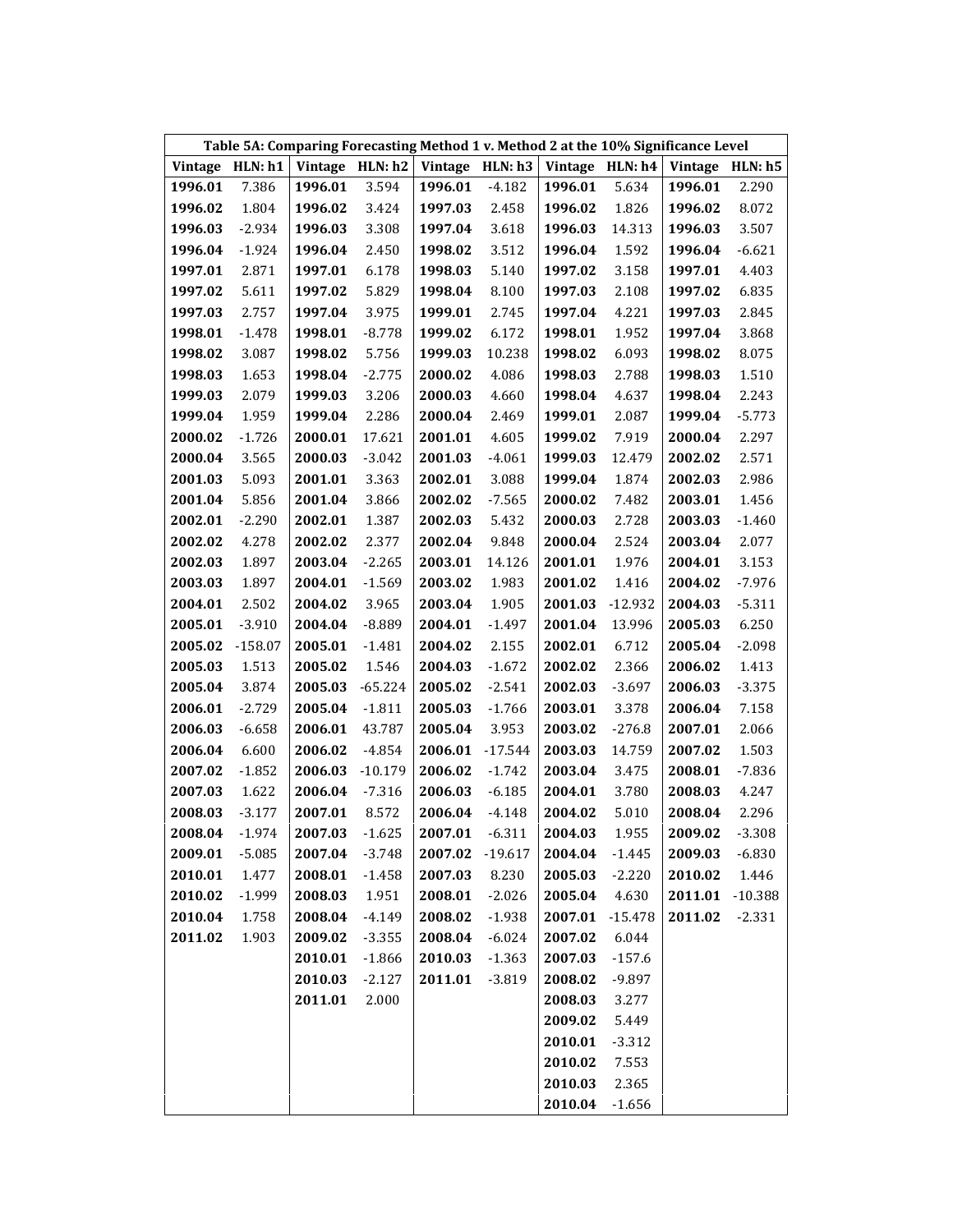| Table 6A: Comparing Forecasting Method 1 v. Method 3 at the 10% Significance Level |          |         |                |         |           |         |           |         |                |  |  |
|------------------------------------------------------------------------------------|----------|---------|----------------|---------|-----------|---------|-----------|---------|----------------|--|--|
| Vintage                                                                            | HLN: h1  | Vintage | <b>HLN: h2</b> | Vintage | HLN: h3   | Vintage | HLN: h4   | Vintage | <b>HLN: h5</b> |  |  |
| 1996.01                                                                            | 3.392    | 1996.01 | 3.652          | 1996.02 | 5.109     | 1996.01 | 5.558     | 1996.01 | 2.782          |  |  |
| 1996.02                                                                            | 1.607    | 1996.02 | 4.320          | 1997.01 | 2.123     | 1996.02 | 2.717     | 1996.02 | 7.933          |  |  |
| 1996.03                                                                            | $-2.409$ | 1996.03 | 4.119          | 1997.03 | 2.139     | 1996.03 | 13.043    | 1996.03 | 6.881          |  |  |
| 1997.01                                                                            | 2.672    | 1996.04 | 2.545          | 1997.04 | 3.164     | 1996.04 | 2.387     | 1996.04 | $-6.367$       |  |  |
| 1997.02                                                                            | 4.377    | 1997.01 | 20.721         | 1998.02 | 4.350     | 1997.02 | 3.946     | 1997.01 | 4.400          |  |  |
| 1997.03                                                                            | 2.257    | 1997.02 | 8.424          | 1998.03 | 4.593     | 1997.03 | 2.410     | 1997.02 | 7.155          |  |  |
| 1998.02                                                                            | 3.110    | 1997.04 | 4.378          | 1998.04 | 7.543     | 1997.04 | 5.724     | 1997.03 | 3.670          |  |  |
| 1998.03                                                                            | 1.672    | 1998.01 | $-9.844$       | 1999.01 | 3.045     | 1998.01 | 2.432     | 1997.04 | 3.740          |  |  |
| 1999.03                                                                            | 2.033    | 1998.02 | 6.443          | 1999.02 | 5.215     | 1998.02 | 7.082     | 1998.01 | 1.439          |  |  |
| 2000.02                                                                            | $-1.732$ | 1998.04 | $-3.149$       | 1999.03 | 6.584     | 1998.03 | 3.191     | 1998.02 | 6.212          |  |  |
| 2000.04                                                                            | 3.550    | 1999.04 | 2.070          | 2000.02 | 3.240     | 1998.04 | 30.311    | 1998.03 | 1.577          |  |  |
| 2001.03                                                                            | 4.910    | 2000.01 | 16.612         | 2000.03 | 2.324     | 1999.01 | 2.047     | 1998.04 | 2.577          |  |  |
| 2001.04                                                                            | 5.069    | 2000.03 | $-2.660$       | 2000.04 | 3.630     | 1999.02 | 6.769     | 1999.04 | $-9.478$       |  |  |
| 2002.02                                                                            | 4.097    | 2001.01 | 3.339          | 2001.01 | 2.643     | 1999.03 | 21.561    | 2000.03 | $-2.896$       |  |  |
| 2002.03                                                                            | 2.234    | 2001.02 | $-2.206$       | 2001.03 | $-4.169$  | 1999.04 | 2.583     | 2000.04 | 2.313          |  |  |
| 2003.03                                                                            | 1.978    | 2001.04 | 3.018          | 2002.01 | 2.221     | 2000.02 | 3.525     | 2002.02 | 2.555          |  |  |
| 2004.01                                                                            | 2.312    | 2002.02 | 1.645          | 2002.02 | $-3.659$  | 2000.03 | 2.490     | 2002.03 | 3.013          |  |  |
| 2005.01                                                                            | $-4.038$ | 2003.04 | $-1.852$       | 2002.03 | 4.552     | 2000.04 | 2.299     | 2003.03 | $-1.960$       |  |  |
| 2005.02                                                                            | $-402.2$ | 2004.01 | $-1.592$       | 2002.04 | 6.217     | 2001.01 | 1.786     | 2003.04 | 3.790          |  |  |
| 2005.03                                                                            | 2.282    | 2004.02 | 3.746          | 2003.01 | 10.380    | 2001.03 | $-7.846$  | 2004.01 | 5.761          |  |  |
| 2005.04                                                                            | 1.967    | 2004.04 | $-3.625$       | 2003.02 | 2.192     | 2001.04 | 4.897     | 2004.02 | $-8.107$       |  |  |
| 2006.01                                                                            | $-1.399$ | 2005.02 | 1.463          | 2003.04 | 1.988     | 2002.01 | 6.622     | 2004.03 | $-4.538$       |  |  |
| 2006.02                                                                            | $-2.018$ | 2005.03 | $-78.051$      | 2004.02 | 2.014     | 2002.02 | 2.814     | 2005.03 | 2.696          |  |  |
| 2006.03                                                                            | $-6.840$ | 2006.01 | 32.764         | 2005.02 | $-2.649$  | 2002.03 | $-3.931$  | 2005.04 | $-2.811$       |  |  |
| 2006.04                                                                            | 6.317    | 2006.02 | $-3.987$       | 2005.03 | $-2.143$  | 2003.01 | 3.287     | 2006.02 | 1.397          |  |  |
| 2007.02                                                                            | 3.885    | 2006.03 | $-9.424$       | 2005.04 | 3.872     | 2003.02 | $-13.874$ | 2006.03 | $-3.725$       |  |  |
| 2007.03                                                                            | 1.687    | 2006.04 | $-8.197$       | 2006.01 | $-26.522$ | 2003.03 | 6.793     | 2006.04 | 7.552          |  |  |
| 2008.01                                                                            | $-1.746$ | 2007.01 | 9.604          | 2006.02 | $-2.713$  | 2003.04 | 3.996     | 2007.02 | 1.512          |  |  |
| 2008.03                                                                            | $-3.313$ | 2007.02 | 1.587          | 2006.03 | $-2.575$  | 2004.01 | 3.338     | 2008.01 | $-7.861$       |  |  |
| 2008.04                                                                            | $-1.706$ | 2007.03 | $-1.702$       | 2006.04 | $-4.042$  | 2004.02 | 5.052     | 2008.02 | $-1.650$       |  |  |
| 2009.01                                                                            | $-4.948$ | 2007.04 | $-8.604$       | 2007.01 | $-4.883$  | 2004.03 | 1.713     | 2008.03 | 3.780          |  |  |
| 2009.03                                                                            | 1.670    | 2008.01 | $-1.502$       | 2007.02 | $-14.847$ | 2004.04 | $-1.543$  | 2008.04 | 2.038          |  |  |
| 2009.04                                                                            | 1.535    | 2008.03 | 2.280          | 2007.03 | 11.118    | 2005.02 | 1.363     | 2009.02 | $-3.297$       |  |  |
| 2010.01                                                                            | 1.708    | 2008.04 | $-4.309$       | 2008.01 | $-2.049$  | 2005.03 | $-2.447$  | 2009.03 | $-5.812$       |  |  |
| 2010.02                                                                            | $-2.040$ | 2009.02 | $-3.917$       | 2008.02 | $-1.930$  | 2005.04 | 4.591     | 2010.03 | 1.478          |  |  |
| 2010.04                                                                            | 1.902    | 2010.03 | $-2.145$       | 2008.04 | $-2.121$  | 2006.04 | 1.570     | 2011.01 | $-5.961$       |  |  |
| 2011.02                                                                            | 2.055    | 2011.01 | 2.264          | 2009.04 | $-1.965$  | 2007.01 | $-16.515$ | 2011.02 | $-2.182$       |  |  |
|                                                                                    |          |         |                | 2010.02 | 2.759     | 2007.02 | 7.161     |         |                |  |  |
|                                                                                    |          |         |                | 2011.01 | $-5.574$  | 2007.03 | $-9.134$  |         |                |  |  |
|                                                                                    |          |         |                |         |           | 2008.01 | $-1.441$  |         |                |  |  |
|                                                                                    |          |         |                |         |           | 2008.02 | $-11.299$ |         |                |  |  |
|                                                                                    |          |         |                |         |           | 2008.03 | 3.198     |         |                |  |  |
|                                                                                    |          |         |                |         |           | 2009.02 | 3.426     |         |                |  |  |
|                                                                                    |          |         |                |         |           | 2009.04 | 1.881     |         |                |  |  |
|                                                                                    |          |         |                |         |           | 2010.01 | $-3.155$  |         |                |  |  |
|                                                                                    |          |         |                |         |           | 2010.02 | 8.631     |         |                |  |  |
|                                                                                    |          |         |                |         |           | 2010.03 | 2.273     |         |                |  |  |
|                                                                                    |          |         |                |         |           | 2010.04 | $-2.541$  |         |                |  |  |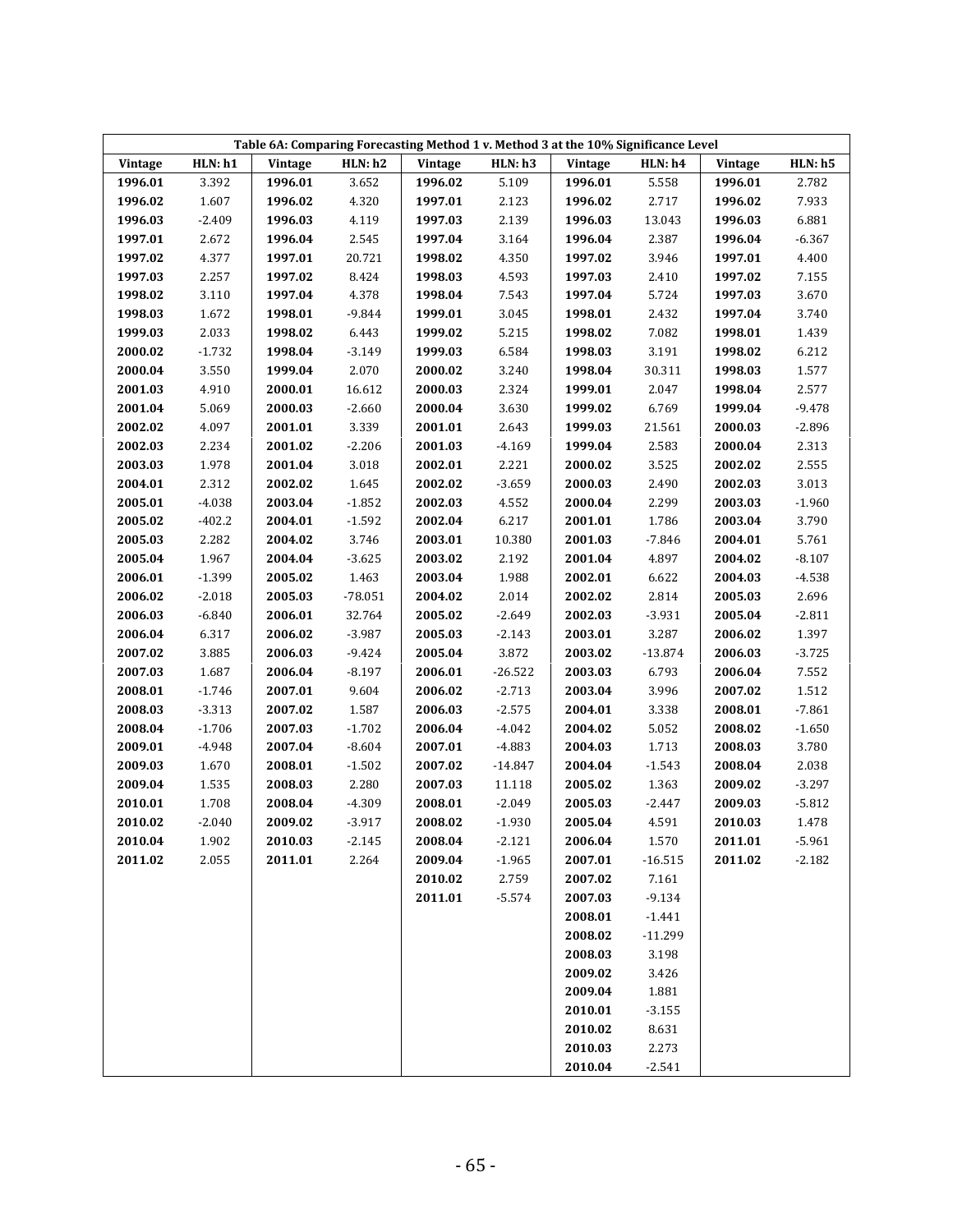| Table 7A: Comparing Forecasting Method 2 v. Method 3 at the 10% Significance Level |          |                 |           |         |           |                                     |           |                 |          |
|------------------------------------------------------------------------------------|----------|-----------------|-----------|---------|-----------|-------------------------------------|-----------|-----------------|----------|
| <b>Vintage</b>                                                                     | HLN: h1  | Vintage HLN: h2 |           |         |           | Vintage HLN: $h3$ Vintage HLN: $h4$ |           | Vintage HLN: h5 |          |
| 1996.01                                                                            | $-3.375$ | 1996.01         | $-3.994$  | 1996.01 | 2.930     | 1996.01                             | $-5.714$  | 1996.01         | $-2.055$ |
| 1996.03                                                                            | 3.787    | 1996.02         | $-2.666$  | 1997.03 | $-3.015$  | 1996.03                             | $-25.130$ | 1996.02         | $-8.214$ |
| 1996.04                                                                            | 3.121    | 1996.03         | $-2.900$  | 1997.04 | $-4.295$  | 1997.02                             | $-2.694$  | 1996.03         | $-2.657$ |
| 1997.01                                                                            | $-3.122$ | 1996.04         | $-2.389$  | 1998.02 | $-2.918$  | 1997.03                             | $-1.894$  | 1996.04         | 6.903    |
| 1997.02                                                                            | $-5.652$ | 1997.01         | $-4.846$  | 1998.03 | $-7.157$  | 1997.04                             | $-3.307$  | 1997.01         | $-4.406$ |
| 1997.03                                                                            | $-2.966$ | 1997.02         | $-5.129$  | 1998.04 | $-9.068$  | 1998.01                             | $-1.686$  | 1997.02         | $-6.550$ |
| 1998.01                                                                            | 1.534    | 1997.04         | $-3.390$  | 1999.01 | $-2.628$  | 1998.02                             | $-5.131$  | 1997.03         | $-2.481$ |
| 1998.02                                                                            | $-3.024$ | 1998.01         | 7.960     | 1999.02 | $-11.031$ | 1998.03                             | $-2.506$  | 1997.04         | $-4.990$ |
| 1998.03                                                                            | $-1.806$ | 1998.02         | $-5.205$  | 1999.03 | $-5.170$  | 1998.04                             | $-3.535$  | 1998.02         | $-4.330$ |
| 1999.01                                                                            | $-1.467$ | 1998.04         | 2.506     | 2000.02 | $-5.151$  | 1999.01                             | $-2.164$  | 1998.04         | $-1.972$ |
| 1999.02                                                                            | $-1.364$ | 1999.03         | $-2.269$  | 2000.03 | $-5.744$  | 1999.02                             | $-4.318$  | 1999.03         | 1.530    |
| 1999.03                                                                            | $-1.835$ | 1999.04         | $-2.487$  | 2000.04 | $-3.877$  | 1999.03                             | $-8.259$  | 1999.04         | 4.459    |
| 1999.04                                                                            | $-2.447$ | 2000.01         | $-18.217$ | 2001.01 | $-3.238$  | 2000.02                             | $-6.808$  | 2000.02         | $-2.813$ |
| 2000.02                                                                            | 1.618    | 2000.03         | 3.683     | 2001.02 | $-3.161$  | 2000.03                             | $-2.823$  | 2000.04         | $-2.223$ |
| 2000.04                                                                            | $-3.580$ | 2001.01         | $-3.386$  | 2001.03 | 3.953     | 2000.04                             | $-2.718$  | 2002.02         | $-2.590$ |
| 2001.03                                                                            | $-5.274$ | 2001.04         | $-6.147$  | 2002.01 | $-3.670$  | 2001.01                             | $-2.241$  | 2002.03         | $-2.984$ |
| 2001.04                                                                            | $-6.035$ | 2002.01         | $-2.120$  | 2002.02 | 20.193    | 2001.02                             | $-1.668$  | 2003.01         | $-1.967$ |
| 2002.01                                                                            | 2.882    | 2002.02         | $-2.460$  | 2002.03 | $-6.773$  | 2001.03                             | 7.782     | 2003.04         | $-1.950$ |
| 2002.02                                                                            | $-2.951$ | 2003.04         | 2.735     | 2002.04 | $-17.785$ | 2001.04                             | $-4.770$  | 2004.01         | $-2.933$ |
| 2002.03                                                                            | $-1.583$ | 2004.01         | 1.548     | 2003.01 | $-29.858$ | 2002.01                             | $-5.869$  | 2004.02         | 7.853    |
| 2003.03                                                                            | $-1.834$ | 2004.02         | $-4.229$  | 2003.02 | $-1.837$  | 2002.02                             | $-2.132$  | 2005.03         | $-3.067$ |
| 2004.01                                                                            | $-2.639$ | 2004.04         | 4.615     | 2003.04 | $-1.817$  | 2002.03                             | 3.501     | 2006.02         | $-1.430$ |
| 2005.01                                                                            | 3.775    | 2005.01         | 1.705     | 2004.01 | 2.011     | 2003.01                             | $-3.636$  | 2006.03         | 3.283    |
| 2005.02                                                                            | 103.028  | 2005.02         | $-1.628$  | 2004.02 | $-2.296$  | 2003.02                             | 18.099    | 2006.04         | $-6.793$ |
| 2005.04                                                                            | $-4.022$ | 2005.03         | 56.869    | 2004.03 | 4.585     | 2003.03                             | $-10.191$ | 2007.01         | $-2.251$ |
| 2006.01                                                                            | 3.548    | 2005.04         | 10.114    | 2005.02 | 2.458     | 2003.04                             | $-3.210$  | 2007.02         | $-1.487$ |
| 2006.03                                                                            | 6.467    | 2006.01         | $-17.393$ | 2005.03 | 1.528     | 2004.01                             | $-4.523$  | 2007.04         | 1.574    |
| 2006.04                                                                            | $-6.839$ | 2006.02         | 5.569     | 2005.04 | $-4.060$  | 2004.02                             | $-2.313$  | 2008.01         | 7.810    |
| 2007.02                                                                            | 2.434    | 2006.03         | 3.555     | 2006.01 | 13.294    | 2004.03                             | $-2.849$  | 2008.03         | $-5.064$ |
| 2007.03                                                                            | $-1.540$ | 2006.04         | 6.691     | 2006.04 | 4.112     | 2005.03                             | 2.053     | 2008.04         | $-2.759$ |
| 2008.03                                                                            | 3.033    | 2007.01         | $-7.942$  | 2007.01 | 4.732     | 2005.04                             | $-4.801$  | 2009.02         | 3.319    |
| 2008.04                                                                            | 2.183    | 2007.03         | 1.549     | 2007.02 | 37.037    | 2007.01 14.652                      |           | 2009.03         | 9.791    |
| 2010.02                                                                            | 1.942    | 2007.04         | 2.781     | 2007.03 | $-7.351$  | 2007.02                             | $-5.332$  | 2010.02         | $-2.363$ |
| 2010.04                                                                            | $-1.621$ | 2008.01         | 1.446     | 2008.01 | 2.005     | 2008.02                             | 8.909     | 2011.01         | 8.229    |
| 2011.02                                                                            | $-1.640$ | 2008.03         | $-1.692$  | 2008.02 | 1.944     | 2008.03                             | $-3.380$  | 2011.02         | 2.637    |
|                                                                                    |          | 2008.04         | 3.979     | 2008.04 | 3.067     | 2009.01                             | $-1.578$  |                 |          |
|                                                                                    |          | 2009.02         | $-5.742$  | 2010.01 | $-1.386$  | 2009.02                             | $-13.371$ |                 |          |
|                                                                                    |          | 2010.01         | 3.172     | 2010.03 | 1.931     | 2010.01                             | 3.473     |                 |          |
|                                                                                    |          | 2010.03         | 2.107     | 2011.01 | 2.562     | 2010.02                             | $-4.006$  |                 |          |
|                                                                                    |          | 2011.01         | $-1.768$  |         |           | 2010.03                             | $-2.431$  |                 |          |
|                                                                                    |          | 2011.02         | 1.498     |         |           | 2010.04                             | $-2.839$  |                 |          |
|                                                                                    |          |                 |           |         |           | 2011.02                             | $-1.874$  |                 |          |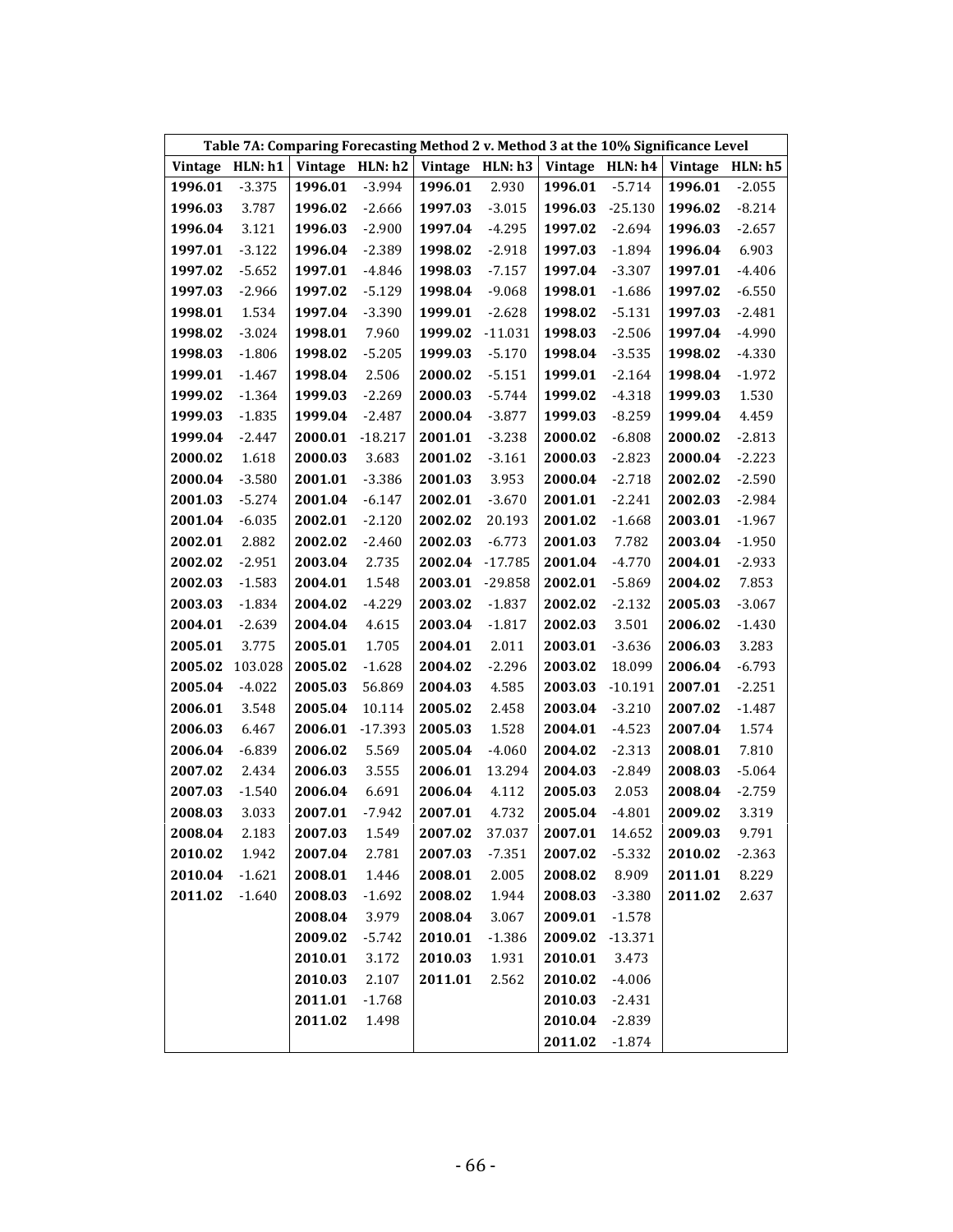|                 |          |                         |          | Table 8A: Comparing Forecasting Method 1 v. Method 2 at the 5% Level |          |                                 |          |                 |          |
|-----------------|----------|-------------------------|----------|----------------------------------------------------------------------|----------|---------------------------------|----------|-----------------|----------|
| Vintage HLN: h1 |          | Vintage HLN: h2         |          |                                                                      |          | Vintage HLN: h3 Vintage HLN: h4 |          | Vintage HLN: h5 |          |
| 1996:Q1         | 7.39     | 1996:Q1                 | 3.59     | 1996:Q1                                                              | $-4.18$  | 1996:Q1                         | 5.63     | 1996:Q1         | 2.29     |
| 1996:Q2         | 1.80     | 1996:Q2                 | 3.42     | 1997:Q3                                                              | 2.46     | 1996:Q2                         | 1.83     | 1996:Q2         | 8.07     |
| 1996:Q3         | $-2.93$  | 1996:Q3                 | 3.31     | 1997:Q4                                                              | 3.62     | 1996:Q3                         | 14.31    | 1996:Q3         | 3.51     |
| 1996:Q4         | $-1.92$  | 1996:Q4                 | 2.45     | 1998:Q2                                                              | 3.51     | 1997:Q2                         | 3.16     | 1996:Q4         | $-6.62$  |
| 1997:Q1         | 2.87     | 1997:Q1                 | 6.18     | 1998:Q3                                                              | 5.14     | 1997:Q3                         | 2.11     | 1997:Q1         | 4.40     |
| 1997:Q2         | 5.61     | 1997:Q2                 | 5.83     | 1998:Q4                                                              | 8.10     | 1997:Q4                         | 4.22     | 1997:Q2         | 6.83     |
| 1997:Q3         | 2.76     | 1997:Q4                 | 3.98     | 1999:Q1                                                              | 2.75     | 1998:Q1                         | 1.95     | 1997:03         | 2.84     |
| 1998:Q2         | 3.09     | 1998:Q1                 | $-8.78$  | 1999:Q2                                                              | 6.17     | 1998:02                         | 6.09     | 1997:Q4         | 3.87     |
| 1999:Q3         | 2.08     | 1998:Q2                 | 5.76     | 1999:Q3                                                              | 10.24    | 1998:Q3                         | 2.79     | 1998:Q2         | 8.08     |
| 1999:Q4         | 1.96     | 1998:Q4                 | $-2.78$  | 2000:Q2                                                              | 4.09     | 1998:Q4                         | 4.64     | 1998:Q4         | 2.24     |
| 2000:Q4         | 3.57     | 1999:Q3                 | 3.21     | 2000:Q3                                                              | 4.66     | 1999:Q1                         | 2.09     | 1999:Q4         | $-5.77$  |
| 2001:Q3         | 5.09     | 1999:Q4                 | 2.29     | 2000:Q4                                                              | 2.47     | 1999:Q2                         | 7.92     | 2000:Q4         | 2.30     |
| 2001:Q4         | 5.86     | 2000:Q1                 | 17.62    | 2001:Q1                                                              | 4.60     | 1999:Q3                         | 12.48    | 2002:Q2         | 2.57     |
| 2002:Q1         | $-2.29$  | 2000:Q3                 | $-3.04$  | 2001:Q3                                                              | $-4.06$  | 1999:Q4                         | 1.87     | 2002:Q3         | 2.99     |
| 2002:02         | 4.28     | 2001:Q1                 | 3.36     | 2002:Q1                                                              | 3.09     | 2000:Q2                         | 7.48     | 2003:Q4         | 2.08     |
| 2002:03         | 1.90     | 2001:Q4                 | 3.87     | 2002:Q2                                                              | $-7.56$  | 2000:Q3                         | 2.73     | 2004:Q1         | 3.15     |
| 2003:Q3         | 1.90     | 2002:Q2                 | 2.38     | 2002:Q3                                                              | 5.43     | 2000:Q4                         | 2.52     | 2004:Q2         | $-7.98$  |
| 2004:Q1         | 2.50     | 2003:04                 | $-2.27$  | 2002:Q4                                                              | 9.85     | 2001:Q1                         | 1.98     | 2004:Q3         | $-5.31$  |
| 2005:Q1         | $-3.91$  | 2004:Q2                 | 3.96     | 2003:Q1                                                              | 14.13    | 2001:Q3                         | $-12.93$ | 2005:Q3         | 6.25     |
|                 |          | 2005:Q2 -158.07 2004:Q4 | $-8.89$  | 2003:Q2                                                              | 1.98     | 2001:Q4                         | 14.00    | 2005:Q4         | $-2.10$  |
| 2005:Q4         | 3.87     | 2005:Q3                 | $-65.22$ | 2003:Q4                                                              | 1.90     | 2002:Q1                         | 6.71     | 2006:Q3         | $-3.37$  |
| 2006:Q1         | $-2.73$  | 2005:Q4                 | $-1.81$  | 2004:Q2                                                              | 2.16     | 2002:Q2                         | 2.37     | 2006:Q4         | 7.16     |
| 2006:Q3         | $-6.66$  | 2006:Q1                 | 43.79    | 2005:Q2                                                              | $-2.54$  | 2002:Q3                         | $-3.70$  | 2007:Q1         | 2.07     |
| 2006:Q4         | 6.600    | 2006:Q2                 | $-4.85$  | 2005:Q4                                                              | 3.95     | 2003:Q1                         | 3.38     | 2008:Q1         | $-7.84$  |
| 2007:Q2         | $-1.852$ | 2006:Q3                 | $-10.18$ | 2006:Q1                                                              | $-17.54$ | 2003:Q2 -276.86                 |          | 2008:Q3         | 4.25     |
| 2008:Q3         | $-3.177$ | 2006:Q4                 | $-7.32$  | 2006:Q3                                                              | $-6.19$  | 2003:Q3                         | 14.76    | 2008:Q4         | 2.30     |
| 2008:Q4         | $-1.974$ | 2007:Q1                 | 8.57     | 2006:Q4                                                              | $-4.15$  | 2003:Q4                         | 3.48     | 2009:Q2         | $-3.31$  |
| 2009:Q1         | $-5.085$ | 2007:Q4                 | $-3.75$  | 2007:Q1                                                              | $-6.31$  | 2004:Q1                         | 3.78     | 2009:Q3         | $-6.83$  |
| 2010:Q2         | $-1.999$ | 2008:Q3                 | 1.95     | 2007:Q2                                                              | $-19.62$ | 2004:Q2                         | 5.01     | 2011:Q1         | $-10.39$ |
| 2011:Q2         | 1.903    | 2008:Q4                 | $-4.15$  | 2007:Q3                                                              | 8.23     | 2004:Q3                         | 1.95     | 2011:Q2         | $-2.33$  |
|                 |          | 2009:Q2                 | $-3.36$  | 2008:Q1                                                              | $-2.03$  | 2005:Q3                         | $-2.22$  |                 |          |
|                 |          | 2010:Q1                 | $-1.87$  | 2008:Q2                                                              | $-1.94$  | 2005:Q4                         | 4.63     |                 |          |
|                 |          | 2010:Q3                 | $-2.13$  | 2008:Q4                                                              | $-6.02$  | 2007:Q1 -15.48                  |          |                 |          |
|                 |          | 2011:Q1                 | 2.00     | 2011:Q1                                                              | $-3.82$  | 2007:Q2                         | 6.04     |                 |          |
|                 |          |                         |          |                                                                      |          | 2007:Q3 -157.69                 |          |                 |          |
|                 |          |                         |          |                                                                      |          | 2008:Q2                         | $-9.90$  |                 |          |
|                 |          |                         |          |                                                                      |          | 2008:Q3                         | 3.28     |                 |          |
|                 |          |                         |          |                                                                      |          | 2009:Q2                         | 3.45     |                 |          |
|                 |          |                         |          |                                                                      |          | 2010:Q1                         | $-3.31$  |                 |          |
|                 |          |                         |          |                                                                      |          | 2010:Q2                         | 7.55     |                 |          |
|                 |          |                         |          |                                                                      |          | 2010:Q3                         | 2.37     |                 |          |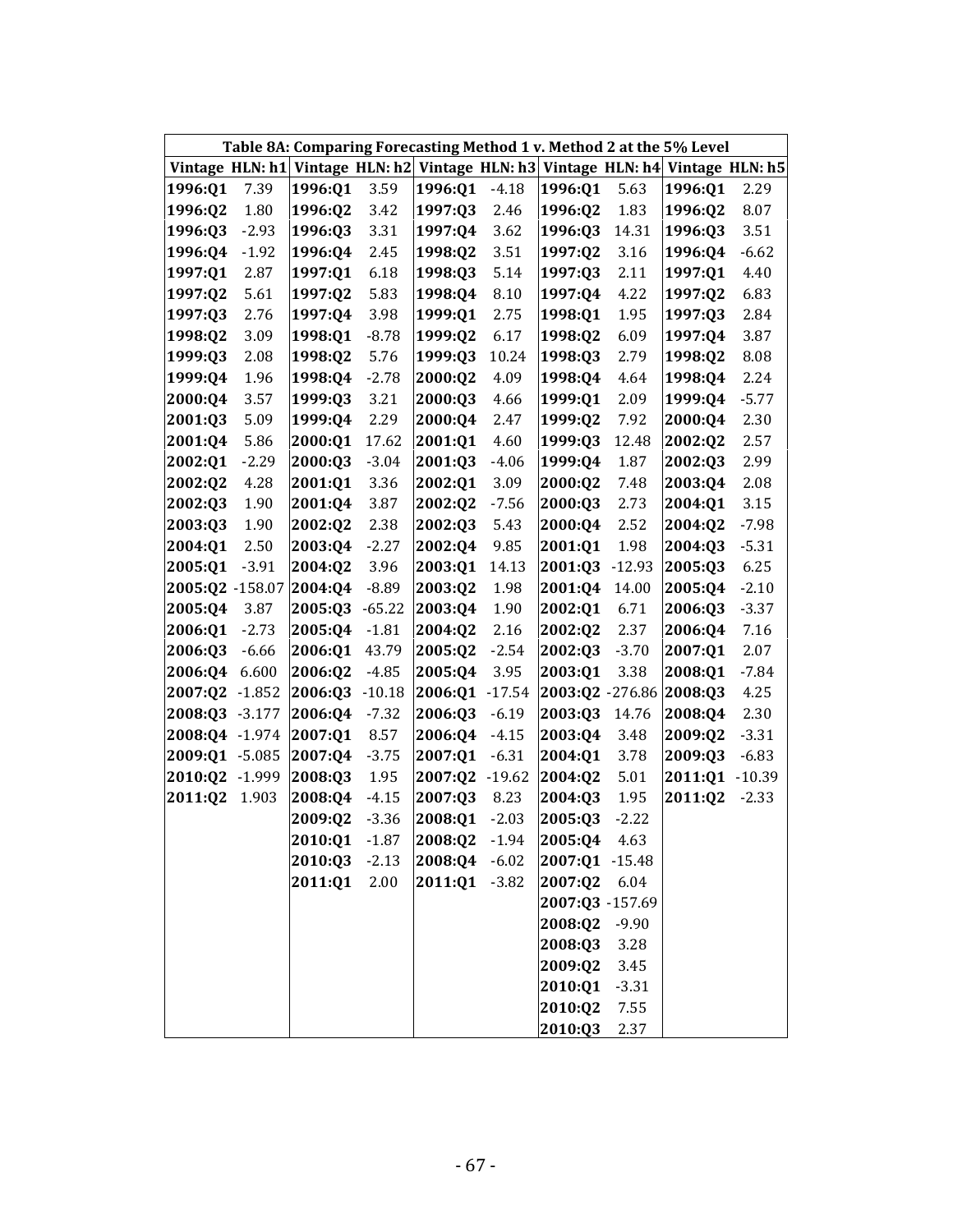|                 |         |                 |          | Table 9A: Comparing Forecasting Method 1 v. Method 3 at the 5% Level |          |                |          |                                                 |         |
|-----------------|---------|-----------------|----------|----------------------------------------------------------------------|----------|----------------|----------|-------------------------------------------------|---------|
| Vintage HLN: h1 |         | Vintage HLN: h2 |          |                                                                      |          |                |          | Vintage HLN: h3 Vintage HLN: h4 Vintage HLN: h5 |         |
| 1996:Q1         | 3.39    | 1996:Q1         | 3.65     | 1996:Q2                                                              | 5.11     | 1996:Q1        | 5.56     | 1996:Q1                                         | 2.78    |
| 1996:Q3         | $-2.41$ | 1996:Q2         | 4.32     | 1997:Q1                                                              | 2.12     | 1996:Q2        | 2.72     | 1996:Q2                                         | 7.93    |
| 1997:Q1         | 2.67    | 1996:03         | 4.12     | 1997:Q3                                                              | 2.14     | 1996:Q3        | 13.04    | 1996:03                                         | 6.88    |
| 1997:Q2         | 4.38    | 1996:Q4         | 2.54     | 1997:Q4                                                              | 3.16     | 1996:Q4        | 2.39     | 1996:Q4                                         | $-6.37$ |
| 1997:Q3         | 2.26    | 1997:Q1         | 20.72    | 1998:Q2                                                              | 4.35     | 1997:Q2        | 3.95     | 1997:Q1                                         | 4.40    |
| 1998:Q2         | 3.11    | 1997:Q2         | 8.42     | 1998:Q3                                                              | 4.59     | 1997:Q3        | 2.41     | 1997:Q2                                         | 7.16    |
| 1999:Q3         | 2.03    | 1997:04         | 4.38     | 1998:Q4                                                              | 7.54     | 1997:Q4        | 5.72     | 1997:Q3                                         | 3.67    |
| 2000:Q4         | 3.55    | 1998:Q1         | $-9.84$  | 1999:Q1                                                              | 3.05     | 1998:Q1        | 2.43     | 1997:Q4                                         | 3.74    |
| 2001:Q3         | 4.91    | 1998:Q2         | 6.44     | 1999:Q2                                                              | 5.21     | 1998:Q2        | 7.08     | 1998:Q2                                         | 6.21    |
| 2001:Q4         | 5.07    | 1998:Q4         | $-3.15$  | 1999:Q3                                                              | 6.58     | 1998:Q3        | 3.19     | 1998:Q4                                         | 2.58    |
| 2002:Q2         | 4.10    | 1999:Q4         | 2.07     | 2000:Q2                                                              | 3.24     | 1998:Q4        | 30.31    | 1999:Q4                                         | $-9.48$ |
| 2002:Q3         | 2.23    | 2000:Q1         | 16.61    | 2000:Q3                                                              | 2.32     | 1999:Q1        | 2.05     | 2000:Q3                                         | $-2.90$ |
| 2003:Q3         | 1.98    | 2000:Q3         | $-2.66$  | 2000:Q4                                                              | 3.63     | 1999:02        | 6.77     | 2000:Q4                                         | 2.31    |
| 2004:01         | 2.31    | 2001:01         | 3.34     | 2001:Q1                                                              | 2.64     | 1999:Q3        | 21.56    | 2002:Q2                                         | 2.56    |
| 2005:Q1         | $-4.04$ | 2001:Q2         | $-2.21$  | 2001:Q3                                                              | $-4.17$  | 1999:Q4        | 2.58     | 2002:Q3                                         | 3.01    |
| 2005:02 -401.23 |         | 2001:Q4         | 3.02     | 2002:Q1                                                              | 2.22     | 2000:02        | 3.53     | 2003:Q3                                         | $-1.96$ |
| 2005:Q3         | 2.28    | 2003:Q4         | $-1.85$  | 2002:Q2                                                              | $-3.66$  | 2000:Q3        | 2.49     | 2003:Q4                                         | 3.79    |
| 2005:04         | 1.97    | 2004:Q2         | 3.75     | 2002:Q3                                                              | 4.55     | 2000:Q4        | 2.30     | 2004:01                                         | 5.76    |
| 2006:Q2         | $-2.02$ | 2004:Q4         | $-3.63$  | 2002:04                                                              | 6.22     | 2001:Q3        | $-7.85$  | 2004:Q2                                         | $-8.11$ |
| 2006:Q3         | $-6.84$ | 2005:Q3         | $-78.05$ | 2003:Q1                                                              | 10.38    | 2001:Q4        | 4.90     | 2004:Q3                                         | $-4.54$ |
| 2006:Q4         | 6.32    | 2006:Q1         | 32.76    | 2003:Q2                                                              | 2.19     | 2002:Q1        | 6.62     | 2005:Q3                                         | 2.70    |
| 2007:Q2         | 4.00    | 2006:Q2         | $-3.99$  | 2003:Q4                                                              | 1.99     | 2002:Q2        | 2.81     | 2005:Q4                                         | $-2.81$ |
| 2008:Q3         | $-3.45$ | 2006:Q3         | $-9.42$  | 2004:Q2                                                              | 2.01     | 2002:Q3        | $-3.93$  | 2006:Q3                                         | $-3.72$ |
| 2009:Q1         | $-4.95$ | 2006:Q4         | $-8.20$  | 2005:Q2                                                              | $-2.65$  | 2003:Q1        | 3.29     | 2006:Q4                                         | 7.55    |
| 2010:Q4         | 1.89    | 2007:Q1         | 9.60     | 2005:Q3                                                              | $-2.14$  | 2003:Q2        | $-13.87$ | 2008:Q1                                         | $-7.86$ |
| 2011:Q2         | 2.01    | 2007:Q4         | $-8.60$  | 2005:Q4                                                              | 3.87     | 2003:Q3        | 6.79     | 2008:Q3                                         | 3.78    |
|                 |         | 2008:Q3         | 2.28     | 2006:Q1                                                              | $-26.52$ | 2003:Q4        | 4.00     | 2008:Q4                                         | 2.04    |
|                 |         | 2008:Q4         | $-4.31$  | 2006:Q2                                                              | $-2.71$  | 2004:Q1        | 3.34     | 2009:Q2                                         | $-3.30$ |
|                 |         | 2009:Q2         | $-3.92$  | 2006:Q3                                                              | $-2.58$  | 2004:Q2        | 5.05     | 2009:Q3                                         | $-5.81$ |
|                 |         | 2010:Q3         | $-2.14$  | 2006:Q4                                                              | $-4.04$  | 2005:Q3        | $-2.45$  | 2011:Q1                                         | $-5.96$ |
|                 |         | 2011:Q1         | 2.26     | 2007:Q1                                                              | $-4.88$  | 2005:Q4        | 4.59     | 2011:Q2                                         | $-2.18$ |
|                 |         |                 |          | 2007:Q2 -14.85                                                       |          | 2007:01 -16.52 |          |                                                 |         |
|                 |         |                 |          | 2007:Q3                                                              | 11.12    | 2007:Q2        | 7.16     |                                                 |         |
|                 |         |                 |          | 2008:Q1                                                              | $-2.05$  | 2007:Q3        | $-9.13$  |                                                 |         |
|                 |         |                 |          | 2008:Q2                                                              | $-1.93$  | 2008:Q2        | $-11.30$ |                                                 |         |
|                 |         |                 |          | 2008:Q4                                                              | $-2.12$  | 2008:Q3        | 3.20     |                                                 |         |
|                 |         |                 |          | 2009:Q4                                                              | $-1.96$  | 2009:Q2        | 2.51     |                                                 |         |
|                 |         |                 |          | 2010:Q2                                                              | 2.76     | 2009:Q4        | 1.88     |                                                 |         |
|                 |         |                 |          | 2011:Q1                                                              | $-5.57$  | 2010:Q1        | $-3.15$  |                                                 |         |
|                 |         |                 |          |                                                                      |          | 2010:Q2        | 8.63     |                                                 |         |
|                 |         |                 |          |                                                                      |          | 2010:Q3        | 2.27     |                                                 |         |
|                 |         |                 |          |                                                                      |          | 2010:Q4        | $-2.54$  |                                                 |         |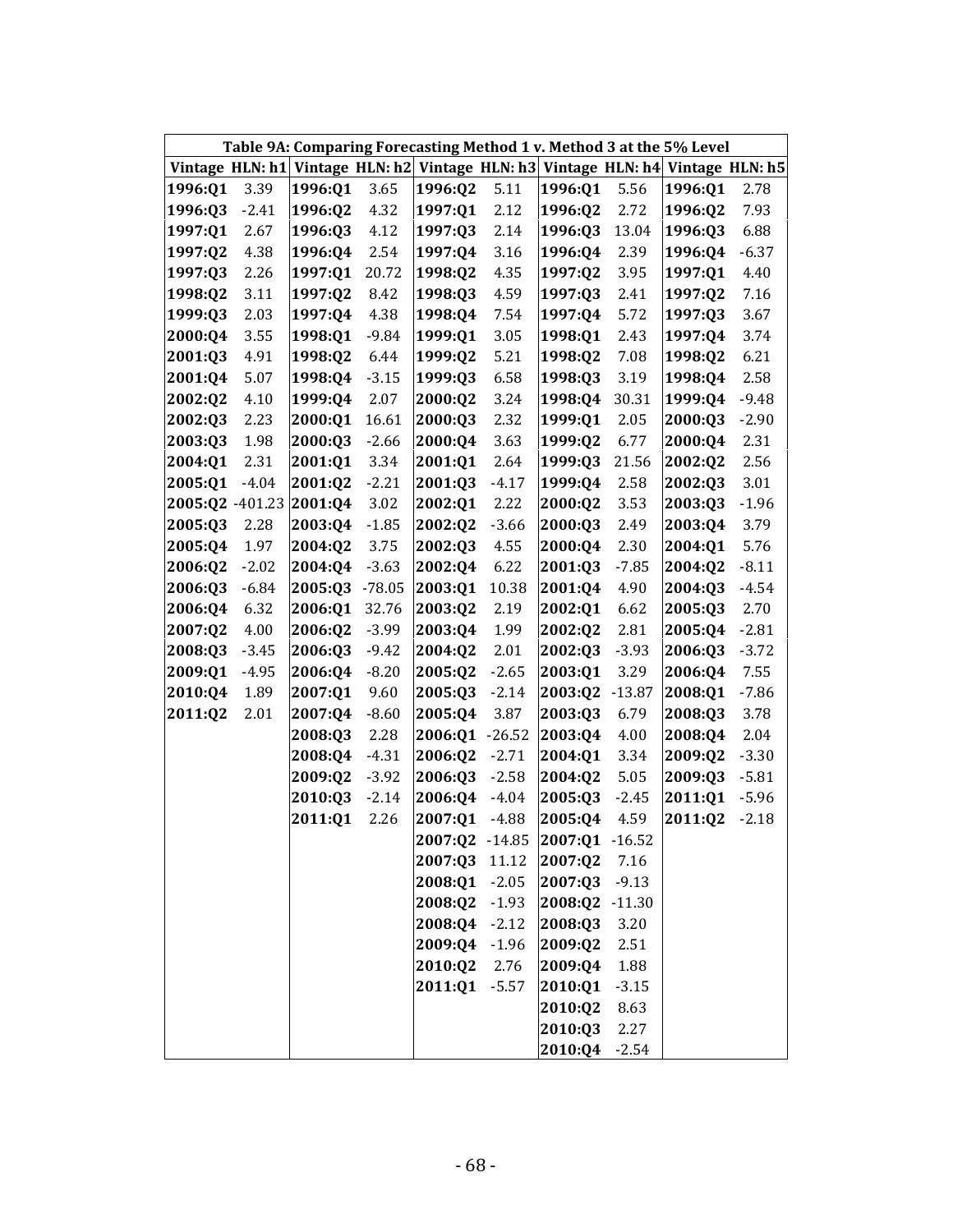|         |         | Table 10A: Comparing Forecasting Method 2 v. Method 3 at the 5% Level           |          |                |          |         |          |         |         |
|---------|---------|---------------------------------------------------------------------------------|----------|----------------|----------|---------|----------|---------|---------|
|         |         | Vintage HLN: h1 Vintage HLN: h2 Vintage HLN: h3 Vintage HLN: h4 Vintage HLN: h5 |          |                |          |         |          |         |         |
| 1996:Q1 | $-3.38$ | 1996:Q1                                                                         | $-3.99$  | 1996:01        | 2.93     | 1996:Q1 | $-5.71$  | 1996:Q1 | $-2.06$ |
| 1996:Q3 | 3.79    | 1996:Q2                                                                         | $-2.67$  | 1997:Q3        | $-3.02$  | 1996:Q3 | $-25.13$ | 1996:Q2 | $-8.21$ |
| 1996:Q4 | 3.12    | 1996:Q3                                                                         | $-2.90$  | 1997:Q4        | $-4.29$  | 1997:02 | $-2.69$  | 1996:Q3 | $-2.66$ |
| 1997:Q1 | $-3.12$ | 1996:Q4                                                                         | $-2.39$  | 1998:Q2        | $-2.92$  | 1997:Q3 | $-1.89$  | 1996:Q4 | 6.90    |
| 1997:Q2 | $-5.65$ | 1997:Q1                                                                         | $-4.85$  | 1998:Q3        | $-7.16$  | 1997:Q4 | $-3.31$  | 1997:Q1 | $-4.41$ |
| 1997:Q3 | $-2.97$ | 1997:02                                                                         | $-5.13$  | 1998:Q4        | $-9.07$  | 1998:Q2 | $-5.13$  | 1997:Q2 | $-6.55$ |
| 1998:Q2 | $-3.02$ | 1997:Q4                                                                         | $-3.39$  | 1999:01        | $-2.63$  | 1998:Q3 | $-2.51$  | 1997:03 | $-2.48$ |
| 1998:Q3 | $-1.81$ | 1998:01                                                                         | 7.96     | 1999:02        | $-11.03$ | 1998:Q4 | $-3.53$  | 1997:Q4 | $-4.99$ |
| 1999:Q3 | $-1.84$ | 1998:Q2                                                                         | $-5.20$  | 1999:Q3        | $-5.17$  | 1999:Q1 | $-2.16$  | 1998:Q2 | $-4.33$ |
| 1999:Q4 | $-2.45$ | 1998:Q4                                                                         | 2.51     | 2000:Q2        | $-5.15$  | 1999:Q2 | $-4.32$  | 1998:Q4 | $-1.97$ |
| 2000:Q4 | $-3.58$ | 1999:Q3                                                                         | $-2.27$  | 2000:Q3        | $-5.74$  | 1999:Q3 | $-8.26$  | 1999:Q4 | 4.46    |
| 2001:Q3 | $-5.27$ | 1999:Q4                                                                         | $-2.49$  | 2000:Q4        | $-3.88$  | 2000:Q2 | $-6.81$  | 2000:Q2 | $-2.81$ |
| 2001:Q4 | $-6.03$ | 2000:Q1                                                                         | $-18.22$ | 2001:01        | $-3.24$  | 2000:Q3 | $-2.82$  | 2000:Q4 | $-2.22$ |
| 2002:Q1 | 2.88    | 2000:Q3                                                                         | 3.68     | 2001:Q2        | $-3.16$  | 2000:Q4 | $-2.72$  | 2002:Q2 | $-2.59$ |
| 2002:Q2 | $-2.95$ | 2001:Q1                                                                         | $-3.39$  | 2001:Q3        | 3.95     | 2001:Q1 | $-2.24$  | 2002:Q3 | $-2.98$ |
| 2003:Q3 | $-1.83$ | 2001:Q4                                                                         | $-6.15$  | 2002:01        | $-3.67$  | 2001:Q3 | 7.78     | 2003:Q1 | $-1.97$ |
| 2004:Q1 | $-2.64$ | 2002:Q1                                                                         | $-2.12$  | 2002:Q2        | 20.19    | 2001:Q4 | $-4.77$  | 2003:Q4 | $-1.95$ |
| 2005:Q1 | 3.77    | 2002:Q2                                                                         | $-2.46$  | 2002:Q3        | $-6.77$  | 2002:Q1 | $-5.87$  | 2004:01 | $-2.93$ |
| 2005:Q2 | 103.03  | 2003:Q4                                                                         | 2.74     | 2002:Q4        | $-17.79$ | 2002:02 | $-2.13$  | 2004:Q2 | 7.85    |
| 2005:Q4 | $-4.02$ | 2004:Q2                                                                         | $-4.23$  | 2003:Q1 -29.86 |          | 2002:Q3 | 3.50     | 2005:Q3 | $-3.07$ |
| 2006:Q1 | 3.55    | 2004:Q4                                                                         | 4.62     | 2003:Q2        | $-1.84$  | 2003:Q1 | $-3.64$  | 2006:Q3 | 3.28    |
| 2006:Q3 | 6.47    | 2005:Q3                                                                         | 56.87    | 2003:Q4        | $-1.82$  | 2003:Q2 | 18.10    | 2006:Q4 | $-6.79$ |
| 2006:Q4 | $-6.84$ | 2005:Q4                                                                         | 10.11    | 2004:Q1        | 2.01     | 2003:Q3 | $-10.19$ | 2007:Q1 | $-2.25$ |
| 2007:Q2 | 2.43    | 2006:Q1                                                                         | $-17.39$ | 2004:Q2        | $-2.30$  | 2003:04 | $-3.21$  | 2008:Q1 | 7.81    |
| 2008:Q3 | 3.03    | 2006:Q2                                                                         | 5.57     | 2004:Q3        | 4.58     | 2004:Q1 | $-4.52$  | 2008:Q3 | $-5.06$ |
| 2008:Q4 | 2.18    | 2006:Q3                                                                         | 3.56     | 2005:Q2        | 2.46     | 2004:Q2 | $-2.31$  | 2008:Q4 | $-2.76$ |
| 2010:Q2 | 1.94    | 2006:Q4                                                                         | 6.69     | 2005:Q4        | $-4.06$  | 2004:Q3 | $-2.85$  | 2009:Q2 | 3.32    |
|         |         | 2007:Q1                                                                         | $-7.94$  | 2006:Q1        | 13.29    | 2005:03 | 2.05     | 2009:Q3 | 9.79    |
|         |         | 2007:Q4                                                                         | 2.78     | 2006:Q4        | 4.11     | 2005:Q4 | $-4.80$  | 2010:Q2 | $-2.36$ |
|         |         | 2008:Q4                                                                         | 3.98     | 2007:Q1        | 4.73     | 2007:Q1 | 14.65    | 2011:Q1 | 8.23    |
|         |         | 2009:Q2                                                                         | $-5.74$  | 2007:Q2        | 37.04    | 2007:Q2 | $-5.33$  | 2011:Q2 | 2.64    |
|         |         | 2010:Q1                                                                         | 3.17     | 2007:Q3        | $-7.35$  | 2008:Q2 | 8.91     |         |         |
|         |         | 2010:Q3                                                                         | 2.11     | 2008:Q1        | 2.00     | 2008:Q3 | $-3.38$  |         |         |
|         |         |                                                                                 |          | 2008:Q2        | 1.94     | 2009:Q2 | $-13.37$ |         |         |
|         |         |                                                                                 |          | 2008:Q4        | 3.07     | 2010:Q1 | 3.47     |         |         |
|         |         |                                                                                 |          | 2010:Q3        | 1.93     | 2010:Q2 | $-4.01$  |         |         |
|         |         |                                                                                 |          | 2011:01        | 2.56     | 2010:Q3 | $-2.43$  |         |         |
|         |         |                                                                                 |          |                |          | 2010:Q4 | $-2.84$  |         |         |
|         |         |                                                                                 |          |                |          | 2011:Q2 | $-1.87$  |         |         |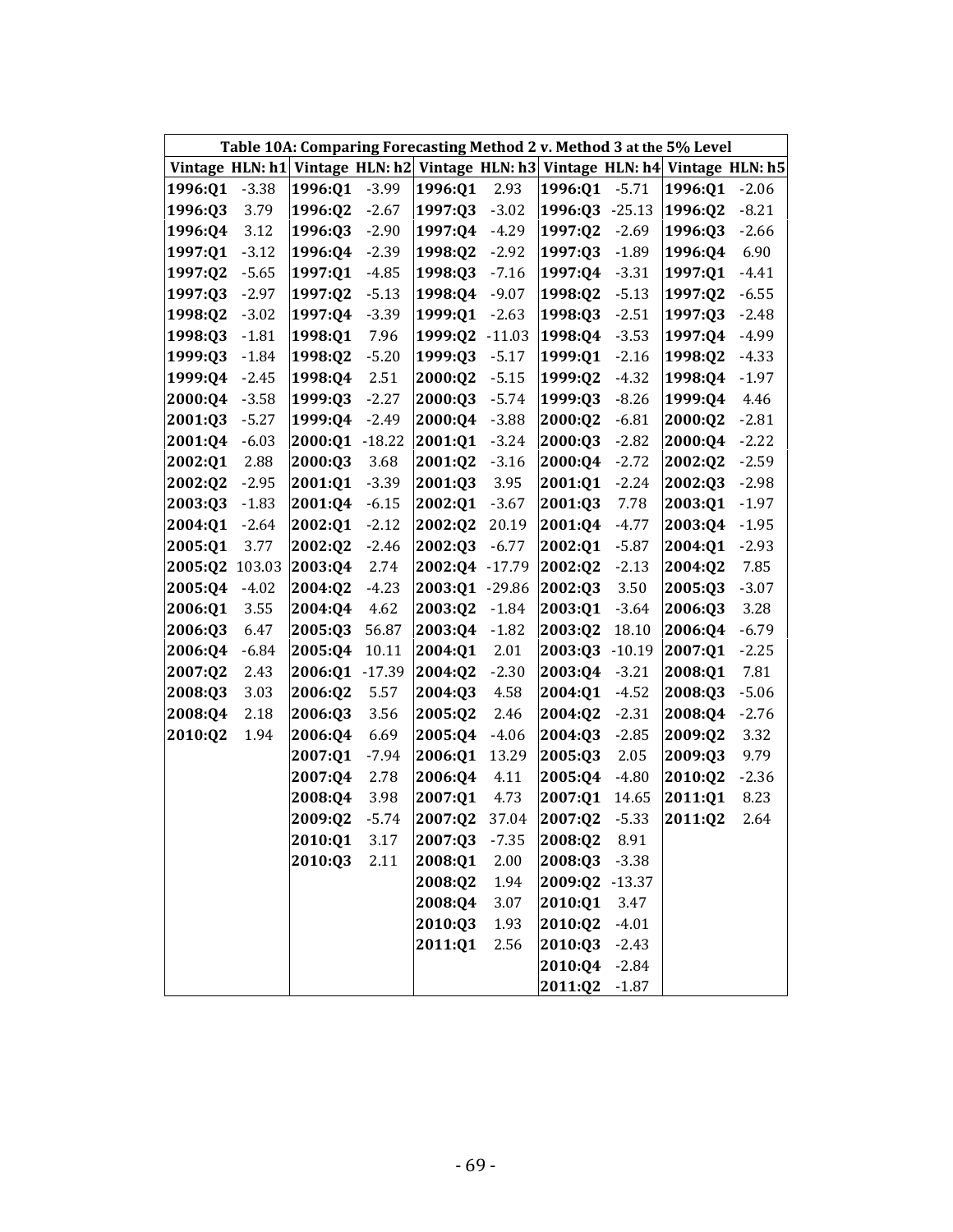|         |                      |       |                  |       | Table 11A: Out-of-Sample Performance Efficiency Ratios of Method 1 v. Method 2 |       |       |       |                  |       |
|---------|----------------------|-------|------------------|-------|--------------------------------------------------------------------------------|-------|-------|-------|------------------|-------|
| Vintage | RMSE: $h1$ MAE: $h1$ |       | RMSE: h2 MAE: h2 |       | RMSE: h3 MAE: h3   RMSE: h4 MAE: h4                                            |       |       |       | RMSE: h5 MAE: h5 |       |
| 1996.01 | 0.732                | 0.715 | 0.635            | 0.617 | 0.715                                                                          | 0.694 | 1.000 | 1.000 | 0.685            | 0.733 |
| 1996.02 | 0.714                | 0.700 | 0.741            | 0.696 | 0.642                                                                          | 0.569 | 0.996 | 0.989 | 0.988            | 0.990 |
| 1996.03 | 0.895                | 0.919 | 1.008            | 0.997 | 1.000                                                                          | 0.936 | 0.824 | 0.782 | 0.673            | 0.743 |
| 1996.04 | 1.616                | 1.595 | 1.018            | 1.013 | 0.984                                                                          | 0.919 | 1.007 | 0.891 | 0.998            | 0.998 |
| 1997.01 | 1.185                | 1.239 | 0.952            | 0.951 | 1.417                                                                          | 0.862 | 1.016 | 0.917 | 1.000            | 1.000 |
| 1997.02 | 0.573                | 0.614 | 0.930            | 0.955 | 1.032                                                                          | 0.815 | 0.943 | 0.912 | 0.998            | 0.996 |
| 1997.03 | 0.896                | 0.882 | 0.994            | 0.994 | 1.034                                                                          | 0.991 | 0.590 | 0.529 | 0.654            | 0.580 |
| 1997.04 | 0.937                | 0.906 | 1.128            | 1.143 | 0.818                                                                          | 0.805 | 0.457 | 0.354 | 0.834            | 0.685 |
| 1998.01 | 0.640                | 0.584 | 1.000            | 1.000 | 0.753                                                                          | 0.791 | 0.461 | 0.440 | 0.785            | 0.728 |
| 1998.02 | 0.492                | 0.471 | 0.980            | 0.979 | 0.895                                                                          | 0.904 | 0.688 | 0.667 | 0.653            | 0.588 |
| 1998.03 | 1.135                | 1.263 | 0.826            | 0.717 | 1.047                                                                          | 1.053 | 0.834 | 0.795 | 0.209            | 0.222 |
| 1998.04 | 1.211                | 1.387 | 1.000            | 0.998 | 0.846                                                                          | 0.809 | 0.715 | 0.704 | 0.225            | 0.240 |
| 1999.01 | 1.241                | 1.364 | 0.835            | 0.828 | 0.532                                                                          | 0.438 | 0.698 | 0.714 | 0.157            | 0.191 |
| 1999.02 | 1.245                | 1.442 | 1.075            | 1.080 | 0.694                                                                          | 0.728 | 0.781 | 0.789 | 0.871            | 0.917 |
| 1999.03 | 0.701                | 0.657 | 1.005            | 0.790 | 0.576                                                                          | 0.670 | 0.876 | 0.862 | 1.162            | 1.178 |
| 1999.04 | 0.637                | 0.558 | 1.013            | 1.012 | 0.940                                                                          | 0.914 | 1.669 | 1.713 | 1.151            | 1.204 |
| 2000.01 | 0.582                | 0.610 | 0.561            | 0.564 | 1.368                                                                          | 1.370 | 0.962 | 0.946 | 1.785            | 1.932 |
| 2000.02 | 1.154                | 1.012 | 1.093            | 1.103 | 1.149                                                                          | 1.118 | 1.002 | 1.021 | 0.618            | 0.659 |
| 2000.03 | 0.749                | 0.661 | 2.232            | 1.919 | 0.283                                                                          | 0.216 | 1.124 | 1.206 | 1.000            | 0.984 |
| 2000.04 | 1.002                | 1.003 | 0.902            | 0.874 | 1.164                                                                          | 1.046 | 1.104 | 1.136 | 1.457            | 1.447 |
| 2001.01 | 0.763                | 0.596 | 1.015            | 1.017 | 0.526                                                                          | 0.515 | 1.248 | 1.289 | 1.717            | 1.493 |
| 2001.02 | 1.302                | 0.961 | 0.629            | 0.622 | 1.800                                                                          | 1.941 | 1.212 | 1.066 | 1.457            | 1.302 |
| 2001.03 | 1.000                | 1.000 | 0.841            | 0.857 | 0.984                                                                          | 0.983 | 0.840 | 0.827 | 1.441            | 1.398 |
| 2001.04 | $1.001\,$            | 1.002 | 1.000            | 1.000 | 1.745                                                                          | 1.517 | 1.263 | 1.205 | 1.219            | 1.314 |
| 2002.01 | 1.024                | 1.013 | 1.004            | 1.000 | 2.556                                                                          | 1.578 | 1.089 | 1.029 | 1.363            | 1.391 |
| 2002.02 | 1.045                | 1.057 | 0.948            | 0.935 | 0.999                                                                          | 0.999 | 1.472 | 1.353 | 1.064            | 1.045 |
| 2002.03 | 0.724                | 0.671 | 0.994            | 0.993 | 1.001                                                                          | 1.002 | 0.833 | 0.868 | 1.047            | 1.115 |
| 2002.04 | 0.467                | 0.429 | 0.980            | 1.038 | 0.919                                                                          | 0.910 | 1.069 | 0.877 | 1.216            | 1.249 |
| 2003.01 | 0.753                | 0.739 | 0.778            | 0.707 | 0.910                                                                          | 0.917 | 1.465 | 1.485 | 0.328            | 0.339 |
| 2003.02 | 0.651                | 0.688 | 0.899            | 0.915 | 0.810                                                                          | 0.802 | 1.000 | 1.000 | 1.105            | 1.168 |
| 2003.03 | 0.807                | 0.813 | 0.882            | 0.894 | 1.045                                                                          | 1.051 | 1.000 | 1.002 | 0.770            | 0.827 |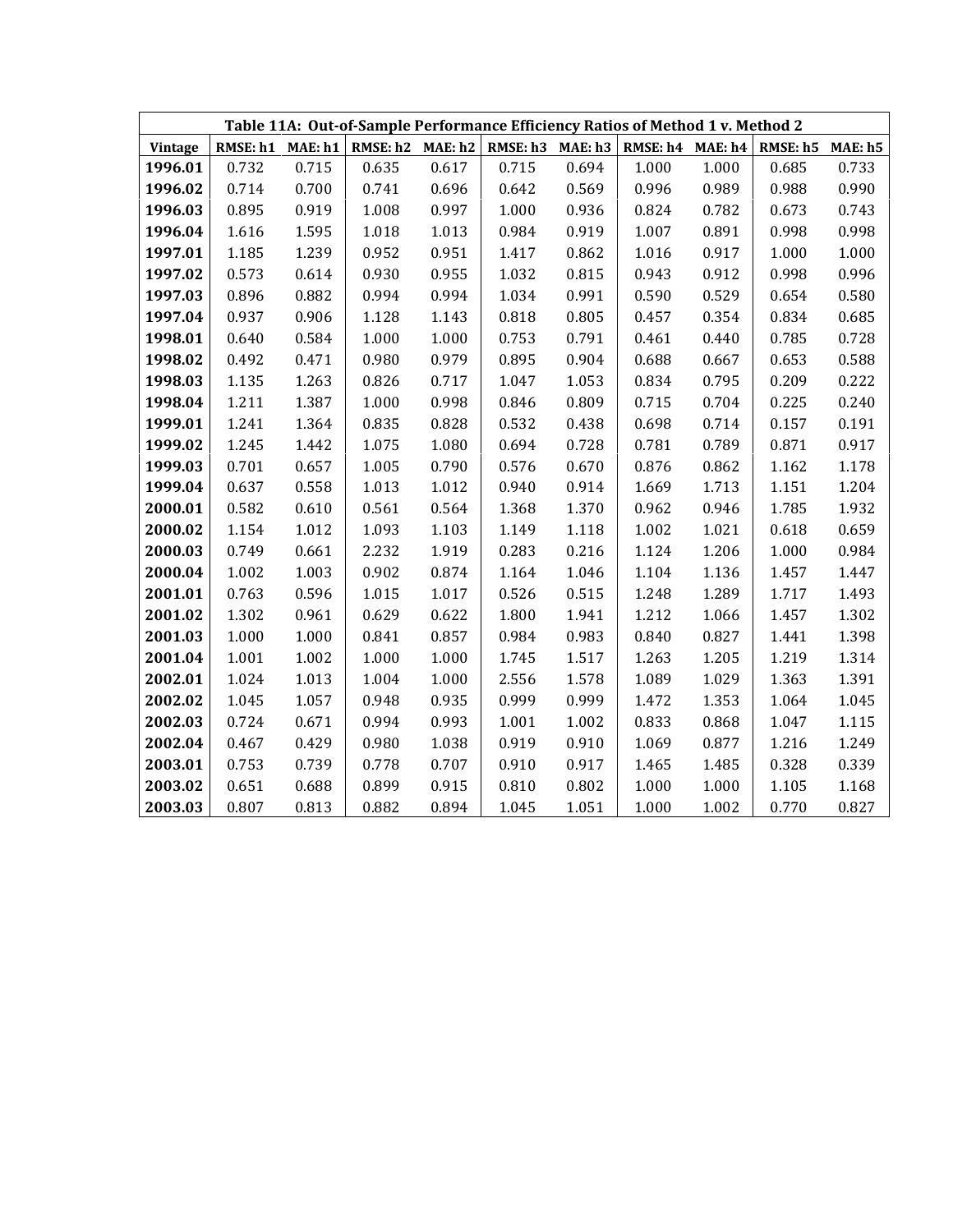|                | Table 11A (Continued): Out-of-Sample Performance Efficiency Ratios of Method 1 v. Method 2 |        |       |       |                                                                |       |       |       |                  |       |  |
|----------------|--------------------------------------------------------------------------------------------|--------|-------|-------|----------------------------------------------------------------|-------|-------|-------|------------------|-------|--|
| <b>Vintage</b> | RMSE: h1 MAE: h1                                                                           |        |       |       | RMSE: $h2$ MAE: $h2$ RMSE: $h3$ MAE: $h3$ RMSE: $h4$ MAE: $h4$ |       |       |       | RMSE: h5 MAE: h5 |       |  |
| 2003.04        | 1.876                                                                                      | 1.772  | 0.994 | 0.945 | 1.226                                                          | 1.204 | 0.965 | 0.970 | 0.722            | 0.716 |  |
| 2004.01        | 0.708                                                                                      | 0.659  | 0.951 | 0.974 | 0.991                                                          | 1.066 | 1.000 | 1.000 | 0.771            | 0.759 |  |
| 2004.02        | 1.268                                                                                      | 1.231  | 1.170 | 1.134 | 0.923                                                          | 0.899 | 0.731 | 0.783 | 1.000            | 1.000 |  |
| 2004.03        | 0.947                                                                                      | 0.854  | 1.038 | 1.039 | 0.661                                                          | 0.637 | 1.433 | 1.483 | 1.010            | 1.014 |  |
| 2004.04        | 0.786                                                                                      | 0.741  | 1.435 | 1.420 | 0.854                                                          | 0.860 | 1.437 | 1.346 | 0.962            | 0.965 |  |
| 2005.01        | 0.981                                                                                      | 0.981  | 1.680 | 1.542 | 0.869                                                          | 0.851 | 1.047 | 0.798 | 0.999            | 0.998 |  |
| 2005.02        | 1.000                                                                                      | 1.000  | 1.003 | 1.002 | 1.058                                                          | 1.054 | 1.220 | 1.215 | 0.624            | 0.481 |  |
| 2005.03        | 1.631                                                                                      | 1.796  | 1.000 | 1.000 | 0.866                                                          | 0.887 | 0.928 | 0.913 | 0.946            | 1.027 |  |
| 2005.04        | 0.550                                                                                      | 0.620  | 0.527 | 0.713 | 1.015                                                          | 1.014 | 1.280 | 1.289 | 1.357            | 1.285 |  |
| 2006.01        | 0.747                                                                                      | 0.540  | 1.124 | 1.122 | 1.000                                                          | 1.000 | 0.291 | 0.286 | 1.280            | 1.078 |  |
| 2006.02        | 0.870                                                                                      | 0.872  | 0.850 | 0.802 | 1.013                                                          | 1.075 | 1.061 | 1.046 | 1.155            | 1.148 |  |
| 2006.03        | 0.967                                                                                      | 0.968  | 0.653 | 0.787 | 0.535                                                          | 0.393 | 0.298 | 0.346 | 0.812            | 0.734 |  |
| 2006.04        | 1.000                                                                                      | 1.000  | 0.904 | 0.907 | 0.832                                                          | 0.804 | 1.298 | 1.452 | 1.047            | 1.049 |  |
| 2007.01        | 1.241                                                                                      | 1.237  | 1.001 | 1.001 | 1.007                                                          | 1.157 | 1.000 | 1.000 | 0.597            | 0.563 |  |
| 2007.02        | 0.853                                                                                      | 0.882  | 0.817 | 0.832 | 0.891                                                          | 0.894 | 1.152 | 1.165 | 0.829            | 0.821 |  |
| 2007.03        | 1.331                                                                                      | 1.315  | 1.046 | 1.045 | 0.970                                                          | 0.964 | 1.128 | 1.062 | 0.867            | 0.864 |  |
| 2007.04        | 0.791                                                                                      | 0.944  | 1.460 | 1.442 | 1.262                                                          | 1.249 | 1.029 | 1.031 | 0.460            | 0.411 |  |
| 2008.01        | 1.356                                                                                      | 1.504  | 1.011 | 0.976 | 1.005                                                          | 1.006 | 0.427 | 0.448 | 1.000            | 1.000 |  |
| 2008.02        | 1.338                                                                                      | 1.345  | 1.031 | 1.044 | 0.420                                                          | 0.414 | 0.971 | 0.972 | 0.773            | 0.983 |  |
| 2008.03        | 1.002                                                                                      | 0.992  | 1.050 | 1.043 | 1.007                                                          | 1.200 | 1.203 | 1.209 | 1.063            | 1.110 |  |
| 2008.04        | 1.076                                                                                      | 1.234  | 1.021 | 1.018 | 0.529                                                          | 0.423 | 0.804 | 0.946 | 1.158            | 1.184 |  |
| 2009.01        | 39.712                                                                                     | 39.416 | 0.998 | 1.084 | 0.729                                                          | 0.668 | 0.992 | 0.916 | 1.049            | 1.006 |  |
| 2009.02        | 1.012                                                                                      | 0.968  | 5.984 | 6.852 | 1.015                                                          | 1.012 | 0.906 | 0.972 | 1.000            | 1.000 |  |
| 2009.03        | 1.004                                                                                      | 1.013  | 0.907 | 0.868 | 0.832                                                          | 0.847 | 1.003 | 0.986 | 1.000            | 1.000 |  |
| 2009.04        | 1.001                                                                                      | 1.005  | 0.994 | 0.957 | 1.141                                                          | 0.827 | 1.007 | 0.941 | 1.636            | 1.424 |  |
| 2010.01        | 0.987                                                                                      | 0.990  | 1.004 | 0.985 | 1.000                                                          | 1.012 | 0.947 | 0.946 | 0.924            | 0.781 |  |
| 2010.02        | 0.580                                                                                      | 0.599  | 0.934 | 0.934 | 1.021                                                          | 1.073 | 1.044 | 1.078 | 1.079            | 1.028 |  |
| 2010.03        | 0.962                                                                                      | 0.983  | 1.019 | 1.018 | 1.149                                                          | 1.121 | 1.044 | 0.935 | 0.954            | 0.866 |  |
| 2010.04        | 0.989                                                                                      | 1.013  | 1.078 | 1.037 | 0.976                                                          | 1.076 | 1.375 | 1.853 | 0.948            | 0.971 |  |
| 2011.01        | 0.984                                                                                      | 0.998  | 0.968 | 1.014 | 0.715                                                          | 0.731 | 1.057 | 1.042 | 0.904            | 0.934 |  |
| 2011.02        | 0.811                                                                                      | 0.858  | 0.922 | 0.896 | 0.956                                                          | 1.019 | 1.004 | 1.009 | 1.208            | 1.161 |  |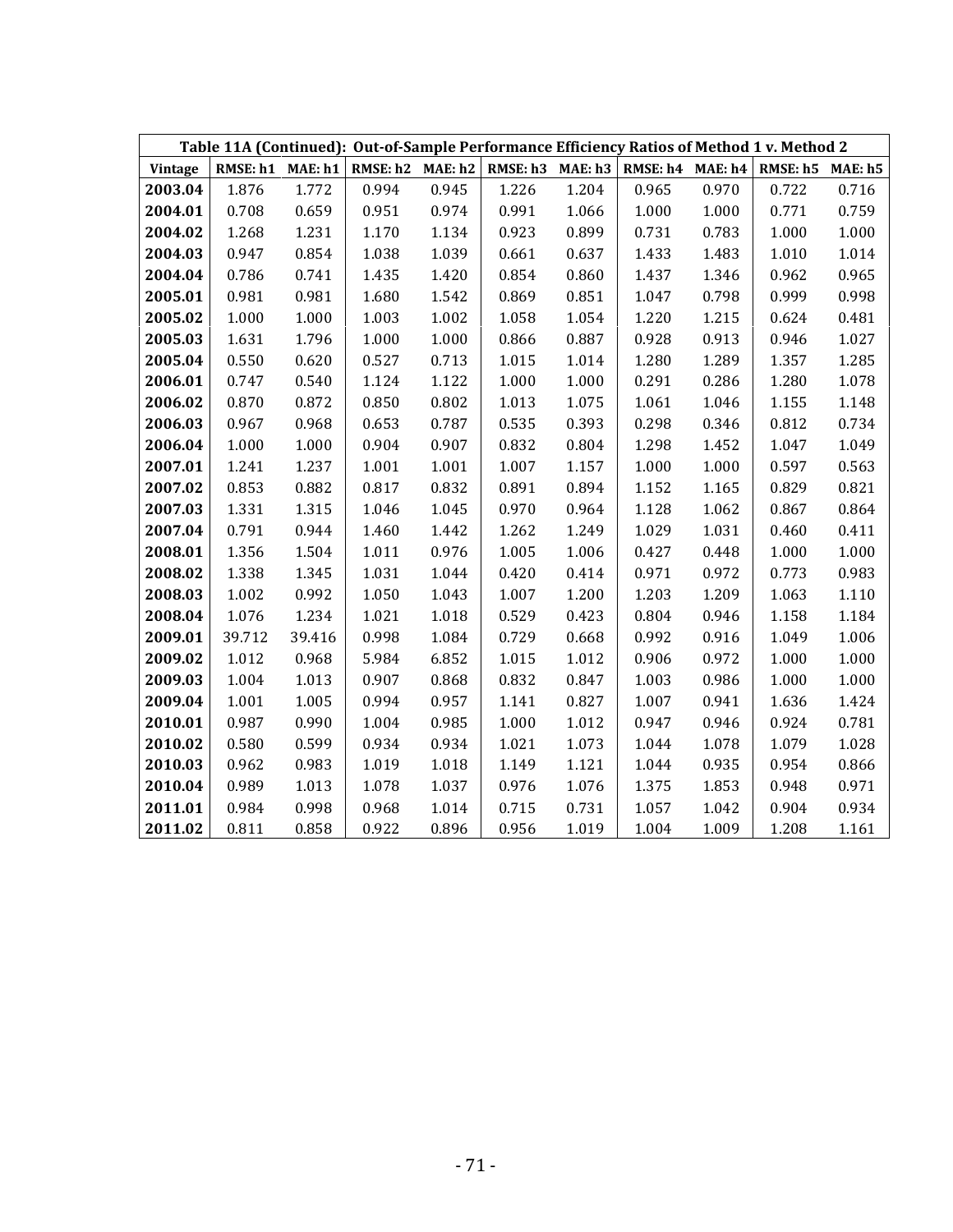| Table 12A: Out-of-Sample Performance Efficiency Ratios of Method 1 v. Method 3 |          |         |                  |         |                  |         |                  |         |          |                |
|--------------------------------------------------------------------------------|----------|---------|------------------|---------|------------------|---------|------------------|---------|----------|----------------|
| Vintage                                                                        | RMSE: h1 | MAE: h1 | RMSE: h2 MAE: h2 |         | RMSE: h3 MAE: h3 |         | RMSE: h4 MAE: h4 |         | RMSE: h5 | <b>MAE: h5</b> |
| 1996.01                                                                        | 1.792    | 2.097   | 4.521            | 4.525   | 1.072            | 1.126   | 128.706          | 220.159 | 85.414   | 103.528        |
| 1996.02                                                                        | 0.907    | 1.005   | 3.450            | 3.542   | 1.334            | 1.684   | 5.860            | 6.101   | 180.642  | 272.022        |
| 1996.03                                                                        | 2.336    | 3.262   | 20.165           | 16.572  | 9.568            | 6.746   | 13.681           | 18.277  | 61.626   | 78.525         |
| 1996.04                                                                        | 1.525    | 1.846   | 17.827           | 15.820  | 22.419           | 19.073  | 10.414           | 7.678   | 64.819   | 110.750        |
| 1997.01                                                                        | 7.003    | 6.608   | 8.019            | 8.550   | 6.265            | 3.419   | 24.949           | 16.315  | 259.300  | 423.637        |
| 1997.02                                                                        | 2.577    | 2.822   | 10.906           | 10.979  | 2.479            | 1.804   | 12.450           | 14.412  | 83.412   | 129.414        |
| 1997.03                                                                        | 4.110    | 3.933   | 27.599           | 44.896  | 6.621            | 5.061   | 3.836            | 2.829   | 5.719    | 5.030          |
| 1997.04                                                                        | 1.517    | 1.885   | 8.167            | 13.499  | 7.962            | 7.289   | 1.903            | 1.534   | 10.139   | 8.622          |
| 1998.01                                                                        | 2.455    | 2.543   | 43.593           | 77.544  | 4.160            | 4.379   | 2.869            | 2.112   | 2.780    | 1.938          |
| 1998.02                                                                        | 1.739    | 1.810   | 29.407           | 51.423  | 5.499            | 5.650   | 5.831            | 4.510   | 5.061    | 4.906          |
| 1998.03                                                                        | 2.651    | 2.538   | 4.651            | 3.428   | 6.373            | 6.481   | 9.632            | 8.162   | 0.690    | 0.599          |
| 1998.04                                                                        | 3.325    | 3.306   | 26.527           | 47.882  | 23.483           | 24.067  | 7.883            | 7.050   | 1.243    | 1.489          |
| 1999.01                                                                        | 3.774    | 3.947   | 3.128            | 6.898   | 2.937            | 2.197   | 3.278            | 2.873   | 0.632    | 0.634          |
| 1999.02                                                                        | 3.837    | 4.314   | 26.214           | 51.322  | 4.293            | 4.281   | 8.579            | 8.848   | 1.980    | 2.048          |
| 1999.03                                                                        | 2.214    | 1.682   | 5.644            | 9.750   | 3.455            | 4.040   | 12.935           | 13.907  | 2.871    | 2.685          |
| 1999.04                                                                        | 6.858    | 6.585   | 17.017           | 12.444  | 14.561           | 13.979  | 9.056            | 9.190   | 9.740    | 11.352         |
| 2000.01                                                                        | 101.246  | 254.201 | 155.827          | 277.617 | 64.439           | 116.190 | 38.998           | 47.389  | 28.549   | 46.475         |
| 2000.02                                                                        | 6.481    | 6.331   | 5.653            | 6.092   | 7.284            | 6.638   | 5.133            | 5.518   | 2.059    | 1.727          |
| 2000.03                                                                        | 5.304    | 4.729   | 14.792           | 16.119  | 6.124            | 4.837   | 5.051            | 5.150   | 2.455    | 2.740          |
| 2000.04                                                                        | 58.136   | 83.790  | 14.081           | 16.684  | 2.502            | 2.337   | 5.613            | 5.835   | 5.883    | 5.287          |
| 2001.01                                                                        | 3.443    | 3.803   | 21.852           | 30.415  | 3.128            | 2.675   | 5.398            | 5.885   | 5.980    | 4.639          |
| 2001.02                                                                        | 3.940    | 3.484   | 3.635            | 4.463   | 3.303            | 3.275   | 7.763            | 6.655   | 5.432    | 4.609          |
| 2001.03                                                                        | 28.645   | 32.342  | 5.106            | 7.328   | 19.891           | 26.883  | 2.806            | 3.155   | 6.832    | 6.416          |
| 2001.04                                                                        | 4.325    | 5.341   | 4.513            | 5.327   | 5.360            | 4.210   | 3.821            | 3.903   | 5.062    | 5.382          |
| 2002.01                                                                        | 1.571    | 2.025   | 1.087            | 0.865   | 4.282            | 3.301   | 6.280            | 5.485   | 7.073    | 7.513          |
| 2002.02                                                                        | 2.768    | 3.077   | 1.350            | 1.312   | 3.411            | 4.241   | 5.851            | 5.530   | 8.574    | 9.456          |
| 2002.03                                                                        | 4.188    | 5.105   | 4.144            | 6.603   | 13.877           | 17.633  | 5.980            | 7.026   | 13.806   | 17.812         |
| 2002.04                                                                        | 3.062    | 3.313   | 1.952            | 3.354   | 5.651            | 7.514   | 6.265            | 4.648   | 7.896    | 9.267          |
| 2003.01                                                                        | 9.891    | 10.222  | 11.477           | 10.690  | 6.680            | 9.363   | 5.113            | 4.876   | 2.539    | 3.200          |
| 2003.02                                                                        | 16.022   | 25.108  | 29.042           | 26.474  | 11.517           | 15.869  | 7.407            | 9.952   | 9.551    | 13.003         |
| 2003.03                                                                        | 24.934   | 35.952  | 26.857           | 27.249  | 60.856           | 55.081  | 17.761           | 21.348  | 6.375    | 9.439          |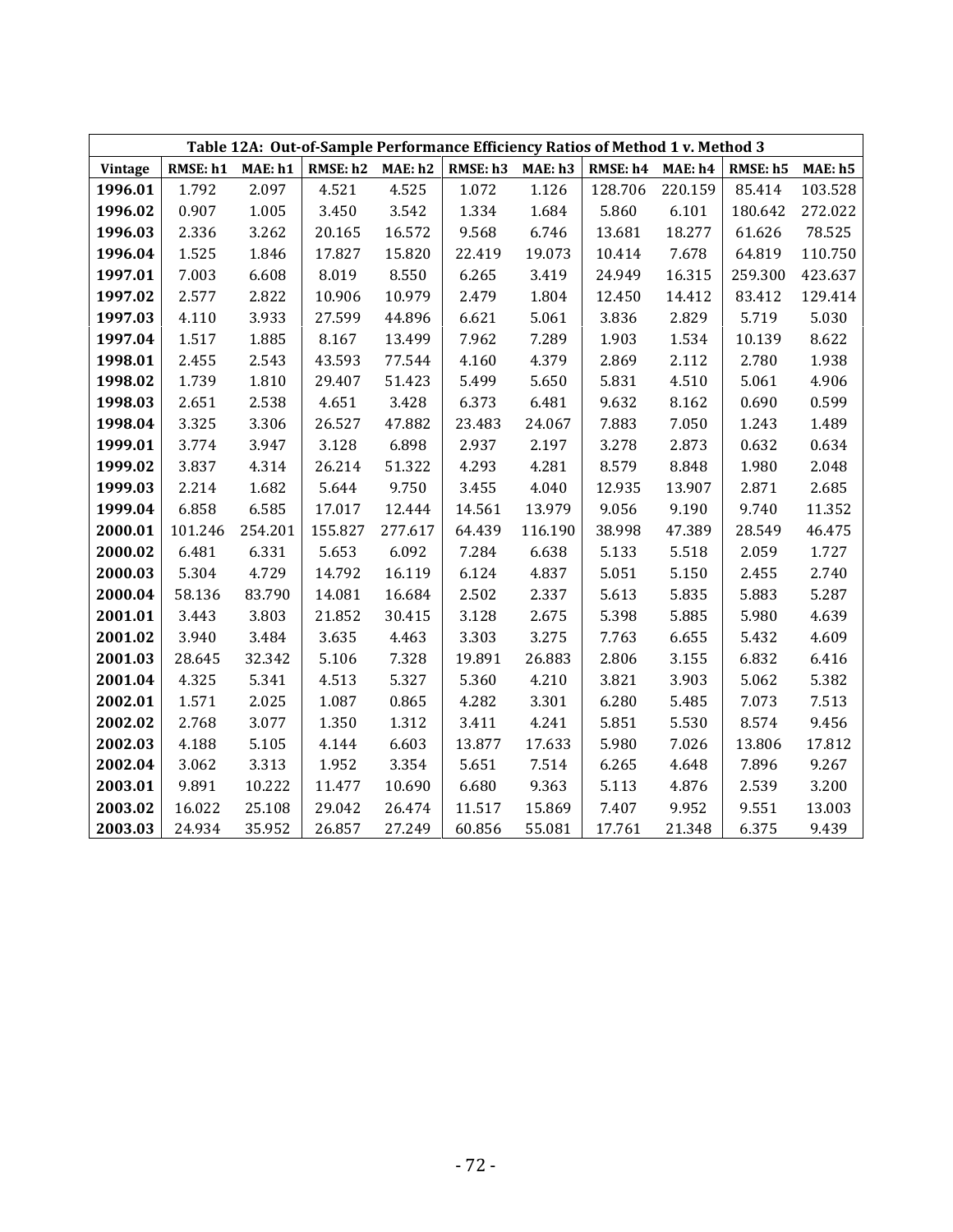| Table 12A (Continued): Out-of-Sample Performance Efficiency Ratios of Method 1 v. Method 3 |          |         |                  |         |          |         |                  |         |          |         |
|--------------------------------------------------------------------------------------------|----------|---------|------------------|---------|----------|---------|------------------|---------|----------|---------|
| Vintage                                                                                    | RMSE: h1 | MAE: h1 | RMSE: h2 MAE: h2 |         | RMSE: h3 | MAE: h3 | RMSE: h4 MAE: h4 |         | RMSE: h5 | MAE: h5 |
| 2003.04                                                                                    | 12.270   | 13.212  | 15.994           | 19.041  | 25.627   | 25.444  | 9.670            | 12.485  | 3.873    | 4.511   |
| 2004.01                                                                                    | 36.108   | 42.914  | 76.494           | 114.395 | 42.012   | 44.777  | 6.952            | 10.407  | 11.097   | 12.732  |
| 2004.02                                                                                    | 24.904   | 24.200  | 54.619           | 100.378 | 45.145   | 53.330  | 5.085            | 8.159   | 73.380   | 99.441  |
| 2004.03                                                                                    | 10.805   | 14.351  | 14.331           | 15.287  | 6.879    | 8.898   | 5.094            | 6.016   | 1.910    | 2.380   |
| 2004.04                                                                                    | 25.128   | 33.233  | 16.697           | 21.516  | 21.261   | 29.071  | 9.335            | 10.498  | 8.475    | 9.979   |
| 2005.01                                                                                    | 26.024   | 41.261  | 33.151           | 37.844  | 27.113   | 33.294  | 5.199            | 4.569   | 7.771    | 7.915   |
| 2005.02                                                                                    | 127.459  | 207.762 | 13.072           | 17.164  | 21.892   | 29.257  | 46.110           | 52.520  | 5.168    | 3.935   |
| 2005.03                                                                                    | 5.390    | 6.273   | 80.848           | 128.629 | 13.843   | 21.619  | 12.908           | 15.805  | 5.377    | 5.748   |
| 2005.04                                                                                    | 1.591    | 2.917   | 2.183            | 2.862   | 21.179   | 29.363  | 9.633            | 11.979  | 9.280    | 7.832   |
| 2006.01                                                                                    | 2.204    | 2.872   | 17.172           | 24.812  | 20.192   | 31.513  | 2.872            | 2.993   | 4.104    | 4.139   |
| 2006.02                                                                                    | 1.935    | 3.650   | 11.809           | 14.854  | 6.237    | 5.936   | 13.436           | 16.908  | 37.866   | 45.540  |
| 2006.03                                                                                    | 48.385   | 85.105  | 3.966            | 5.900   | 2.536    | 2.996   | 3.939            | 5.331   | 8.243    | 8.894   |
| 2006.04                                                                                    | 27.872   | 38.949  | 144.774          | 239.033 | 4.680    | 6.898   | 17.676           | 25.279  | 14.994   | 21.905  |
| 2007.01                                                                                    | 4.069    | 4.798   | 8.273            | 15.087  | 3.300    | 6.053   | 62.295           | 97.783  | 3.467    | 5.126   |
| 2007.02                                                                                    | 4.924    | 6.946   | 6.751            | 11.089  | 87.063   | 174.704 | 7.790            | 9.709   | 13.298   | 19.597  |
| 2007.03                                                                                    | 37.092   | 54.161  | 5.393            | 12.303  | 16.750   | 27.998  | 4.052            | 6.205   | 7.891    | 11.723  |
| 2007.04                                                                                    | 9.855    | 16.345  | 13.953           | 28.854  | 8.338    | 13.386  | 1.877            | 2.604   | 6.258    | 7.125   |
| 2008.01                                                                                    | 7.128    | 13.014  | 17.320           | 29.960  | 47.570   | 80.769  | 2.631            | 3.695   | 143.181  | 242.949 |
| 2008.02                                                                                    | 11.655   | 17.126  | 32.160           | 61.508  | 13.482   | 17.986  | 195.816          | 364.483 | 4.922    | 7.028   |
| 2008.03                                                                                    | 16.392   | 19.962  | 50.701           | 93.655  | 37.759   | 50.857  | 19.991           | 23.771  | 11.598   | 14.978  |
| 2008.04                                                                                    | 2.824    | 4.784   | 42.690           | 66.189  | 11.545   | 9.818   | 3.615            | 4.758   | 18.034   | 22.186  |
| 2009.01                                                                                    | 509.423  | 708.044 | 13.989           | 20.279  | 1.032    | 1.843   | 13.448           | 10.416  | 4.492    | 6.819   |
| 2009.02                                                                                    | 2.506    | 2.683   | 284.789          | 400.503 | 1.214    | 2.483   | 53.373           | 50.503  | 109.964  | 264.972 |
| 2009.03                                                                                    | 3.699    | 4.129   | 3.204            | 3.904   | 3.371    | 5.134   | 12.908           | 12.823  | 10.938   | 18.369  |
| 2009.04                                                                                    | 3.669    | 4.382   | 6.387            | 5.546   | 7.005    | 9.328   | 14.167           | 12.882  | 15.536   | 26.493  |
| 2010.01                                                                                    | 4.068    | 3.944   | 4.253            | 3.632   | 10.455   | 7.951   | 41.220           | 88.872  | 3.668    | 6.489   |
| 2010.02                                                                                    | 22.093   | 46.860  | 4.659            | 6.816   | 4.258    | 5.260   | 18.533           | 33.006  | 190.206  | 189.294 |
| 2010.03                                                                                    | 2.683    | 4.506   | 10.665           | 20.075  | 2.140    | 3.171   | 17.671           | 15.633  | 19.989   | 24.798  |
| 2010.04                                                                                    | 16.688   | 27.848  | 4.353            | 5.918   | 5.003    | 6.388   | 32.646           | 46.530  | 30.097   | 36.692  |
| 2011.01                                                                                    | 2.746    | 5.285   | 32.146           | 36.213  | 10.366   | 18.848  | 18.026           | 15.222  | 153.371  | 175.178 |
| 2011.02                                                                                    | 4.339    | 7.046   | 4.743            | 5.813   | 7.554    | 10.924  | 1.412            | 3.084   | 33.864   | 43.365  |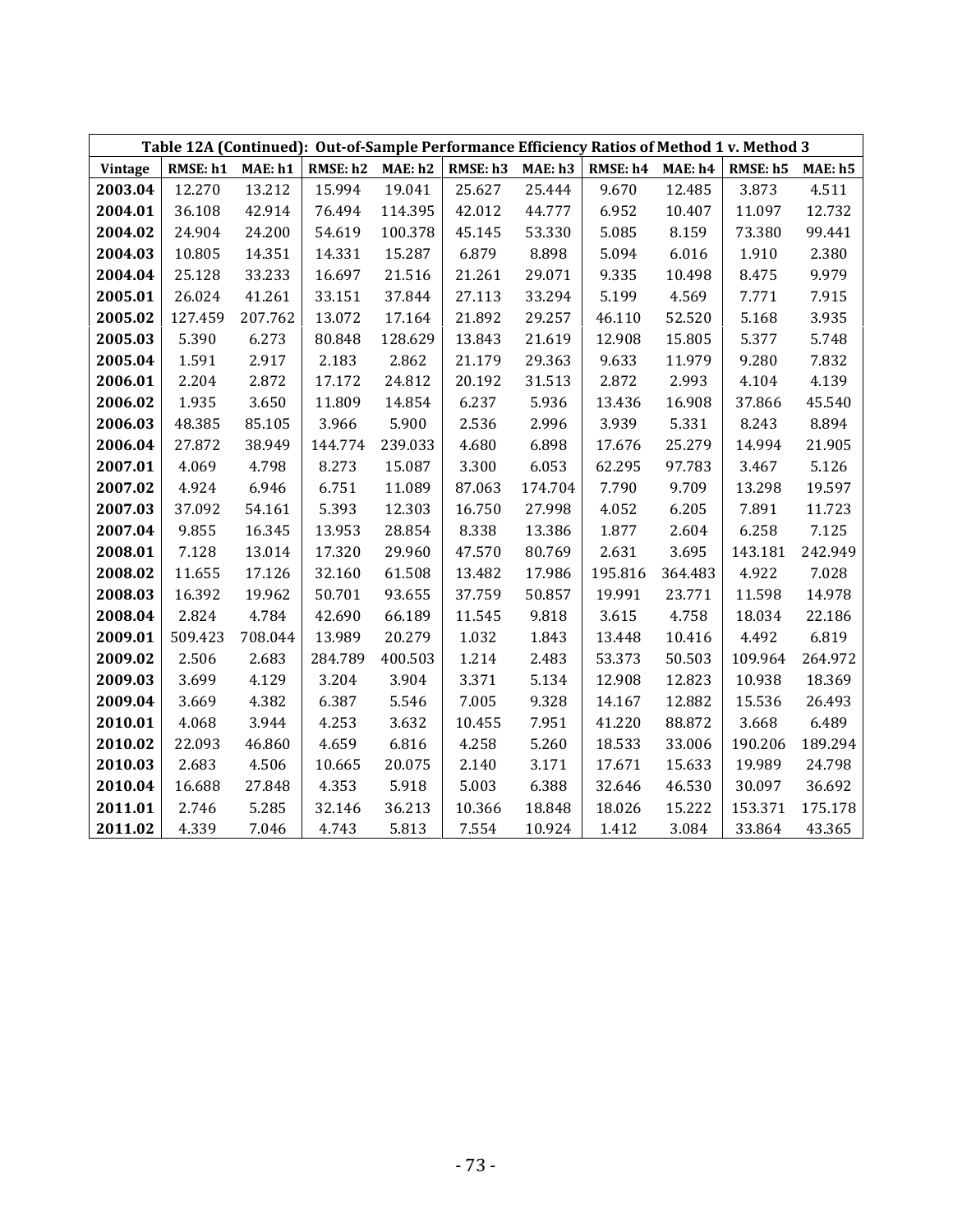| Table 13A: Out-of-Sample Performance Efficiency Ratios of Method 2 v. Method 3 |          |         |          |         |          |         |          |         |          |         |
|--------------------------------------------------------------------------------|----------|---------|----------|---------|----------|---------|----------|---------|----------|---------|
| <b>Vintage</b>                                                                 | RMSE: h1 | MAE: h1 | RMSE: h2 | MAE: h2 | RMSE: h3 | MAE: h3 | RMSE: h4 | MAE: h4 | RMSE: h5 | MAE: h5 |
| 1996.01                                                                        | 2.448    | 2.933   | 7.115    | 7.332   | 1.499    | 1.624   | 128.706  | 220.159 | 124.617  | 141.161 |
| 1996.02                                                                        | 1.270    | 1.437   | 4.658    | 5.088   | 2.079    | 2.960   | 5.882    | 6.172   | 182.865  | 274.721 |
| 1996.03                                                                        | 2.611    | 3.551   | 19.998   | 16.614  | 9.571    | 7.208   | 16.611   | 23.358  | 91.633   | 105.749 |
| 1996.04                                                                        | 0.944    | 1.157   | 17.506   | 15.622  | 22.774   | 20.763  | 10.340   | 8.616   | 64.974   | 111.009 |
| 1997.01                                                                        | 5.912    | 5.334   | 8.427    | 8.989   | 4.421    | 3.968   | 24.555   | 17.799  | 259.301  | 423.638 |
| 1997.02                                                                        | 4.496    | 4.599   | 11.726   | 11.501  | 2.401    | 2.213   | 13.200   | 15.806  | 83.617   | 129.992 |
| 1997.03                                                                        | 4.588    | 4.458   | 27.775   | 45.177  | 6.404    | 5.107   | 6.502    | 5.347   | 8.745    | 8.674   |
| 1997.04                                                                        | 1.618    | 2.081   | 7.241    | 11.808  | 9.738    | 9.055   | 4.164    | 4.328   | 12.161   | 12.583  |
| 1998.01                                                                        | 3.838    | 4.356   | 43.593   | 77.544  | 5.522    | 5.534   | 6.223    | 4.803   | 3.541    | 2.664   |
| 1998.02                                                                        | 3.536    | 3.846   | 29.999   | 52.537  | 6.147    | 6.247   | 8.472    | 6.758   | 7.753    | 8.342   |
| 1998.03                                                                        | 2.336    | 2.009   | 5.632    | 4.783   | 6.088    | 6.155   | 11.546   | 10.270  | 3.309    | 2.702   |
| 1998.04                                                                        | 2.746    | 2.384   | 26.538   | 47.956  | 27.743   | 29.762  | 11.023   | 10.009  | 5.515    | 6.219   |
| 1999.01                                                                        | 3.041    | 2.893   | 3.747    | 8.329   | 5.520    | 5.016   | 4.695    | 4.025   | 4.032    | 3.315   |
| 1999.02                                                                        | 3.083    | 2.992   | 24.382   | 47.536  | 6.187    | 5.878   | 10.987   | 11.221  | 2.273    | 2.234   |
| 1999.03                                                                        | 3.158    | 2.560   | 5.614    | 12.338  | 6.000    | 6.029   | 14.757   | 16.132  | 2.470    | 2.280   |
| 1999.04                                                                        | 10.762   | 11.799  | 16.796   | 12.299  | 15.491   | 15.290  | 5.426    | 5.365   | 8.462    | 9.431   |
| 2000.01                                                                        | 173.917  | 416.660 | 277.846  | 491.839 | 47.108   | 84.831  | 40.556   | 50.110  | 15.993   | 24.061  |
| 2000.02                                                                        | 5.618    | 6.256   | 5.173    | 5.523   | 6.341    | 5.938   | 5.121    | 5.404   | 3.331    | 2.623   |
| 2000.03                                                                        | 7.085    | 7.151   | 6.627    | 8.399   | 21.676   | 22.345  | 4.494    | 4.271   | 2.454    | 2.785   |
| 2000.04                                                                        | 58.001   | 83.546  | 15.609   | 19.094  | 2.150    | 2.235   | 5.085    | 5.134   | 4.039    | 3.653   |
| 2001.01                                                                        | 4.512    | 6.376   | 21.528   | 29.893  | 5.944    | 5.194   | 4.326    | 4.565   | 3.482    | 3.108   |
| 2001.02                                                                        | 3.027    | 3.624   | 5.779    | 7.171   | 1.835    | 1.687   | 6.407    | 6.243   | 3.729    | 3.541   |
| 2001.03                                                                        | 28.646   | 32.344  | 6.072    | 8.550   | 20.218   | 27.344  | 3.340    | 3.814   | 4.740    | 4.589   |
| 2001.04                                                                        | 4.321    | 5.329   | 4.513    | 5.327   | 3.072    | 2.775   | 3.024    | 3.238   | 4.151    | 4.096   |
| 2002.01                                                                        | 1.534    | 1.998   | 1.083    | 0.864   | 1.675    | 2.091   | 5.767    | 5.333   | 5.190    | 5.402   |
| 2002.02                                                                        | 2.648    | 2.910   | 1.424    | 1.404   | 3.414    | 4.244   | 3.975    | 4.087   | 8.054    | 9.048   |
| 2002.03                                                                        | 5.782    | 7.608   | 4.171    | 6.648   | 13.869   | 17.591  | 7.177    | 8.098   | 13.192   | 15.971  |
| 2002.04                                                                        | 6.553    | 7.726   | 1.991    | 3.230   | 6.146    | 8.254   | 5.860    | 5.302   | 6.493    | 7.422   |
| 2003.01                                                                        | 13.133   | 13.840  | 14.748   | 15.127  | 7.337    | 10.210  | 3.490    | 3.283   | 7.751    | 9.429   |
| 2003.02                                                                        | 24.628   | 36.511  | 32.310   | 28.940  | 14.226   | 19.795  | 7.410    | 9.955   | 8.642    | 11.137  |
| 2003.03                                                                        | 30.900   | 44.244  | 30.446   | 30.496  | 58.235   | 52.393  | 17.757   | 21.312  | 8.281    | 11.413  |